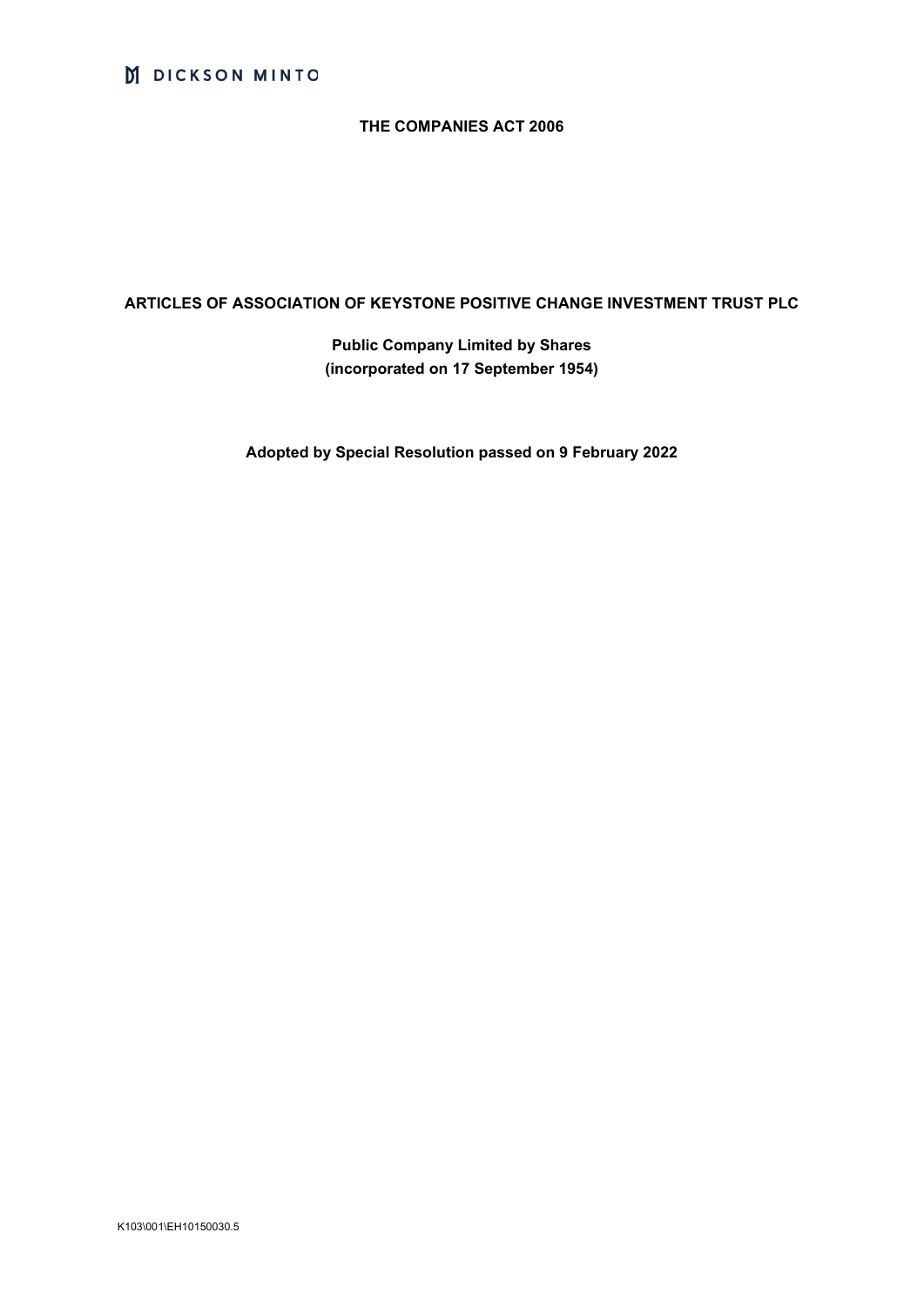| 1 <sub>1</sub> |  |
|----------------|--|
| 2.             |  |
| 3.             |  |
|                |  |
| 4.             |  |
| 5.             |  |
| 6.             |  |
| 7 <sub>1</sub> |  |
| 8.             |  |
| 9.             |  |
| 10.            |  |
| 11.            |  |
|                |  |
| 12.            |  |
| 13.            |  |
| 14.            |  |
| 15.            |  |
| 16.            |  |
|                |  |
| 17.            |  |
| 18.            |  |
| 19.            |  |
| 20.            |  |
|                |  |

## **CONTENTS**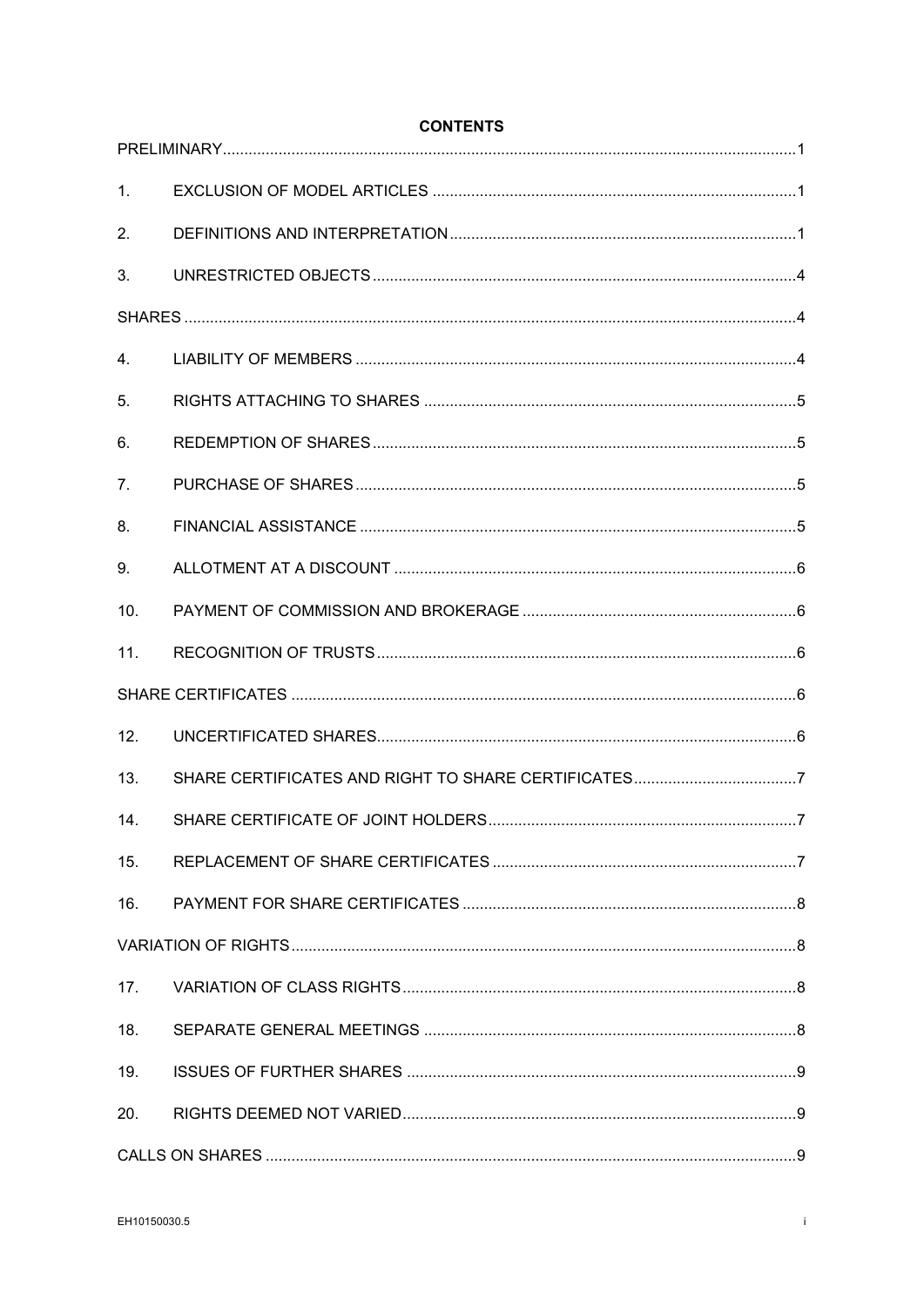| 21.          |     |
|--------------|-----|
| 22.          |     |
| 23.          |     |
| 24.          |     |
| 25.          |     |
| 26.          |     |
| 27.          |     |
| 28.          |     |
| 29.          |     |
|              |     |
| 30.          |     |
| 31.          |     |
| 32.          |     |
| 33.          |     |
| 34.          |     |
| 35.          |     |
| 36.          |     |
| 37.          |     |
| 38.          |     |
|              |     |
| 39.          |     |
| 40.          |     |
| 41.          |     |
| 42.          |     |
| 43.          |     |
| 44.          |     |
| EH10150030.5 | ii. |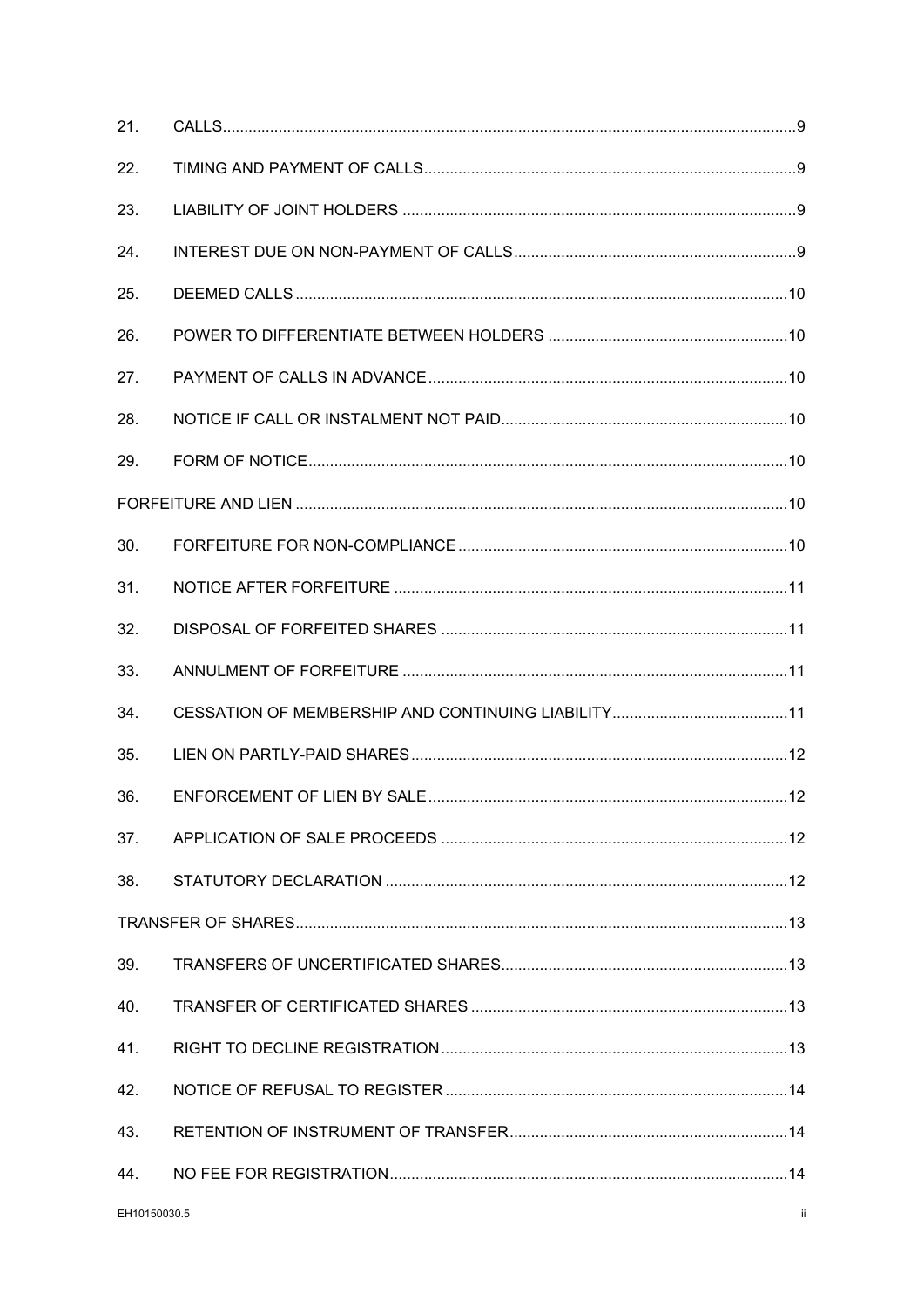| 45. |                                                                     |  |
|-----|---------------------------------------------------------------------|--|
|     |                                                                     |  |
| 46. |                                                                     |  |
| 47. |                                                                     |  |
| 48. |                                                                     |  |
| 49. |                                                                     |  |
|     |                                                                     |  |
| 50. |                                                                     |  |
| 51. |                                                                     |  |
| 52. |                                                                     |  |
| 53. |                                                                     |  |
| 54. |                                                                     |  |
|     |                                                                     |  |
| 55. |                                                                     |  |
|     |                                                                     |  |
| 56. |                                                                     |  |
| 57. |                                                                     |  |
|     |                                                                     |  |
| 58. |                                                                     |  |
| 59. |                                                                     |  |
| 60. | GENERAL MEETINGS HELD AT MORE THAN ONE PHYSICAL LOCATION 20         |  |
| 61. | NOTICE OF ANNUAL GENERAL MEETINGS AND OTHER GENERAL MEETINGS22      |  |
| 62. | OMISSION OR NON-RECEIPT OF NOTICE OF RESOLUTION OR MEETING OR PROXY |  |
|     |                                                                     |  |
| 63. |                                                                     |  |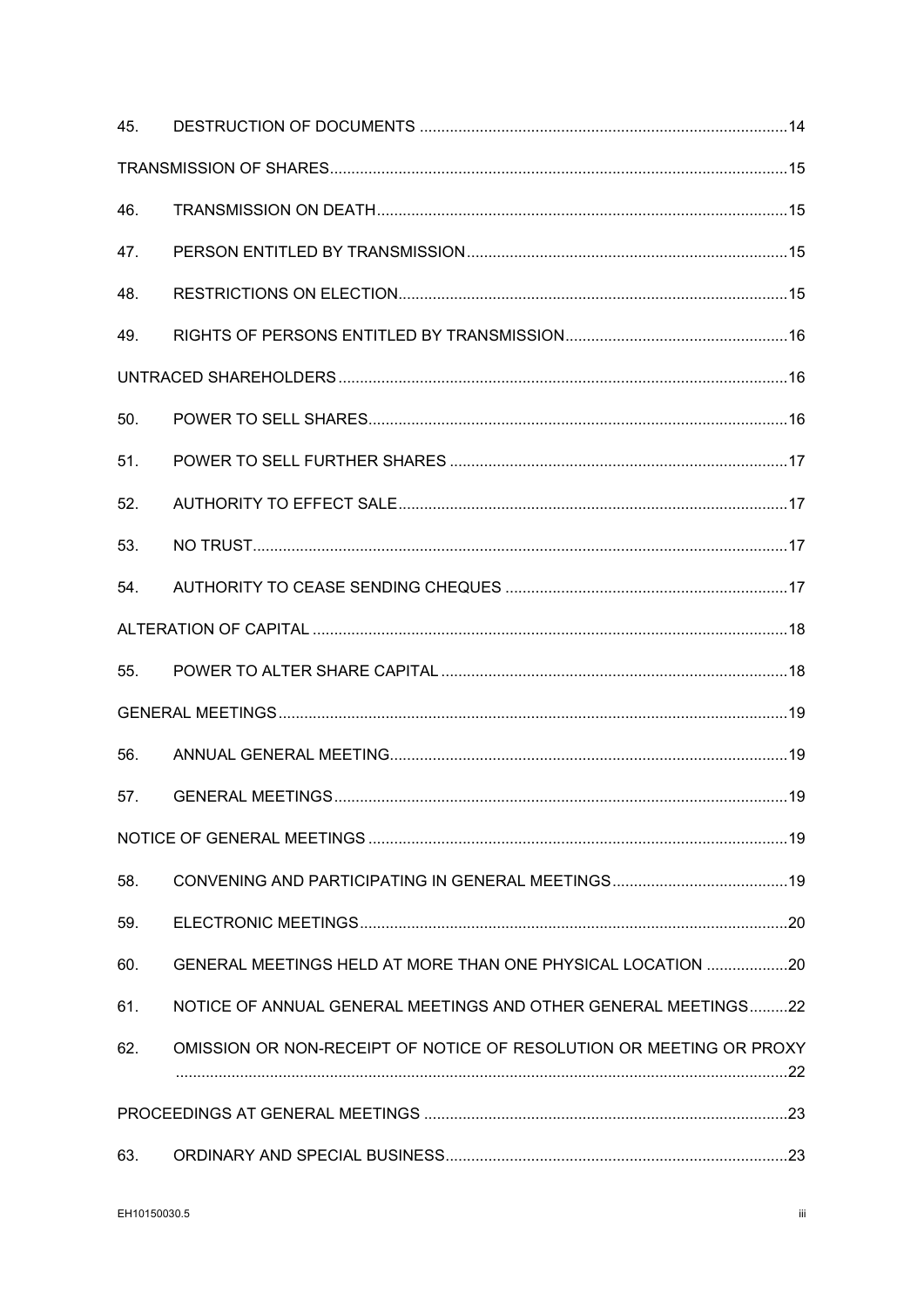| 64. |                                                                     |  |
|-----|---------------------------------------------------------------------|--|
| 65. |                                                                     |  |
| 66. |                                                                     |  |
| 67. |                                                                     |  |
| 68. |                                                                     |  |
| 69. |                                                                     |  |
| 71. |                                                                     |  |
|     |                                                                     |  |
| 73. |                                                                     |  |
| 74. |                                                                     |  |
| 75. | SUSPENSION OF RIGHTS FOR NON-PAYMENT OF CALLS AND NON-DISCLOSURE OF |  |
| 76. |                                                                     |  |
| 77. |                                                                     |  |
|     |                                                                     |  |
| 78. |                                                                     |  |
| 79. |                                                                     |  |
| 80. |                                                                     |  |
| 81. |                                                                     |  |
| 82. |                                                                     |  |
| 83. |                                                                     |  |
|     |                                                                     |  |
| 84. |                                                                     |  |
| 85. |                                                                     |  |
|     |                                                                     |  |
| 86. |                                                                     |  |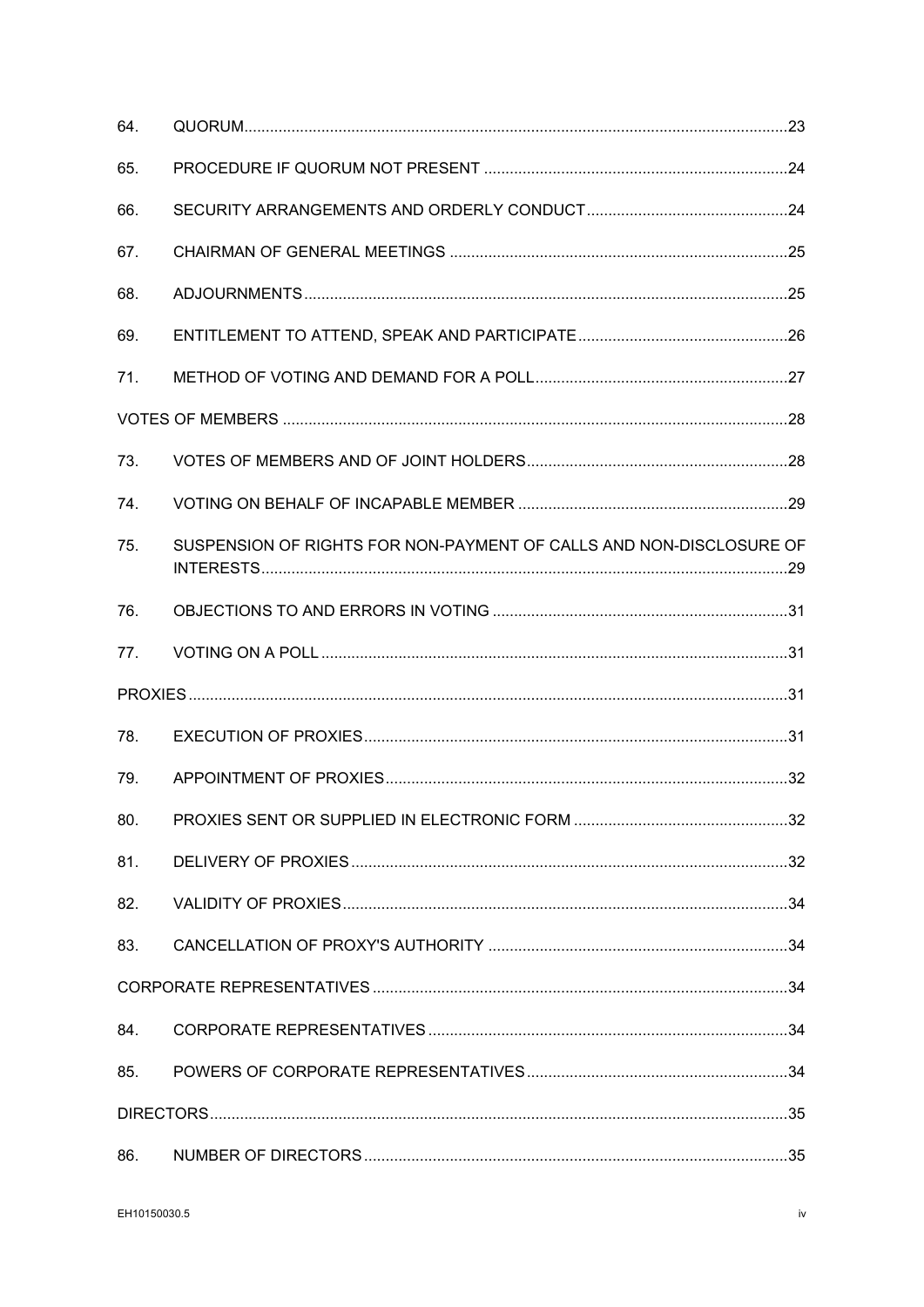| 87.          |                                                               |   |
|--------------|---------------------------------------------------------------|---|
| 88.          |                                                               |   |
| 89.          |                                                               |   |
| 90.          |                                                               |   |
|              |                                                               |   |
| 91.          |                                                               |   |
|              |                                                               |   |
| 92.          | DIRECTORS' BORROWING POWERS AND RESTRICTIONS ON BORROWING37   |   |
|              |                                                               |   |
| 93.          |                                                               |   |
| 94.          | PENSIONS, INSURANCE AND GRATUITIES FOR DIRECTORS AND OTHERS39 |   |
| 95.          |                                                               |   |
| 96.          |                                                               |   |
| 97.          |                                                               |   |
| 98.          | DIRECTORS' PERMITTED INTERESTS AND ENTITLEMENT TO VOTE 41     |   |
| 99.          |                                                               |   |
| 100.         |                                                               |   |
| 101.         |                                                               |   |
| 102.         | LIABILITY FOR LOSS OF FINANCIAL ASSETS HELD IN CUSTODY 46     |   |
|              |                                                               |   |
| 103.         |                                                               |   |
|              |                                                               |   |
| 104.         |                                                               |   |
| 105.         |                                                               |   |
| 106.         |                                                               |   |
| 107.         |                                                               |   |
| EH10150030.5 |                                                               | v |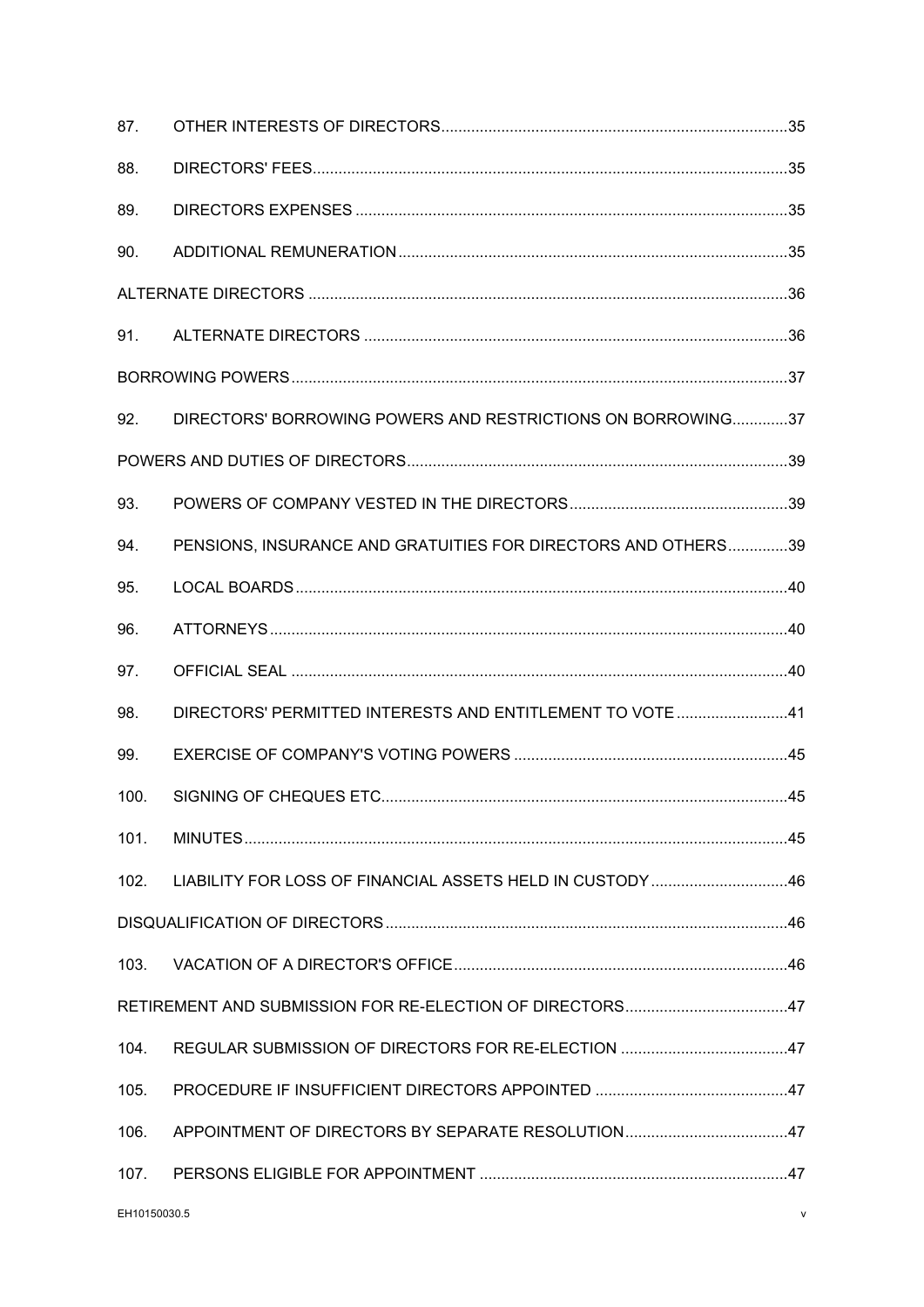| 108.             | CASUAL VACANCIES AND ADDITIONAL DIRECTORS - POWERS OF COMPANY 48  |  |  |
|------------------|-------------------------------------------------------------------|--|--|
| 109.             | CASUAL VACANCIES AND ADDITIONAL DIRECTORS - POWERS OF DIRECTORS48 |  |  |
| 110.             |                                                                   |  |  |
| 111.             |                                                                   |  |  |
|                  |                                                                   |  |  |
| 112.             |                                                                   |  |  |
| 113.             |                                                                   |  |  |
| 114.             |                                                                   |  |  |
| 115.             |                                                                   |  |  |
| 116.             |                                                                   |  |  |
| 117.             | APPOINTMENT OF CHAIRMAN AND DEPUTY CHAIRMAN OF MEETINGS50         |  |  |
| 118.             |                                                                   |  |  |
| 119.             |                                                                   |  |  |
| 120.             |                                                                   |  |  |
|                  |                                                                   |  |  |
| 121.             |                                                                   |  |  |
| 122.             |                                                                   |  |  |
|                  |                                                                   |  |  |
|                  |                                                                   |  |  |
| 124.             |                                                                   |  |  |
|                  |                                                                   |  |  |
| 125.             |                                                                   |  |  |
|                  |                                                                   |  |  |
| 126.             |                                                                   |  |  |
| 127 <sub>1</sub> |                                                                   |  |  |
|                  |                                                                   |  |  |
|                  | EH10150030.5<br>vi                                                |  |  |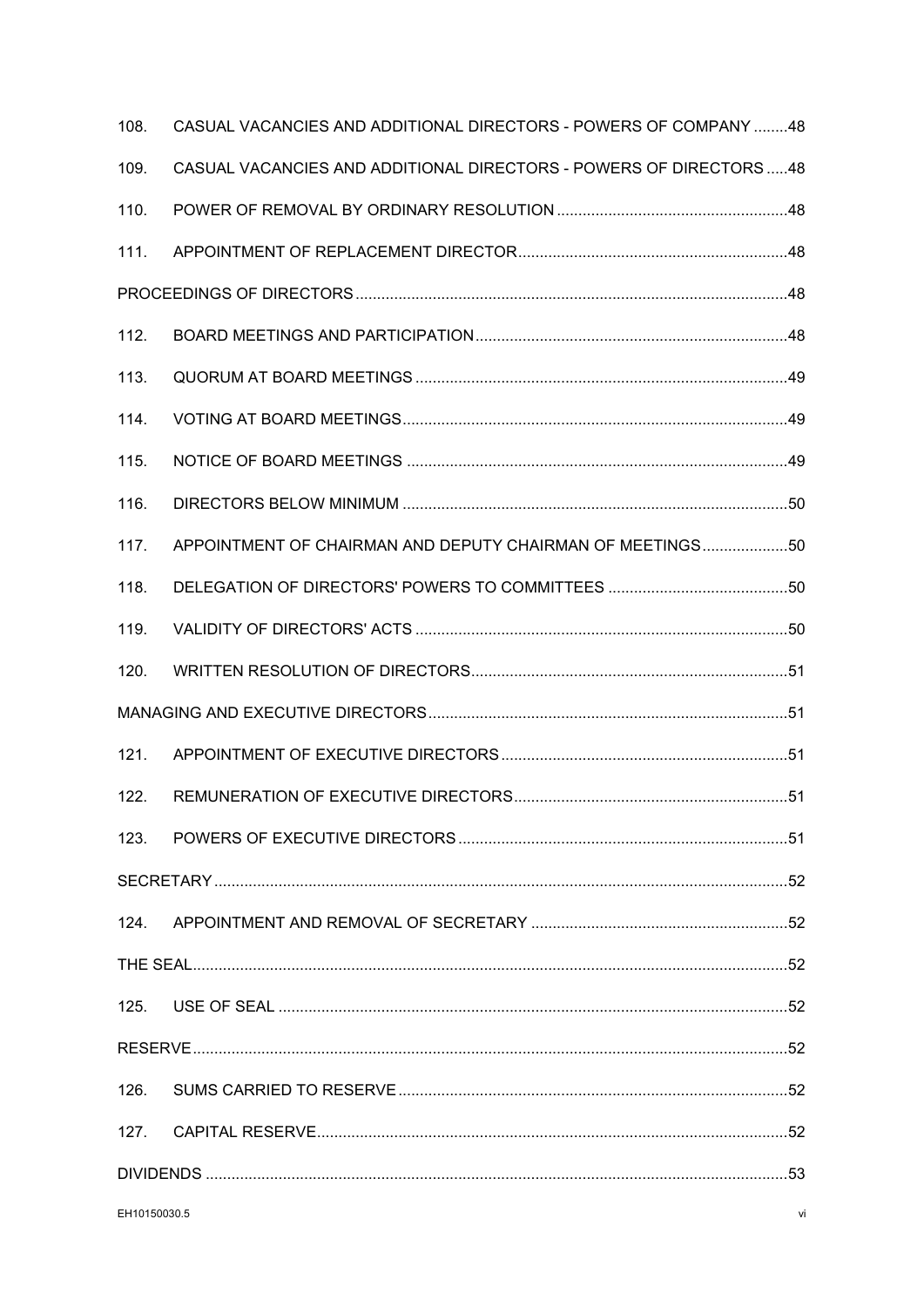| 128. |                                                                |  |
|------|----------------------------------------------------------------|--|
| 129. | PAYMENT OF INTERIM AND FIXED DIVIDENDS BY DIRECTORS 53         |  |
| 130. |                                                                |  |
| 131. |                                                                |  |
| 132. | DEDUCTIONS OF AMOUNTS DUE ON SHARES AND WAIVER OF DIVIDENDS 54 |  |
| 133. |                                                                |  |
| 134. |                                                                |  |
| 135. |                                                                |  |
| 136. |                                                                |  |
| 137. |                                                                |  |
|      |                                                                |  |
| 138. |                                                                |  |
| 139. |                                                                |  |
|      |                                                                |  |
| 141. |                                                                |  |
| 142. |                                                                |  |
| 143. |                                                                |  |
|      |                                                                |  |
|      |                                                                |  |
|      |                                                                |  |
| 146. |                                                                |  |
|      |                                                                |  |
| 147. |                                                                |  |
| 148. |                                                                |  |
| 149. |                                                                |  |
| 150. |                                                                |  |
|      |                                                                |  |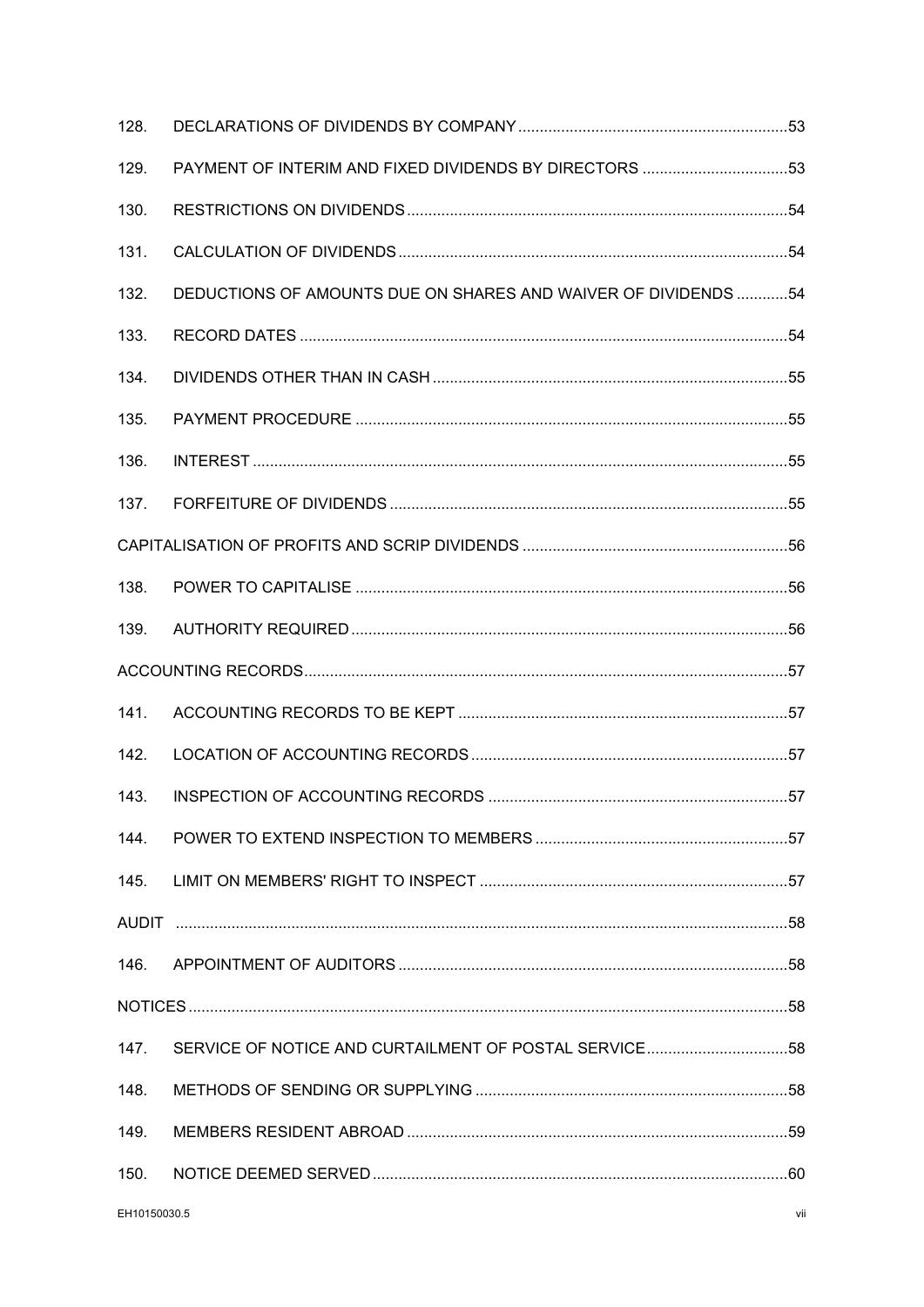| 151. |  |  |  |  |
|------|--|--|--|--|
| 152. |  |  |  |  |
|      |  |  |  |  |
| 153. |  |  |  |  |
| 154. |  |  |  |  |
|      |  |  |  |  |
| 155. |  |  |  |  |
|      |  |  |  |  |
| 156. |  |  |  |  |
|      |  |  |  |  |
| 157. |  |  |  |  |
| 158. |  |  |  |  |
| 159. |  |  |  |  |
|      |  |  |  |  |
| 160. |  |  |  |  |
|      |  |  |  |  |
| 161. |  |  |  |  |
|      |  |  |  |  |
| 162. |  |  |  |  |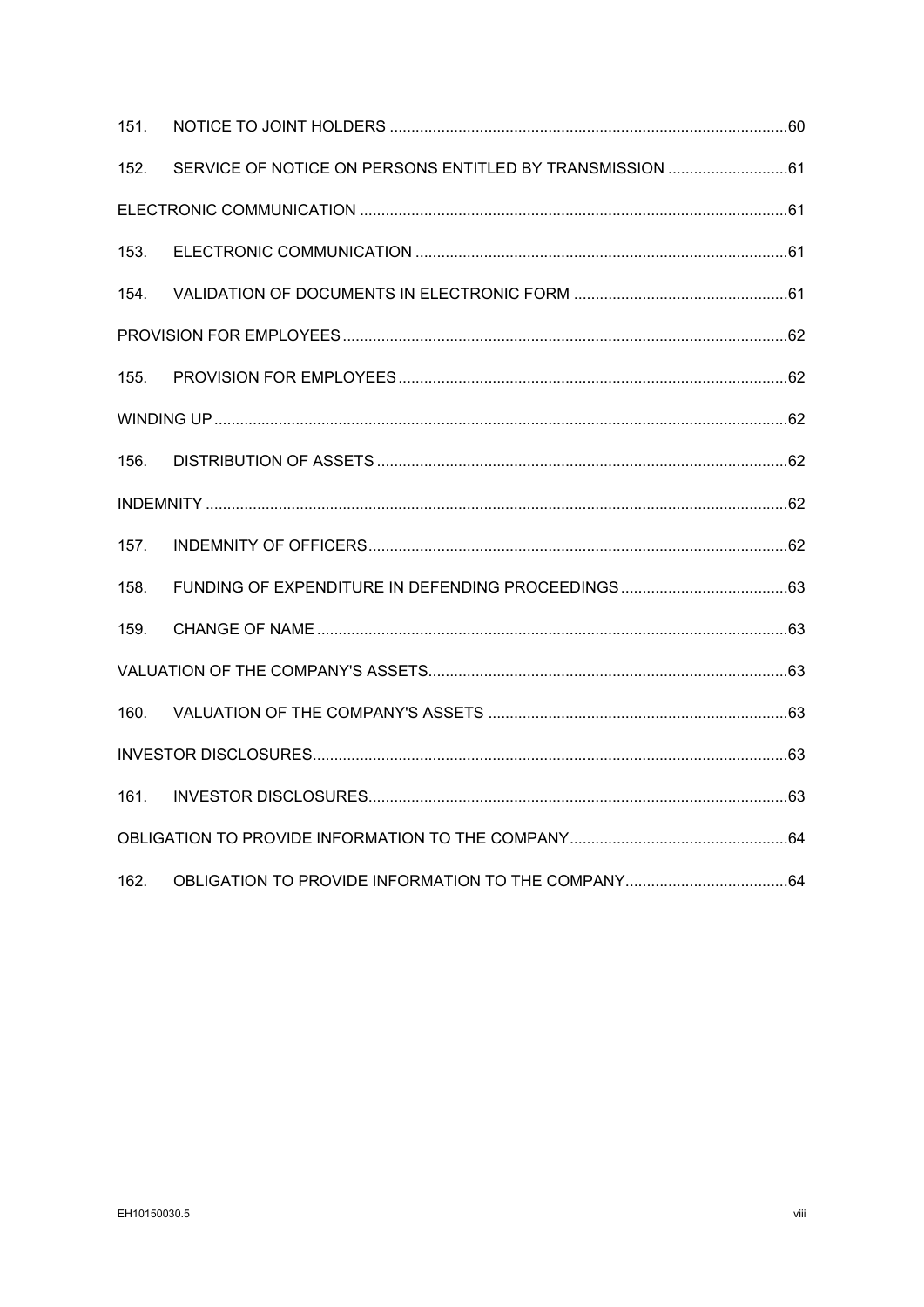## **The Companies Act 2006**

## **Articles of Association of Keystone Positive Change Investment Trust plc**

## **Public Company Limited by Shares (Adopted by special resolution on 9 February 2022**

#### **PRELIMINARY**

### <span id="page-9-1"></span><span id="page-9-0"></span>**1. EXCLUSION OF MODEL ARTICLES**

No articles set out in any statute, or in any statutory instrument or other subordinate legislation made under any statute, concerning companies (including, without limitation, the articles contained in The Companies (Model Articles) Regulations 2008 (SI 2008 No. 3229) and any amendment, re-enactment or substitution thereof from time to time) shall apply as the articles or regulations of the Company except insofar as they are repeated or contained in these Articles.

## <span id="page-9-2"></span>**2. DEFINITIONS AND INTERPRETATION**

In these Articles, unless the context otherwise requires:

"**Act**" means the Companies Act 2006 including any statutory modification thereof for the time being in force;

"**address**" shall, in any case where electronic form is permitted by or pursuant to these Articles or the Act, include a number or address used for the purpose of sending or receiving documents or information by electronic means but, in any other case, shall not include any number or address used for such purpose;

"**AIFM Rules**" means: (i) the Alternative Investment Fund Managers Regulations 2013 (SI 2013/1773); (ii) the Alternative Investment Fund Managers Directive (2011/61/EU) as incorporated into UK law by the European Union (Withdrawal) Act 2018, as amended from time to time; (iii) the UK version of the EU AIFM Delegated Regulation and any other delegated regulations in respect of the EU AIFM Directive, each being part of UK law by virtue of the European Union (Withdrawal) Act 2018, as further amended and supplemented from time to time; and (iv) all associated provisions of the FCA Handbook;

"**Articles**" means these articles of association as altered from time to time and the expression "**Article**" refers to a particular article in these articles of association;

"**Auditors**" means the auditors for the time being of the Company;

"**clear days' notice**" means that the notice shall be exclusive of the day on which it is served or deemed to be served and of the day for which it is given or on which it is to take effect;

"**Common Reporting Standard**" means any provision of the International Tax Compliance Regulations 2015 and any orders, regulations or other subordinate legislation made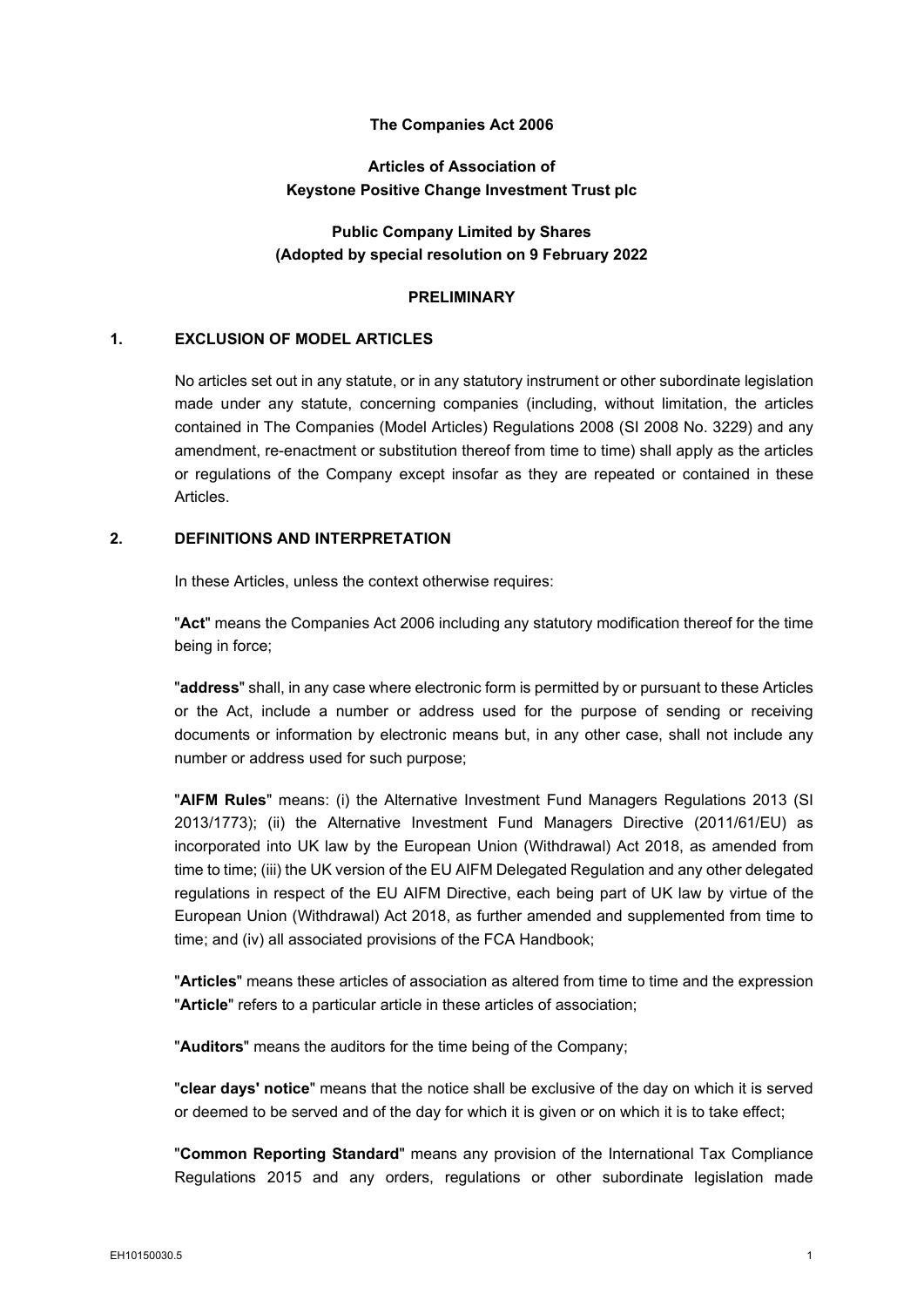thereunder relating to the obligations on investment companies to share information with the tax authorities in the United Kingdom;

"**Directors**" means the directors for the time being of the Company, or, as the case may be, the board of directors for the time being of the Company or the persons present at a duly convened meeting of the board of directors or any duly authorised committee thereof at which a quorum is present;

"**dividend**" includes bonus;

"**electronic form**" and "**electronic means**" shall, where the context so admits, have the same meaning as in the Act;

"**EU AIFM Delegated Regulation**" means the Commission Delegated Regulation (EU) No. 231/2013 of 19 December 2012 supplementing Directive 2011/61/EU of the European Parliament and of the Council with regard to exemptions, general operating conditions, depositaries, leverage, transparency and supervision;

"**FATCA**" means sections 1471 to 1474 of the US Tax Code, known as the US Foreign Account Tax Compliance Act (together with any regulations, rules and guidance implementing such sections and any applicable intergovernmental agreement or information exchange agreement and related statutes, regulations, rules and guidance thereunder);

"**FCA Handbook**" means the handbook of rules and guidance of the Financial Conduct Authority, as amended from time to time;

"**Financial Conduct Authority**" or "**FCA**" means the Financial Conduct Authority of the United Kingdom, including any replacement or substitute thereof, and any regulatory body or person succeeding, in whole or in part, to the functions thereof;

"**London Stock Exchange**" means London Stock Exchange plc;

"**Member**" means a member of the Company;

"**month**" means calendar month;

"**Office**" means the registered office for the time being of the Company;

"**Ordinary Shares**" means ordinary shares of 10p each in the capital of the Company;

"**paid up**" includes credited as paid up;

"**Preference Shares**" means 5.0 per cent. cumulative preference shares of £1 each in the capital of the Company;

"**properly authenticated dematerialised instruction**" shall have the same meaning as in the Regulations;

"**Register**" means the register of members of the Company required to be kept by the Statutes;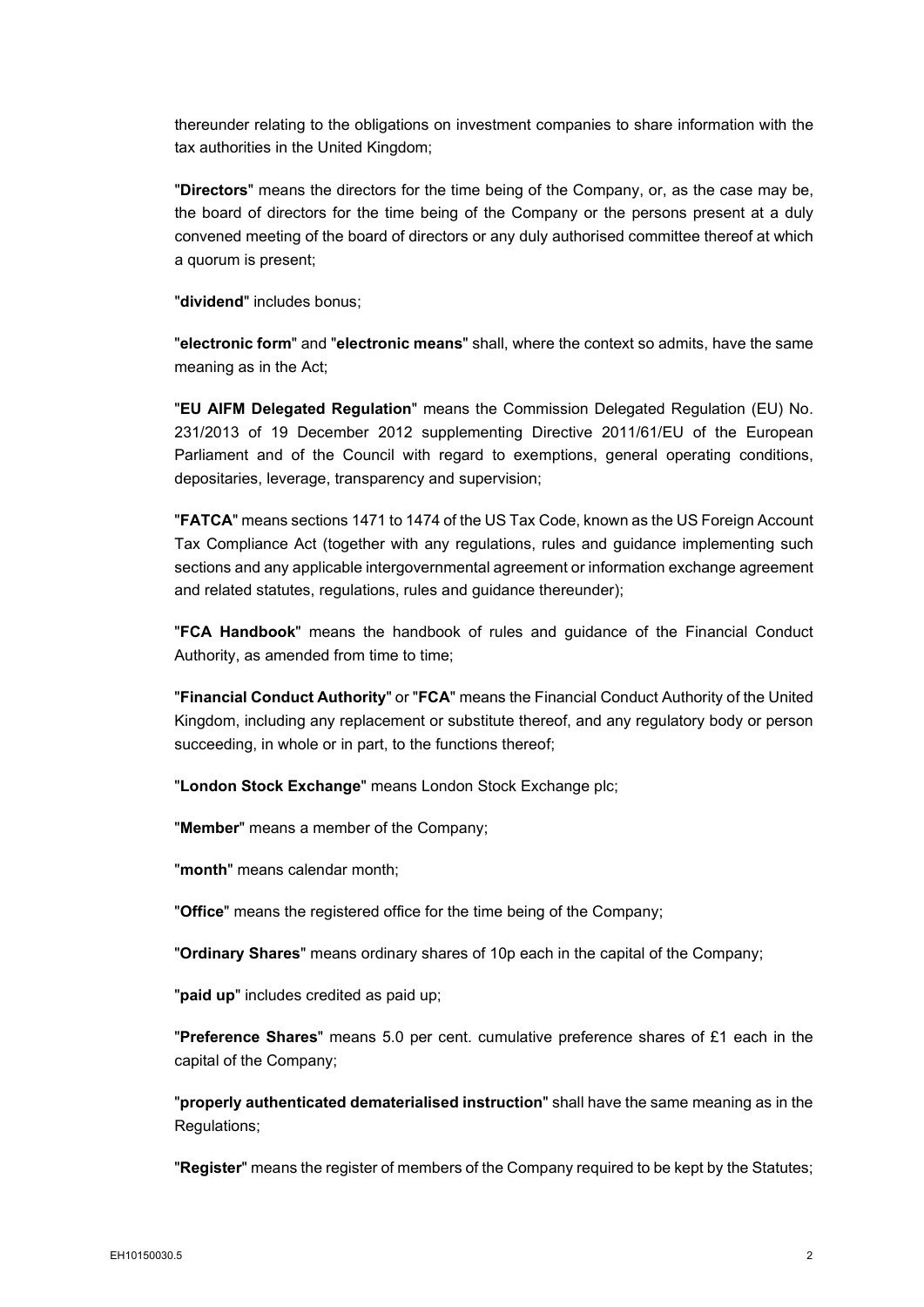"**Regulations**" means the Uncertificated Securities Regulations 2001;

"**relevant system**" shall have the same meaning as in the Regulations;

"**Satellite Location**" has the meaning ascribed thereto in Article 60.2;

"**Seal**" means the common seal of the Company or any official or securities seal that the Company may have or be permitted to have under the Statutes;

"**Secretary**" includes a joint, deputy or assistant secretary, and any person appointed by the Directors to perform the duties of the secretary of the Company;

"**Statutes**" means the Act, the Regulations, and every other statute or subordinate legislation for the time being in force concerning companies and affecting the Company;

"**treasury shares**" means qualifying shares (within the meaning of section 724(2) of the Act) held by the Company under section 724(3)(a) of the Act;

"**United Kingdom**" means Great Britain and Northern Ireland;

"**United States**" or "**US**" means the United States of America, its territories and possessions, any state of the United States of America and the District of Columbia;

"**US Tax Code**" means the US Internal Revenue Code of 1986, as amended; and

"**in writing**" and "**written**" includes printing, lithography, typewriting, photography and other modes of representing or reproducing words in visible form, whether sent or supplied in electronic form or otherwise.

- 2.1. Words importing the singular number only shall include the plural, and vice versa.
- 2.2. Words importing the masculine gender only shall include the feminine gender.
- 2.3. Words importing individuals and words importing persons shall include bodies corporate and unincorporated associations.
- 2.4. Any reference herein to the provisions of any statute or of any subordinate legislation shall include any amendment or re-enactment (with or without amendment) thereof for the time being in force.
- 2.5. Subject as aforesaid, and unless the context otherwise requires, words and expressions defined in the Statutes, or the Regulations, shall bear the same meanings in these Articles.
- 2.6. A special resolution shall be effective for any purpose for which an ordinary resolution is expressed to be required under any provision of these Articles.
- 2.7. References herein to a share being in uncertificated form are references to that share being an uncertificated unit of a security.
- 2.8. Headings to these Articles are for convenience only and shall not affect construction.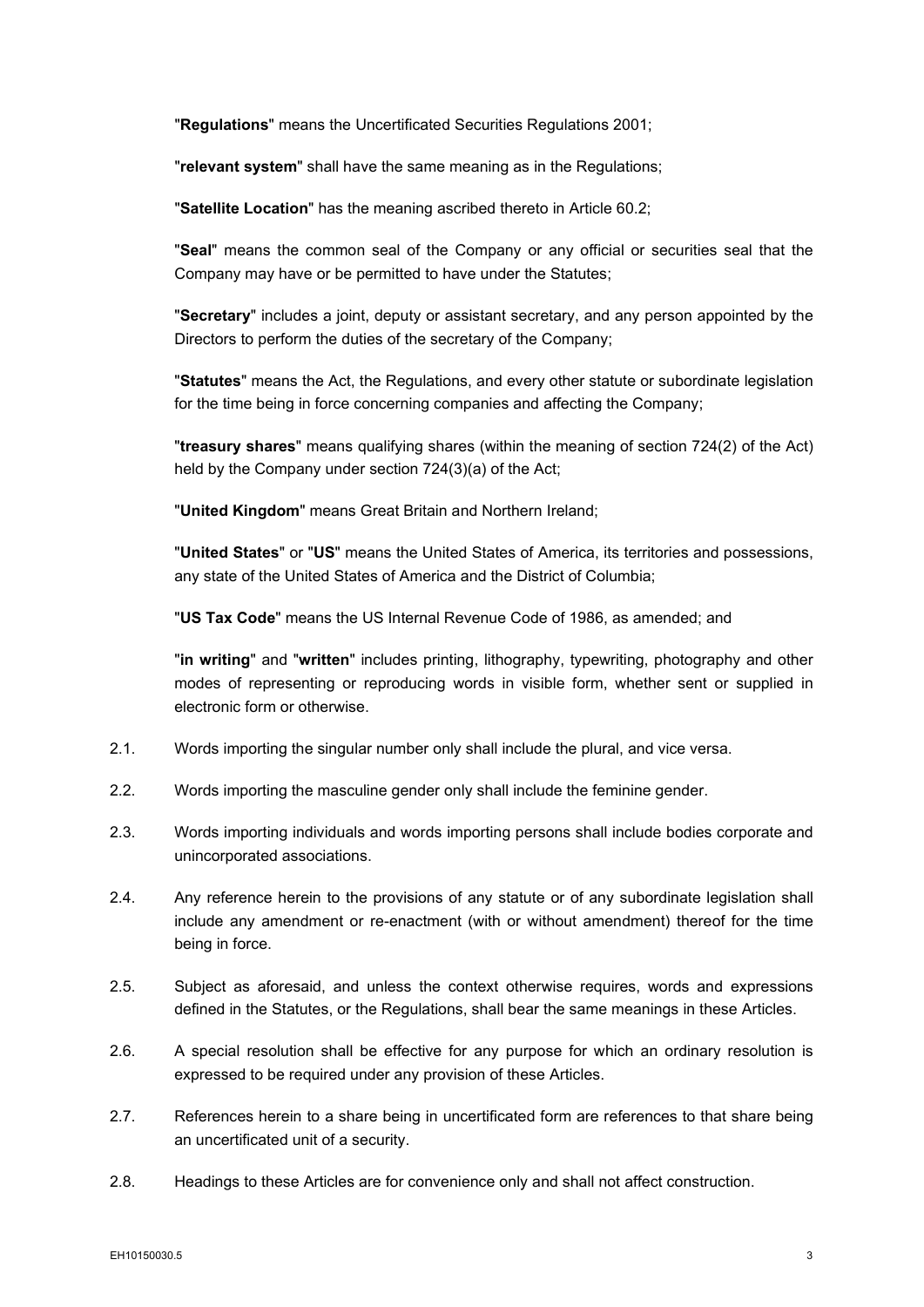- 2.9. References in these Articles to a document being "**executed**" or "**signed**" or to a "**signature**" include references to it being executed under hand or under seal or by any other permitted method and, in the case of a communication in electric form, such references are to it being authenticated as specified by the Act.
- 2.10. References to a "**meeting**":
	- 2.10.1. mean a meeting convened and held in any manner permitted by these Articles, including without limitation a general meeting (including an annual general meeting) or separate general meeting of the holders of a particular class of shares of the Company at which any or all persons entitled to be present attend and participate by means of an electronic platform and/or attend and participate at a Satellite Location, and such persons shall be deemed to be "**present**" at that meeting for all purposes of the Act and these Articles and "**attend**", "**attending**", "**attendance**", "**participate**", "**participating**" and "**participation**" shall be construed accordingly; and
	- 2.10.2. shall not be taken as requiring more than one person to be present if any quorum requirement can be satisfied by one person.
- 2.11. In the context of attendance at a meeting at a physical location used to host the meeting, the word "**present**" shall be construed as being physically present at the meeting at that meeting location.
- 2.12. References to an "**electronic meeting**" mean a general meeting (including an annual general meeting), or a separate general meeting of the holders of a particular class of shares, hosted on an electronic platform, whether that meeting is physically hosted at a specific location simultaneously or not.
- 2.13. References to "**electronic platform**" mean a device, system, procedure, method or other facility providing an electronic means of attendance at and/or participation in a meeting as determined by the Directors under these Articles, including, without limitation, online platforms, application technology and conference call systems.
- 2.14. Nothing in these Articles shall preclude the holding and conducting of a meeting in such a way that persons who are not present together at the same place may by the use of an electronic platform or platforms or by other electronic means attend and participate at it.

## <span id="page-12-0"></span>**3. UNRESTRICTED OBJECTS**

<span id="page-12-1"></span>3.1. In accordance with the Companies Acts the Company's objects shall be unrestricted.

## **SHARES**

## <span id="page-12-2"></span>**4. LIABILITY OF MEMBERS**

The liability of the Members is limited to the amount, if any, unpaid on the shares held by them.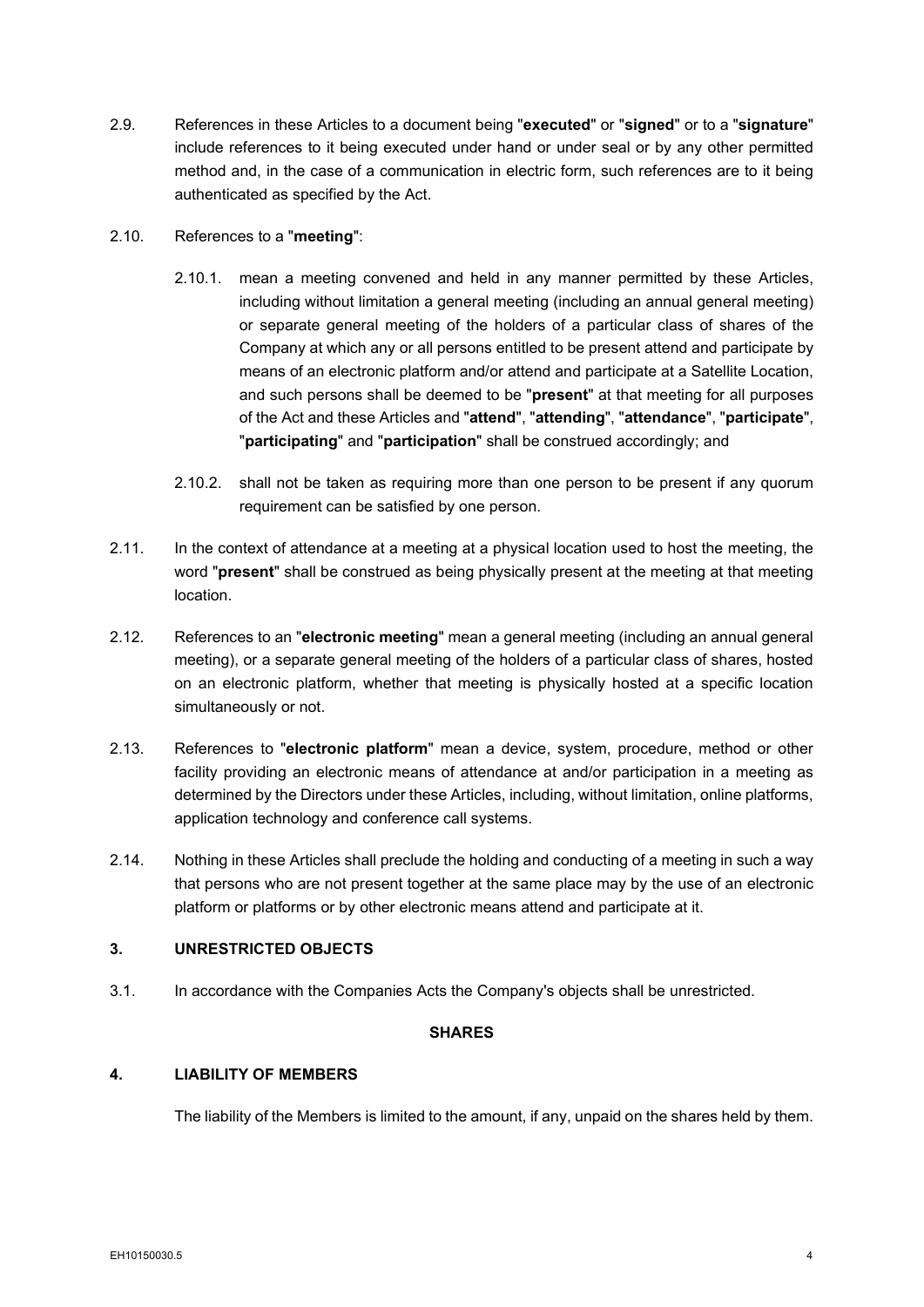## <span id="page-13-0"></span>**5. RIGHTS ATTACHING TO SHARES**

- 5.1. The Preference Shares shall carry a fixed cumulative preferential dividend at the rate of 5.0 per cent. per annum and on a winding-up shall entitle the holders to repayment of the capital paid up or credited as paid up on such Preference Shares (together with a sum equal to any arrears or deficiency of the fixed dividend thereon calculated down to the date of the return of capital and to be payable irrespective of whether such dividend has been declared or earned or not) in priority to any payment to the holders of the Ordinary Shares, but the Preference Shares shall not entitle the holders to any further or other participation in the profits or assets of the Company.
- 5.2. Without prejudice to any special rights previously conferred on the holders of any existing shares or class of shares, any share in the Company may be issued with such rights (including preferred, deferred or other special rights) or such restrictions, whether in regard to dividend, voting, return of capital or otherwise as the Company may from time to time by ordinary resolution determine (or, in the absence of any such determination, as the Directors may determine).
- 5.3. In the event that rights and restrictions attaching to shares are determined by ordinary resolution pursuant to this Article [5,](#page-13-0) those rights and restrictions shall apply, in particular in place of any rights or restrictions that would otherwise apply by virtue of the Act in the absence of any provisions in these Articles, as if those rights and restrictions were set out in these Articles.

#### <span id="page-13-1"></span>**6. REDEMPTION OF SHARES**

Subject to the provisions of the Statutes, any shares may be issued which are to be redeemed or are liable to be redeemed at the option of the Company or the holder and the Directors may determine the terms, conditions and manner of redemption of any such share.

#### <span id="page-13-2"></span>**7. PURCHASE OF SHARES**

Subject to the provisions of the Statutes, and to any rights for the time being attached to any shares, the Company may purchase its own shares (including any redeemable shares) and may hold such shares as treasury shares or cancel them. On any purchase by the Company of its own shares neither the Company nor the Directors shall be required to select the shares to be purchased rateably or in any manner as between the holders of shares of the same class or as between them and the holders of shares of any other class.

## <span id="page-13-3"></span>**8. FINANCIAL ASSISTANCE**

The Company shall not give any financial assistance for the acquisition of shares in the Company except and in so far as permitted by the Statutes.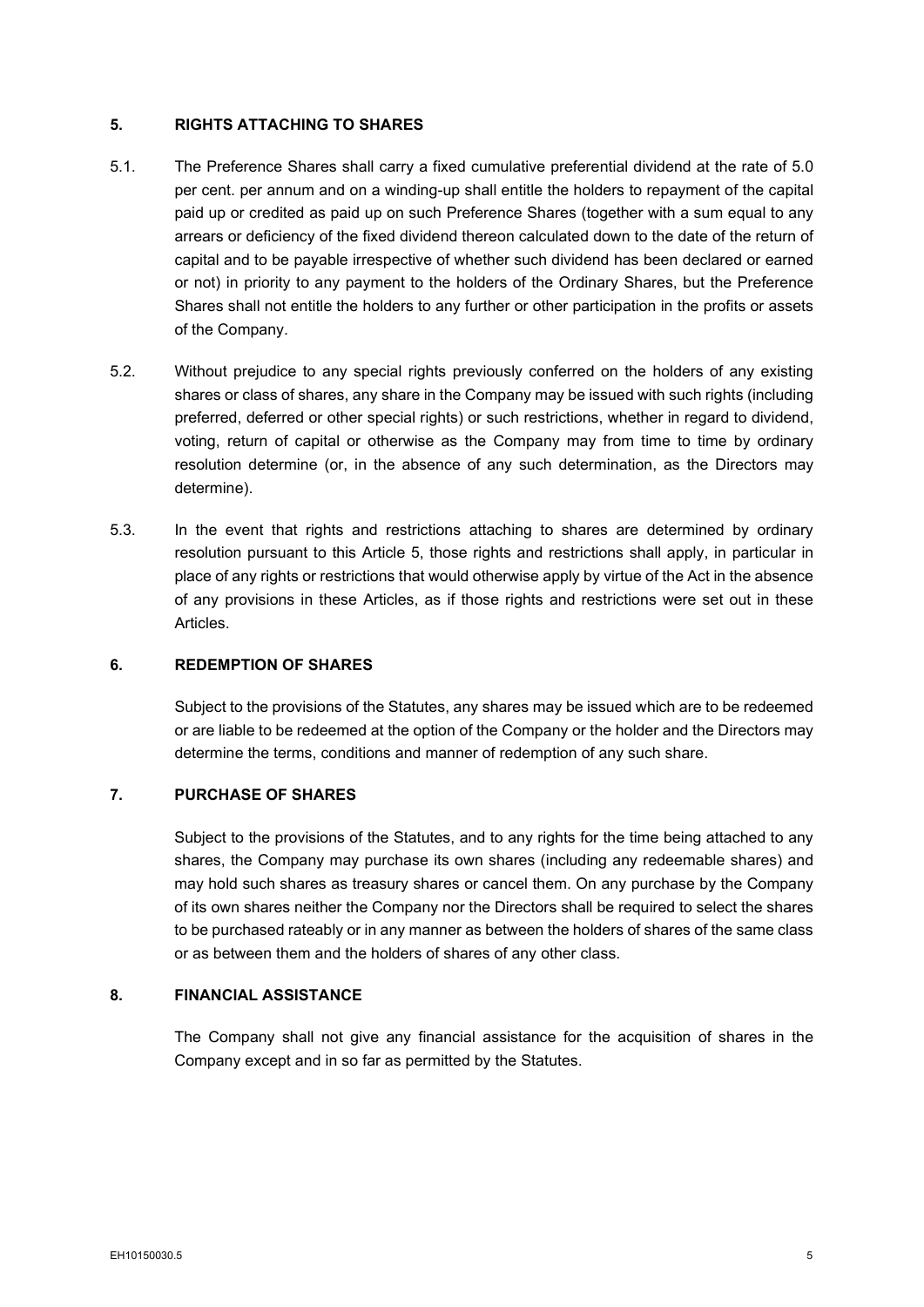## <span id="page-14-0"></span>**9. ALLOTMENT AT A DISCOUNT**

The shares of the Company shall not be allotted at a discount and save as permitted by the Statutes shall not be allotted except as paid up at least as to one-quarter of their nominal value and the whole of any premium thereon.

### <span id="page-14-1"></span>**10. PAYMENT OF COMMISSION AND BROKERAGE**

The Company may exercise the powers of paying commissions conferred by the Statutes to the full extent thereby permitted. Such commission may be satisfied by the payment of cash or the allotment of fully or partly paid shares or partly in one way and partly in the other. The Company may also on any issue of shares pay such brokerage as may be lawful.

## <span id="page-14-2"></span>**11. RECOGNITION OF TRUSTS**

Except as ordered by a court of competent jurisdiction or required by law or pursuant to the provisions of these Articles, no person shall be recognised by the Company as holding any share upon any trust, and (except only as by these Articles or by law otherwise provided or under an order of a court of competent jurisdiction) the Company shall not be bound by or be compelled in any way to recognise (even when having notice thereof) any equitable, contingent, future or partial interest in any share or any interest in any fractional part of a share or any other rights in respect of any share except an absolute right to the entirety thereof in the registered holder.

## **SHARE CERTIFICATES**

## <span id="page-14-4"></span><span id="page-14-3"></span>**12. UNCERTIFICATED SHARES**

- <span id="page-14-5"></span>12.1. Unless otherwise determined by the Directors and permitted by the Regulations, no person shall be entitled to receive a certificate in respect of any share for so long as the title to that share is evidenced otherwise than by a certificate and for so long as transfers of that share may be made otherwise than by a written instrument by virtue of the Regulations. Notwithstanding any provisions of these Articles, the Directors shall have power to implement any arrangements they may, in their absolute discretion, think fit in relation to the evidencing of title to and transfer of an uncertificated share (subject always to the Regulations and the facilities and requirements of the relevant system concerned). No provision of these Articles shall apply or have effect to the extent that it is in any respect inconsistent with the holding of shares in uncertificated form.
- 12.2. Conversion of a certificated share into an uncertificated share, and vice versa, may be made in such manner as the Directors may, in their absolute discretion, think fit (subject always to the Regulations and the facilities and requirements of the relevant system concerned).
- 12.3. The Company shall enter on the Register how many shares are held by each Member in uncertificated form and in certificated form and shall maintain the Register in each case as required by the Regulations and the relevant system concerned. Unless the Directors otherwise determine, holdings of the same holder or joint holders in certificated form and uncertificated form shall be treated as separate holdings.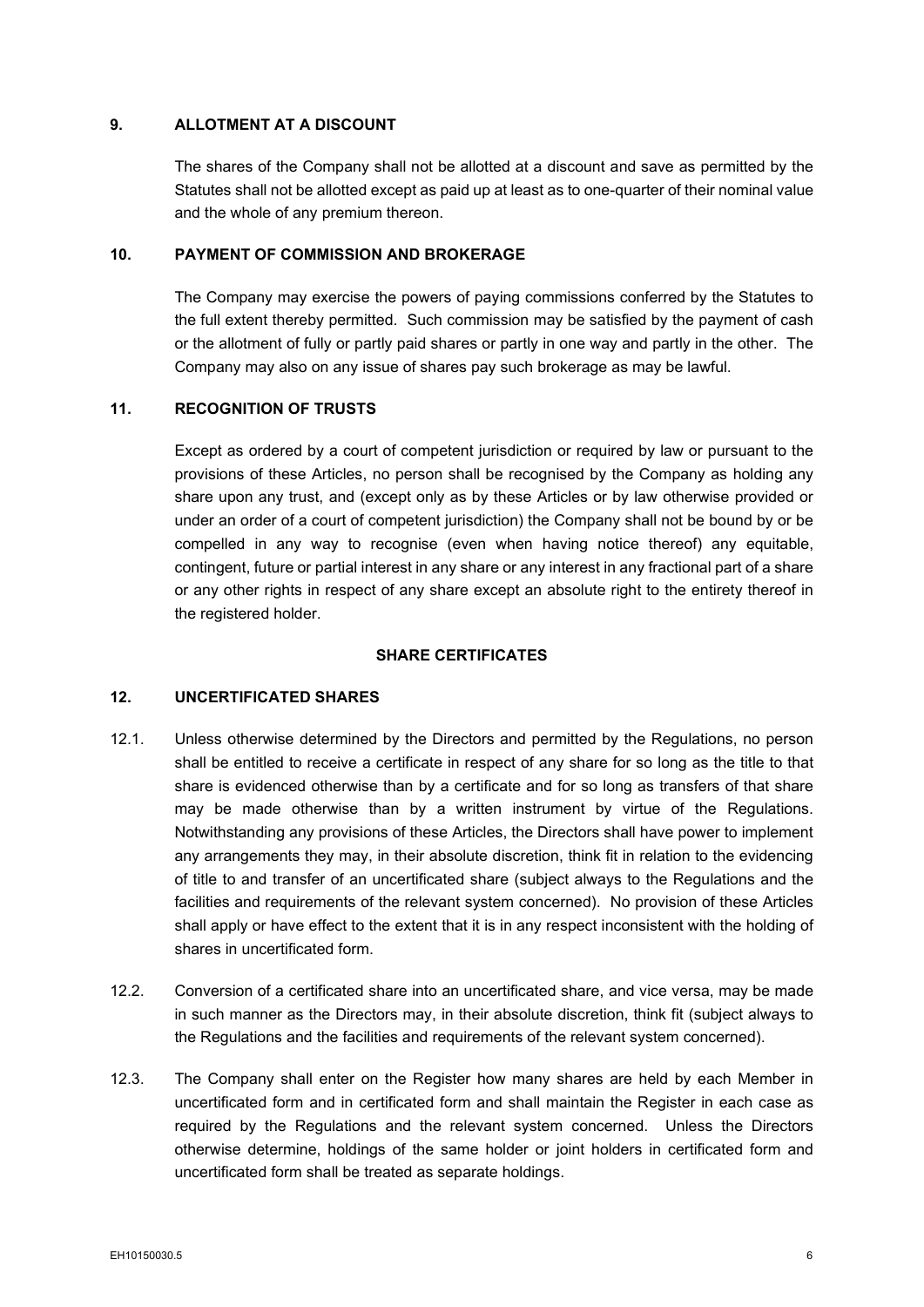- 12.4. A class of share shall not be treated as two classes by virtue only of that class comprising both certificated shares and uncertificated shares or as a result of any provision of these Articles or the Regulations which applies only in respect of certificated or uncertificated shares.
- 12.5. The Company shall be entitled, in accordance with regulation  $32(2)(c)$  of the Regulations, to require the conversion of an uncertificated share into certificated form to enable it to deal with that share in accordance with any provision in these Articles, including in particular, Articles [50](#page-24-2) to [54,](#page-25-3) [55](#page-26-1) and [76.](#page-37-1)
- 12.6. The provisions of Articles [13](#page-15-0) to [16](#page-16-0) inclusive shall not apply to uncertificated shares.

## <span id="page-15-0"></span>**13. SHARE CERTIFICATES AND RIGHT TO SHARE CERTIFICATES**

- 13.1. Every share certificate shall specify the number and class and the distinguishing number (if any) of the shares to which it relates, the nominal value of such shares and the amount paid up thereon. No certificate shall be issued relating to shares of more than one class.
- 13.2. Subject to Article [12,](#page-14-4) every person (other than a recognised clearing house (within the meaning of the Financial Services and Markets Act 2000) or a nominee of a recognised clearing house or of a recognised investment exchange (within the meaning of the Financial Services and Markets Act 2000) in respect of whom the Company is not by law required to complete and have ready for delivery a certificate) upon becoming the holder of a certificated share and whose name is entered as a Member on the Register shall be entitled without payment to receive within two months after allotment or lodgement of transfer (or within such other period as the conditions of issue shall provide) one certificate for all the certificated shares registered in his name or, in the case of shares of more than one class being registered in his name, a separate certificate for each class of certificated share so registered, and where a Member (except such a clearing house or nominee) transfers part of the shares of any class registered in his name he shall be entitled without payment to one certificate for the balance of certificated shares of that class retained by him. If a Member shall require additional certificates he shall pay for each additional certificate such reasonable sum (if any) as the Directors may determine.

## <span id="page-15-1"></span>**14. SHARE CERTIFICATE OF JOINT HOLDERS**

In respect of certificated shares of one class held jointly by more than one person the Company shall not be bound to issue more than one certificate, and delivery of a certificate for such shares to one of the joint holders of such shares shall be sufficient delivery to all such holders.

## <span id="page-15-2"></span>**15. REPLACEMENT OF SHARE CERTIFICATES**

15.1. If any certificate be damaged or defaced then upon delivery thereof to the Directors they may order the same to be cancelled and may issue a new certificate in lieu thereof; and if any certificate be worn out, lost or destroyed, then upon proof thereof to the satisfaction of the Directors and on such indemnity with or without security as the Directors deem adequate being given, a new certificate in lieu thereof shall be given to the party entitled to such worn out, lost or destroyed certificate.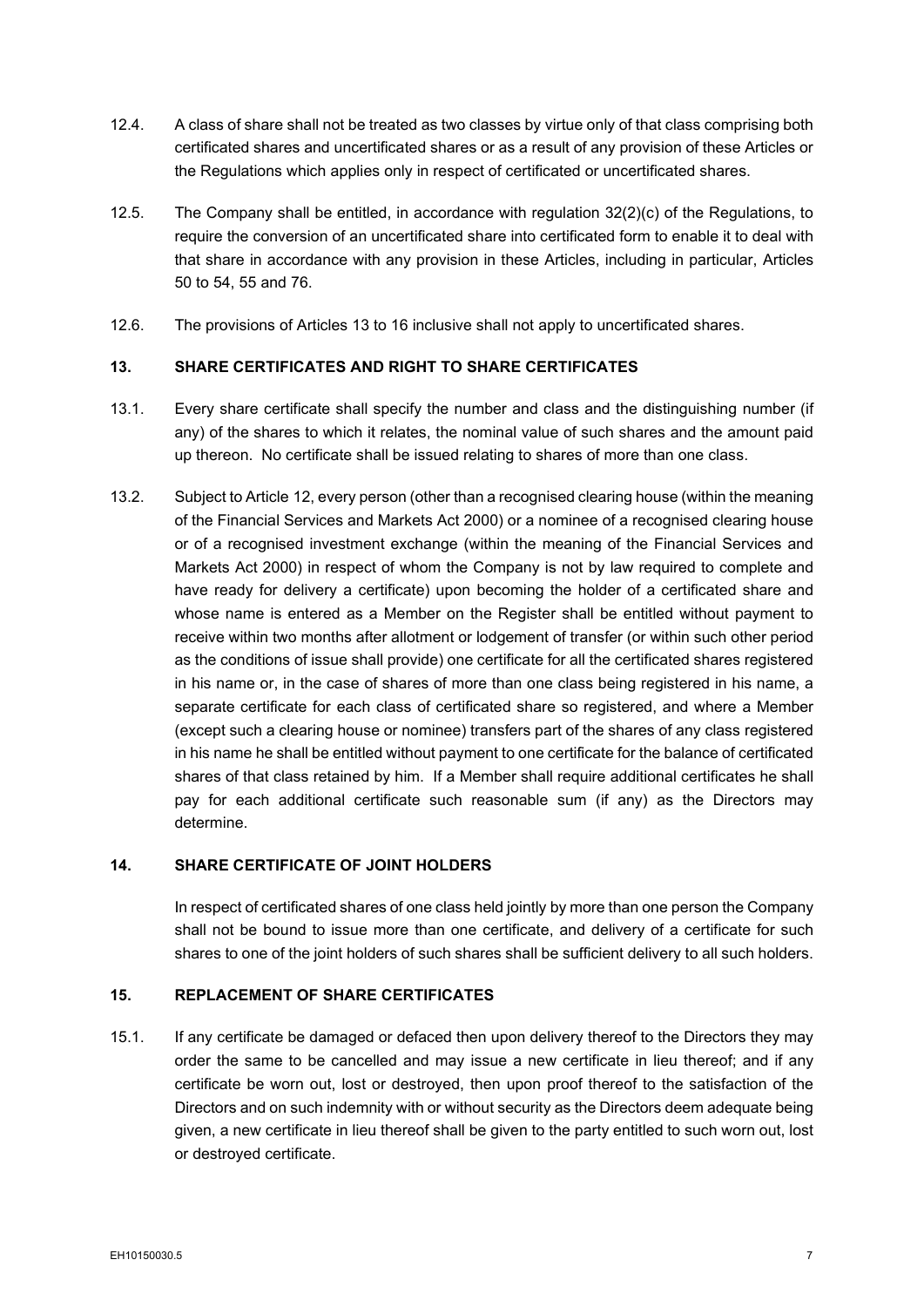15.2. Any one of two or more joint holders may request replacement certificates under this Article.

#### <span id="page-16-0"></span>**16. PAYMENT FOR SHARE CERTIFICATES**

- 16.1. Every certificate issued under Article [15](#page-15-2) shall be issued without payment, but there shall be paid to the Company such exceptional out-of-pocket expenses of the Company in connection with the request (including, without limiting the generality of the foregoing, the investigation of such request and the preparation and execution of any such indemnity or security) as the Directors think fit.
- 16.2. Every share certificate sent in accordance with these Articles will be sent at the risk of the Member or other person entitled to the certificate. The Company will not be responsible for any share certificate which is lost or delayed in the course of delivery.

## **VARIATION OF RIGHTS**

#### <span id="page-16-2"></span><span id="page-16-1"></span>**17. VARIATION OF CLASS RIGHTS**

If at any time the share capital is divided into different classes of shares, the rights attached to any class or any of such rights may, subject to the provisions of the Statutes, whether or not the Company is being wound up, be abrogated or varied (a) in such manner (if any) as may be provided by those rights, (b) in the absence of any such provision, with the consent in writing of the holders of at least three-quarters in nominal value of the issued shares of that class (excluding any shares of that class held as treasury shares), or (c) with the sanction of a special resolution passed at a separate general meeting of the holders of the shares of that class.

#### <span id="page-16-3"></span>**18. SEPARATE GENERAL MEETINGS**

- <span id="page-16-4"></span>18.1. To every such separate general meeting the provisions of chapter 3 of part 13 of the Act (excluding sections 303 to 306) and the provisions of these Articles relating to general meetings shall, mutatis mutandis, so far as applicable apply, subject to the following provisions, namely:
	- 18.1.1. the necessary quorum at any such meeting, other than an adjourned meeting, shall be two persons present or represented by proxy (which shall include by means of an electronic platform and/or Satellite Location, if relevant) holding at least one-third in nominal value of the issued shares of the class in question (excluding any shares of that class held as treasury shares) and at an adjourned meeting one person present holding shares of the class in question; and
	- 18.1.2. any holder of shares of the class in question present in person or by proxy (which shall include by means of an electronic platform and/or Satellite Location, if relevant) may demand a poll.

For the purposes of Article [18.1.1,](#page-16-4) where a person is present by proxy or proxies (which shall include by means of an electronic platform and/or Satellite Location, if relevant), he is treated as holding only the shares in respect of which those proxies are authorised to exercise voting rights.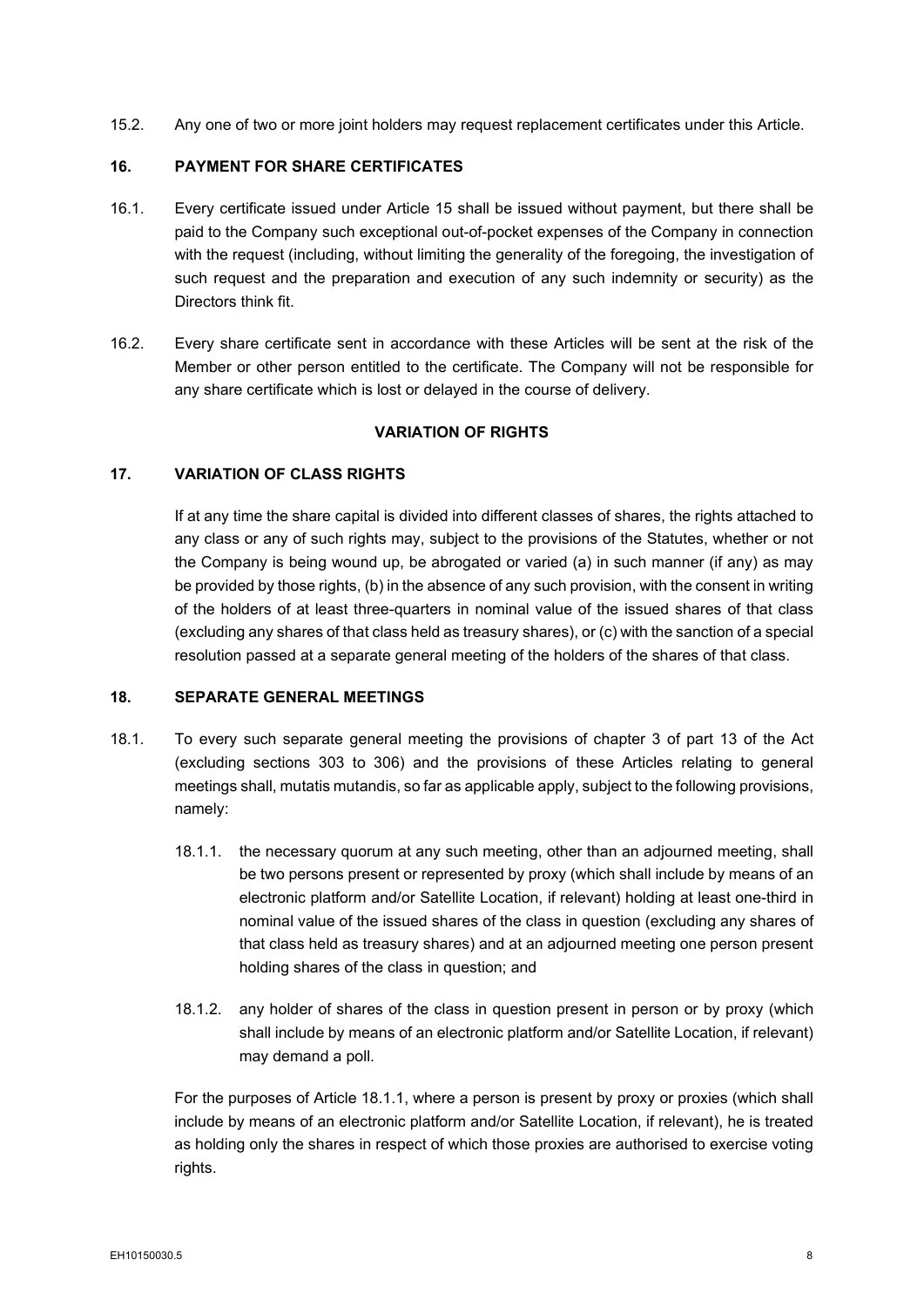The foregoing provisions of this Article shall apply to the variation of the special rights attached to some only of the shares of any class as if each group of shares of the class differently treated formed a separate class and their special rights were to be varied.

## <span id="page-17-0"></span>**19. ISSUES OF FURTHER SHARES**

The rights attached to any class of shares shall, unless otherwise expressly provided by the terms of issue of the shares of that class or by the terms upon which such shares are for the time being held, be deemed not to be abrogated or varied by the creation or issue of further shares ranking pari passu therewith.

## <span id="page-17-1"></span>**20. RIGHTS DEEMED NOT VARIED**

Unless otherwise expressly provided by the rights attached to any class of shares, those rights shall be deemed not to be varied by the purchase by the Company of any of its own shares, or the holding of such shares as treasury shares.

#### **CALLS ON SHARES**

## <span id="page-17-3"></span><span id="page-17-2"></span>**21. CALLS**

The Directors may, subject to the terms of allotment thereof, from time to time make such calls upon the Members as they think fit in respect of any monies unpaid on their shares (whether on account of the nominal value of the shares or by way of premium) and each Member shall (subject to the Company serving on him at least 14 days' notice specifying the time or times and place of payment) pay to the Company at the time or times and place so specified the amount called on his shares. A call may be revoked or postponed, in whole or in part, as the Directors may determine. A person upon whom a call is made shall remain liable jointly and severally with the successors in title to his shares for all calls made upon him notwithstanding the subsequent transfer of the shares in respect of which the call was made.

## <span id="page-17-4"></span>**22. TIMING AND PAYMENT OF CALLS**

A call shall be deemed to have been made at the time when the resolution of the Directors authorising the call was passed and may be required to be paid by instalments.

#### <span id="page-17-5"></span>**23. LIABILITY OF JOINT HOLDERS**

The joint holders of a share shall be jointly and severally liable to pay all calls in respect thereof.

## <span id="page-17-6"></span>**24. INTEREST DUE ON NON-PAYMENT OF CALLS**

If a sum payable in respect of any call or instalment is not paid on or before the day appointed for payment thereof, the person from whom it is due shall pay interest on the sum at such rate, not exceeding 15 per cent. per annum, as the Directors may determine from the day appointed for the payment thereof until the actual payment thereof, and all expenses that may have been incurred by the Company by reason of such non-payment; but the Directors may, if they shall think fit, waive the payment of such interest and expenses or any part thereof.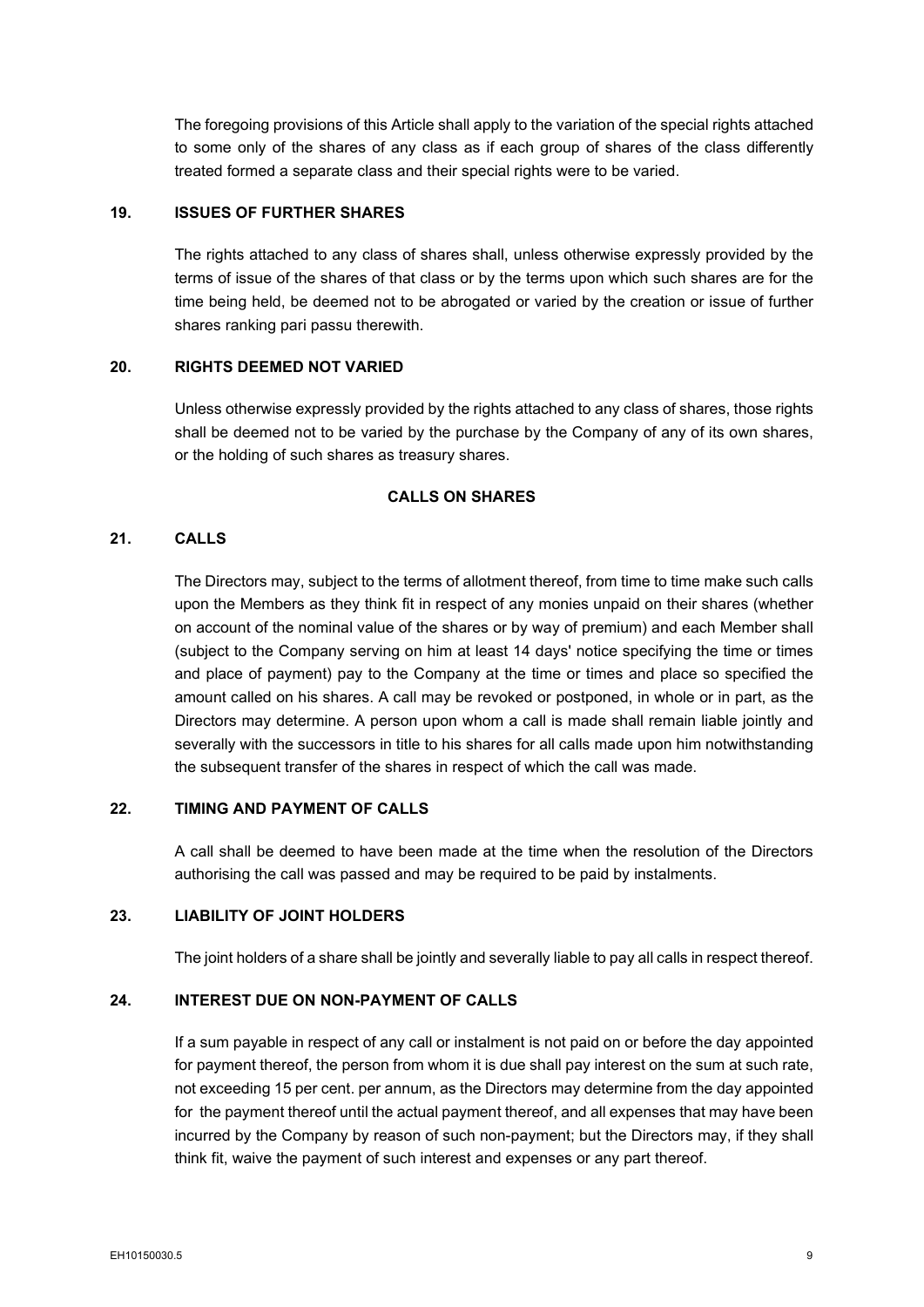## <span id="page-18-0"></span>**25. DEEMED CALLS**

Any sum which by the terms of issue of a share becomes payable on allotment, on the occurrence of a particular event or at any fixed date, whether on account of the nominal value of the share or by way of premium, shall for the purposes of these Articles be deemed to be a call duly made and payable on the date on which by the terms of issue the same becomes payable, and in case of non-payment all the relevant provisions of these Articles as to payment of interest and expenses, forfeiture or otherwise shall apply as if such sum had become payable by virtue of a call duly made and notified.

#### <span id="page-18-1"></span>**26. POWER TO DIFFERENTIATE BETWEEN HOLDERS**

The Directors may, on the issue of shares, differentiate between the holders of such shares as regards the amounts of calls to be paid and the times of payment of such calls.

### <span id="page-18-2"></span>**27. PAYMENT OF CALLS IN ADVANCE**

The Directors may, if they think fit, receive from any Member willing to advance the same it all or any part of the monies, whether on account of the nominal value of the shares or by way of premium, uncalled and unpaid upon any shares held by him; and upon all or any of the monies so paid in advance the Directors may (until the same would, but for such advance, become presently payable) pay interest at such rate not exceeding (unless the Company in general meeting shall otherwise direct) 12 per cent. per annum, as may be agreed upon between the Directors and the Member paying such monies in advance.

## <span id="page-18-3"></span>**28. NOTICE IF CALL OR INSTALMENT NOT PAID**

If any Member fails to pay any call or instalment in full on or before the day appointed for payment thereof, the Directors may, at any time thereafter, serve a notice on him requiring him to pay so much of the call or instalment as is unpaid, together with any interest which may have accrued and any expenses incurred by the Company by reason of such non-payment.

#### <span id="page-18-4"></span>**29. FORM OF NOTICE**

The notice shall name a further day (not earlier than the expiration of 14 days from the date of service of the notice) on or before which, and the place where, such call or instalment and such interest and expenses as aforesaid are to be paid. The notice shall also state that in the event of non-payment at or before the time and at the place appointed, the shares in respect of which such call or instalment is payable will be liable to be forfeited.

### **FORFEITURE AND LIEN**

#### <span id="page-18-6"></span><span id="page-18-5"></span>**30. FORFEITURE FOR NON-COMPLIANCE**

If the requirements of any such notice as aforesaid are not complied with, any share in respect of which such notice has been given may at any time after the day specified in such notice, before the payment required by the notice has been made, be forfeited by a resolution of the Directors to that effect. Such forfeiture shall extend to all dividends declared and other monies payable in respect of the shares so forfeited and not actually paid before such forfeiture.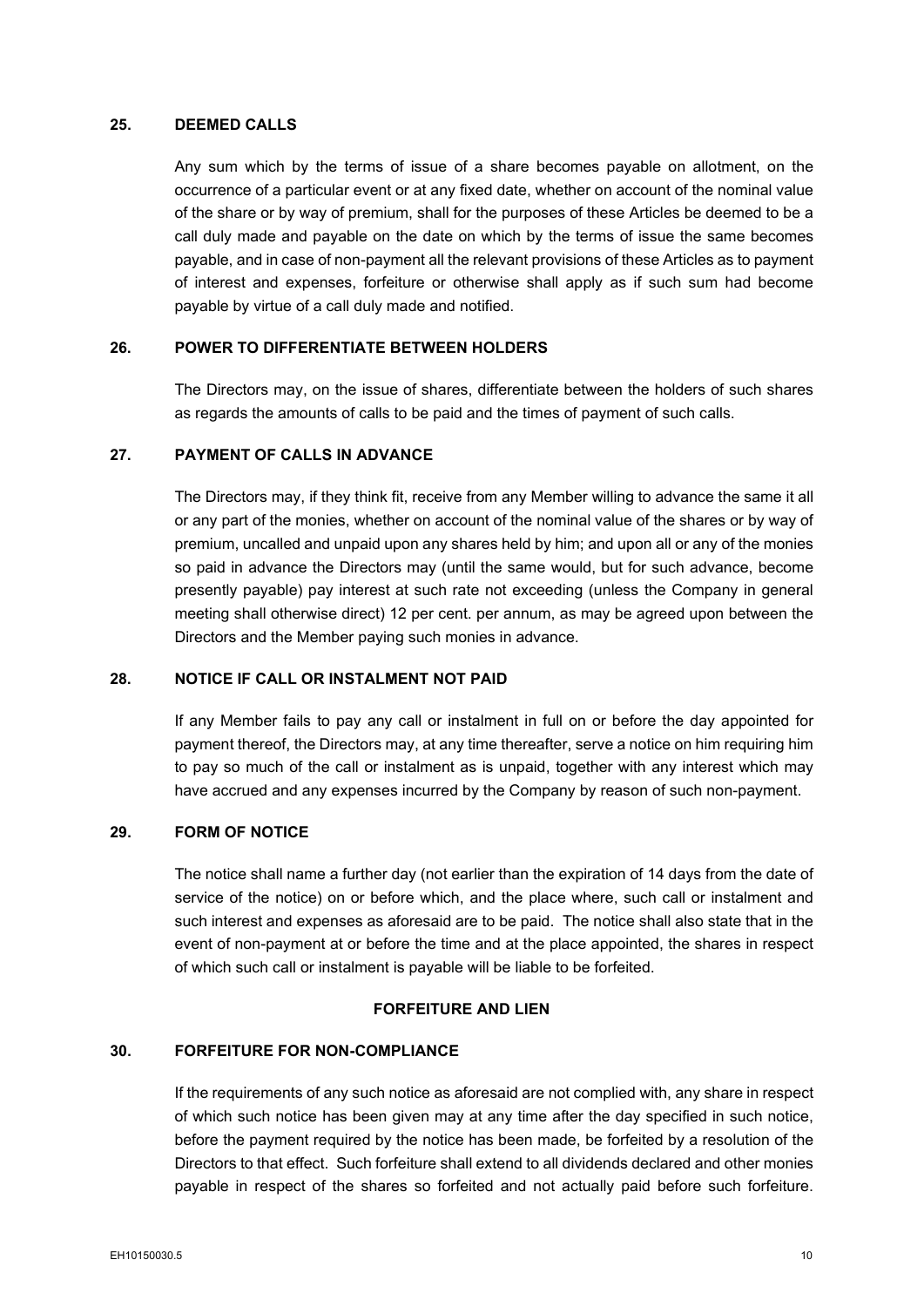Forfeiture shall be deemed to occur at the time of the passing of the said resolution of the Directors. The Directors may accept a surrender of any share liable to be forfeited hereunder upon such terms and conditions as they think fit.

## <span id="page-19-0"></span>**31. NOTICE AFTER FORFEITURE**

When any share has been forfeited notice of the forfeiture shall be served upon the person who was before forfeiture the holder of the share, or any person entitled to the share by transmission, and an entry of the forfeiture or surrender, with the date thereof, shall forthwith be made in the Register, but no forfeiture or surrender shall be invalidated by any failure to give such notice or make such entry as aforesaid.

### <span id="page-19-1"></span>**32. DISPOSAL OF FORFEITED SHARES**

A share so forfeited or surrendered shall be deemed to be the property of the Company, and may be sold, re-allotted or otherwise disposed of either to the person who was, before forfeiture, the holder or to any other person in such manner, either subject to or discharged from all calls made or instalments due prior to the forfeiture or surrender, as the Directors think fit: Provided that the Company shall not exercise any voting rights in respect of such share and any such share not disposed of in accordance with the foregoing within a period of three years from the date of its forfeiture or surrender shall thereupon be cancelled in accordance with the provisions of the Statutes. For the purpose of giving effect to any such sale or other disposition the Directors may authorise some person to transfer the share so sold or otherwise disposed of to, or in accordance with the directions of, the buyer thereof or other person becoming entitled thereto.

### <span id="page-19-2"></span>**33. ANNULMENT OF FORFEITURE**

The Directors may, at any time before any share so forfeited or surrendered shall have been cancelled or sold, re-allotted or otherwise disposed of, annul the forfeiture or surrender upon such terms as they think fit.

#### <span id="page-19-3"></span>**34. CESSATION OF MEMBERSHIP AND CONTINUING LIABILITY**

Any person whose shares have been forfeited or surrendered shall cease to be a Member in respect of those shares and all interests in those shares, all claims and demands against the Company in respect of them and all rights and liabilities incidental to those shares are extinguished. Such person shall surrender to the Company for cancellation the certificate for the forfeited or surrendered shares, but shall, notwithstanding such forfeiture or surrender, remain liable to pay to the Company all monies which, at the date of the forfeiture or surrender, were payable by him to the Company in respect of the shares, together with interest thereon at such rate, not exceeding 15 per cent. per annum, as the Directors may determine from the time of forfeiture or surrender until the time of payment, but his liability shall cease if and when the Company shall have received payment in full of all such monies in respect of the shares, together with interest as aforesaid. The Directors may, if they shall think fit, waive the payment of such interest or any part thereof. The Company may enforce payment of such monies without being under any obligation to make any allowance for the value of the shares forfeited or surrendered or for any consideration received on their disposal.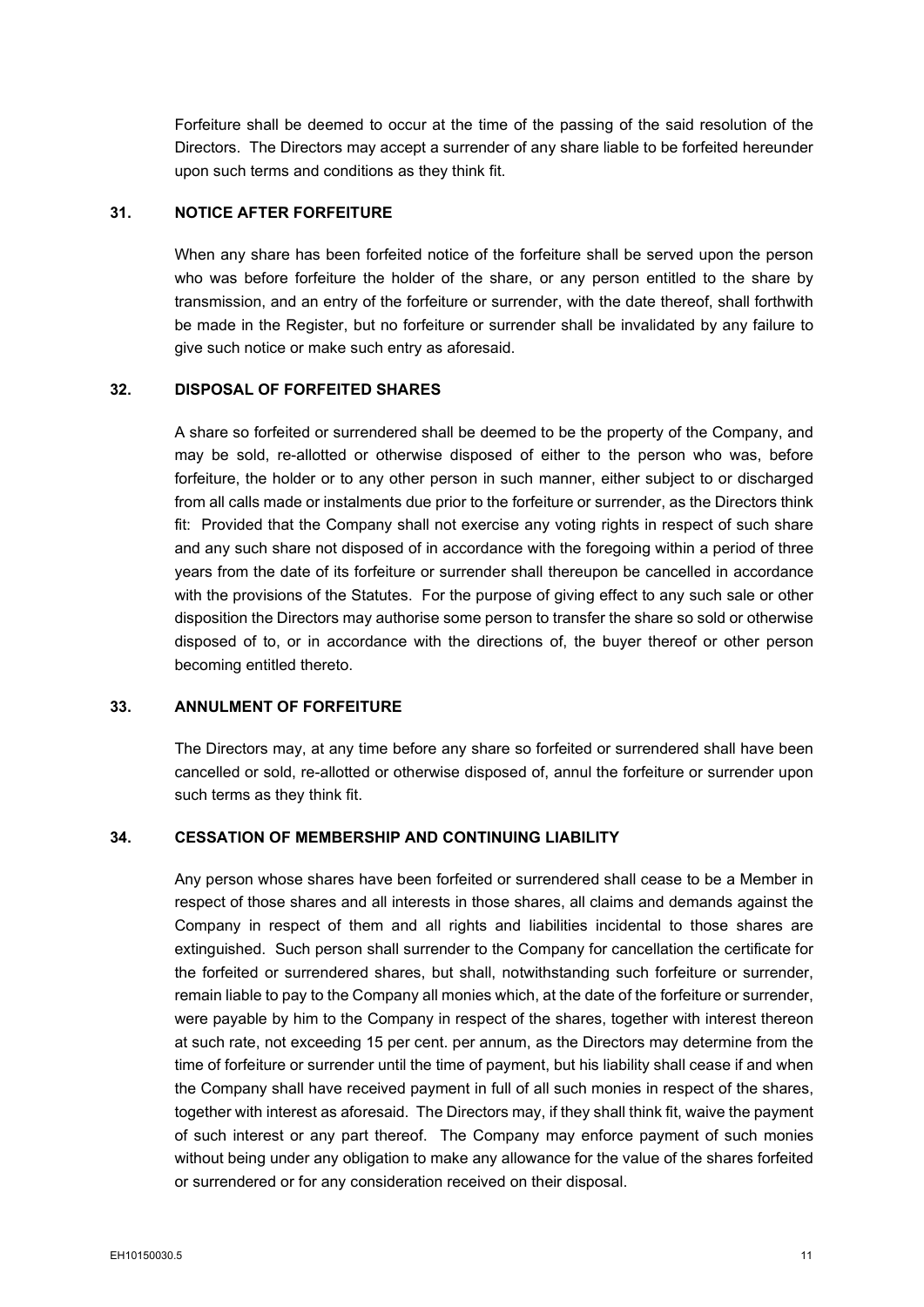#### <span id="page-20-0"></span>**35. LIEN ON PARTLY-PAID SHARES**

The Company shall have a first and paramount lien on every share (not being a fully-paid share) for all monies (whether presently payable or not) called or payable at a fixed time in respect of such share; but the Directors may at any time waive any lien which has arisen and may declare any share to be wholly or in part exempt from the provisions of this Article [35.](#page-20-0) The Company's lien, if any, on a share shall extend to all amounts payable in respect of it.

## <span id="page-20-1"></span>**36. ENFORCEMENT OF LIEN BY SALE**

- 36.1. The Company may sell, in such manner as the Directors think fit, any share on which the Company has a lien, but no sale shall be made unless a sum in respect of which the lien exists is presently payable, nor until the expiration of 14 days after a notice in writing (i) stating, and demanding payment of, the sum presently payable, and (ii) giving notice of intention to sell in default of such payment, has been given to the registered holder for the time being of the share, or the person entitled thereto by reason of his death or bankruptcy or otherwise by operation of law.
- 36.2. The transferee shall not be bound to see to the application of the purchase money, nor shall their title to the share be affected by any irregularity or invalidity in relation to the sale.

#### <span id="page-20-2"></span>**37. APPLICATION OF SALE PROCEEDS**

The net proceeds of such sale, after payment of the costs thereof, shall be applied in or towards satisfaction of such part of the amount in respect of which the lien exists as is presently payable. The residue, if any, shall (subject to a like lien for sums not presently payable as existed upon the shares before the sale) be paid to the person entitled to the shares at the date of sale. For giving effect to any such sale the Directors may authorise some person to transfer the shares sold to, or in accordance with the directions of, the buyer.

## <span id="page-20-3"></span>**38. STATUTORY DECLARATION**

A statutory declaration in writing that the declarant is a Director or the Secretary of the Company, and that a share has been duly forfeited or surrendered or sold to satisfy a lien of the Company on a date stated in the declaration, shall be conclusive evidence of the facts stated therein against all persons claiming to be entitled to the share. Such declaration and the receipt of the Company for the consideration (if any) given for the share on the sale, reallotment or disposal thereof, together with, in the case of certificated shares, the share certificate delivered to a buyer or allottee thereof, shall (subject to the execution of a transfer if the same be required) constitute a good title to the share and the person to whom the share is sold, re-allotted or disposed of shall be registered as the holder of the share and shall not be bound to see to the application of the purchase money (if any) nor shall his title to the share be affected by any irregularity or invalidity in the proceedings relating to the forfeiture, surrender, sale, re-allotment or disposal of the share.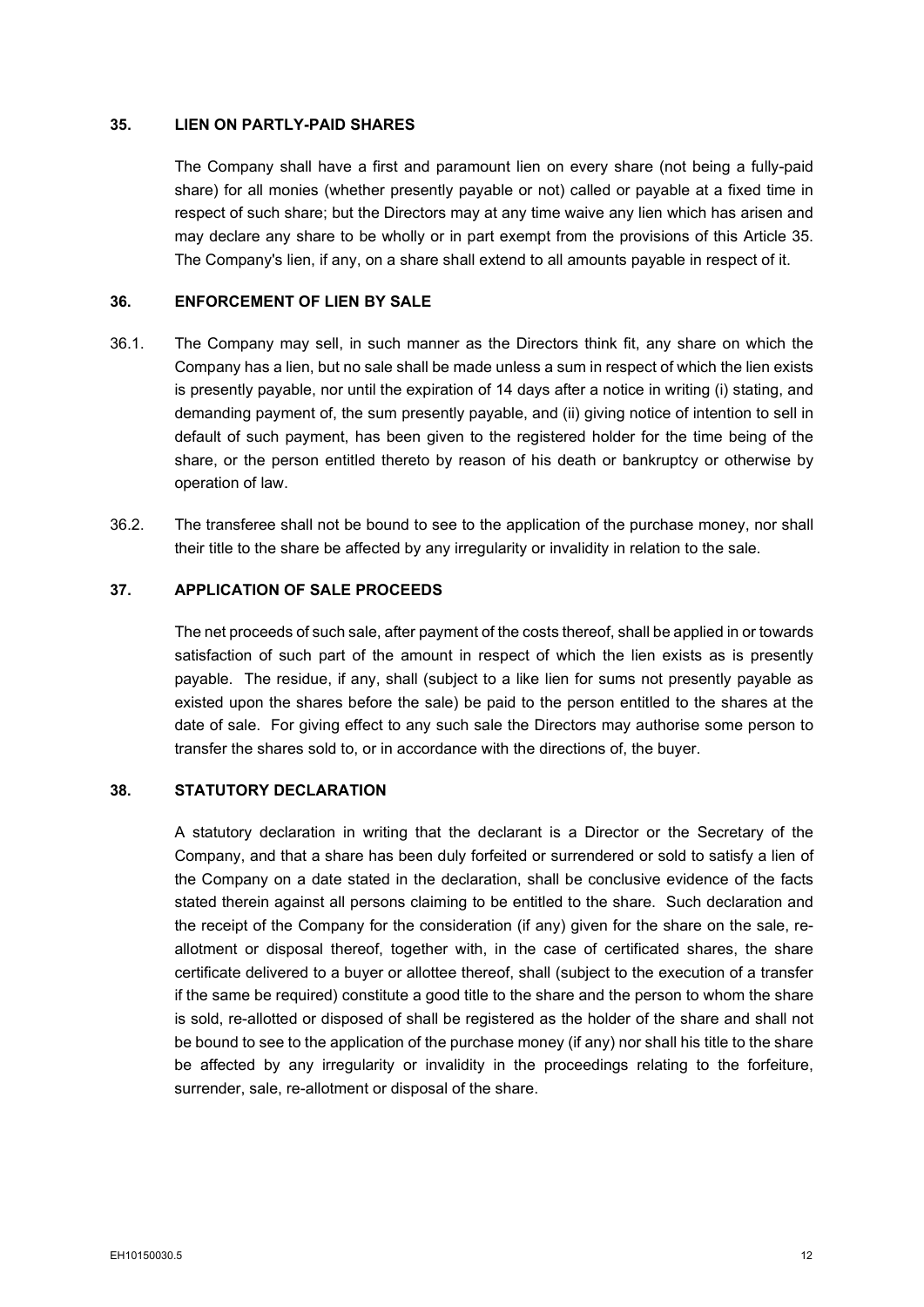### **TRANSFER OF SHARES**

#### <span id="page-21-1"></span><span id="page-21-0"></span>**39. TRANSFERS OF UNCERTIFICATED SHARES**

All transfers of uncertificated shares shall be made in accordance with and be subject to the provisions of the Regulations and the facilities and requirements of the relevant system and, subject thereto, in accordance with any arrangements made by the Directors pursuant to Article [12.1.](#page-14-5)

#### <span id="page-21-2"></span>**40. TRANSFER OF CERTIFICATED SHARES**

- 40.1. All transfers of certificated shares shall be effected by instrument in writing in any usual or common form or any other form which the Directors may approve.
- 40.2. The instrument of transfer of any certificated share in the Company shall be signed by or on behalf of the transferor (and, in the case of a share which is not fully paid, shall also be signed by or on behalf of the transferee). In relation to the transfer of any share (whether a certificated or an uncertificated share) the transferor shall be deemed to remain the holder of the share until the name of the transferee is entered in the Register in respect thereof.

## <span id="page-21-3"></span>**41. RIGHT TO DECLINE REGISTRATION**

The Directors may, in their absolute discretion, refuse to register the transfer of a share in certificated form which is not fully paid provided that, if the share is listed on the Official List of the UK Listing Authority, such refusal does not prevent dealings in the shares from taking place on an open and proper basis. They may also refuse to register a transfer of a share in certificated form, (whether fully paid or not), unless the instrument of transfer:

- 41.1. lodged, duly stamped, at the Office, or at such other place as the Directors may appoint and (except in the case of a transfer by a financial institution where a certificate has not been issued in respect of the share) is accompanied by the certificate for the share to which it relates and such other evidence as the Directors may reasonably require to show the right of the transferor to make the transfer; and
- 41.2. is in respect of only one class of share; and
- 41.3. is in favour of not more than four transferees.

The Directors may refuse to register a transfer of a share in uncertificated form to a person who is to hold it thereafter in certificated form in any case where the Company is entitled to refuse (or is excepted from the requirements) under the Regulations to register the transfer.

41.4. For all purposes of these Articles relating to the registration of transfers of shares, the renunciation of the allotment of any shares by the allottee in favour of some other person shall be deemed to be a transfer and the Directors shall have the same powers of refusing to give effect to such a renunciation as if it were a transfer.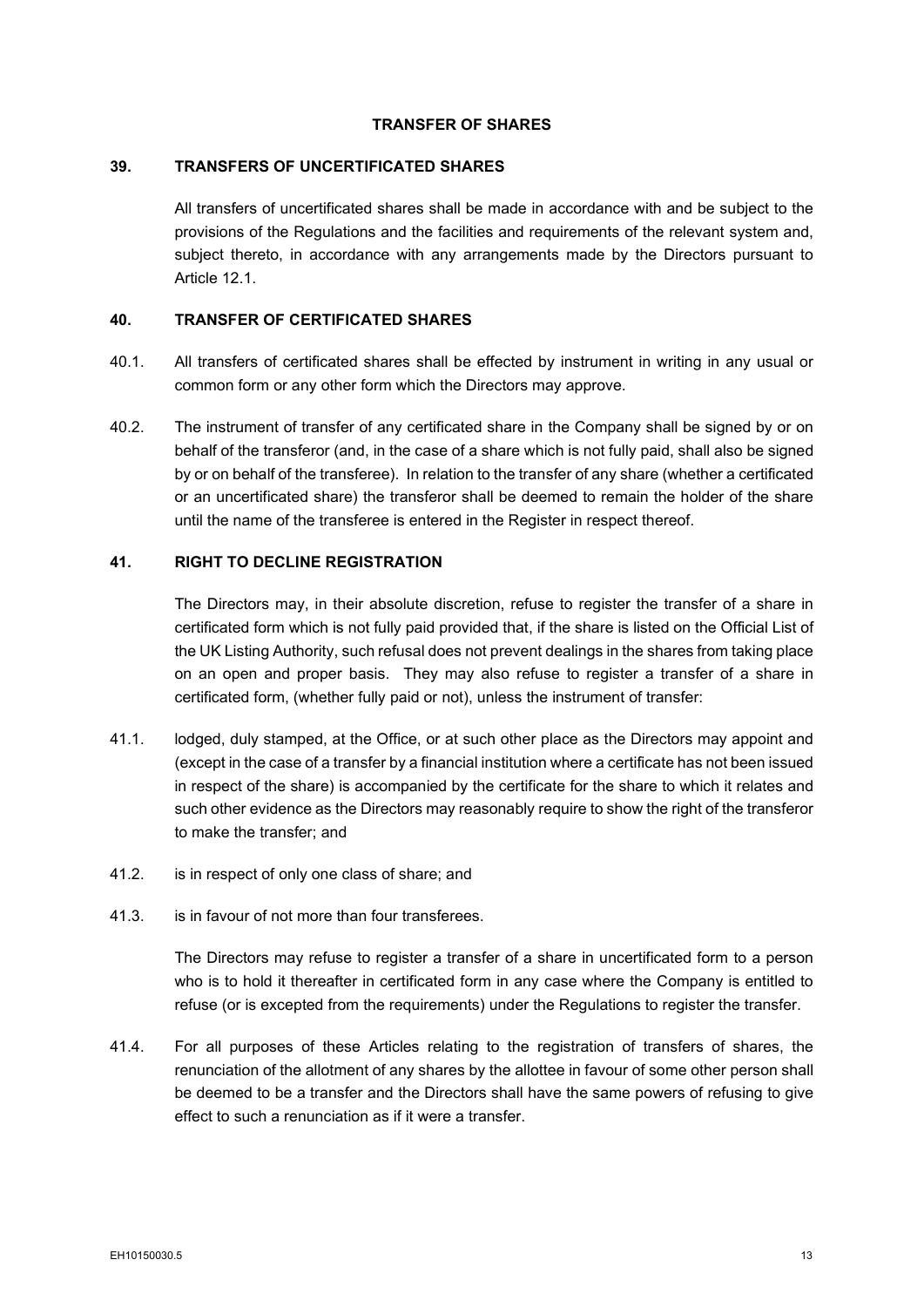#### <span id="page-22-0"></span>**42. NOTICE OF REFUSAL TO REGISTER**

If the Directors refuse to register a transfer of a share they shall, as soon as practicable and in any event, within two months after the date on which the transfer was lodged with the Company (in the case of a transfer of a share in certificated form) or the date on which the Operatorinstruction was received by the Company (in the case of a transfer of a share in uncertificated form to a person who is to hold it thereafter in certificated form) send to the transferee notice of the refusal together with reasons for the refusal. The Directors shall send such further information about the reasons for the refusal to the transferee as the transferee may reasonably request.

#### <span id="page-22-1"></span>**43. RETENTION OF INSTRUMENT OF TRANSFER**

All instruments of transfer which are registered may be retained by the Company.

#### <span id="page-22-2"></span>**44. NO FEE FOR REGISTRATION**

No fee shall be charged by the Company on the registration of any instrument of transfer, probate, letters of administration, certificate of death or marriage, power of attorney, renunciation of a renounceable letter of allotment, stop notice or other document or instruction relating to or affecting the title to any shares or otherwise for making any entry in the Register affecting the title to any shares.

#### <span id="page-22-3"></span>**45. DESTRUCTION OF DOCUMENTS**

The Company shall be entitled to destroy:

- 45.1. any instrument of transfer (which phrase, together with references to documents, shall for the purposes of this Article [45](#page-22-3) include electronically generated or stored communications in relation to the transfer of uncertificated shares and any electronic or tangible copies of the same) or other document which has been registered, or on the basis of which registration was made, at any time after the expiration of six years from the date of registration thereof;
- 45.2. any dividend mandate or any variation or cancellation thereof or any notification of change of address (which shall include, in relation to communications in electronic form, any number or address used for the purposes of such communications), at any time after the expiration of two years from the date of recording thereof; and
- 45.3. any share certificate which has been cancelled, at any time after the expiration of one year from the date of such cancellation,

and it shall conclusively be presumed in favour of the Company that every entry in the Register purporting to have been made on the basis of an instrument of transfer or other document so destroyed was duly and properly made, that every instrument of transfer so destroyed was a valid and effective instrument duly and properly registered, that every share certificate so destroyed was a valid certificate duly and properly cancelled and that every other document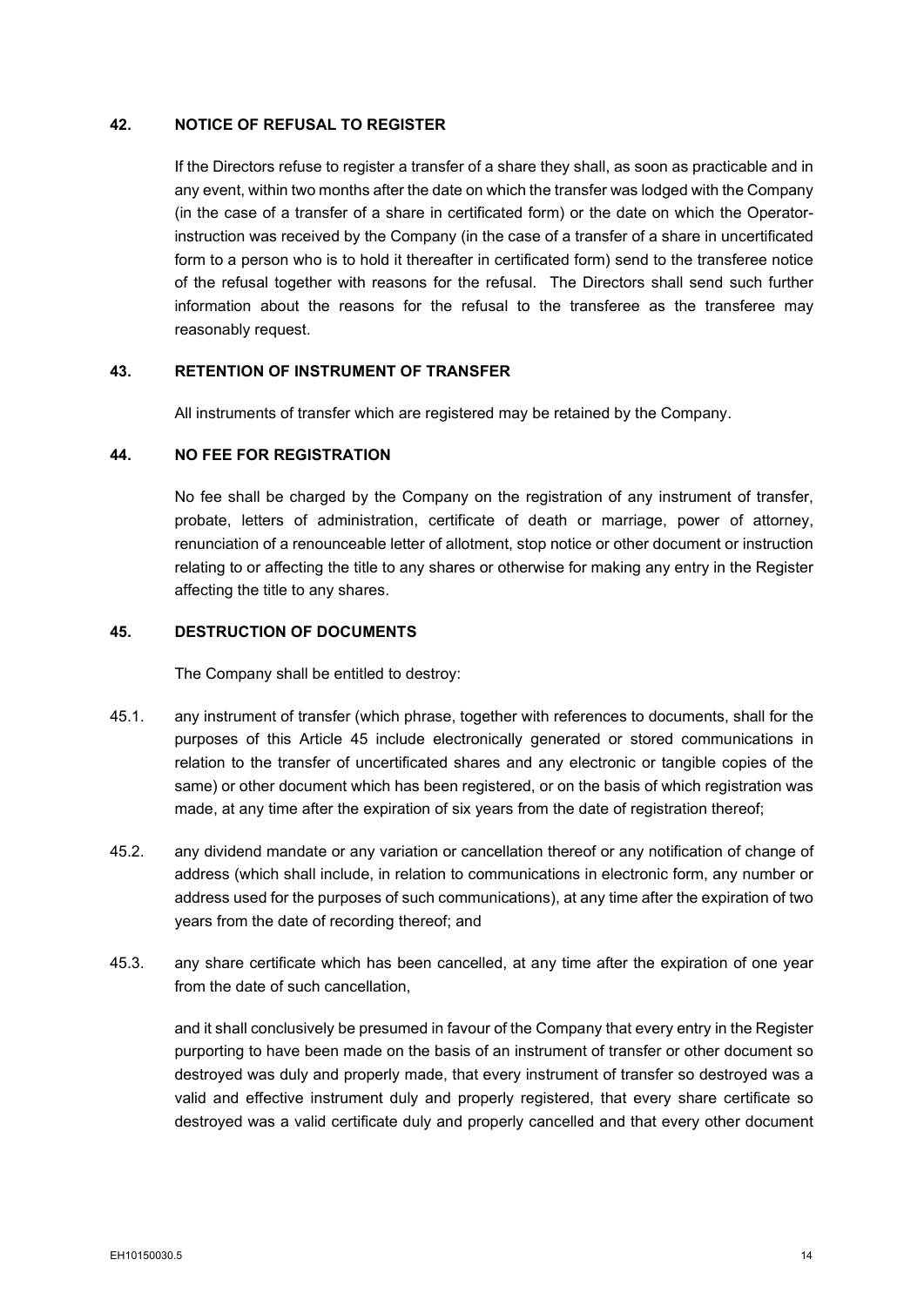destroyed hereunder was a valid and effective document in accordance with the recorded particulars thereof in the books or records of the Company, provided always that:

- <span id="page-23-4"></span>45.3.1. the provisions aforesaid shall apply only to the destruction of a document in good faith and without express notice to the Company that the preservation of such document was relevant to any claim (regardless of the parties thereto);
- 45.3.2. nothing contained in this Article [45](#page-22-3) shall be construed as imposing upon the Company any liability in respect of the destruction of any such document earlier than as aforesaid or in any case where the conditions of Article [45.3.1](#page-23-4) above are not fulfilled;
- 45.3.3. references in this Article [45](#page-22-3) to instruments of transfer shall include, in relation to uncertificated shares, instructions and/or notifications made in accordance with the relevant system concerned relating to the transfer of such shares;
- 45.3.4. references in this Article [45](#page-22-3) to the destruction of any document include references to its disposal in any manner; and
- 45.3.5. in relation to uncertificated shares, the provisions of this Article [45](#page-22-3) shall apply only to the extent the same are consistent with the Regulations.

## **TRANSMISSION OF SHARES**

#### <span id="page-23-1"></span><span id="page-23-0"></span>**46. TRANSMISSION ON DEATH**

In case of the death of a Member, the survivor or survivors where the deceased was a joint holder, and the legal personal representatives of the deceased where he was a sole or only surviving holder, shall be the only persons recognised by the Company as having any title to his interest in the shares; but nothing herein contained shall release the estate of a deceased Member from any liability in respect of any share which had been solely or jointly held by him.

## <span id="page-23-2"></span>**47. PERSON ENTITLED BY TRANSMISSION**

Any person becoming entitled to a share in consequence of the death or bankruptcy of a Member or otherwise by operation of law may, upon such evidence being produced as may from time to time properly be required by the Directors and subject as hereinafter provided, elect either to be registered himself as holder of the share or to have some person nominated by him registered as the transferee thereof, but the Directors shall, in either case, have the same right to decline or suspend registration as they would have had in the case of a transfer of the share by the Member registered as the holder of any such share before his death or bankruptcy or other event, as the case may be.

## <span id="page-23-3"></span>**48. RESTRICTIONS ON ELECTION**

If the person so becoming entitled shall elect to be registered himself, he shall deliver or send to the Company a notice in writing signed by him stating that he so elects. If he shall elect to have another person registered he shall testify his election by executing to that person a transfer of the share. All the limitations, restrictions and provisions of these Articles relating to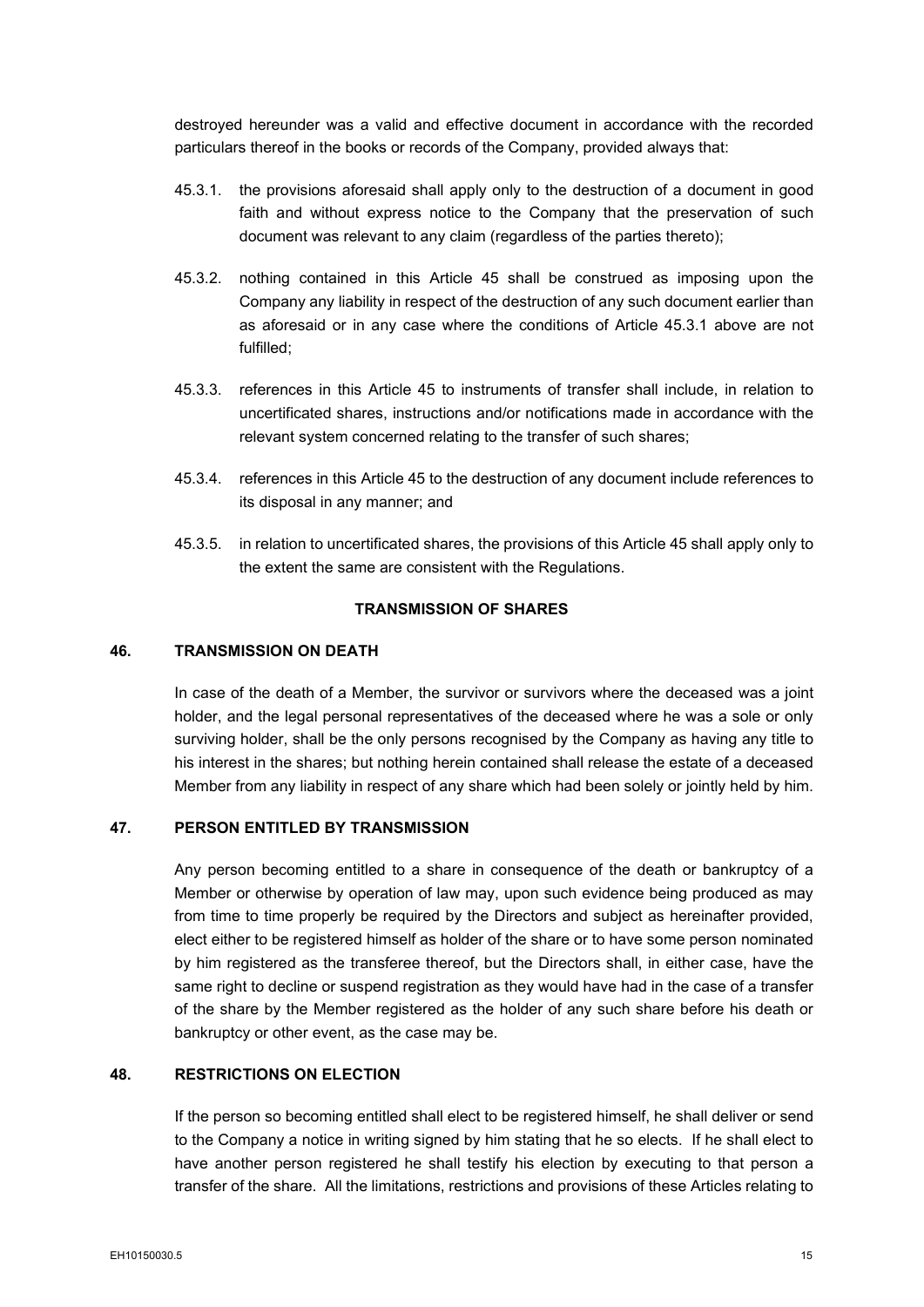the right to transfer and the registration of transfers of shares shall be applicable to any such notice or transfer as aforesaid as if the death or bankruptcy of the Member or other event had not occurred and the notice or transfer were a transfer signed by the Member registered as the holder of any such share.

#### <span id="page-24-0"></span>**49. RIGHTS OF PERSONS ENTITLED BY TRANSMISSION**

A person becoming entitled to a share by reason of the death or bankruptcy of the holder or otherwise by operation of law shall, upon supplying to the Company such evidence as the Directors may reasonably require to show his title to the share, be entitled to the same dividends and other advantages to which he would be entitled if he were the registered holder of the share, except that he shall not, before being registered as a Member in respect of the share, be entitled in respect of it to exercise any right conferred by membership in relation to meetings of the Company (including meetings of the holders of any class of shares in the Company), provided always that the Directors may at any time give notice requiring any such person to elect either to be registered himself or to transfer the share, and, if the notice is not complied with within 60 days, the Directors may thereafter withhold payment of all dividends, bonuses or other monies payable in respect of the share until the requirements of the notice have been complied with.

## **UNTRACED SHAREHOLDERS**

#### <span id="page-24-2"></span><span id="page-24-1"></span>**50. POWER TO SELL SHARES**

- <span id="page-24-5"></span><span id="page-24-4"></span><span id="page-24-3"></span>50.1. The Company shall be entitled to sell, at the best price reasonably obtainable at the time of sale, any share of a Member or any share to which a person is entitled by transmission if and provided that:
	- 50.1.1. for a period of 12 years no cheque, warrant or order sent by the Company in the manner authorised by these Articles in respect of the share in question has been cashed and no communication has been received by the Company from the Member or the person entitled by transmission; provided that, in such period of 12 years, at least three dividends whether interim or final on or in respect of the share in question have become payable and no such dividend during that period has been claimed; and
	- 50.1.2. the Company has sent a notice to the last known postal address the Company has for the relevant Member, or person entitled by transmission to the share, or the postal address at which service of notices may be effected under these Articles, giving notice of its intention to sell the share, the Company being satisfied that prior to sending such notice the Company has made such efforts as it considers reasonable to trace the relevant Member, or person entitled by transmission to the share, which may include employing a professional asset reunification company or other tracing agent; and
	- 50.1.3. the Company has not, during the further period of three months after sending the notice referred to in sub-paragraph [50.1.2](#page-24-3) above and prior to the exercise of the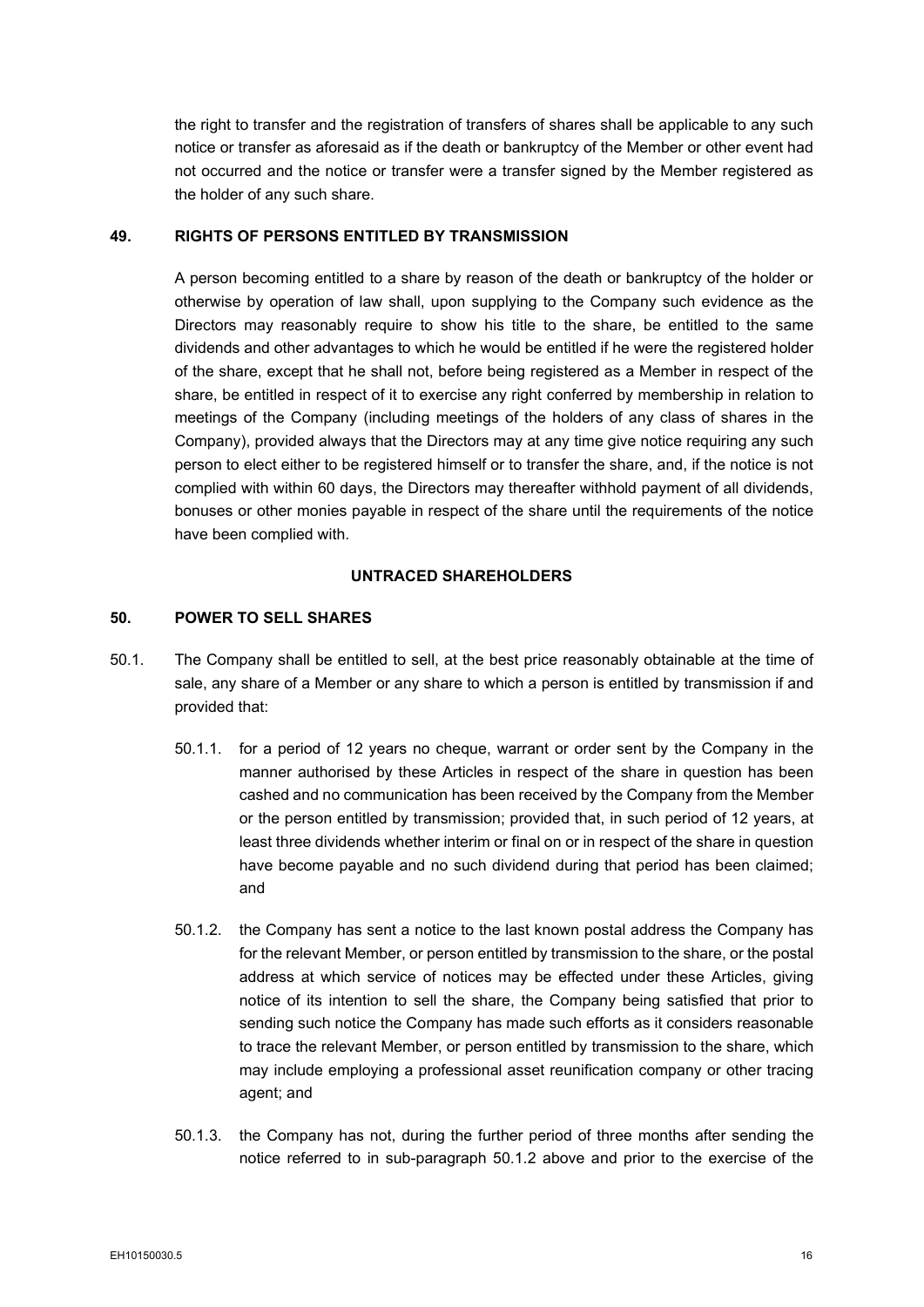power of sale, received any communication from the Member or person entitled by transmission; and

50.1.4. if the shares are admitted to the Official List of the Financial Services Authority, the Company has given notice to a Regulatory Information Service (as defined in the Financial Services Authority Listing Rules) of its intention to sell such shares.

#### <span id="page-25-0"></span>**51. POWER TO SELL FURTHER SHARES**

If, during any 12 year period or three month period referred to in Articles [50.1.1](#page-24-4) and [50.1.3,](#page-24-5) further shares have been issued in respect of those held at the beginning of such 12 year period or of any subsequently issued during such periods and all the other requirements of Articl[e 50](#page-24-2) have been satisfied in respect of the further shares, the Company may also sell such further shares.

### <span id="page-25-1"></span>**52. AUTHORITY TO EFFECT SALE**

To give effect to any sale pursuant to Articles [50](#page-24-2) and [51,](#page-25-0) the Directors may authorise any person to execute as transferor an instrument of transfer of the said share and such instrument of transfer shall be as effective as if it had been executed by the registered holder of, or person entitled by transmission to, such share. The transferee shall not be bound to see to the application of the purchase monies and the title of the transferee shall not be affected by any irregularity or invalidity in the proceedings relating thereto. The net proceeds of sale shall belong to the Company which shall be obliged to account to the former Member or other person previously entitled as aforesaid for an amount equal to such proceeds and shall enter the name of such former Member or other person in the books of the Company as a creditor for such amount.

#### <span id="page-25-2"></span>**53. NO TRUST**

No trust shall be created in respect of the debt, no interest shall be payable in respect of the same and the Company shall not be required to account for any money earned on the net proceeds, which may be employed in the business of the Company or invested in such investments (other than shares of the Company or its holding company (if any)) as the Directors may from time to time think fit.

## <span id="page-25-3"></span>**54. AUTHORITY TO CEASE SENDING CHEQUES**

If either (i) on two consecutive occasions cheques, warrants or orders in payment of dividends or other monies payable in respect of any share have been sent through the post or otherwise in accordance with the provisions of these Articles but have been returned undelivered or left uncashed during the periods for which the same are valid or any transfer by bank or other funds transfer system has not been satisfied; or (ii) following one such occasion reasonable enquiries have failed to establish any new address of the registered holder; the Company need not thereafter despatch further cheques, warrants or orders and need not thereafter transfer any sum (as the case may be) in payment of dividends or other monies payable in respect of the share in question until the Member or other person entitled thereto shall have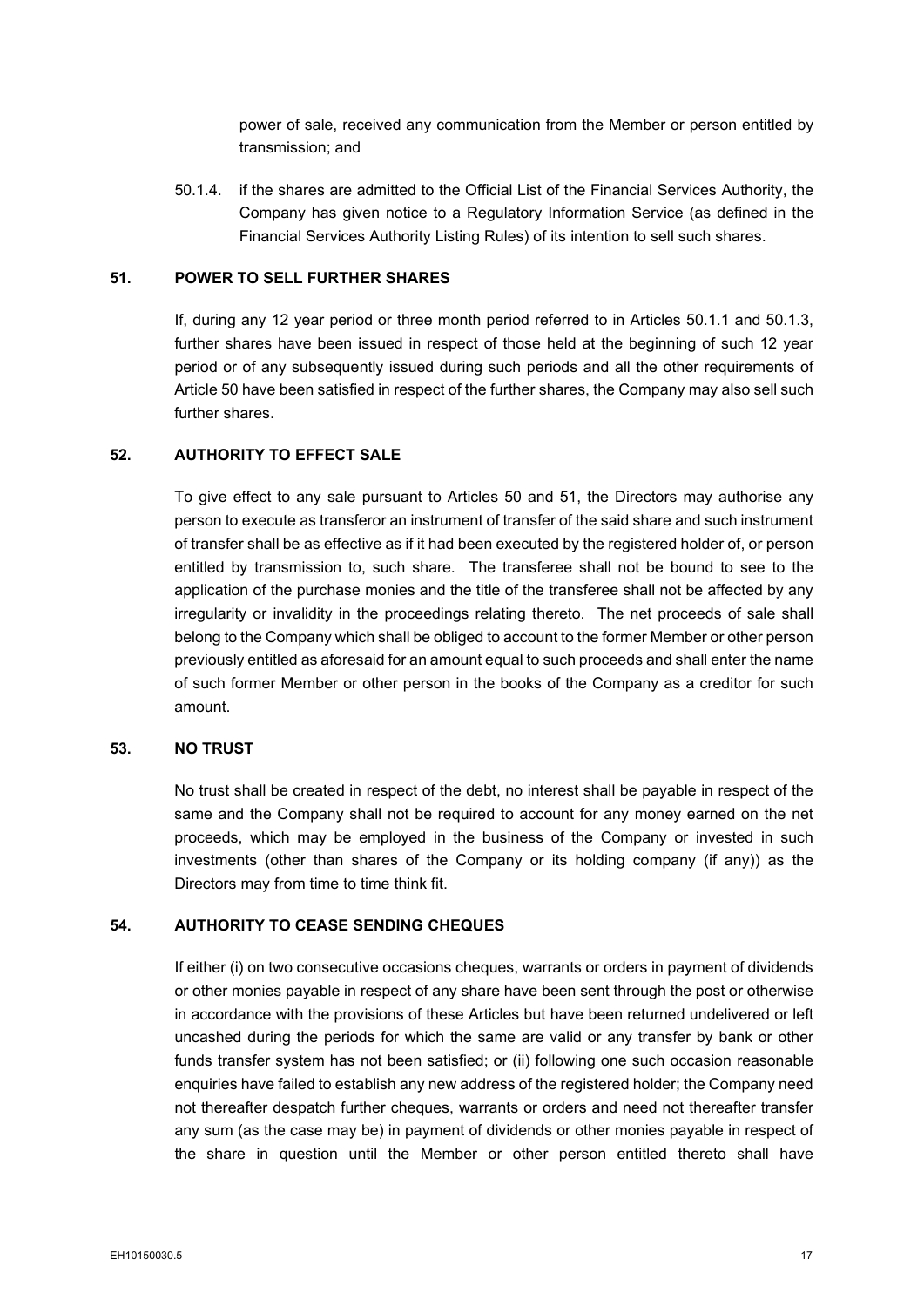communicated with the Company and supplied in writing to the Office an address for the purpose.

#### **ALTERATION OF CAPITAL**

#### <span id="page-26-1"></span><span id="page-26-0"></span>**55. POWER TO ALTER SHARE CAPITAL**

- 55.1. The Company may exercise the powers conferred by the Statutes to:
	- 55.1.1. increase its share capital by allotting new shares of such nominal value as the Directors may determine and unless otherwise prescribed in the appropriate resolution of the Company, all such shares shall be subject to the provisions of the Statutes and these Articles with reference to allotment, payment of calls, forfeiture, lien, transfer, transmission and otherwise;
	- 55.1.2. reduce its share capital, any capital redemption reserve, any share premium account or any other undistributable reserve in any manner permitted by, and in accordance with, the Act;
	- 55.1.3. sub-divide or consolidate and divide all or any of its share capital;
	- 55.1.4. reconvert stock into shares; and
	- 55.1.5. re-denominate all or any of its shares and reduce its share capital in connection with such re-denomination.
- 55.2. Whenever as the result of any consolidation, division or sub-division or redenomination of shares any holders would become entitled to fractions of a share, the Directors may, on behalf of those holders:
	- 55.2.1. sell the shares representing the fractions for the best price reasonably obtainable to any person (including, subject to the provisions of the Statutes, the Company) and distribute the net proceeds of sale after deduction of the expenses of sale in due proportion among those holders (except that any amount otherwise due to a holder, being less than £3 or such other sum as the Directors may from time to time determine, may be retained for the benefit of the Company); or
	- 55.2.2. the Directors may issue to such holder credited as fully paid by way of capitalisation the minimum number of shares required to round up his holding to an exact multiple of the number of shares to be consolidated into a single share (such issue being deemed to have been effected prior to consolidation); and the amount required to pay up such shares shall be appropriated at the Directors' discretion from any of the sums standing to the credit of any of the Company's reserve accounts (including share premium account and capital redemption reserve) or to the credit of profit and loss account and capitalised by applying the same in paying up the share. In relation to such a capitalisation the Directors may exercise all the powers conferred on it by Article [139](#page-64-1) without an ordinary resolution of the Company.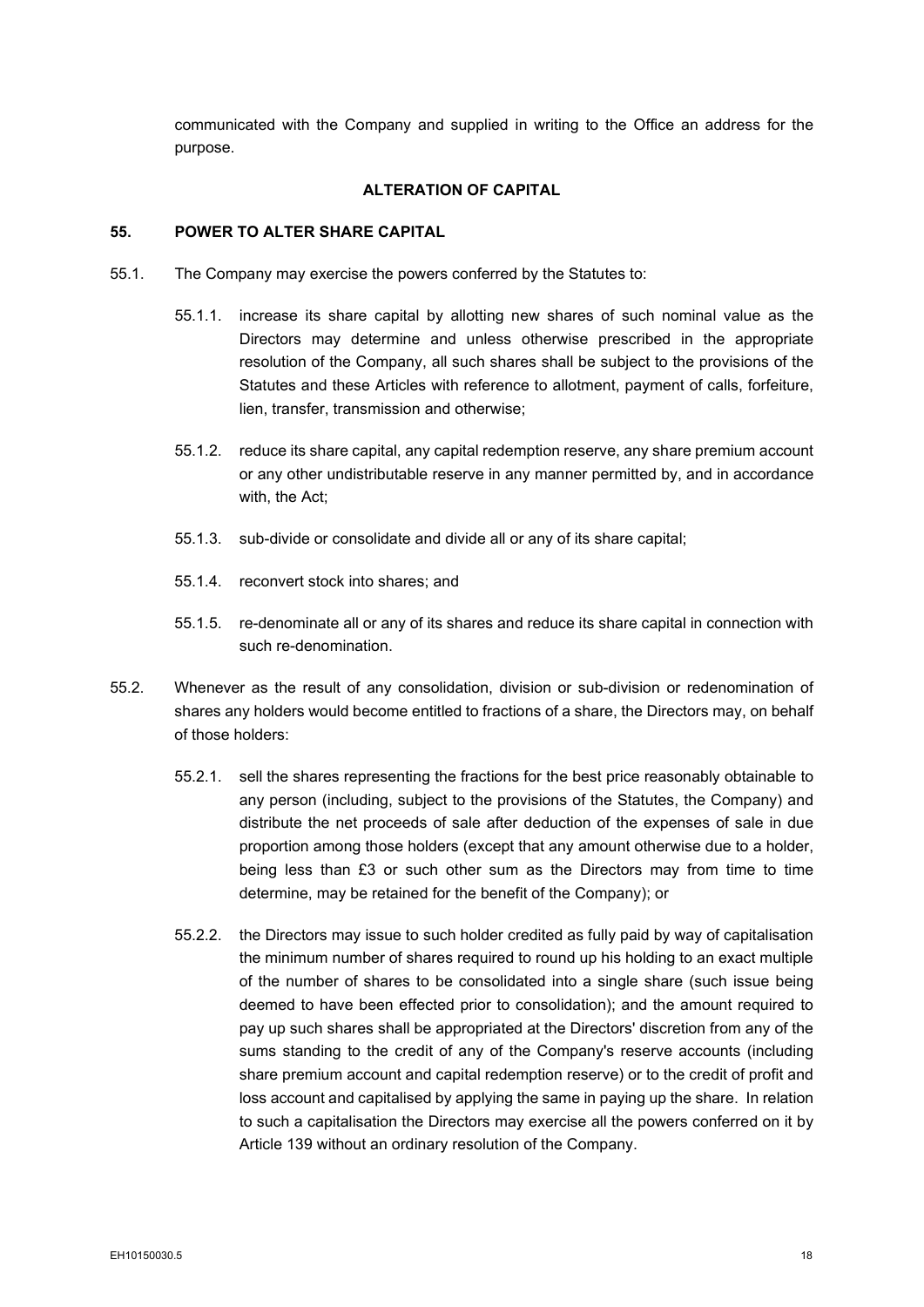#### **GENERAL MEETINGS**

#### <span id="page-27-1"></span><span id="page-27-0"></span>**56. ANNUAL GENERAL MEETING**

The Company shall in accordance with the Statutes, hold a general meeting as its annual general meeting. The annual general meeting shall be held at such time and place as the Directors shall appoint.

## <span id="page-27-2"></span>**57. GENERAL MEETINGS**

All general meetings other than annual general meetings shall be called general meetings.

#### **NOTICE OF GENERAL MEETINGS**

### <span id="page-27-4"></span><span id="page-27-3"></span>**58. CONVENING AND PARTICIPATING IN GENERAL MEETINGS**

- 58.1. The Directors may call general meetings whenever they think fit. If there are not sufficient Directors to form a quorum in order to call a general meeting, any Director may call a general meeting. If there is no Director, any two Members of the Company may call a general meeting in the same manner as nearly as possible as the Directors could have done. The provisions of these Articles that relate to a general meeting shall also apply to an annual general meeting where applicable.
- 58.2. The Directors shall determine in relation to each general meeting (including a postponed or adjourned meeting) the means of attendance at and participation in the meeting, including whether persons entitled to attend and participate in the meeting shall be enabled to do so:
	- 58.2.1. by means of an electronic platform or platforms pursuant to Article [59](#page-28-0) (but for the avoidance of doubt, the Directors shall be under no obligation to offer or provide such platform, whatever the circumstances); and/or
	- 58.2.2. by attendance and participation at one or more physical locations (including at any Satellite Location pursuant to Article [60.](#page-28-1)
- 58.3. The Directors may make whatever arrangements they consider fit to allow those entitled to do so to attend and participate in any general meeting. In this respect, the Directors may authorise the use of or require any voting application, system or facility for electronic meetings as the Directors consider appropriate.
- 58.4. Unless the notice of the meeting says otherwise or the chairman of the meeting decides otherwise, a general meeting shall be treated as taking place where the chairman of the meeting is at the time of the meeting.
- 58.5. Two or more persons who may not be in the same place as each other attend and participate in a general meeting if they are able to exercise their rights to speak and vote at that meeting. A person is able to exercise the right to speak at a general meeting if the chairman of the general meeting is satisfied that arrangements are in place so as to enable that person to communicate to all those attending the meeting while the meeting is taking place (which communication may be by means of the submission of written communication through an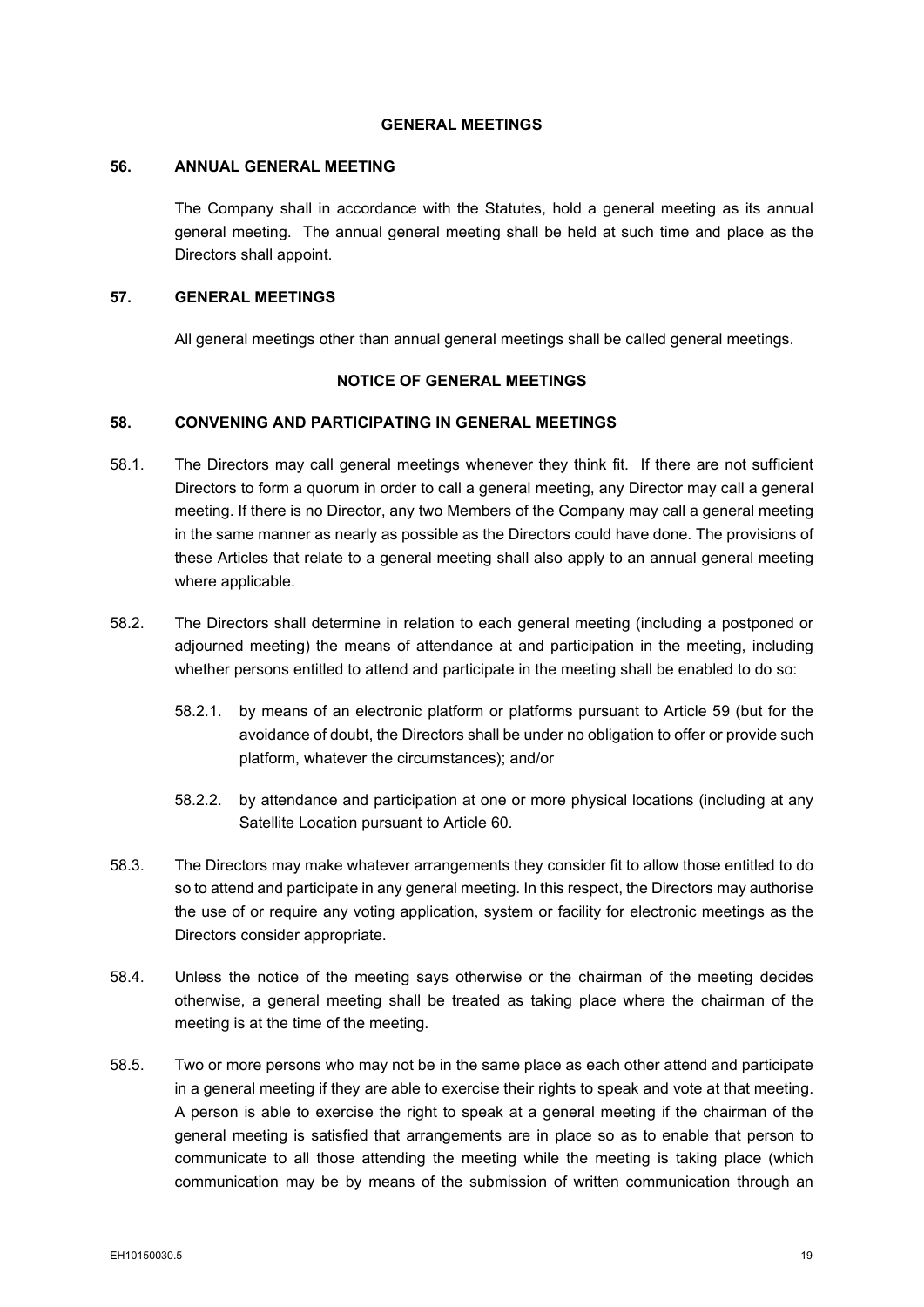electronic platform). A person is able to exercise the right to vote at a general meeting if that person can vote on resolutions put to the meeting (or, in relation to a poll, can vote within the required time frame) and that person's vote can be taken into account in deciding whether or not such resolutions are passed at the same time as the votes of others attending the meeting.

### <span id="page-28-0"></span>**59. ELECTRONIC MEETINGS**

- 59.1. The Directors may decide to enable persons entitled to attend a general meeting to do so by simultaneous attendance by means of an electronic platform with no persons necessarily in physical attendance together at the meeting. Members or their proxies or duly authorised corporate representatives present by means of such electronic platform shall be counted in the quorum for, and entitled to vote at, the general meeting in question, and that general meeting shall be duly constituted and its proceedings valid, and if the chairman of the general meeting is satisfied that adequate facilities are available throughout the meeting to enable all members and their proxies and duly authorised corporate representatives attending the meeting by whatever means to:
	- 59.1.1. participate in the business for which the general meeting has been convened; and
	- 59.1.2. hear all persons who speak at the general meeting,

but under no circumstances shall the inability of one or more attendees to access, or continue to access, the electronic platform for participation in the meeting despite adequate facilities being made available by the Company affect the validity of the meeting or any business conducted at the meeting.

- 59.2. If it appears to the chairman of the general meeting that the electronic platform, facilities or security at the electronic meeting have become inadequate for the purposes of holding the meeting then the chairman may, without the consent of the general meeting, interrupt or adjourn the general meeting. All business conducted at the general meeting up to the time of that adjournment shall be valid and the provisions of Article [68](#page-33-0) shall apply to that adjournment.
- 59.3. If at any general meeting at which persons are entitled to participate by means of an electronic platform, any document is required to be on display or available for inspection at the meeting (whether prior to or for the duration of the meeting or both), the Company shall ensure that the relevant document is available in electronic form to persons entitled to inspect it for at least the required period of time, and this will be deemed to satisfy any such requirement.
- 59.4. When deciding whether a person is attending or participating in a meeting other than at a physical location, it is immaterial where that person is or how that person is able to communicate with others who are attending and participating.

## <span id="page-28-1"></span>**60. GENERAL MEETINGS HELD AT MORE THAN ONE PHYSICAL LOCATION**

- 60.1. A general meeting may be held at more than one physical location if:
	- 60.1.1. the notice convening the meeting specifies that it shall be held at more than one location: or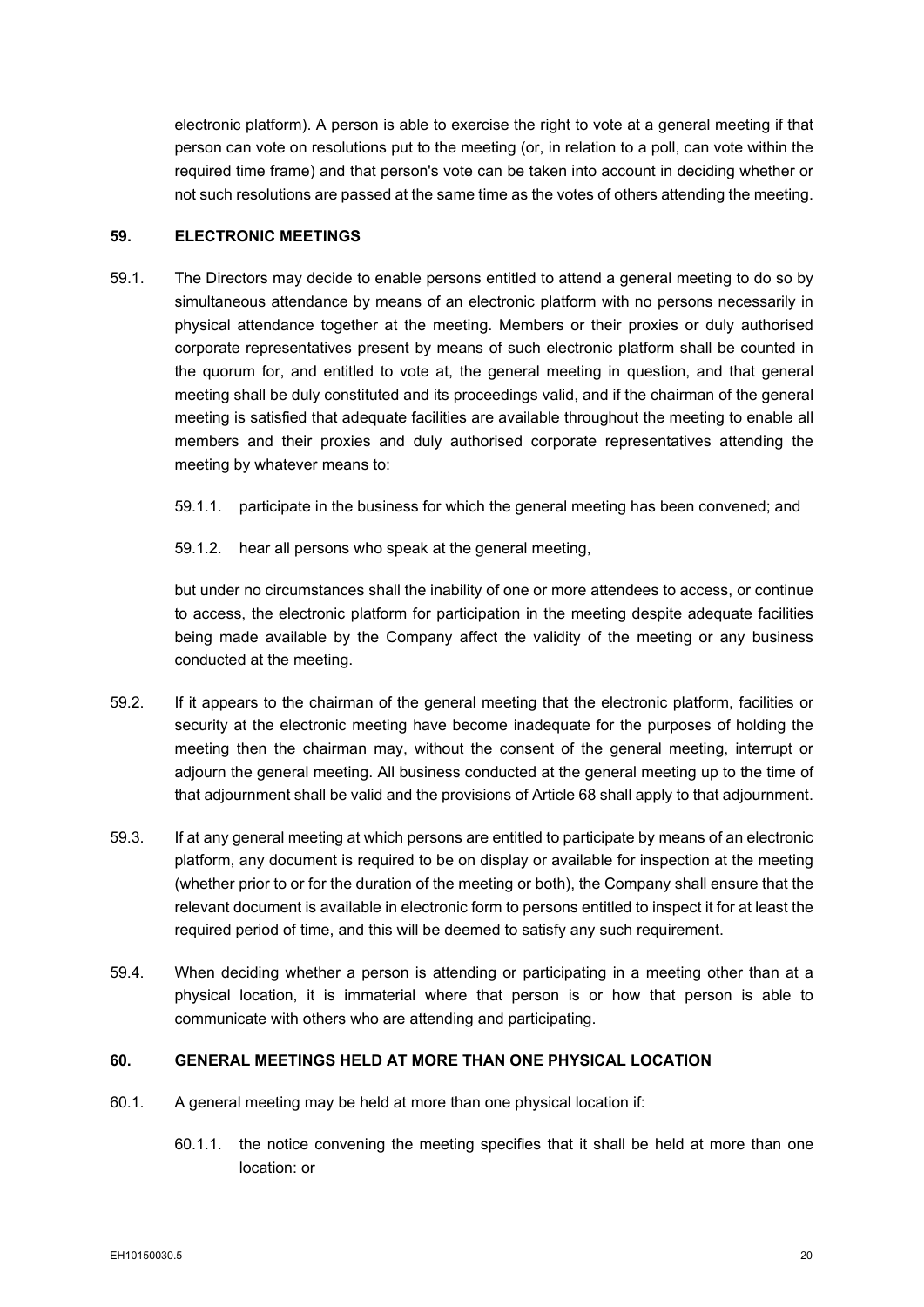- 60.1.2. the Directors resolve, after the notice convening the meeting has been given, that the meeting shall be held at more than one location; or
- 60.1.3. it appears to the chairman of the meeting that the location of the meeting specified in the notice convening the meeting is inadequate to accommodate all persons entitled and voting to attend.
- 60.2. If the Directors or the chairman of the meeting decide that a general meeting should be held at more than one physical location, the Directors or the chairman of the meeting shall direct that the meeting shall take place at the location at which the chairman of the meeting shall preside (the "**Principal Place**") and shall make arrangements, either before or during the meeting, for simultaneous attendance and participation in the meeting by persons (being entitled to do so) attending the meeting at one or more physical locations (whether within the same premises or not at the Principal Place) (each a "**Satellite Location**"). Such arrangements may include arrangements for controlling or regulating the level of attendance, and the safety and security of attendees, at any of such locations in the manner set out in Article [66.](#page-32-0)
- 60.3. The members present in person or by proxy or by duly authorised corporate representative at each Satellite Location shall be counted in the quorum for, and entitled to vote at, the general meeting in question, and that general meeting shall be duly constituted and its proceedings valid, if the chairman of the general meeting is satisfied that adequate facilities are available throughout the meeting to enable all members and their proxies and duly authorised corporate representatives attending the meeting by whatever means to:
	- 60.3.1. participate in the business for which the general meeting has been convened; and
	- 60.3.2. hear all persons who speak at the general meeting.
- 60.4. A person (a "**Satellite Chair**") shall preside at each Satellite Location (if any). Each Satellite Chair shall be appointed by the Directors or the chairman of the meeting, or by some person to whom the Directors or the chairman of the meeting has delegated the task. Every Satellite Chair may take such action as he or she thinks necessary to maintain good order at the location where he or she is presiding and every Satellite Chair shall have all powers necessary to maintain good order at the location where he or she is presiding and every Satellite Chair shall have all powers necessary or desirable for that purpose. Every Satellite Chair shall also carry out all requests made of them by or on behalf of, the chairman of the meeting in relation to the conduct of the meeting, and every Satellite Chair shall have all powers necessary or desirable for that purpose.
- 60.5. For the purposes of all other provisions of these Articles (unless the context requires otherwise) any general meeting which has a Principal Place and one or more Satellite Locations shall be treated as being held and taking place at the Principal Place and the powers of the chairman of the meeting shall apply equally to the Satellite Locations, including the chairman's power to adjourn the meeting under Article [68.](#page-33-0)
- 60.6. If it appears to the chairman of the general meeting that the facilities at the Principal Place or at any Satellite Location have become inadequate for the purposes of holding the meeting,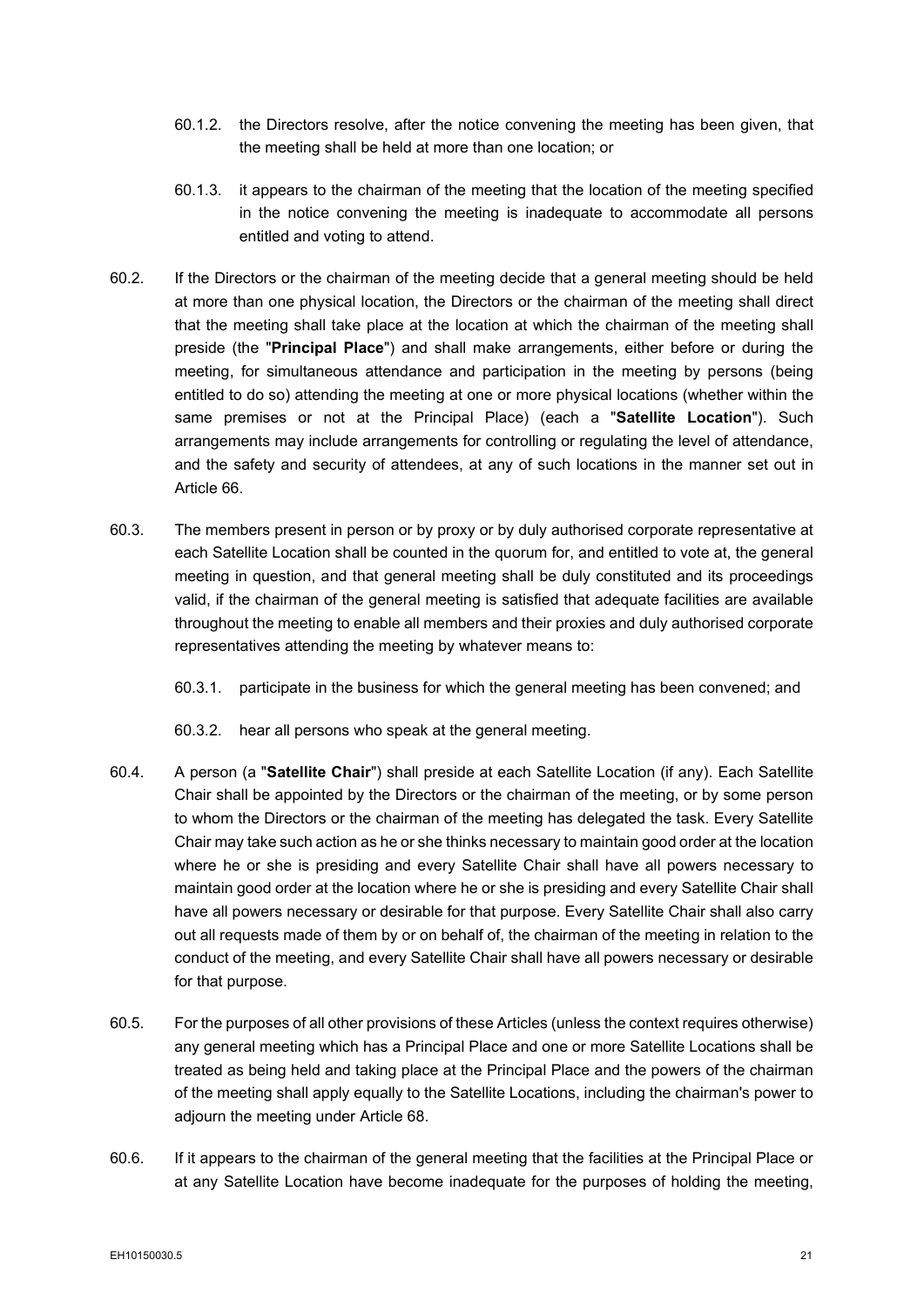then the chairman may, without the consent of the general meeting, interrupt or adjourn the general meeting. All business conducted at the general meeting up to the time of that adjournment shall be valid and the provisions of Article [68](#page-33-0) shall apply to that adjournment.

60.7. Nothing in this Article shall limit or restrict the Directors' right to enable persons to simultaneously attend and participate at a general meeting by means of an electronic platform in accordance with these Articles.

## <span id="page-30-0"></span>**61. NOTICE OF ANNUAL GENERAL MEETINGS AND OTHER GENERAL MEETINGS**

- 61.1. An annual general meeting and all other general meetings of the Company shall be convened by at least such minimum period of notice as is prescribed or permitted under the Acts. The Company may give such notice by any means or combination of means permitted by the Acts. The notice shall specify:
	- 61.1.1. the place, and/or electronic platform, date and time of the meeting;
	- 61.1.2. the general nature of the business to be transacted, and in the case of an annual general meeting shall specify the meeting as such;
	- 61.1.3. the address of the website where information relating to the meeting is available;
	- 61.1.4. any procedures on attendance and voting at the meeting;
	- 61.1.5. an explanation of the right to ask questions in accordance with the Acts; and
	- 61.1.6. an explanation of members' rights to requisition resolutions in accordance with the Acts.
- 61.2. Where the Company has given an electronic address in any notice of meeting, any document or information relating to proceedings at the meeting may be sent by electronic means to that address, subject to any conditions or limitations specified in the relevant notice of meeting.
- 61.3. If the Directors determine that a general meeting shall be held (wholly or partly) as an electronic meeting, the notice of meeting or associated communications shall specify any access, identification, security or other arrangements determined by the Directors or shall state where details of such arrangements will be made available by the Company prior to the meeting.
- 61.4. Subject to the provisions of these articles and to any rights or restrictions attached to any shares, notices shall be given to all Members, to all persons entitled to a share in consequence of the death or bankruptcy of a member or otherwise by operation of law and to the directors and auditors of the Company.

## <span id="page-30-1"></span>**62. OMISSION OR NON-RECEIPT OF NOTICE OF RESOLUTION OR MEETING OR PROXY**

62.1. The accidental failure to give notice of a meeting, or to give notice due in circumstances beyond the Company's control, or of a resolution intended to be moved at a meeting, or to issue an invitation to appoint a proxy with a notice where required by these Articles, to any one or more persons entitled to receive notice, or the non-receipt of notice of a meeting or of such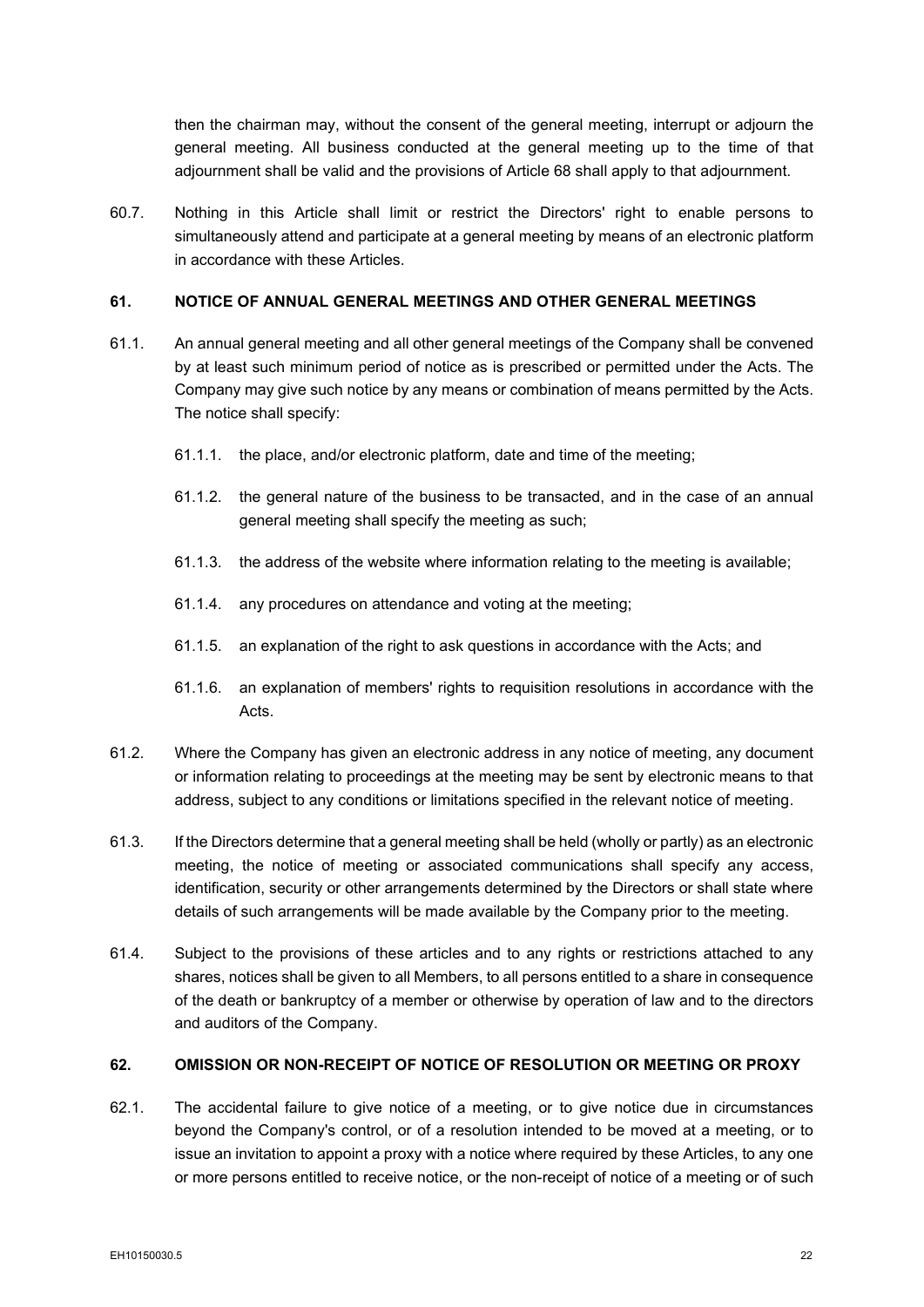a resolution or of an invitation to appoint a proxy by any such persons, shall be disregarded for the purpose of determining whether notice of the meeting or of any resolution to be moved at the meeting is duly given.

62.2. A Member present in person or by proxy at a meeting (which shall include by means of an electronic platform and/or at a Satellite Location, if relevant) shall be deemed to have received proper notice of that meeting and, where applicable, of the purpose of that meeting.

### <span id="page-31-3"></span>**63. POSTPONEMENT OF GENERAL MEETINGS**

If the Directors, in their absolute discretion, consider that it is impractical or unreasonable for any reason to hold a general meeting on the date or at the time or place(s) and/or by means of the electronic platform specified in the notice calling the general meeting, they may postpone the general meeting to another date, time and/or place(s) and/or electronic platform. No new notice of the meeting need be sent, but the Directors shall take reasonable steps to ensure that any Member attempting to attend the meeting at the original time, place(s) and/or electronic platform is informed of the new arrangements.. Notice of the business to be transacted at such postponed meeting shall not be required. If a meeting is postponed in accordance with this Article [63,](#page-31-3) the appointment of a proxy will be valid if it is delivered and received as required by these Articles not less than 48 hours before the time appointed for holding the postponed meeting. When calculating the 48 hour period mentioned in this Article [63,](#page-31-3) the Directors can decide not to take account of any part of a day that is not a working day.

#### **PROCEEDINGS AT GENERAL MEETINGS**

#### <span id="page-31-1"></span><span id="page-31-0"></span>**64. ORDINARY AND SPECIAL BUSINESS**

All business shall be deemed special that is transacted at a general meeting, and also all that is transacted at an annual general meeting, with the exception of declaring a dividend, the receiving of the annual accounts and the reports of the Directors and Auditors on those accounts, the appointment of Directors in place of those retiring, the reappointment of Directors appointed since the last annual general meeting, the appointment of the Auditors (when special notice of the resolution for such appointment is not required by the Statutes) and the fixing of the remuneration of the Auditors or the determination of the manner in which such remuneration is to be fixed.

### <span id="page-31-2"></span>**65. QUORUM**

65.1. No business shall be transacted at any general meeting unless a quorum is present at the time when the meeting proceeds to business; save as herein otherwise provided, two Members present in person or by proxy (which shall include by means of an electronic platform and/or at a Satellite Location, if relevant) and entitled to vote shall be a quorum. The appointment of a chairman of the meeting in accordance with the provisions of these Articles shall not be treated as part of the business of the meeting.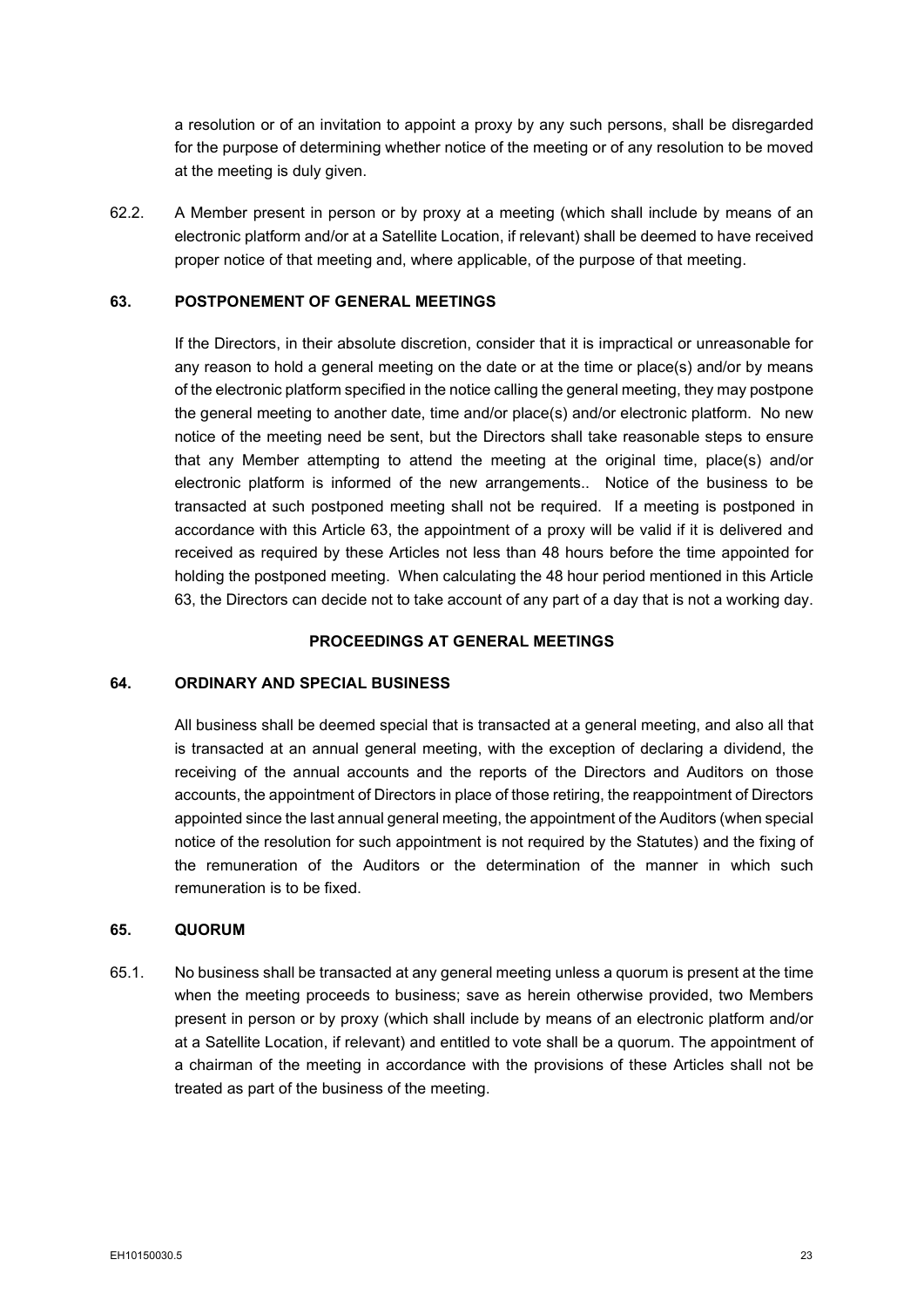#### <span id="page-32-0"></span>**66. PROCEDURE IF QUORUM NOT PRESENT**

- 66.1. If within five minutes (or such longer time as the chairman of the meeting may decide) from the time appointed for the meeting a quorum is not present, the meeting, if convened by or upon the requisition of Members, shall be dissolved. In any other case it shall stand adjourned to such day (not less than 10 clear days after the original meeting), time and place(s) and/or electronic platform as the chairman of the meeting shall appoint.
- 66.2. If at such adjourned meeting a quorum is not present within five minutes from the time appointed therefor, the Member or Members present in person or by proxy (which shall include by means of an electronic platform and/or at a Satellite Location, if relevant) and entitled to vote shall have power to decide upon all matters which could properly have been disposed of at the meeting from which the adjournment took place.

#### <span id="page-32-1"></span>**67. SECURITY ARRANGEMENTS AND ORDERLY CONDUCT**

- 67.1. The Directors or the chairman of the meeting may direct that any person wishing to attend any general meeting should submit to and comply with such searches or other security arrangements (including without limitation, requiring evidence of identity to be produced before entering or accessing the meeting and placing restrictions on the items of personal property which may be taken into the meeting, and implementing restrictions in order to control the level of attendance at the meeting) as they or he consider appropriate in the circumstances. The Directors or the chairman of the meeting may in their or his absolute discretion refuse (physical or electronic) entry to, or eject (physically or electronically) from, any general meeting any person who refuses to submit to a search or otherwise comply with such security arrangements.
- 67.2. The Directors or the chairman of the meeting may take such action, give such direction or put in place such arrangements as they or he consider appropriate to secure the health, safety and wellbeing of the people attending the meeting and to promote the orderly conduct of the business of the meeting. Any decision of the chairman of the meeting on matters of procedure or matters arising incidentally from the business of the meeting, and any determination by the chairman of the meeting as to whether a matter is of such a nature, shall be final.
- 67.3. In relation to an electronic meeting, the Directors or the chairman of the general meeting may make any arrangement and impose any requirement or restriction as the Directors or the chairman shall consider appropriate to ensure the identification of those accessing or participating in the meeting, the security of the electronic platform and any electronic communications, and the orderly conduct of the meeting. The chairman of the general meeting shall take such action and give directions for such action to be taken as the chairman thinks fit to promote the orderly conduct of the business of the meeting as laid down in the notice of the meeting. The chairman's decision on points of order, matters of procedure or arising incidentally from the business of the meeting shall be final as shall the chairman's determination as to whether any point or matter is of such a nature.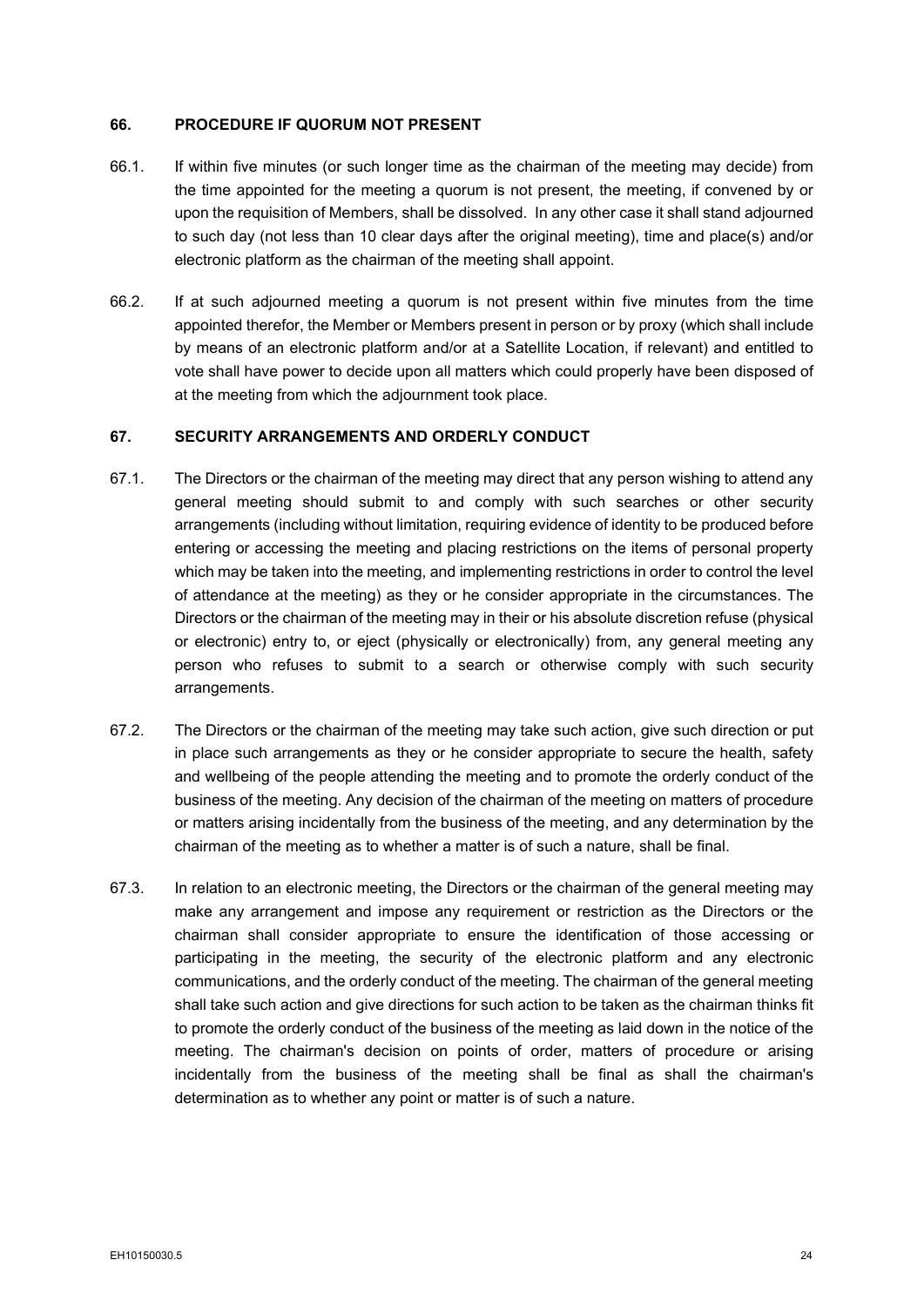#### <span id="page-33-0"></span>**68. CHAIRMAN OF GENERAL MEETINGS**

The chairman, if any, of the board of Directors shall preside as chairman of every general meeting of the Company. If there is no such chairman, or if at any general meeting he shall not be present within five minutes after the time appointed for holding the meeting or is unwilling to act as chairman, the Directors present shall select one of their number to be chairman of the meeting; or if no Director is present and willing to take the chair the Members present and entitled to vote shall choose one of their number to be chairman of the meeting.

#### <span id="page-33-1"></span>**69. ADJOURNMENTS**

- 69.1. If a quorum is not present within half an hour after the time appointed for holding the meeting, or if during a meeting a quorum ceases to be present, the meeting shall stand adjourned and (subject to the provisions of the Statutes) the chairman of the meeting shall either specify the time and place(s) and/or electronic platform to which it is adjourned or state that it is adjourned to such time and place(s) and/or electronic platform as the Directors may determine. If at the adjourned meeting a quorum is not present within 15 minutes after the time appointed for holding the meeting, the meeting shall be dissolved.
- 69.2. Without prejudice to any other power of adjournment he may have under these Articles or at common law:
	- 69.2.1. the chairman of the meeting may, with the consent of a meeting at which a quorum is present (and shall if so directed by the meeting), adjourn the meeting from time to time and from place to place and/or from electronic platform to electronic platform; and
	- 69.2.2. the chairman of the meeting may, without the consent of the meeting, adjourn the meeting before or after it has commenced, to another date, time or place(s) and/or electronic platform if the chairman of the meeting considers that:
		- (a) the Members entitled to vote and wishing to attend cannot be conveniently accommodated in the place or on the electronic platform appointed for the meeting;
		- (b) the facilities or security at the place of the meeting or the electronic platform provided for the meeting have become inadequate, compromised or are otherwise not sufficient or able to allow the meeting to be conducted as intended;
		- (c) the behaviour of anyone present prevents, or is likely to prevent, the orderly conduct of the business of the meeting;
		- (d) an adjournment is necessary to protect the health, safety or wellbeing of any person attending the meeting; or
		- (e) an adjournment is otherwise necessary in order for the business of the meeting to be properly carried out,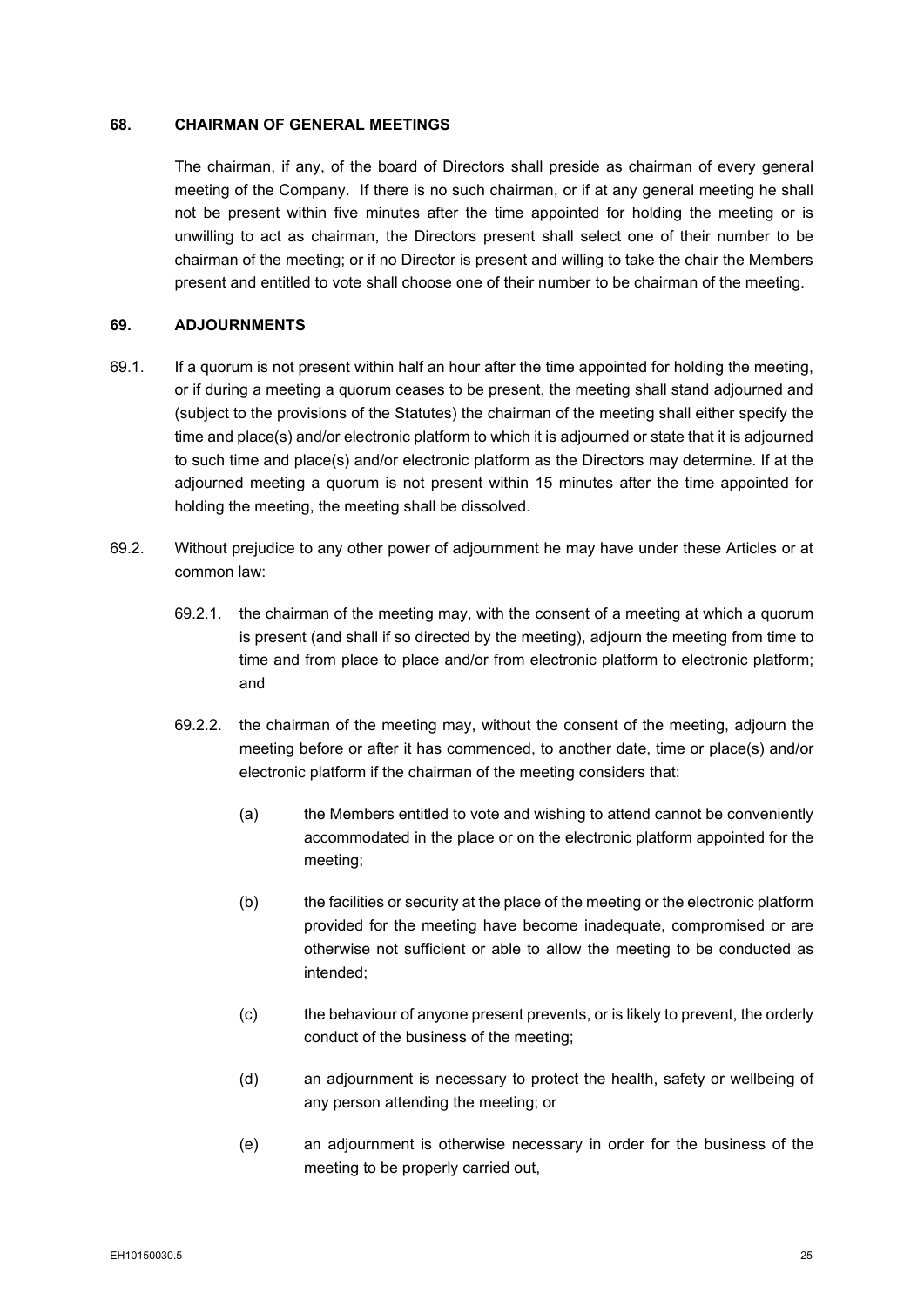and, if so adjourned, the chairman of the meeting shall either specify the time and place to which it is adjourned or state that it is adjourned to such time, place(s) and/or electronic platform as the Directors may determine.

69.3. Subject to the provisions of the Statutes, it shall not be necessary to give notice of an adjourned meeting except that when a meeting is adjourned for 14 days or more, at least seven clear days' notice shall be given specifying the time and place(s) and/or electronic platform of the adjourned meeting and the general nature of the business to be transacted. If a general meeting is adjourned to more than one place or if a general meeting which was originally specified as a physical meeting only in the notice is adjourned to an electronic meeting, notice of the adjourned meting shall be given notwithstanding any other provision of these Articles. No business shall be transacted at an adjourned meeting other than business which might properly have been transacted at the meeting had the adjournment not taken place.

#### <span id="page-34-0"></span>**70. ENTITLEMENT TO ATTEND, SPEAK AND PARTICIPATE**

- 70.1. Each Director shall be entitled to attend and speak at any general meeting of the Company and at any separate general meeting of the holders of any class of shares in the Company. The chairman of the meeting may invite any person to attend and speak at any general meeting of the Company whom the chairman of the meeting considers to be equipped by knowledge or experience of the Company's business to assist in the deliberations of the meeting.
- 70.2. All persons seeking to attend and participate in a general meeting by way of an electronic platform shall be responsible for maintaining adequate facilities to enable them to do so. Subject to the right of the chairman to adjourn a general meeting under these Articles, any inability of a person to attend or participate in a general meeting by means of an electronic platform shall not invalidate the proceedings of that meeting.

### 71. **AMENDMENTS TO RESOLUTIONS**

- 71.1. A special resolution to be proposed at a general meeting may be amended by ordinary resolution if:
	- 71.1.1. the chairman of the meeting proposes the amendment at the general meeting at which the resolution is to be proposed; and
	- 71.1.2. the amendment does not go beyond what is necessary to correct a clear error in the resolution.
- 71.2. An ordinary resolution to be proposed at a general meeting may be amended by ordinary resolution if:
	- 71.2.1. written notice of the terms of the proposed amendment and of the intention to move the amendment have been delivered to the Company at the Office at least 48 hours before the time for holding the meeting or the adjourned meeting at which the ordinary resolution in question is proposed and the proposed amendment does not, in the reasonable opinion of the chairman of the meeting, materially alter the scope of the resolution; or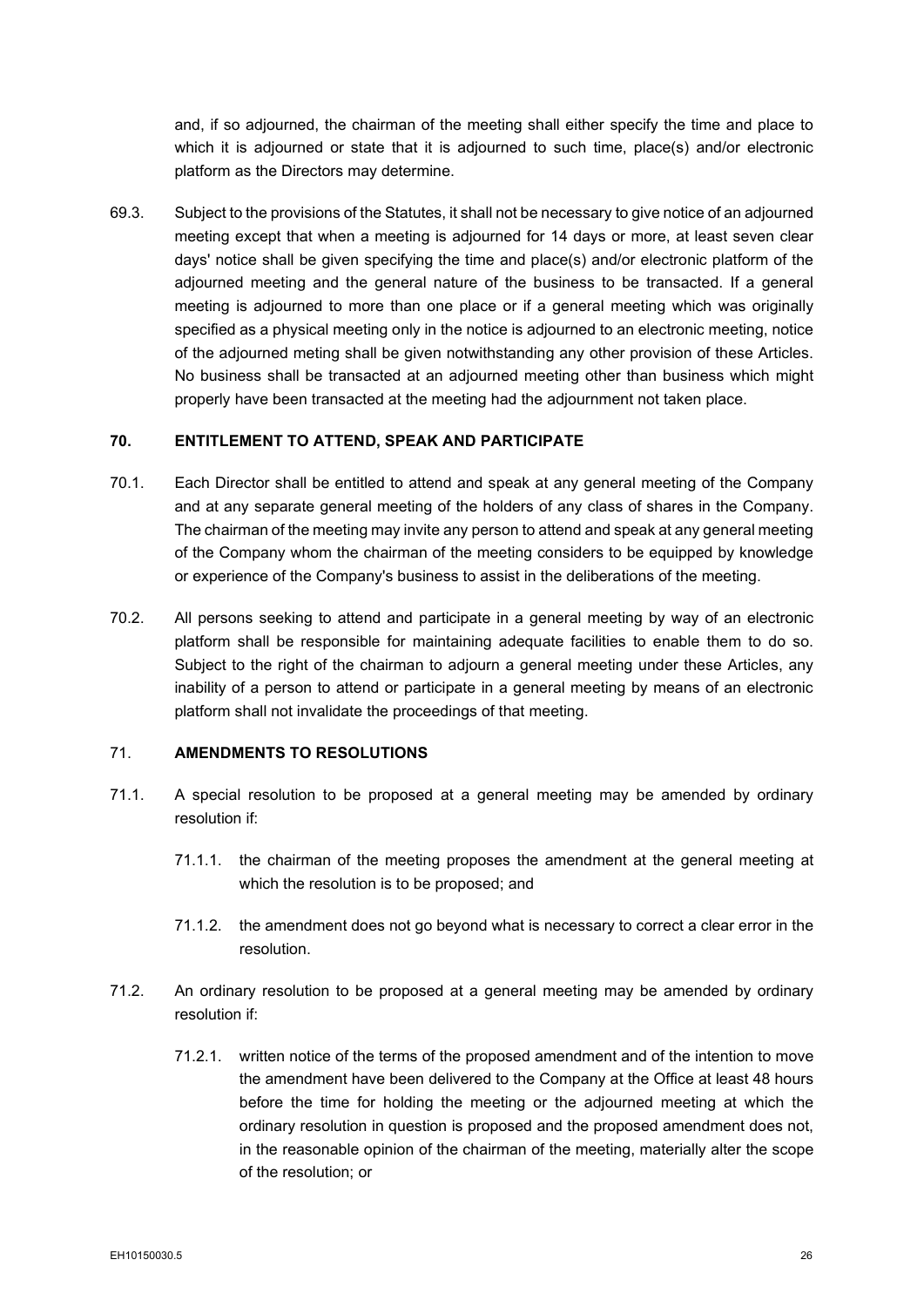71.2.2. the chairman of the meeting, in his absolute discretion, decides that the proposed amendment may be considered or voted on.

## <span id="page-35-0"></span>**72. METHOD OF VOTING AND DEMAND FOR A POLL**

- 72.1. A resolution put to the vote at an electronic meeting (including in relation to procedural matters) shall be decided on a poll, which poll votes may be cast by such electronic means as the Directors, in their sole discretion, deem appropriate for the purposes of the meeting. Any such poll on resolutions shall be deemed to have been validly demanded at the time fixed for the holding of the meeting to which it relates.
- 72.2. Subject thereto, at any general meeting a resolution put to the vote of the meeting shall be decided on a show of hands unless a poll is (before or on the declaration of the result of the show of hands) demanded:
	- 72.2.1. by the chairman of the meeting; or
	- 72.2.2. a majority of Directors present at the meeting; or
	- 72.2.3. by at least five Members present in person or by proxy and having the right to vote on the resolution; or
	- 72.2.4. by any Member or Members present in person or by proxy (which shall include by means of an electronic platform and/or Satellite Location, if relevant) and representing not less than one-tenth of the total voting rights of all the Members having the right to vote on the resolution (excluding any voting rights attached to any shares in the Company held as treasury shares); or
	- 72.2.5. by a Member or Members present in person or by proxy (which shall include by means of an electronic platform and/or Satellite Location, if relevant) holding shares in the Company conferring a right to vote on the resolution being shares on which an aggregate sum has been paid up equal to not less than one-tenth of the total sum paid up on all shares conferring that right (excluding any shares in the Company conferring a right to vote on the resolution which are held as treasury shares).
- 72.3. Unless a poll is so demanded (and the demand is not subsequently withdrawn), a declaration by the chairman of the meeting that a resolution has on a show of hands been passed or passed unanimously, or with a particular majority, or lost, or an entry to that effect in the minutes of the meeting of the Company shall be conclusive evidence of the fact without proof of the number or proportion of the votes recorded in favour of or against such resolution.
- 72.4. Except as provided in Article [73,](#page-35-1) if a poll is duly demanded it shall be taken in such manner (including the use of ballot or voting papers or tickets) as the chairman of the meeting directs and he may appoint scrutineers and fix a time and place(s) and/or electronic platform for declaring the result of the poll. The result of the poll shall be deemed to be the resolution of the meeting at which the poll was demanded.

## <span id="page-35-1"></span>73. **TIMING AND PROCEDURE FOR A POLL**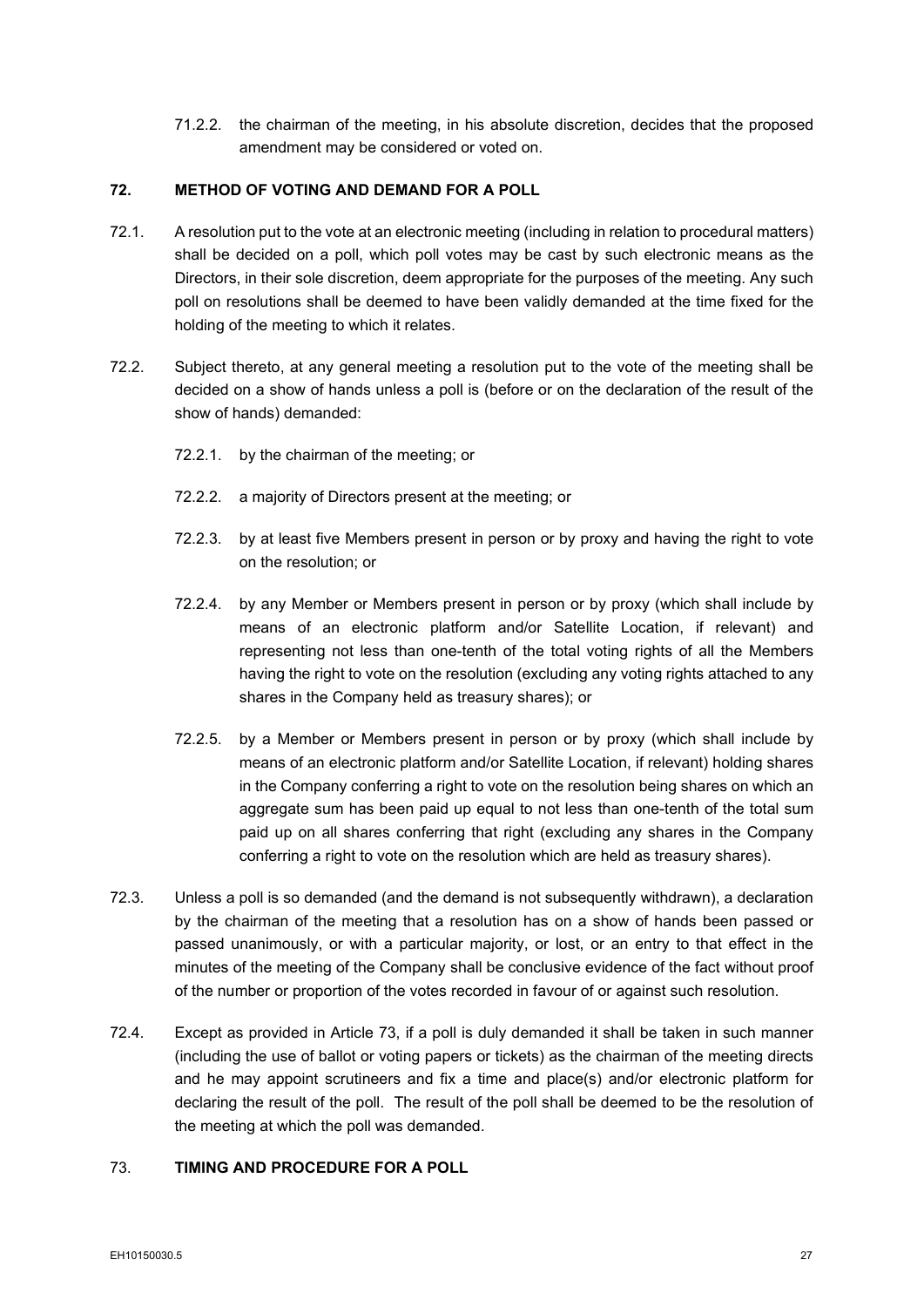A poll demanded on the election of a chairman of the meeting or on the question of an adjournment shall be taken forthwith. A poll demanded on any other question shall be taken either immediately or at such subsequent time (not being more than 30 clear days after the date of the meeting or adjourned meeting at which the poll is demanded) and place(s) and/or electronic platform and by such means of attendance and participation as the chairman of the meeting may direct. No notice need be given of a poll not taken immediately. Any business other than that upon which a poll has been demanded may be proceeded with pending the taking of the poll. The demand for a poll may be withdrawn with the consent of the chairman of the meeting at any time before the close of the meeting or the taking of the poll, whichever is the earlier, and in that event shall not invalidate the result of a show of hands declared before the demand was made.

# **VOTES OF MEMBERS**

# **74. VOTES OF MEMBERS AND OF JOINT HOLDERS**

- 74.1. Subject to any rights or restrictions for the time being attached to any class or classes of shares and to any other provisions of these Articles or the Statutes, on a show of hands every Member present in person, and each person present as a duly appointed proxy of a Member, shall have one vote, and on a poll every Member present in person or by proxy shall have one vote for every £1 nominal amount of share capital of which he is the holder provided that the Preference Shares shall not entitle the holders to receive notice or attend or vote at any general meeting unless either:
	- 74.1.1. at the date of the notice convening the meeting the dividend on the Preference Shares is six months in arrears and so that for this purpose the dividend on the Preference Shares shall be deemed to be payable half-yearly on the 31<sup>st</sup> day of March and the 30<sup>th</sup> day of September in every year; or
	- 74.1.2. the business of the meeting includes the consideration of a resolution for winding-up the Company or for the alteration of the provisions of the memorandum of association of the Company with respect to the objects of the Company or for any reduction of its share capital or any resolution varying or abrogating any of the special rights attached to the Preference Shares.
- 74.2. Every proxy present who has been duly appointed by one or more Members entitled to vote on the resolution has one vote, except that if the proxy has been duly appointed by more than one Member entitled to vote on the resolution and is instructed by one or more of those Members to vote for the resolution and by one or more others to vote against it, or is instructed by one or more of those Members to vote in one way and is given discretion as to how to vote by one or more others (and wishes to use that discretion to vote in the other way) he has one vote for and one vote against the resolution.
- 74.3. In the case of joint holders of a share, the vote of the senior who tenders a vote, whether in person or by proxy, shall be accepted to the exclusion of the votes of the other joint holders; and for this purpose seniority shall be determined by the order in which the names stand in the Register in respect of the share.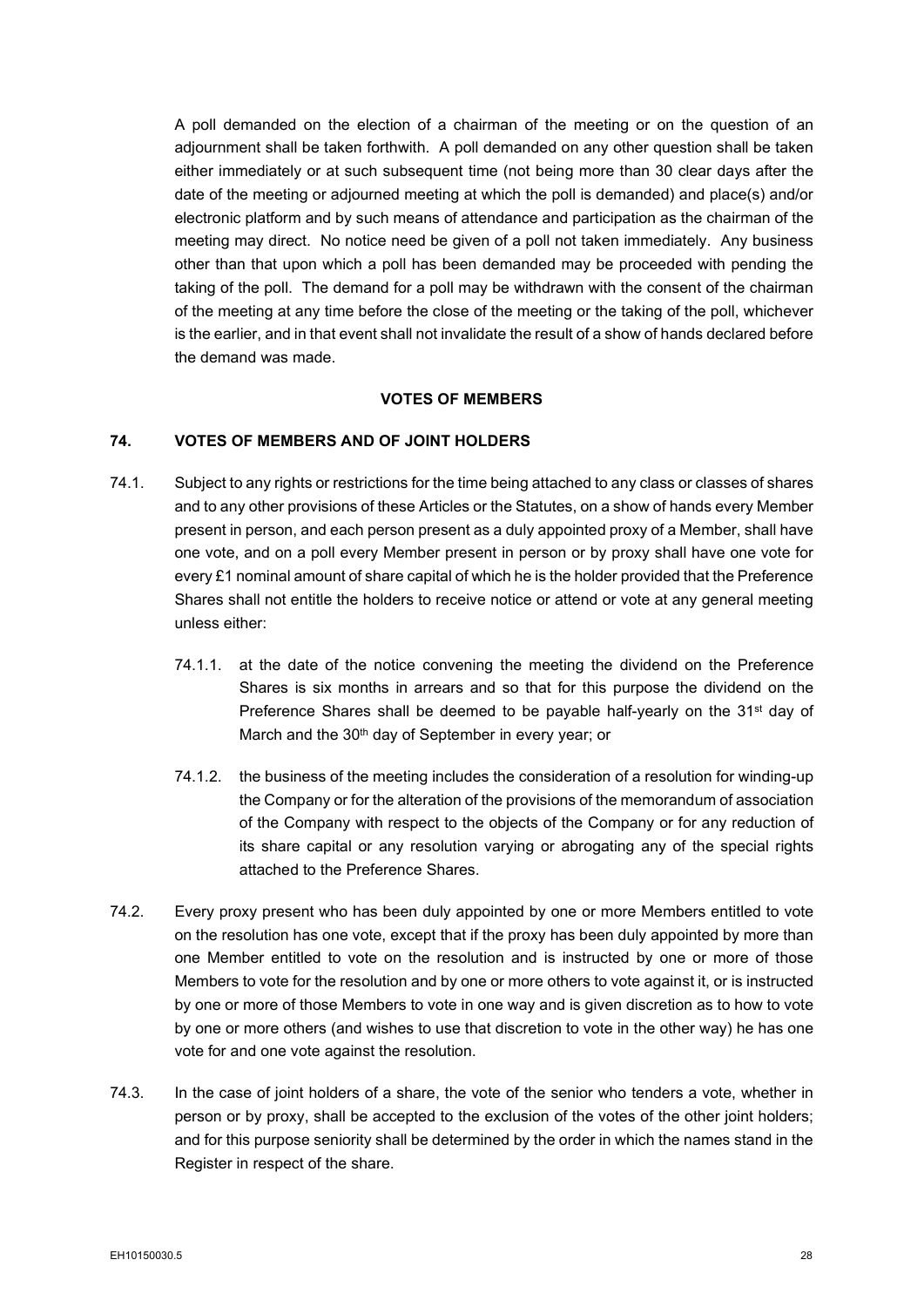# <span id="page-37-0"></span>**75. VOTING ON BEHALF OF INCAPABLE MEMBER**

A Member in respect of whom an order has been made by any court having jurisdiction (in the United Kingdom or elsewhere) in matters concerning mental disorder may vote, whether on a show of hands or on a poll, by his receiver, curator bonis or other person authorised on his behalf by that court, and such receiver, curator bonis or other person may, on a poll, vote by proxy, provided that evidence to the satisfaction of the Directors of the authority of the person claiming to exercise the right to vote has been delivered at the Office (or at such other place as may be specified in accordance with these Articles for the delivery of appointments of proxy) not later than the last time at which an appointment of a proxy should have been delivered in order to be valid for use at that meeting or on the holding of that poll. When calculating the 48 hour period mentioned in this Article [75,](#page-37-0) the Directors can decide not to take account of any part of a day that is not a working day.

# <span id="page-37-1"></span>**76. SUSPENSION OF RIGHTS FOR NON-PAYMENT OF CALLS AND NON-DISCLOSURE OF INTERESTS**

- 76.1. No Member shall, unless the Directors otherwise determine, be entitled, in respect of any share in the capital of the Company held by him, to be present or to vote on any question, either personally or by proxy, at any general meeting, or separate general meeting of the holders of any class of shares of the Company, or to be reckoned in a quorum, if any call or other sum presently payable by him to the Company in respect of such share remains unpaid.
- 76.2. If any Member, or any other person appearing to the Directors to be interested in any shares in the capital of the Company held by such Member, has been duly served with a notice under section 793 of the Act and is in default for the period of 14 days from the date of service of the notice under the said section 793 in supplying to the Company the information thereby required, then the Company may (at the absolute discretion of the Directors) at any time thereafter by notice (a "**restriction notice**") to such Member direct that, in respect of the shares in relation to which the default occurred and any other shares held at the date of the restriction notice by the Member, or such of them as the Directors may determine from time to time (the "**restricted shares**" which expression shall include any further shares which are issued in respect of any restricted shares), the Member shall not, nor shall any transferee to which any of such shares are transferred other than pursuant to a permitted transfer or pursuant to Article [76.3.3,](#page-38-0) be entitled to be present or to vote on any question, either personally or by proxy, at any general meeting of the Company or separate general meeting of the holders of any class of shares of the Company, or to be reckoned in a quorum.
- 76.3. Where the restricted shares represent at least 0.25 per cent. (in nominal value) of the issued shares of the same class as the restricted shares (excluding any shares of that class held as treasury shares), then the restriction notice may also direct that:
	- 76.3.1. any dividend or any part thereof or other monies which would otherwise be payable on or in respect of the restricted shares shall be withheld by the Company; shall not bear interest against the Company; and shall be payable (when the restriction notice ceases to have effect) to the person who would but for the restriction notice have been entitled to them; and/or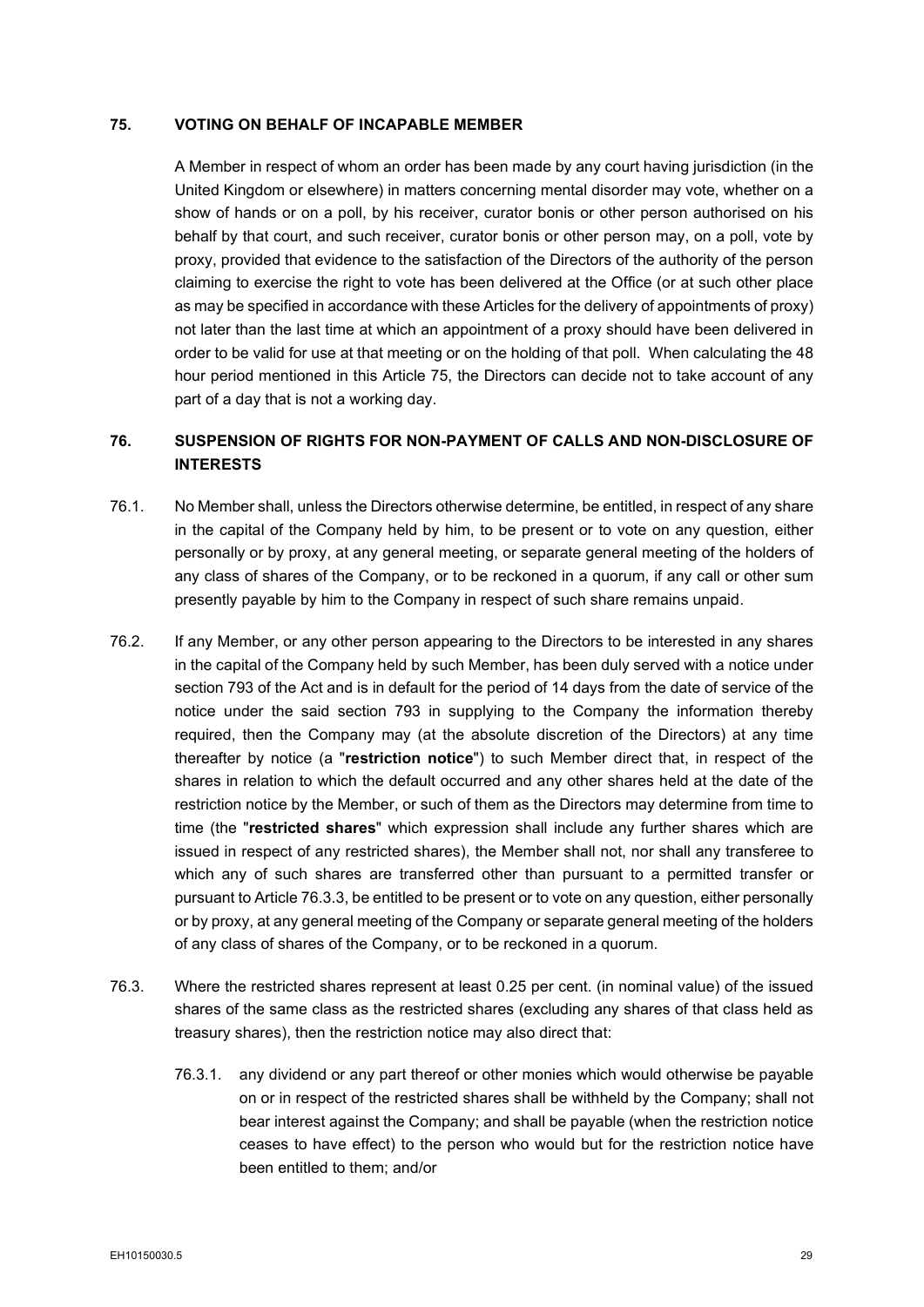- 76.3.2. where an offer of the right to elect to receive shares of the Company instead of cash in respect of any dividend or part thereof is or has been made by the Company, any election made thereunder by such Member in respect of such restricted shares shall not be effective; and/or
- <span id="page-38-0"></span>76.3.3. no transfer of any of the shares held by such Member shall be recognised or registered by the Directors unless the transfer is a permitted transfer; or:
	- (a) the Member is not himself in default as regards supplying the information required; and
	- (b) the transfer is of part only of the Member's holding and, when presented for registration, is accompanied by a certificate by the Member in a form satisfactory to the Directors to the effect that after due and careful enquiry the Member is satisfied that none of the shares the subject of the transfer are restricted shares.

Upon the giving of a restriction notice its terms shall apply accordingly.

- 76.4. The Company shall send a copy of the restriction notice to each other person appearing to be interested in the shares the subject of such notice, but the failure or omission by the Company to do so shall not invalidate such notice.
- 76.5. Any restriction notice shall have effect in accordance with its terms until not more than seven days after the Directors are satisfied that the default in respect of which the restriction notice was issued no longer continues but shall cease to have effect in relation to any shares which are transferred by such Member by means of a permitted transfer or in accordance with Article [76.3.3](#page-38-0) on receipt by the Company of notice that a transfer as aforesaid has been made. The Company may (at the absolute discretion of the Directors) at any time give notice to the Member cancelling, or suspending for a stated period the operation of, a restriction notice in whole or in part.
- 76.6. For the purposes of this Article [76:](#page-37-1)
	- 76.6.1. a person shall be treated as appearing to be interested in any shares if the Member holding such shares has given to the Company a notification whether following service of a notice under the said section 793 or otherwise which either:
		- (a) names such person as being so interested; or
		- (b) (after taking into account the said notification and any other relevant information in the possession of the Company) the Company knows or has reasonable cause to believe that the person in question is or may be interested in the shares; and
	- 76.6.2. a transfer of shares is a permitted transfer if but only if:
		- (a) it is a transfer by way of, or in pursuance of, acceptance of a takeover offer for the Company (as defined in section 974 of the Act); or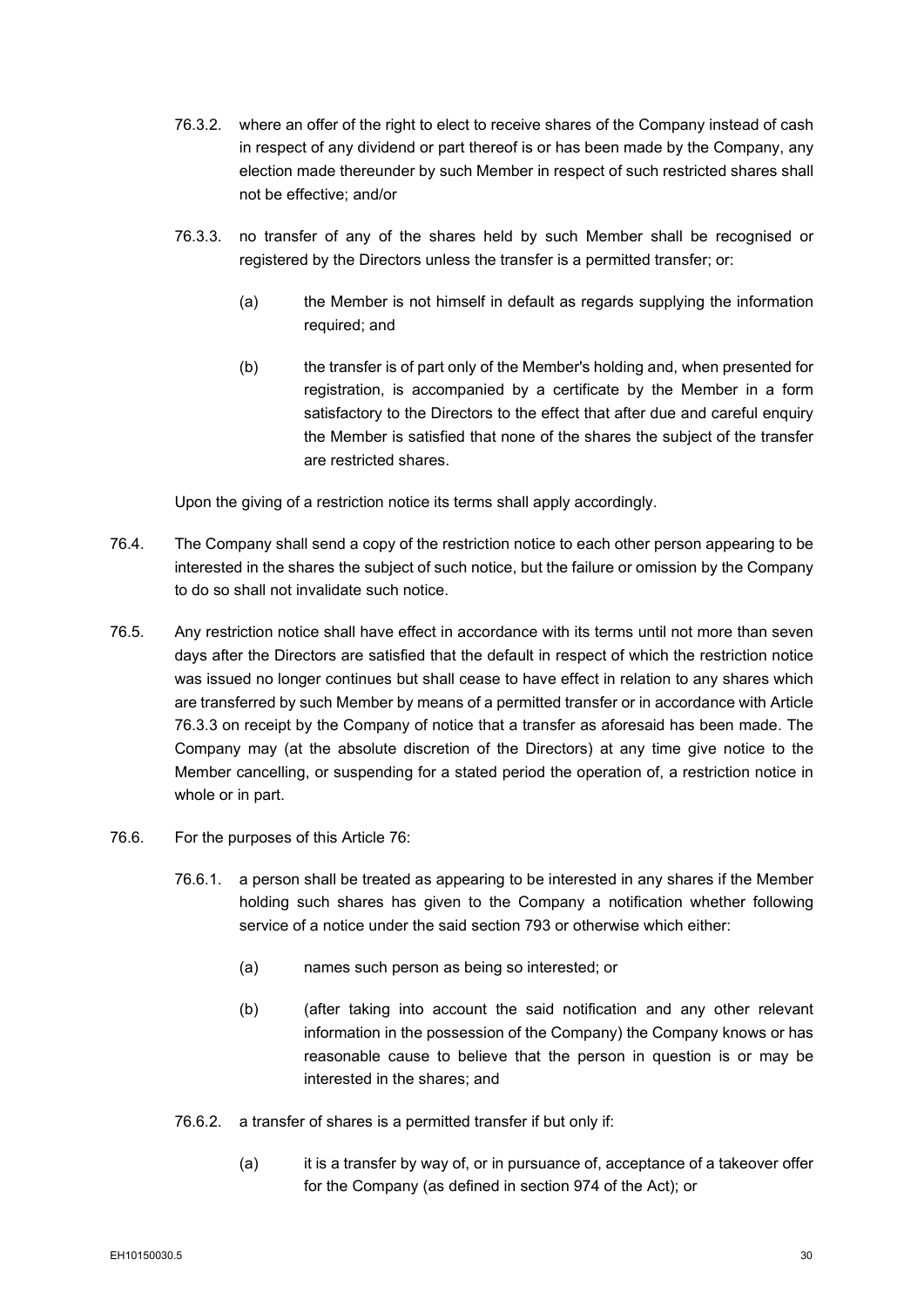- <span id="page-39-0"></span>(b) the Directors are satisfied that the transfer is made pursuant to a bona fide sale of the whole of the beneficial ownership of the shares to a third party unconnected with the transferring Member or with any other person appearing to the Directors to be interested in such shares (and for the purposes of this Article [76.6.2\(b\)](#page-39-0) any associate (as that term is defined in section 435 of the Insolvency Act 1986) of the Member or of any other person appearing to the Directors to be interested in any of the restricted shares shall be deemed to be connected with the transferring Member); or
- (c) the transfer results from a sale made on or through a market operated by the London Stock Exchange or on or through any stock exchange outside the United Kingdom on which the Company's shares of the same class as the restricted shares are normally dealt in.
- 76.7. The provisions of this Article [76](#page-37-1) are in addition and without prejudice to the provisions of the Statutes.

# **77. OBJECTIONS TO AND ERRORS IN VOTING**

- 77.1. No objection shall be raised to the qualification of any voter or to the counting of, or failure to count, a vote except at the meeting or adjourned meeting at which the vote objected to is given or tendered (or at which the error occurs), and every vote not disallowed at such meeting shall be valid for all purposes. Any such objection made in due time shall be referred to the chairman of the meeting, whose decision shall be final and conclusive.
- 77.2. The Company shall not be bound to enquire whether any proxy or corporate representative votes in accordance with the instructions given to him by the Member he represents and if a proxy or corporate representative does not vote in accordance with the instructions of the Member he represents the vote or votes cast shall nevertheless be valid for all purposes.

# **78. VOTING ON A POLL**

On a poll votes may be given personally or by proxy and a Member entitled to more than one vote need not, if he votes, use all his votes or cast all the votes he uses in the same way.

#### **PROXIES**

# **79. EXECUTION OF PROXIES**

- <span id="page-39-1"></span>79.1. The appointment of a proxy shall be in any usual or common form, or in any other form which the Directors may approve and shall be:
	- 79.1.1. under the hand of the appointor or of his attorney duly authorised in writing; or
	- 79.1.2. if the appointor is a corporation, either under seal, or under the hand of an officer or attorney or other person duly authorised; or
	- 79.1.3. if permitted by the Directors, in electronic form in the manner and form and subject to such terms and conditions as the Directors may decide.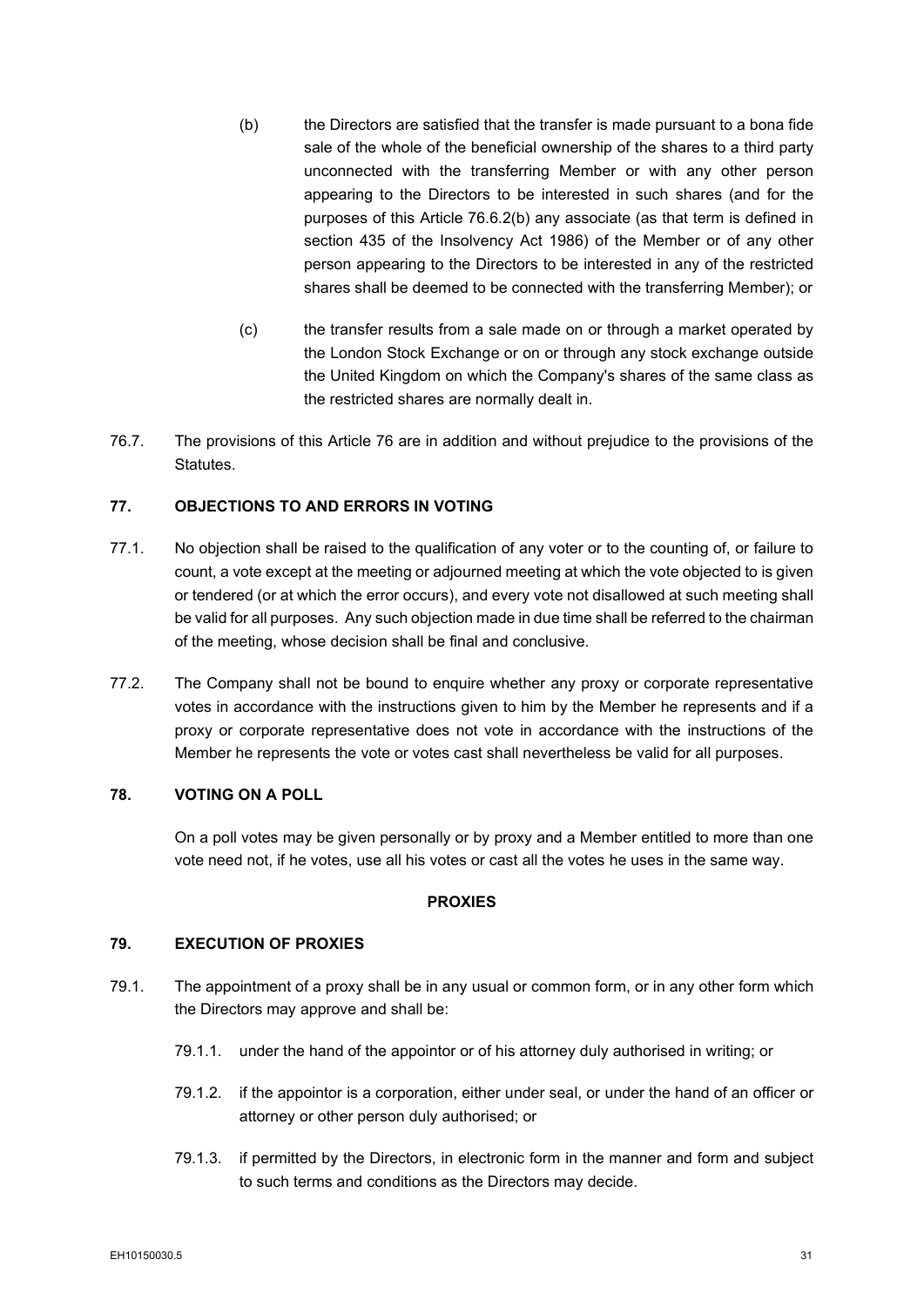The signature, if any, on such appointment need not be witnessed.

- 79.2. For the purposes of Article [79.1,](#page-39-1) the Directors may require such reasonable evidence as it considers necessary to determine:
	- 79.2.1. the identity of the member and the proxy; and
	- 79.2.2. where the proxy is appointed by a person acting on behalf of the member, the authority of that person to make the appointment.

# **80. APPOINTMENT OF PROXIES**

A Member is entitled to appoint another person as his proxy to exercise all or any of his rights to attend and to speak and vote at a meeting of the Company. The appointment of a proxy shall be deemed also to confer authority to demand or join in demanding a poll. A proxy need not be a Member of the Company. A Member may appoint more than one proxy to attend and to speak and to vote on the same occasion, provided that each proxy is appointed to exercise the rights attached to a different share or shares held by the Member. The appointment of a proxy shall not preclude a Member from attending and voting in person at the meeting or any adjournment thereof.

# <span id="page-40-3"></span>**81. PROXIES SENT OR SUPPLIED IN ELECTRONIC FORM**

The Directors may (and shall if and to the extent that the Company is required to do so by the Statutes) allow an appointment of proxy to be sent or supplied in electronic form subject to any conditions or limitations as the Directors may specify. Where the Company has given an electronic address in any instrument of proxy or invitation to appoint a proxy, any document or information relating to proxies for the meeting (including any document necessary to show the validity of, or otherwise relating to, an appointment of proxy, or notice of the termination of the authority of a proxy) may be sent by electronic means to that address, subject to any conditions or limitations specified in the relevant notice of meeting.

#### <span id="page-40-0"></span>**82. DELIVERY OF PROXIES**

- <span id="page-40-2"></span><span id="page-40-1"></span>82.1. The appointment of a proxy shall:
	- 82.1.1. (in the case of an appointment not sent in electronic form) be deposited at the Office or at such other place or one of such places (if any) within the United Kingdom as is or are specified for that purpose in or by way of note to the notice convening the meeting or any document accompanying such notice; or
	- 82.1.2. (in the case of an appointment sent in electronic form) where an address has been specified for the purpose by the Company (generally or specifically), be received at such address,

not less than 48 hours before the time for holding the meeting or adjourned meeting at which the person named in the appointment proposes to vote or, in the case of a poll taken otherwise than at or on the same day as the meeting or adjourned meeting, not less than 24 hours before the time appointed for the taking of the poll at which it is to be used, and in default the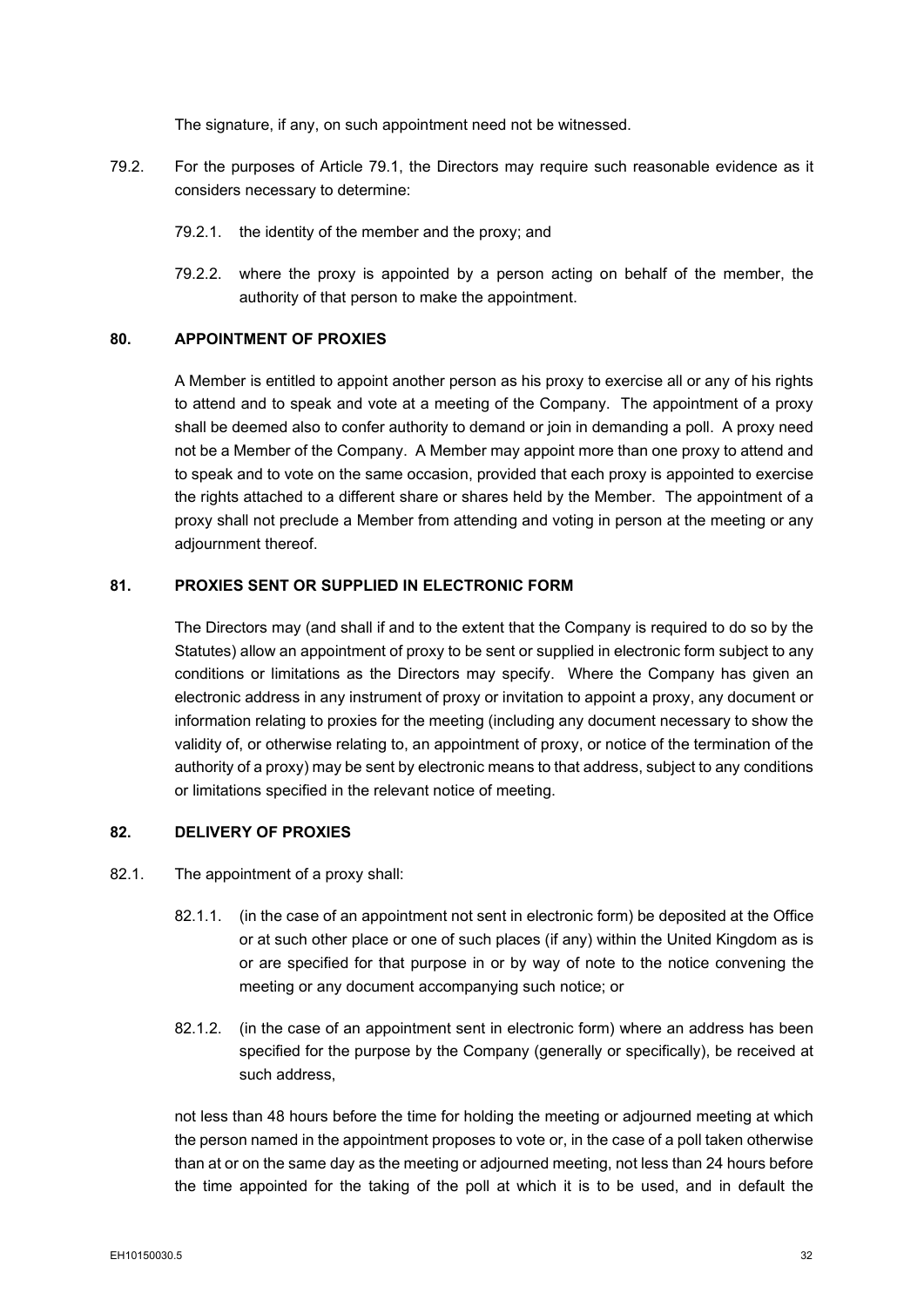appointment of a proxy shall not be treated as valid. Failing previous registration with the Company, the power of attorney or other authority, if any, under which the appointment of a proxy is executed, or a certified copy or a copy certified in accordance with the Powers of Attorney Act 1971 of that power or authority, or a copy in some other way approved by the Directors, shall (whether (a) or (b) above shall apply) also be deposited or received at the Office or at such other place specified in accordance with (a) above, or (if the Directors so agree) at the address or by the means provided in accordance with (b) above, not later than the time by which the appointment of a proxy is required to be deposited or (as the case may be) received in accordance with this Article [82.](#page-40-0)

Without limiting the foregoing, in relation to any shares which are held in uncertificated form, the Directors may from time to time permit appointments of a proxy to be made by an Uncertificated Proxy Instruction, (that is, a properly authenticated dematerialised instruction, and/or other instruction or notification, which is sent by means of the relevant system concerned and received by such participant in that system acting on behalf of the Company as the Directors may prescribe, in such form and subject to such terms and conditions as may from time to time be prescribed by the Directors (subject always to the facilities and requirements of the relevant system concerned)); and may in a similar manner permit supplements to, or amendments or revocations of, any such Uncertificated Proxy Instruction to be made by like means. Notwithstanding any other provision of these Articles, the Directors may in addition prescribe the method of determining the time at which any such properly authenticated dematerialised instruction (and/or other instruction or notification) is to be treated as received by the Company or such participant. The Directors may treat any such Uncertificated Proxy Instruction which purports to be or is expressed to be sent on behalf of a holder of a share as sufficient evidence of the authority of the person sending that instruction to send it on behalf of that holder.

- 82.2. An appointment of a proxy which is not received or delivered in a manner so permitted shall be invalid.
- 82.3. An appointment of a proxy and any other document referred to in the last sentence of the first paragraph of Article [82.1](#page-40-1) shall be deemed to have been validly deposited or received in accordance with Article [82.1](#page-40-1) if the appointment is received at the Office or at such other place specified in accordance with Article [82.1.1](#page-40-2) by facsimile transmission within the period of time specified by Article [82.1](#page-40-1) provided that the original appointment in the same form as the appointment received by facsimile transmission and any other such document is deposited at the place at which the facsimile transmission was received not less than 24 hours before the time appointed for the meeting or adjourned meeting or the holding of a poll subsequently at which the vote is to be used.
- 82.4. If two or more valid but differing appointments of a proxy are delivered or (in the case of appointments in electronic form) received in accordance with Article [82.1](#page-40-1) in respect of the same share for use at the same meeting, the one which is last delivered or, as the case may be, received as aforesaid (regardless of its date, its date of sending or the date of its execution) shall be treated as replacing and revoking the others as regards that share. If the Company is unable to determine which was delivered or received last, none of them shall be treated as valid in respect of that share.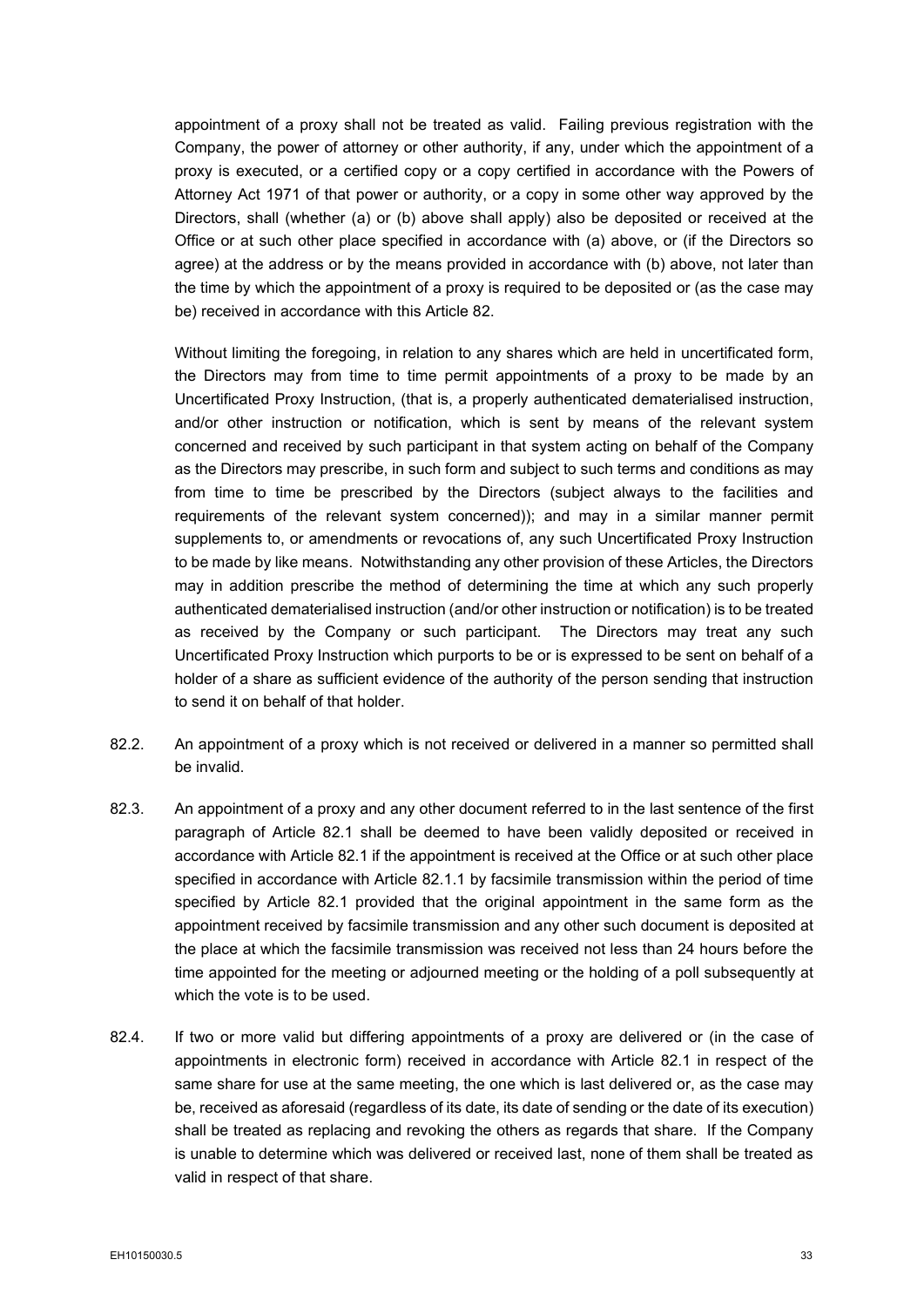- 82.5. When calculating the periods mentioned in this Article [82](#page-40-0) the Directors can decide not to take account of any part of a day that is not a working day.
- 82.6. The proceedings at a general meeting shall not be invalidated where an appointment of a proxy in respect of that meeting is sent in electronic form as provided in these Articles, but because of a technical problem it cannot be read by the recipient.

## **83. VALIDITY OF PROXIES**

An appointment of a proxy shall, unless the contrary is stated thereon, be valid as well for any adjournment of the meeting to which it relates. No appointment of a proxy shall be valid after the expiration of 12 months from the date of its deposit or receipt in accordance with Article [82.1](#page-40-1) except at an adjourned meeting or on a poll demanded at a meeting or adjourned meeting in cases where the meeting was originally held within 12 months from that date.

# **84. CANCELLATION OF PROXY'S AUTHORITY**

A vote given or poll demanded in accordance with the terms of an appointment of a proxy or by the duly authorised representative of a corporation shall be valid notwithstanding the previous death or insanity of the principal or revocation of the proxy or determination of the authority of the person voting or demanding a poll, provided that no intimation in writing of such death, insanity, revocation or determination shall have been received by the Company at the Office or such other place (if any) as is specified for depositing the appointment of proxy or, where the appointment of the proxy was in electronic form, at the address at which such appointment was duly received, in each case in accordance with Article [82.1,](#page-40-1) before the time for holding the meeting or adjourned meeting or the time appointed for taking a poll subsequently thereto at which such vote is given.

## **CORPORATE REPRESENTATIVES**

# **85. CORPORATE REPRESENTATIVES**

- 85.1. Any corporation which is a Member of the Company may by resolution of its directors or other governing body authorise a person or persons to act as its representative or representatives at any meeting of the Company or of any class of Members of the Company.
- 85.2. A vote given or poll demanded by a corporate representative shall be valid notwithstanding that he is no longer authorised to represent the Member unless notice of the termination was delivered in writing to the Company at such place or address and by such time as is specified in Article [82.1](#page-40-1) for the receipt of an appointment of proxy.

## **86. POWERS OF CORPORATE REPRESENTATIVES**

Any person so authorised shall be entitled to exercise the same powers on behalf of the corporation which he represents as that corporation could exercise if it were an individual Member of the Company and such corporation shall for the purposes of these Articles be deemed to be present in person (which shall include by means of an electronic platform and/or Satellite Location, if relevant) at any such meeting if a person so authorised is present thereat.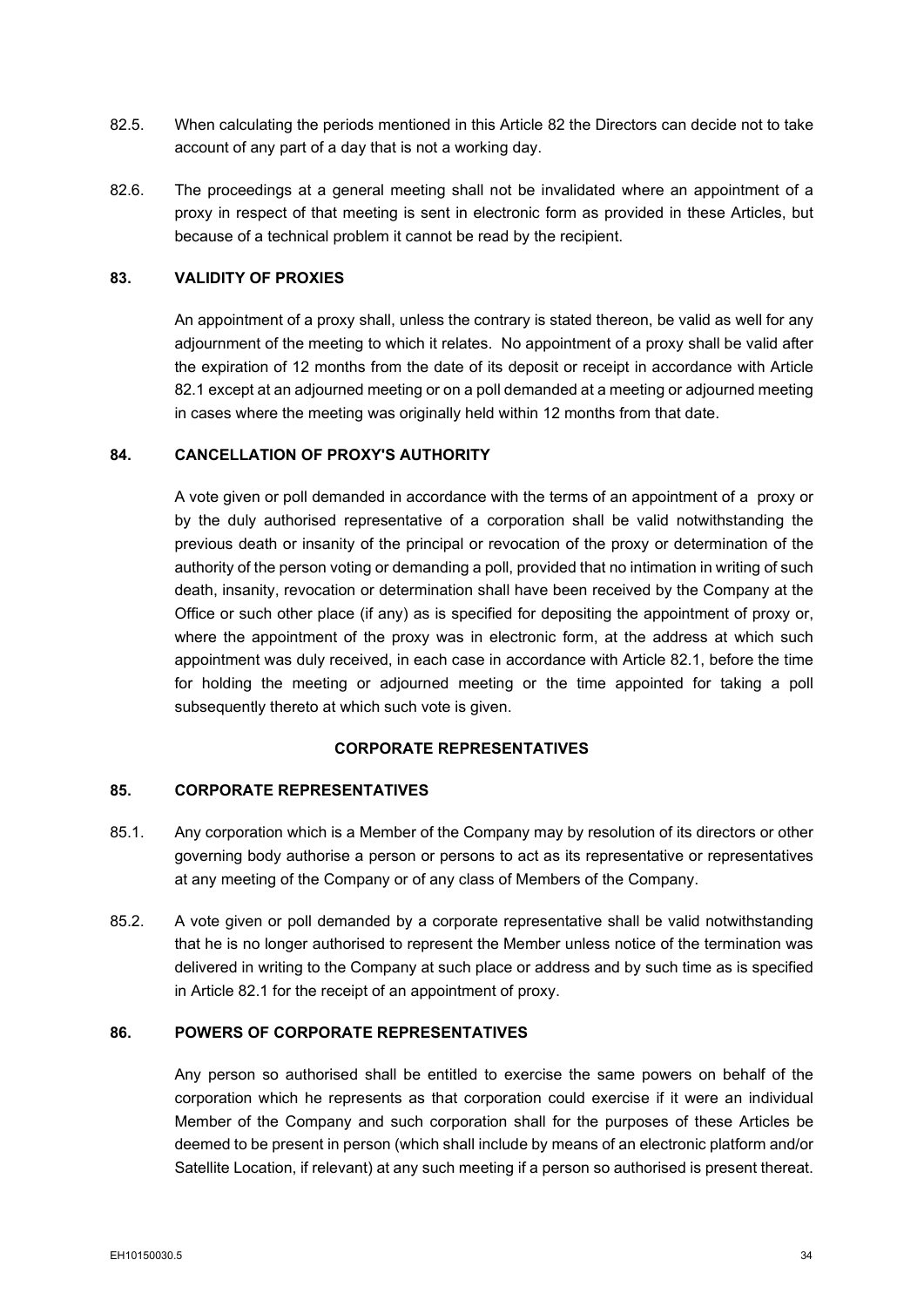#### **DIRECTORS**

#### <span id="page-43-0"></span>**87. NUMBER OF DIRECTORS**

Unless and until the Company in general meeting shall otherwise determine, the maximum number of Directors shall be seven and the minimum number of Directors shall be two. The Company may by ordinary resolution from time to time vary the minimum number and/or maximum number of Directors.

# **88. OTHER INTERESTS OF DIRECTORS**

Subject to the provisions of the Statutes, a Director of the Company may be or continue as or become a director or other officer, employee or member of, or a party to any contract, transaction or arrangement with, or otherwise interested in, any body corporate in which the Company may be (directly or indirectly) interested as shareholder or otherwise or any parent undertaking or subsidiary undertaking of any parent undertaking of the Company, and no such Director shall, by reason of his office, be accountable to the Company for any remuneration or other benefits which derive from any such office or employment or from any contract, transaction or arrangement with, or from his membership or interest in, such other body corporate or undertaking. No such office, employment, contract, transaction or arrangement or interest shall be liable to be avoided on the ground of any such interest or benefit.

# **89. DIRECTORS' FEES**

The Directors shall be paid out of the funds of the Company by way of fees for their services as Directors such sums (if any) as the Directors may from time to time determine (not exceeding in the aggregate an annual sum (excluding amounts payable under any other provision of these Articles) of £150,000 or such larger amount as the Company may by ordinary resolution determine) and such remuneration shall be divided between the Directors as they shall agree or, failing agreement, equally. Such remuneration shall be deemed to accrue from day to day.

#### **90. DIRECTORS EXPENSES**

The Directors may also be paid all reasonable travelling, hotel and other expenses properly incurred by them in attending and returning from meetings of the Directors or any committee of the Directors or general meetings of the Company or of the holders of any class of shares or debentures of the Company or otherwise in connection with the business of the Company.

# **91. ADDITIONAL REMUNERATION**

Any Director who is appointed to any executive office or who serves on any committee or who devotes special attention to the business of the Company, or who otherwise performs services which in the opinion of the Directors are outside the scope of the ordinary duties of a Director, may be paid such extra remuneration by way of salary, percentage of profits or otherwise as the Directors may determine.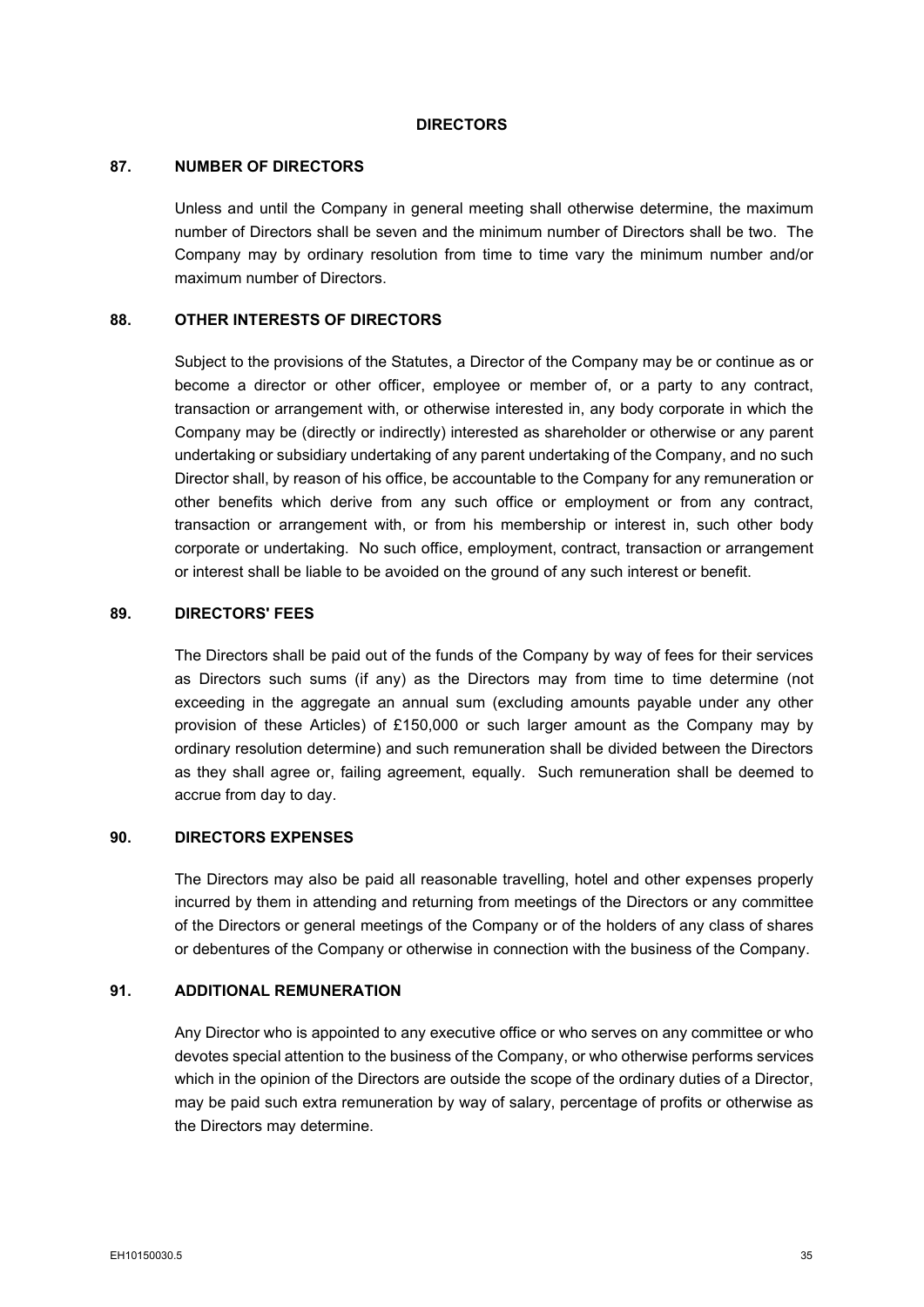# **ALTERNATE DIRECTORS**

#### **92. ALTERNATE DIRECTORS**

- 92.1. Each Director shall have the power at any time to appoint as an alternate Director either (i) another Director or (ii) any other person approved for that purpose by a resolution of the Directors who is willing to act and is permitted to do so, and, at any time, to terminate such appointment. Every appointment and removal of an alternate Director shall be in writing signed by the appointor and (subject to any approval required) shall (unless the Directors agree otherwise) only take effect upon receipt of such written appointment or removal at the Office or at a meeting of the Directors or in the case of an appointment or removal in electronic form, at such address (if any) specified by the Company for that purpose. An alternate Director shall not be required to hold any shares in the capital of the Company and shall not be counted in reckoning the maximum and minimum numbers of Directors allowed or required by Article [87.](#page-43-0)
- 92.2. An alternate Director so appointed shall not be entitled as such to receive any remuneration from the Company except only such part (if any) of the remuneration otherwise payable to his appointor as such appointor may by notice in writing to the Company from time to time direct, but shall otherwise be subject to the provisions of these Articles with respect to Directors. An alternate Director shall during his appointment be an officer of the Company and shall alone be responsible to the Company for his own acts and defaults and shall not be deemed to be an agent of his appointor.
- 92.3. An alternate Director shall be entitled (subject to his giving to the Company either an address within the United Kingdom or an address for the purpose of sending or receiving documents or information by electronic means at which notices may be served upon him) to receive notices of all meetings of the Directors and of any committee of the Directors of which his appointor is a member, and shall be entitled to attend and vote as a Director at any such meeting at which his appointor is not personally present and generally in the absence of his appointor to perform and exercise all functions, rights, powers and duties as Director of his appointor.
- 92.4. The appointment of an alternate Director shall automatically determine on the happening of any event which, if he were a Director, would cause him to vacate such office or if his appointor shall cease for any reason to be a Director otherwise than by retiring and being re-appointed at the same meeting.
- 92.5. A Director or any other person may act as alternate Director to represent more than one Director and an alternate Director shall be entitled at meetings of the Directors or any committee of the Directors to one vote for every Director whom he represents in addition to his own vote (if any) as a Director, but he shall count as only one for the purpose of determining whether a quorum is present.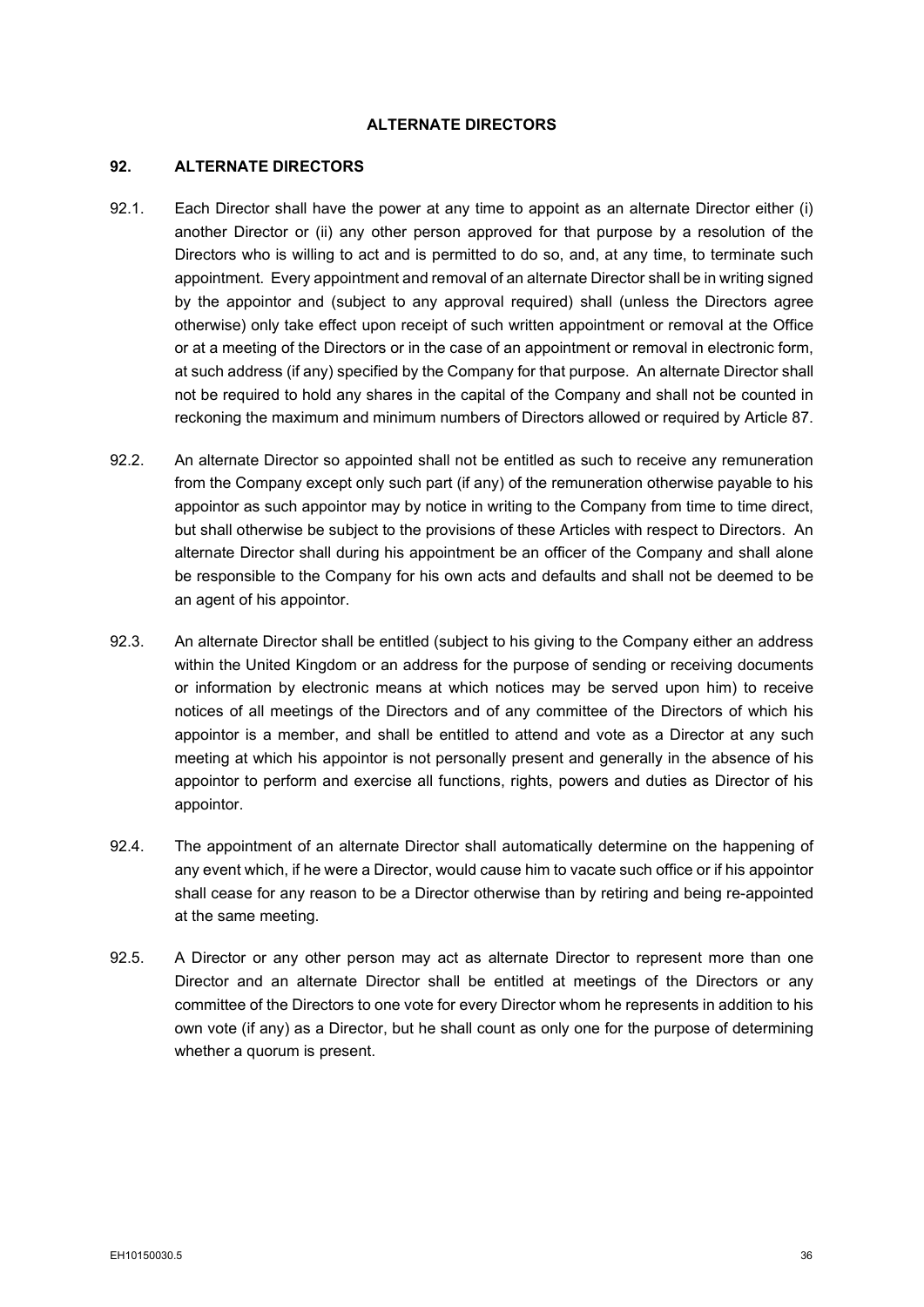# **BORROWING POWERS**

#### <span id="page-45-0"></span>**93. DIRECTORS' BORROWING POWERS AND RESTRICTIONS ON BORROWING**

- 93.1. The Directors may exercise all the powers of the Company to borrow money and to mortgage or charge all or any of the undertaking, property and assets (present and future) and uncalled capital of the Company and to issue debentures and other securities whether outright or as collateral security for any debt, liability or obligation of the Company or any third party.
- 93.2. The Directors shall restrict the borrowings of the Company and exercise all voting and other rights or powers of control exercisable by the Company in relation to its subsidiaries (if any) with a view to securing (but as regards subsidiaries only in so far as by the exercise of such rights or powers of control the Directors can secure) that the aggregate amount from time to time outstanding of all moneys borrowed or secured by the Company and/or any of its subsidiaries (exclusive of moneys outstanding in respect of borrowings by the Company from any such subsidiary or by any such subsidiary from another such subsidiary or from the Company) shall not at any time without the previous sanction of any Ordinary Resolution of the Company exceed an amount equal to the Adjusted Capital and Reserves. For the purpose of this Article [93:](#page-45-0)
	- 93.2.1. "the Adjusted Capital and Reserves" means the aggregate from time to time of:
		- (a) the amount paid up or credited as paid up on the issued share capital of the Company; and
		- (b) the amount standing to the credit of reserves (including any share premium account, capital redemption reserve fund and any credit balance on profit and loss account) all as shown by the then latest audited balance sheet but after deducting therefrom any debit balance on profit and loss account (except to the extent that such deduction has already been made) and making adjustments to reflect any variation in the amount of such paid up share capital, share premium account or capital redemption reserve fund since the date of the audited balance sheet;
	- 93.2.2. the nominal amount of any share capital issued and the principal amount of any moneys borrowed (together in each case with any fixed or minimum premium payable on final repayment) the beneficial interest wherein is owned otherwise than by the Company or a subsidiary and the repayment where of is guaranteed by the Company or by any subsidiary shall (if not otherwise taken into account) be deemed to be moneys borrowed by such guaranteeing company;
	- 93.2.3. the principal amount owing (otherwise than to the Company or a subsidiary) on any debentures of the Company or any subsidiary howsoever issued (together with all fixed or minimum premium payable on final payment) shall (if not otherwise taken into account) be deemed to be moneys borrowed;
	- 93.2.4. the principal amount raised by the acceptance of bills by the Company or any subsidiary (not being acceptances or trade bills for the purchase of goods in the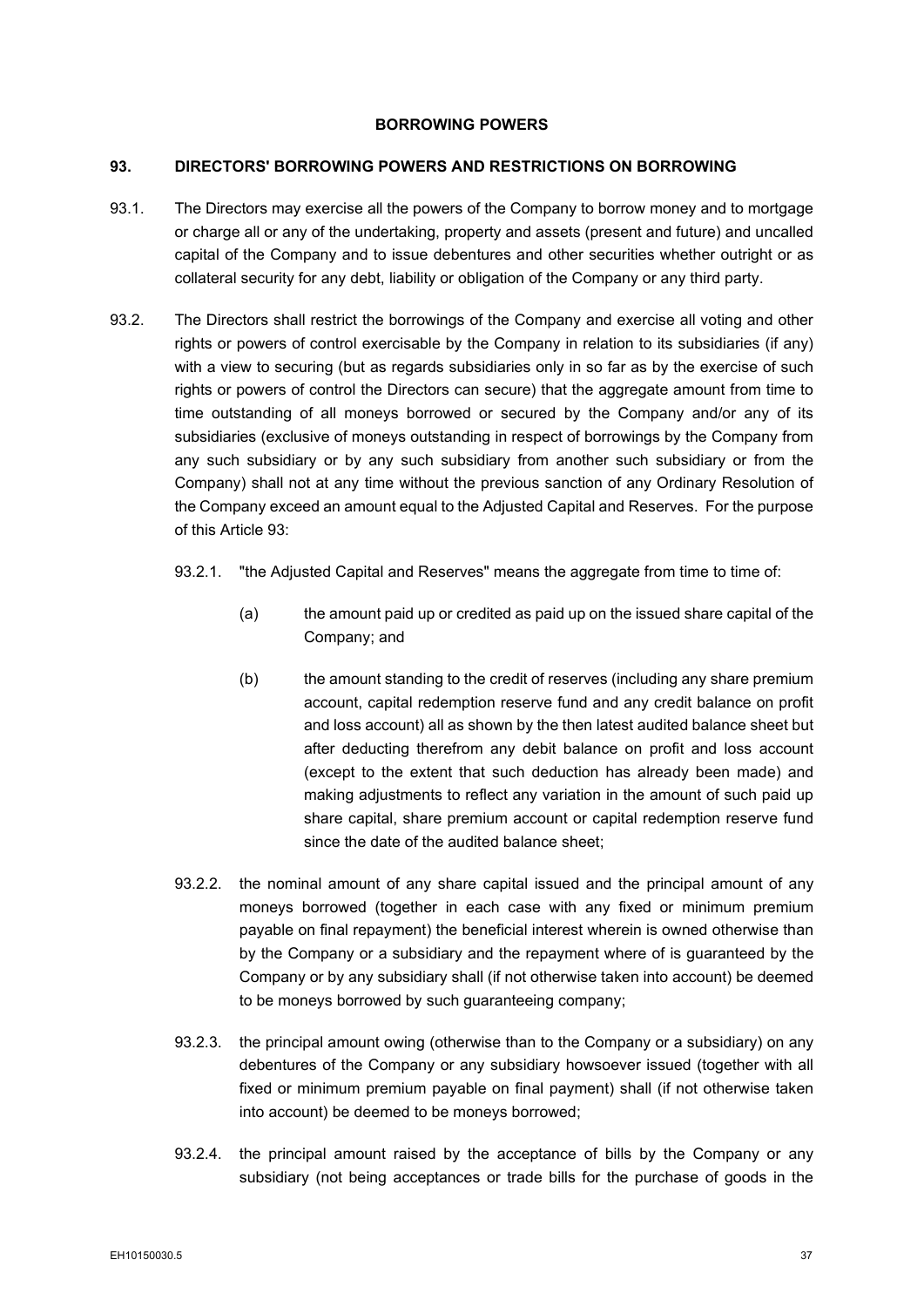ordinary course of business) or by any bank or accepting house under any acceptance credit opened on behalf of the Company or any subsidiary shall be deemed to be moneys borrowed;

- 93.2.5. the nominal amount of any issued share capital of a subsidiary (not being equity share capital) owned otherwise than by the Company or a subsidiary (together with any fixed or minimum premium payable on final payment) shall be deemed to be moneys borrowed;
- 93.2.6. moneys accepted by the Company or any subsidiary in the ordinary course of business for the credit of any current or deposit account whether or not security is given and moneys borrowed by the Company or any subsidiary in the ordinary course of banking business on terms that the same are repayable on demand or not more than six months after demand whether or not security is given shall not be treated as money borrowed or secured;
- 93.2.7. moneys borrowed or secured by the Company or any subsidiary for the purpose of redeeming or repaying within six months any borrowed or secured by the Company or any subsidiary shall not be treated as moneys borrowed or secured pending their application for that purpose within such period;
- 93.2.8. an amount equal to the aggregate sum remaining borrowed or secured by any company becoming a subsidiary of the Company immediately after it becomes such a subsidiary shall at the time it becomes such a subsidiary and for a period of six months thereafter, and an amount equal to the aggregate sum remaining secured on any assets acquired by the Company or any of its subsidiaries immediately after such acquisition shall, at the time of such acquisition and for a period of six months thereafter, be deducted in calculating the aggregate amount from time to time outstanding of all moneys borrowed or secured;
- 93.2.9. where the amount of moneys borrowed or secured is increased by a change in currency exchange rates, the amount of such increase shall, for a period of six months thereafter, be deducted in calculating the aggregate amount from time to time outstanding of all moneys borrowed or secured; and
- 93.2.10. "audited balance sheet" shall mean the audited balance sheet of the Company unless at the date of the then latest such balance sheet there shall have been made up and audited a consolidated balance of the Company and its subsidiaries (with such exceptions as may be permitted in the case of a consolidated balance sheet prepared for the purposes of the Companies Acts) and in the latter event "audited balance sheet" shall mean the audited consolidated balance sheet of the Company and such subsidiaries and the references to reserves and profit and loss account shall be deemed to be references to consolidated reserves and consolidated profit and loss account respectively and there shall be excluded any amounts attributable to outside interests in subsidiaries.

A certificate or report by the Auditors for the time being of the Company as to the amount of the Adjusted Capital and Reserves or the amount of moneys borrowed or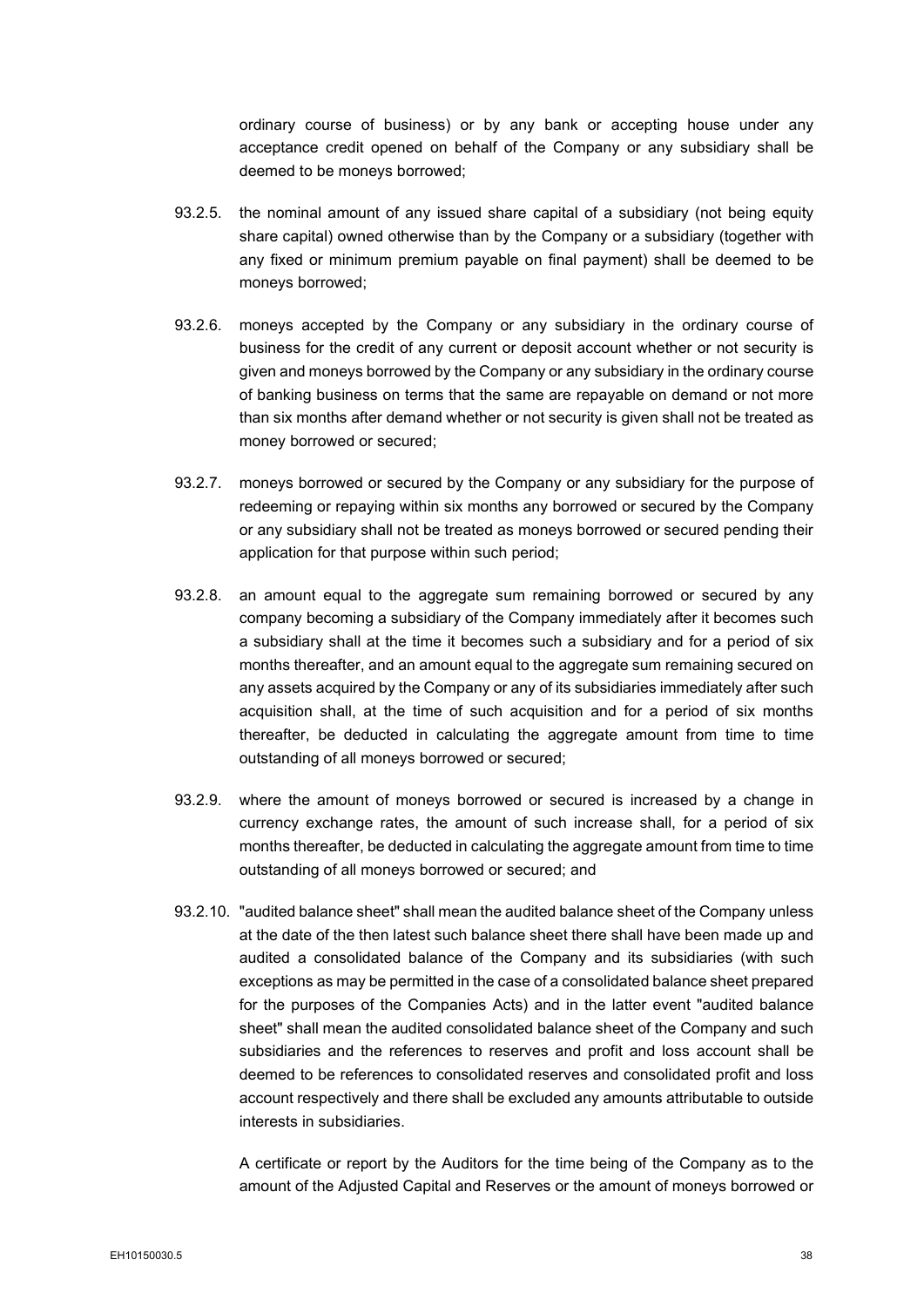secured to the effect that the limit imposed by this Article [93](#page-45-0) has not been or will not be exceeded at any particular time or times shall be conclusive evidence of such amount or fact for the purposes of this Article [93.](#page-45-0)

93.3. Notwithstanding the foregoing no lender or other person dealing with the Company shall be concerned to see to or inquire whether the limit imposed by this Article is observed and no debt incurred or security given in excess of such limit shall be invalid or ineffectual except in the case of express notice to the lender or the recipient of the security at the time when the debt was incurred or security given that that limit hereby implied had been or was thereby exceeded.

# **POWERS AND DUTIES OF DIRECTORS**

## <span id="page-47-0"></span>**94. POWERS OF COMPANY VESTED IN THE DIRECTORS**

The business of the Company shall be managed by the Directors, who may exercise all the powers of the Company subject, nevertheless, to the provisions of these Articles and of the Statutes, and to such directions as may be given by the Company in general meeting by special resolution, provided that no alteration of these Articles and no such direction shall invalidate any prior act of the Directors which would have been valid if such alteration had not been made or such direction had not been given. The general powers conferred upon the Directors by this Article [94](#page-47-0) shall not be deemed to be abridged or restricted by any specific power conferred upon the Directors by any other Article.

#### **95. PENSIONS, INSURANCE AND GRATUITIES FOR DIRECTORS AND OTHERS**

- 95.1. The Directors may exercise all the powers of the Company to give or award pensions, annuities, gratuities or other retirement, superannuation, death or disability allowances or benefits (whether or not similar to the foregoing) to (or to any person in respect of) any persons who are or have at any time been Directors of or employed by or in the service of the Company or of any body corporate which is or was a subsidiary undertaking or a parent undertaking of the Company or another subsidiary undertaking of a parent undertaking of the Company or otherwise associated with the Company or any such body corporate, or a predecessor in business of the Company or any such body corporate, and to the wives, widows, children and other relatives and dependants of any such persons and may establish, maintain, support, subscribe to and contribute to all kinds of schemes, trusts and funds (whether contributory or non-contributory) for the benefit of such persons as are hereinbefore referred to or any of them or any class of them, and so that any Director or former Director shall be entitled to receive and retain for his own benefit any such pension, annuity, gratuity, allowance or other benefit (whether under any such trust, fund or scheme or otherwise).
- <span id="page-47-1"></span>95.2. Without prejudice to any other provisions of these Articles, the Directors may exercise all the powers of the Company to purchase and maintain insurance for or for the benefit of any persons who are or were at any time directors, officers or employees of the Company, or of any other body (whether or not incorporated) which is or was its parent undertaking or subsidiary undertaking or another subsidiary undertaking of any such parent undertaking (together **"Group Companies"**) (excluding the Auditors and any auditors of any Group Company) or otherwise associated with the Company or any Group Company or in which the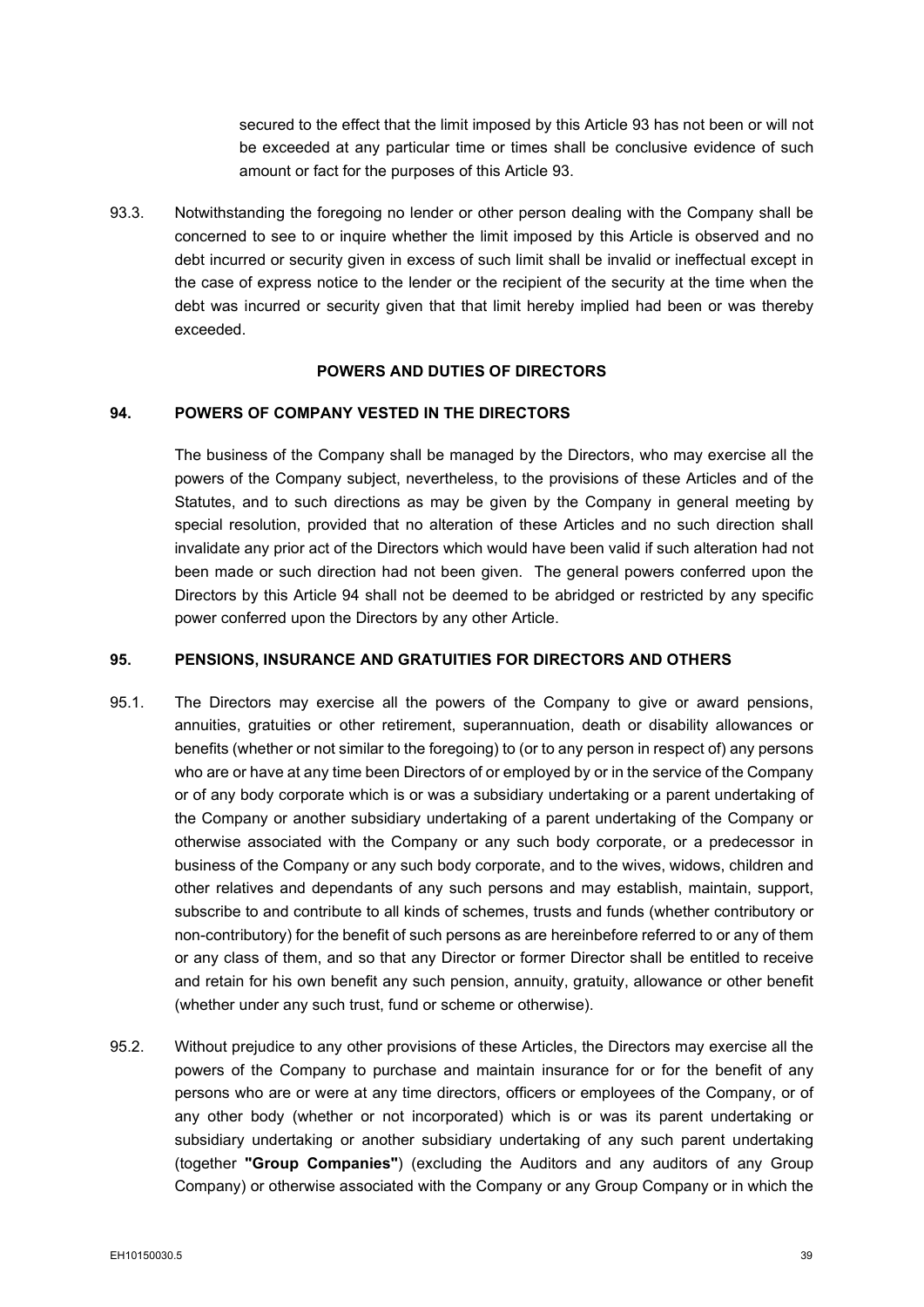Company or any such Group Company has or had any interest, whether direct or indirect, or of any predecessor in business of any of the foregoing, or who are or were at any time trustees of (or directors of trustees of) any pension, superannuation or similar fund, trust or scheme or any employees' share scheme or other scheme or arrangement in which any employees of the Company or of any such other body are interested, including (without prejudice to the generality of the foregoing) insurance against any costs, charges, expenses, losses or liabilities suffered or incurred by such persons in respect of any act or omission in the actual or purported execution and/or discharge of their duties and/or the actual or purported exercise of their powers and discretions and/or otherwise in relation to or in connection with their duties, powers or offices in relation to the Company or any such other body, fund, trust, scheme or arrangement.

# **96. LOCAL BOARDS**

The Directors may make such arrangements as they think fit for the management and transaction of the Company's affairs in the United Kingdom and elsewhere and may from time to time and at any time establish any local boards or agencies for managing any of the affairs of the Company in any specified locality, and may appoint any persons to be members of such local board, or any managers or agents, and may fix their remuneration. The Directors from time to time, and at any time, may delegate to any person so appointed any of the powers, authorities, and discretions for the time being vested in the Directors (other than the powers of borrowing and of making calls), with power to sub-delegate, and may authorise the members for the time being of any such local board, or any of them, to fill up any vacancies therein, and to act notwithstanding vacancies; and any such appointment or delegation may be made on such terms and subject to such conditions as the Directors may think fit, and the Directors may at any time remove any person so appointed, and may annul or vary any such delegation.

# **97. ATTORNEYS**

The Directors may from time to time and at any time by power of attorney appoint any body corporate, firm or person or body of persons, whether nominated directly or indirectly by the Directors, to be the attorney or attorneys of the Company for such purposes and with such powers, authorities and discretions (not exceeding those vested in or exercisable by the Directors under these Articles) and for such period and subject to such conditions as they may think fit, and any such powers of attorney may contain such provisions for the protection and convenience of persons dealing with any such attorney as the Directors may think fit and may also authorise any such attorney to sub-delegate all or any of the powers, authorities and discretions vested in him.

# **98. OFFICIAL SEAL**

The Company may exercise the powers conferred by section 50 of the Act with regard to having an official seal for sealing and evidencing securities, and such powers shall be vested in the Directors.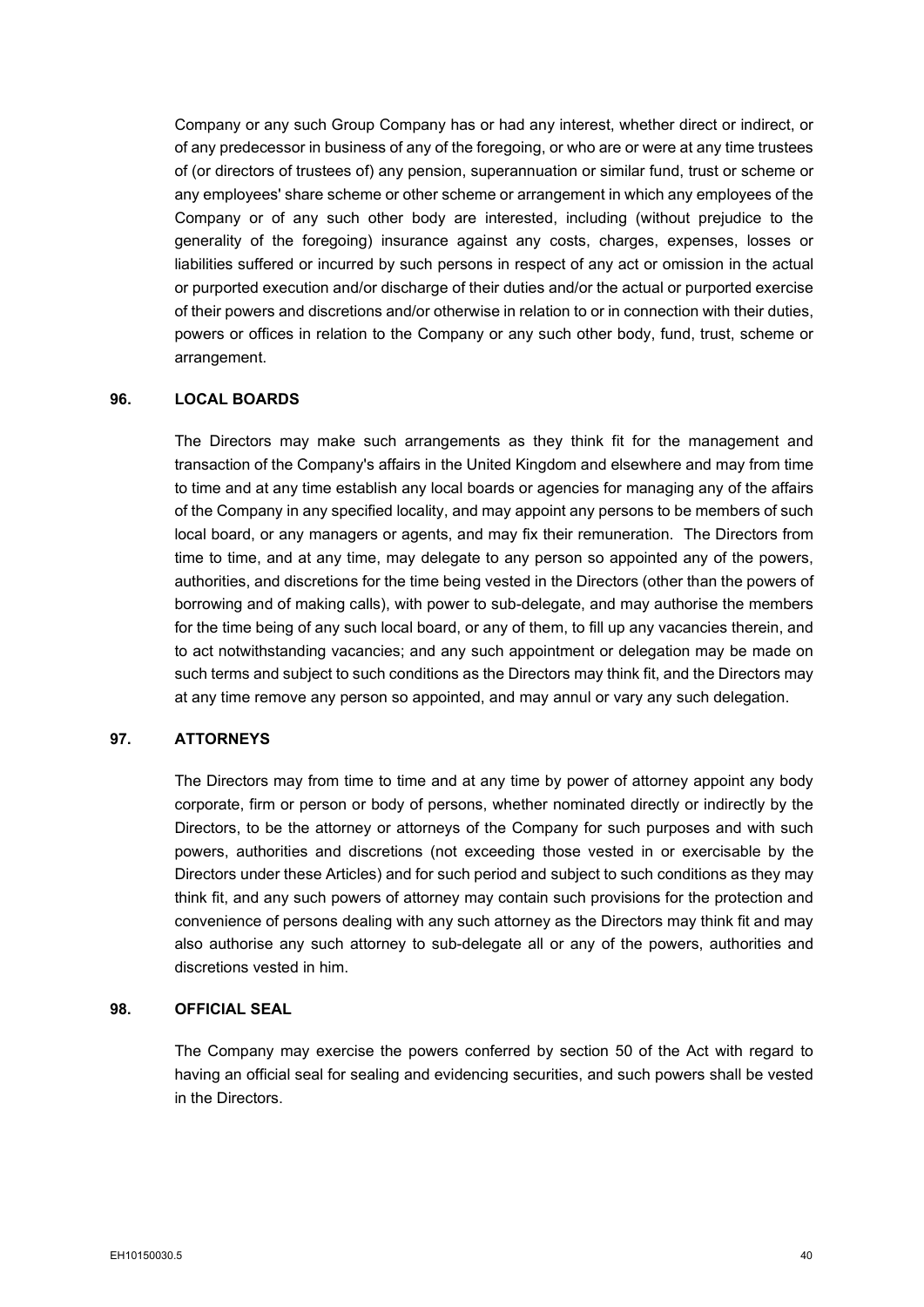# <span id="page-49-1"></span>**99. DIRECTORS' PERMITTED INTERESTS AND ENTITLEMENT TO VOTE**

<span id="page-49-0"></span>99.1. Subject to the provisions of the Statutes, a Director may hold any other office or place of profit with the Company, except that of Auditor, in conjunction with the office of Director and may act by himself or through his firm in a professional capacity for the Company (otherwise than as Auditor), and in any such case on such terms as to remuneration and otherwise as the Directors may decide. Any such remuneration shall be in addition to any remuneration provided for by any other Article. No Director or intending Director shall be disqualified by his office from entering into, or being otherwise interested in, any of the foregoing, or any other contract, transaction or arrangement with the Company or in which the Company has a (direct or indirect) interest. Subject to the provisions of the Statutes and save as therein provided no such contract, transaction or arrangement shall be liable to be avoided on the grounds of the Director's interest, nor shall any Director be liable to account to the Company for any remuneration or other benefit which derives from any such contract, transaction or arrangement or interest by reason of such Director holding that office or of the fiduciary relationship thereby established, but he shall declare the nature of his interest in accordance with the Statutes.

For the purpose of this Article [99.1:](#page-49-0)

- 99.1.1. a general notice given to the Directors that a Director is to be regarded as having an interest of the nature and extent specified in the notice in any transaction or arrangement in which a specified person or class of persons is interested shall be deemed to be a disclosure that the Director has an interest in any such transaction of the nature and extent so specified;
- 99.1.2. an interest of which a Director has no knowledge and of which it is unreasonable to expect him to have knowledge shall not be treated as an interest of his;
- 99.1.3. a Director shall be deemed to have disclosed the nature and extent of an interest which consists of him being a Director, officer or employee of any subsidiary undertaking of the Company;
- 99.1.4. a Director need not disclose an interest if it cannot be reasonably regarded as likely to give rise to a conflict of interest; and
- 99.1.5. a Director need not disclose an interest if, or to the extent that, the other Directors are already aware of it (and for this purpose the other Directors are treated as aware of anything of which they ought reasonably be aware).
- 99.2. Save as herein provided, a Director shall not vote in respect of any contract, arrangement or transaction whatsoever in which he has an interest which is to his knowledge a material interest otherwise than by virtue of interests in shares or debentures or other securities of or otherwise in or through the Company. A Director shall not be counted in the quorum at a meeting in relation to any resolution on which he is debarred from voting.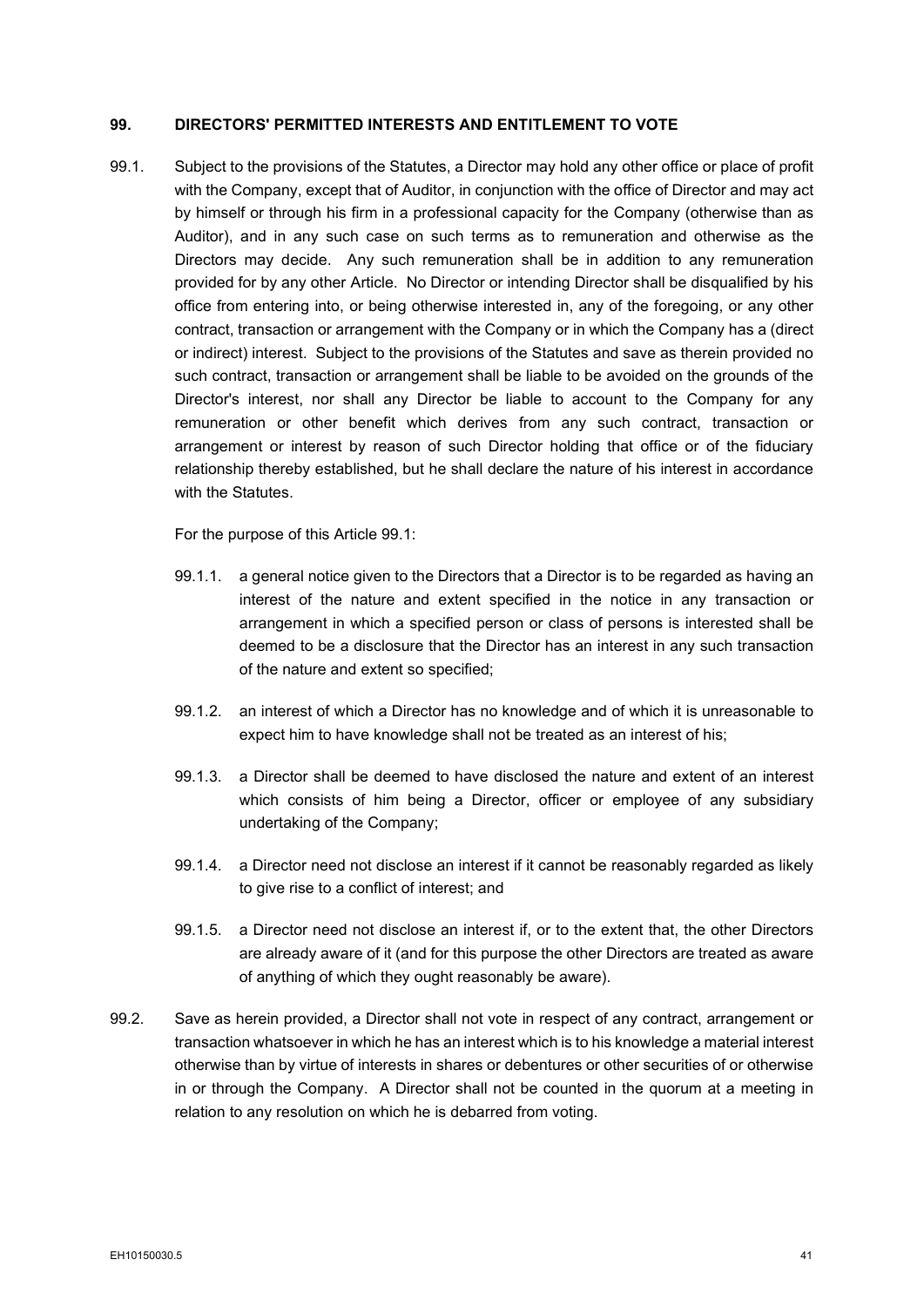- <span id="page-50-0"></span>99.3. A Director shall (in the absence of some other material interest than is indicated below) be entitled to vote (and be counted in the quorum) in respect of any resolution concerning any of the following matters, namely:
	- 99.3.1. the giving of any guarantee, security or indemnity in respect of money lent or obligations incurred by him or by any other person at the request of or for the benefit of the Company or any of its subsidiary undertakings;
	- 99.3.2. the giving of any guarantee, security or indemnity in respect of a debt or obligation of the Company or any of its subsidiary undertakings for which he himself has assumed responsibility in whole or in part under a guarantee or indemnity or by the giving of security;
	- 99.3.3. any proposal concerning an offer of securities of or by the Company or any of its subsidiary undertakings in which offer he is or may be entitled to participate as a holder of securities or in the underwriting or sub-underwriting of which he is to participate;
	- 99.3.4. any contract, arrangement or transaction concerning any other body corporate in which he or any person connected with him (within the meaning of sections 252 to 255 of the Act) is interested, directly or indirectly and whether as an officer or shareholder or otherwise howsoever, provided that he and any persons so connected with him do not to his knowledge hold an interest (within the meaning of sections 820 to 825 of the Act) in one per cent. or more of any class of the equity share capital of such body corporate or of the voting rights available to members of the relevant body corporate;
	- 99.3.5. any contract, arrangement or transaction for the benefit of employees of the Company or any of its subsidiary undertakings which does not accord to him any privilege or advantage not generally accorded to the employees to whom the scheme relates;
	- 99.3.6. any contract, arrangement or transaction concerning any insurance which the Company is to purchase and/or maintain for, or for the benefit of, any Directors or persons including Directors;
	- 99.3.7. the giving of an indemnity pursuant to Article [158;](#page-70-0) and
	- 99.3.8. the provision of funds to any Director to meet, or the doing of anything to enable a Director to avoid incurring, expenditure of the nature described in section 205(1) or 206 of the Act.
- 99.4. A Director shall not vote or be counted in the quorum on any resolution concerning his own appointment as the holder of any office or place of profit with the Company or any company in which the Company is interested including fixing or varying the terms of his appointment or the termination thereof.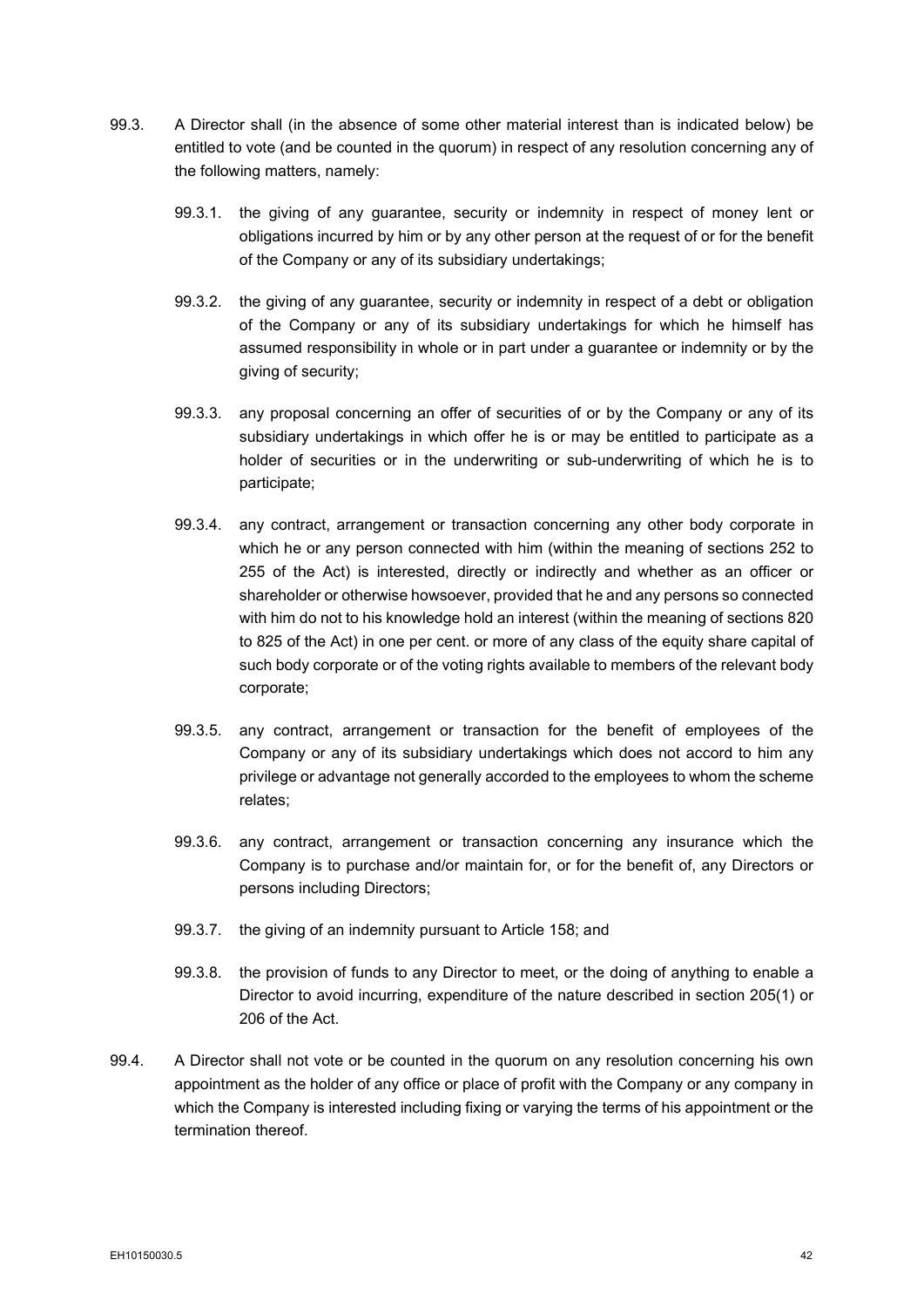- 99.5. Where proposals are under consideration concerning the appointment (including fixing or varying the terms of appointment) of two or more Directors to offices or employments with the Company or any body corporate in which the Company is interested, such proposals may be divided and considered in relation to each Director separately and in such cases each of the Directors concerned (if not debarred from voting under Article [99.3.4\)](#page-50-0) shall be entitled to vote (and be counted in the quorum) in respect of each resolution except that concerning his own appointment.
- 99.6. If any question shall arise at any meeting as to an interest or as to the entitlement of any Director to vote and such question is not resolved by his voluntarily agreeing to abstain from voting, such question shall be referred to the chairman of the meeting and his ruling in relation to any Director other than himself shall be final and conclusive except in a case where the nature or extent of the interests of the Director concerned have not been fairly disclosed.
- 99.7. Subject to the provisions of the Statutes the Company may by ordinary resolution suspend or relax the provisions of this Article [99](#page-49-1) to any extent or ratify any contract, arrangement or transaction not duly authorised by reason of a contravention of this Article [99.](#page-49-1)

# <span id="page-51-1"></span><span id="page-51-0"></span>99.8.

- 99.8.1. For the purposes of section 175 of the Act, the Directors may authorise any matter proposed to them in accordance with these Articles which would, if not so authorised, constitute or give rise to an infringement of duty by a Director under said section 175.
- 99.8.2. Authorisation of a matter under sub-paragraph [99.8.1](#page-51-0) of this Article [99.8](#page-51-1) shall be effective only if:
	- (a) the matter in question shall have been proposed by any person for consideration at a meeting of the Directors, in accordance with the Directors' procedures, if any, for the time being relating to matters for consideration by the Directors or in such other manner as the Directors may approve;
	- (b) any requirement as to the quorum at the meeting of the Directors at which the matter is considered is met without counting the Director in question and any other interested Director (together the "**Interested Directors**"); and
	- (c) the matter was agreed to without the Interested Directors voting or would have been agreed to if the votes of the Interested Directors had not been counted.
- 99.8.3. Any authorisation of a matter pursuant to sub-paragraph [99.8.1](#page-51-0) of this Article [99.8](#page-51-1) shall extend to any actual or potential conflict of interest which may reasonably be expected to arise out of the matter so authorised.
- 99.8.4. Any authorisation of a matter under sub-paragraph [99.8.1](#page-51-0) of this Article [99.8](#page-51-1) shall be subject to such conditions or limitations as the Directors may specify, whether at the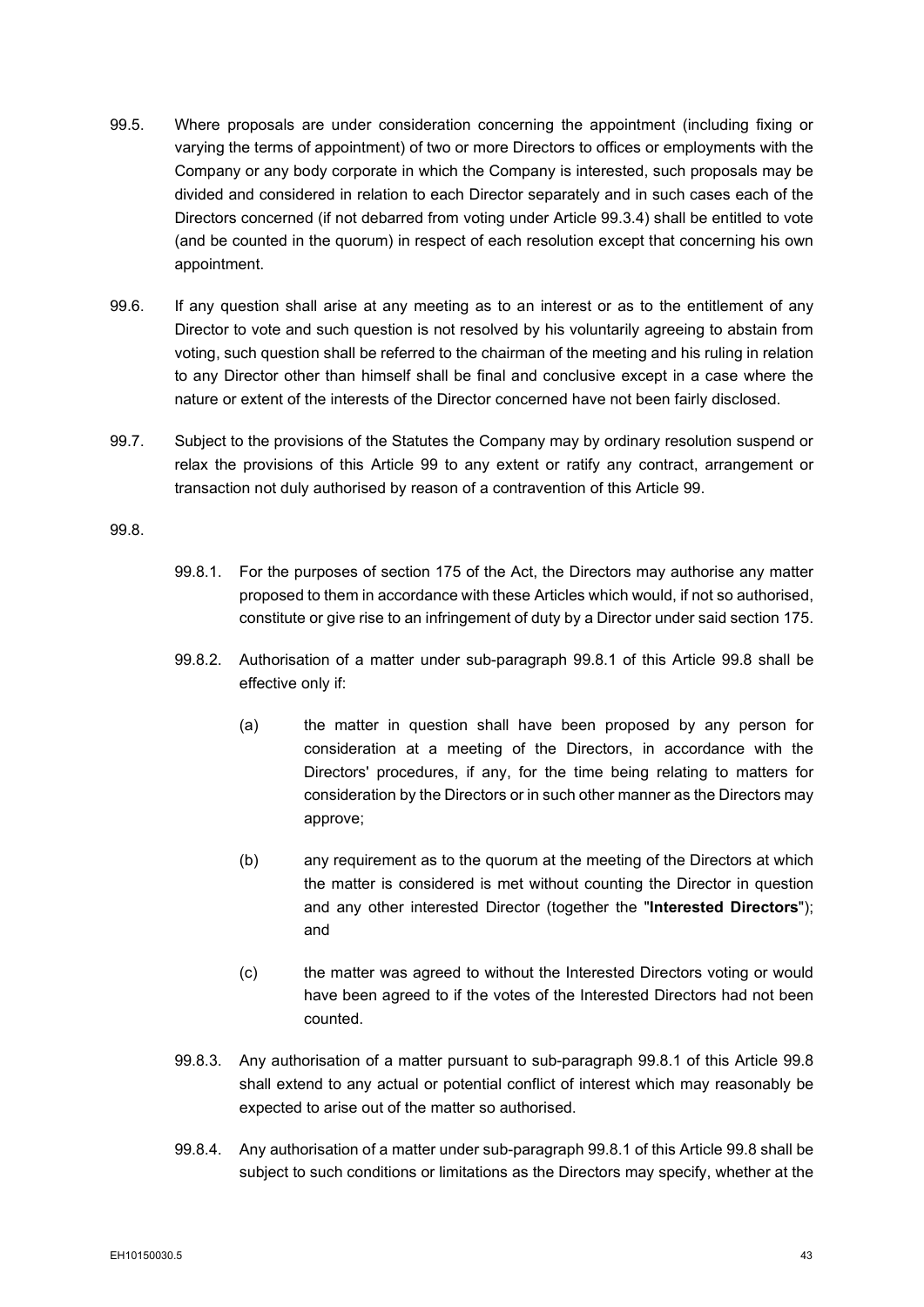time such authorisation is given or subsequently, and may be terminated or varied by the Directors at any time. A Director shall comply with any obligations imposed on him by the Directors pursuant to any such authorisation.

- 99.8.5. A Director shall not, by reason of his office or the fiduciary relationship thereby established, be accountable to the Company for any remuneration or other benefit which derives from any matter authorised by the Directors under sub-paragraph [99.8.1](#page-51-0) of this Article [99.8](#page-51-1) and any contract, transaction or arrangement relating thereto shall not be liable to be avoided on the grounds of any such remuneration or other benefit or on the ground of the Director having any interest as referred to in the said section 175.
- <span id="page-52-0"></span>99.8.6. A Director shall be under no duty to the Company with respect to any information which he obtains or has obtained otherwise than as a director or officer or employee of the Company and in respect of which he owes a duty of confidentiality to another person. However, to the extent that his connection with that other person conflicts, or possibly may conflict, with the interests of the Company, this sub-paragrap[h 99.8.6](#page-52-0) of this Articl[e 99.8](#page-51-1) applies only if the existence of that connection has been authorised by the Directors under sub-paragraph [99.8.1](#page-51-0) of this Article [99.](#page-49-1) In particular, the Director shall not be in breach of the general duties he owes to the Company by virtue of sections 171 to 177 of the Act because he fails:
	- (a) to disclose any such information to the Directors or to any Director or other officer or employee of the Company; and/or
	- (b) to use any such information in performing his duties as a Director or officer or employee of the Company.
- <span id="page-52-1"></span>99.8.7. Where the existence of a Director's connection with another person has been authorised by the Directors under sub-paragraph [99.8.1](#page-51-0) of this Article [99.8](#page-51-1) and his connection with that person conflicts, or possibly may conflict, with the interests of the Company, the Director shall not be in breach of the general duties he owes to the Company by virtue of sections 171 to 177 of the Act because he:
	- (a) absents himself from meetings of the Directors or any committee thereof at which any matter relating to the conflict of interest or possible conflict of interest will or may be discussed or from the discussion of any such matter at a meeting or otherwise; and/or
	- (b) makes arrangements not to receive documents and information relating to any matter which gives rise to the conflict of interest or possible conflict of interest sent or supplied by the Company and/or for such documents and information to be received and read by a professional adviser,

for so long as he reasonably believes such conflict of interest (or possible conflict of interest) subsists.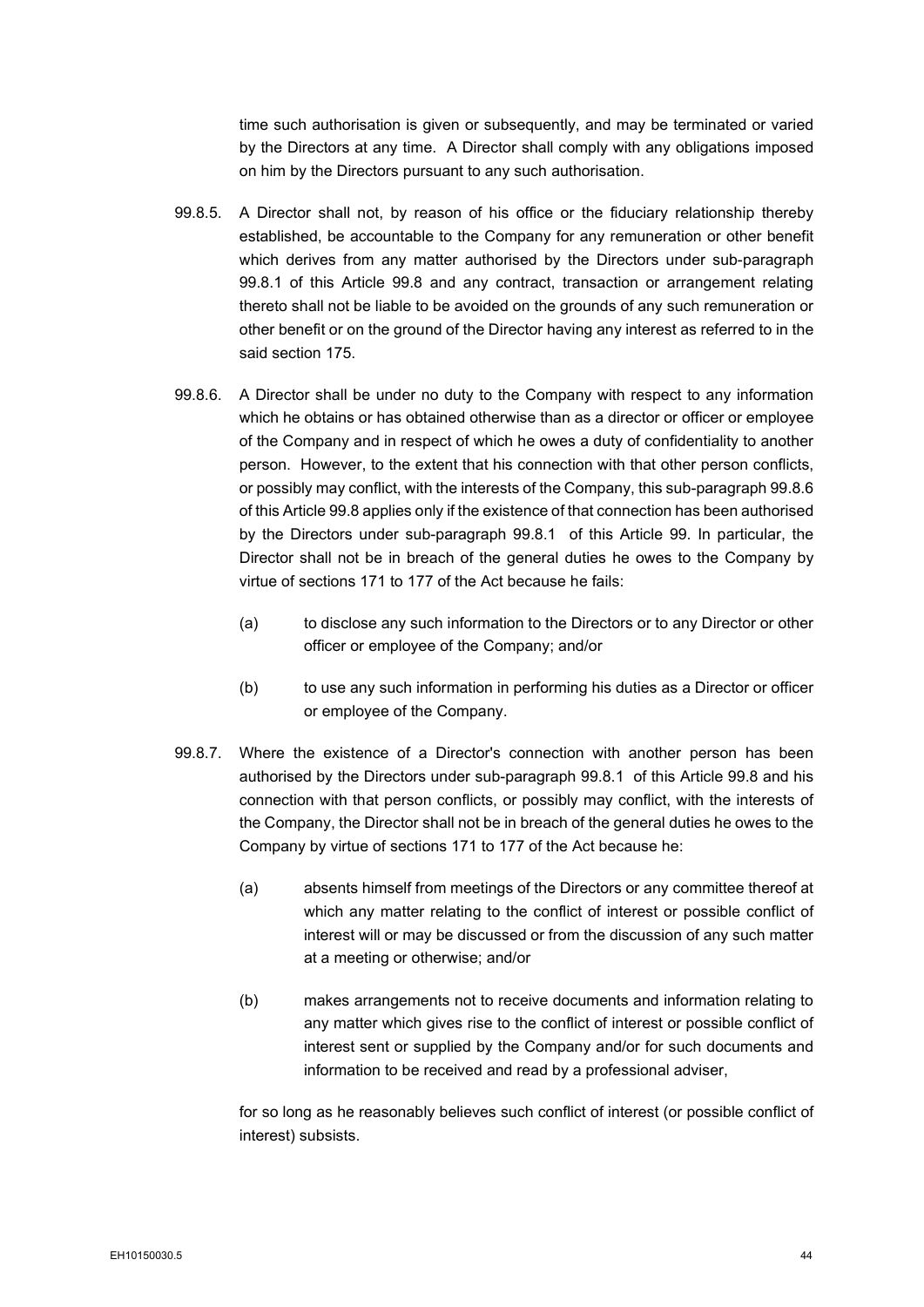- 99.8.8. The provisions of sub-paragraphs [99.8.6](#page-52-0) and [99.8.7](#page-52-1) of this Article [99.8](#page-51-1) are without prejudice to any equitable principle or rule of law which may excuse the Director from:
	- (a) disclosing information, in circumstances where disclosure would otherwise be required under these Articles or otherwise; or
	- (b) attending meetings or discussions or receiving documents and information as referred to in sub-paragraph [99.8.7](#page-52-1) of this Article [99.8,](#page-51-1) in circumstances where such attendance or receiving such documents and information would otherwise be required under these Articles.
- 99.8.9. For the purposes of this Article [99.8,](#page-51-1) a **conflict of interest** includes a conflict of interest and duty and a conflict of duties.

## **100. EXERCISE OF COMPANY'S VOTING POWERS**

The Directors may exercise or procure the exercise of the voting rights conferred by the shares in any other body corporate held or owned by the Company or any power of appointment in relation to any other body corporate, and may exercise any voting rights or power of appointment to which they are entitled as directors of such other body corporate, in such manner as they shall in their absolute discretion think fit, including the exercise thereof in favour of appointing themselves or any of them as directors, officers or servants of such other body corporate, and fixing their remuneration as such, and may vote as Directors of the Company in connection with any of the matters aforesaid.

# **101. SIGNING OF CHEQUES ETC.**

All cheques, promissory notes, drafts, bills of exchange and other negotiable instruments, and all receipts for monies paid to the Company, shall be signed, drawn, accepted, endorsed, or otherwise executed, as the case may be, in such manner as the Directors shall from time to time determine.

# **102. MINUTES**

- 102.1. The Directors shall cause minutes to be recorded:
	- 102.1.1. of all appointments of officers made by the Directors;
	- 102.1.2. of the names of the Directors present at each meeting of the Directors and of any committee of the Directors;
	- 102.1.3. of all resolutions and proceedings at all meetings of the Company, and of the Directors, and of committees of Directors.
- 102.2. It shall not be necessary for Directors present at any meeting of Directors or committee of Directors to sign their names in any minute book or other book kept for recording attendance. Minutes recorded as aforesaid, if purporting to be signed by the chairman of the meeting, or by the chairman of the next succeeding such meeting, shall be receivable as evidence of the matters stated in such minutes.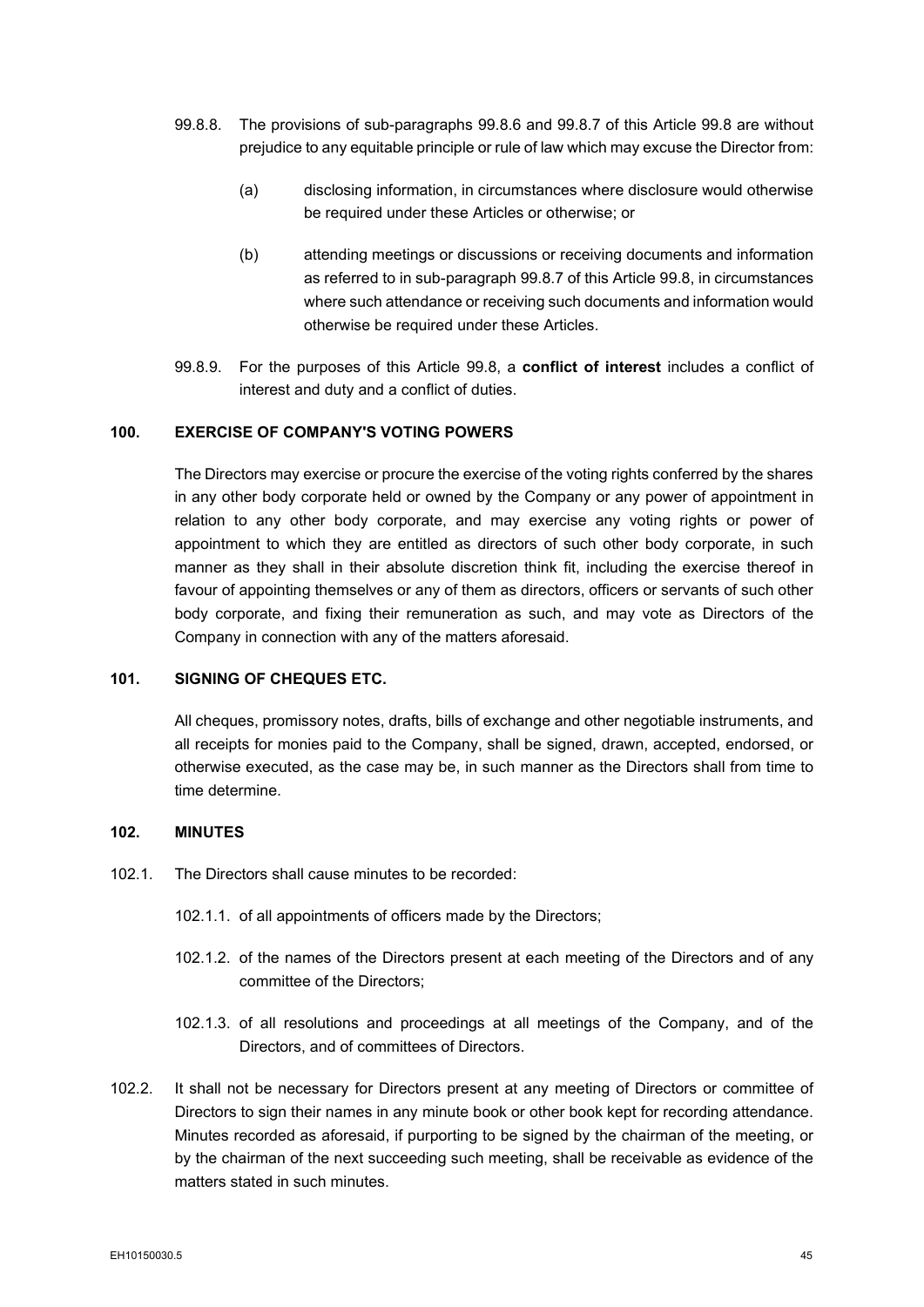102.3. Any such minutes shall be retained for at least 10 years from the date of the appointment or meeting and shall be kept available for inspection in accordance with the Statutes.

# **103. LIABILITY FOR LOSS OF FINANCIAL ASSETS HELD IN CUSTODY**

103.1. The Directors, at their discretion, may allow a depositary appointed to safe-keep the Company's assets to avail of a contractual discharge of liability for loss of such assets (including in cases where the law of a country that is not part of the European Economic Area requires assets to be held by a local custodian), provided always that all other conditions for such discharge have been met.

## **DISQUALIFICATION OF DIRECTORS**

#### **104. VACATION OF A DIRECTOR'S OFFICE**

- 104.1. The office of a Director shall be vacated in any of the following events, namely:
	- 104.1.1. if a bankruptcy order is made against him or he makes any arrangement or composition with his creditors generally;
	- 104.1.2. if he becomes prohibited by law from acting as a Director;
	- 104.1.3. if, by reason of his mental health, a court makes an order which wholly or partly prevents him from personally exercising any powers or rights he would otherwise have;
	- 104.1.4. if he is being treated by a registered medical practitioner who gives a written opinion to the Company stating that the Director has become physically or mentally incapable of acting as a Director and may remain so for more than three months;
	- 104.1.5. if he resigns his office by notice to the Company or offers to resign and the Directors resolve to accept such offer;
	- 104.1.6. if, not having leave of absence from the Directors, he and his alternate (if any) fail to attend the meetings of the Directors for six successive months, unless prevented by illness, unavoidable accident or other cause which may seem to the Directors to be sufficient, and the Directors resolve that his office be vacated;
	- 104.1.7. if, by notice in writing delivered to or received at the Office or, in the case of a notice in electronic form, at such address (if any) specified by the Directors for that purpose or tendered at a meeting of the Directors, his resignation is requested by all of the other Directors (but so that this shall be without prejudice to any claim such Director may have for damages for breach of any contract of service between him and the Company).
- 104.2. If the office of a Director is vacated for any reason, the Director shall cease to be a member of any committee or sub-committee of the board of Directors.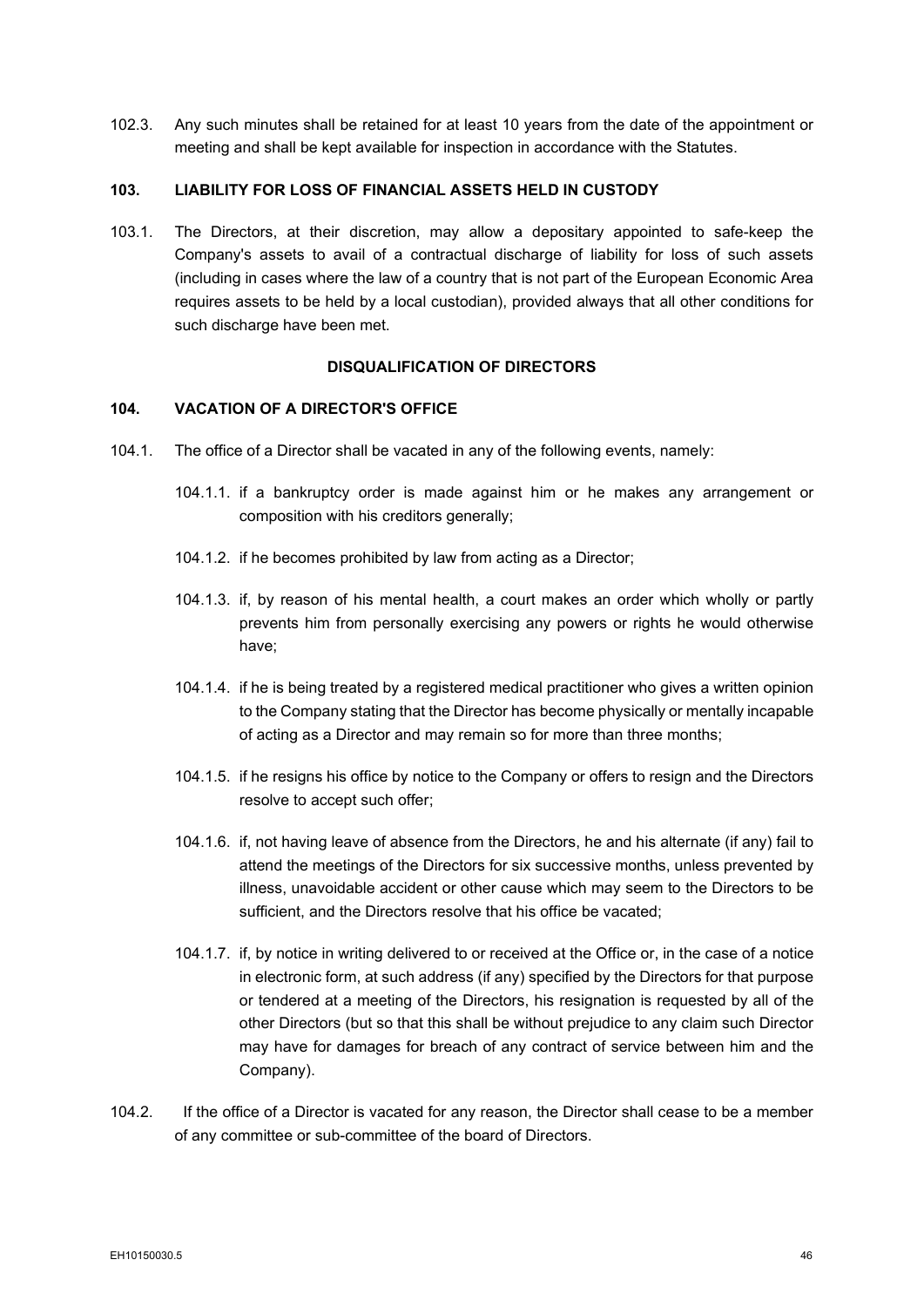# **RETIREMENT AND SUBMISSION FOR RE-ELECTION OF DIRECTORS**

#### **105. REGULAR SUBMISSION OF DIRECTORS FOR RE-ELECTION**

- 105.1. At every annual general meeting, every Director shall retire from office except any Director appointed by the board of Directors after the notice of that annual general meeting has been given and before that annual general meeting has been held.
- 105.2. A retiring Director shall be eligible for re-appointment. A Director that is so re-appointed will be treated as continuing in office without a break. A Director retiring at a meeting shall, if he is not re-appointed at such meeting, retain office until the meeting appoints someone in his place, or if it does not do so, until the conclusion of such meeting.

#### <span id="page-55-1"></span>**106. PROCEDURE IF INSUFFICIENT DIRECTORS APPOINTED**

- <span id="page-55-0"></span>106.1 If:
	- 106.1.1. at the annual general meeting in any year any resolution or resolutions for the appointment or re-appointment of persons eligible for appointment or re-appointment as Directors are put to the meeting and lost (such persons who are not so appointed or re-appointed being the "**Retired Directors**"); and
	- 106.1.2. at the end of that meeting the number of Directors is fewer than any minimum number of Directors required under these Articles,

all Retired Directors shall be deemed to have been re-appointed as Directors and shall remain in office but the Retired Directors may only act for the purpose of filling vacancies, convening general meetings of the Company and performing such duties as are essential to maintain the Company as a going concern, and not for any other purpose.

106.2. The Directors shall convene a general meeting as soon as reasonably practicable following the meeting referred to in Article [106.1](#page-55-0) and the Retired Directors shall retire from office at that meeting. If at the end of any meeting convened under this Article then number of Directors is fewer than any minimum number of Directors required under these Articles, the provisions of this Article [106](#page-55-1) shall also apply to that meeting.

# **107. APPOINTMENT OF DIRECTORS BY SEPARATE RESOLUTION**

A single resolution for the appointment of two or more persons as Directors shall not be put at any general meeting, unless an ordinary resolution that it should be so put has first been agreed to by the meeting without any vote being given against it.

## <span id="page-55-2"></span>**108. PERSONS ELIGIBLE FOR APPOINTMENT**

No person other than a Director retiring at the meeting shall, unless recommended by the Directors, be eligible for appointment to the office of Director at any general meeting unless not less than seven nor more than 42 days before the date appointed for the meeting there shall have been left at the Office notice in writing, signed by a Member duly qualified to attend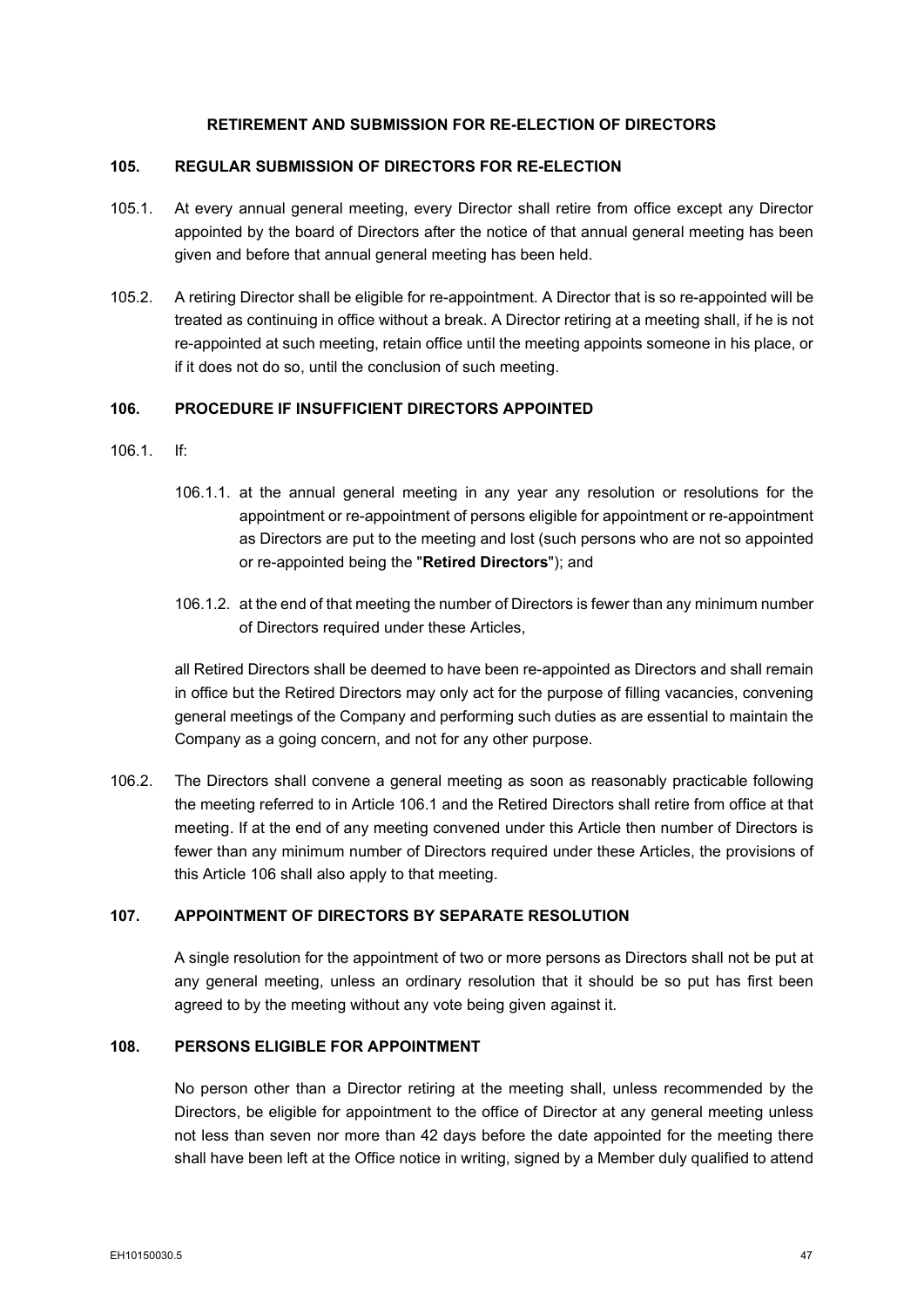and vote at such meeting, of his intention to propose such person for appointment, and also notice in writing signed by that person of his willingness to be appointed.

# **109. CASUAL VACANCIES AND ADDITIONAL DIRECTORS - POWERS OF COMPANY**

Subject as aforesaid, the Company may from time to time by ordinary resolution appoint a person who is willing to act to be a Director either to fill a casual vacancy or as an additional Director.

# **110. CASUAL VACANCIES AND ADDITIONAL DIRECTORS - POWERS OF DIRECTORS**

The Directors shall have power at any time, and from time to time, to appoint any person to be a Director of the Company, either to fill a casual vacancy or as an addition to the existing Directors, but so that the total number of Directors shall not at any time exceed the maximum number, if any, fixed by or pursuant to these Articles. Any Director so appointed shall hold office only until the next following annual general meeting, and shall then be eligible for reappointment. If not reappointed at such meeting, he shall vacate office at the conclusion thereof.

# <span id="page-56-0"></span>**111. POWER OF REMOVAL BY ORDINARY RESOLUTION**

The Company may by ordinary resolution, of which special notice has been given in accordance with the provisions of the Statutes, remove any Director before the expiration of his period of office notwithstanding anything in these Articles or in any agreement between the Company and such Director. Such removal shall be without prejudice to any claim such Director may have for damages for breach of any contract of service between him and the Company.

# **112. APPOINTMENT OF REPLACEMENT DIRECTOR**

Subject to Article [108,](#page-55-2) the Company may by ordinary resolution appoint another person in place of a Director removed from office under Article [111.](#page-56-0)

#### **PROCEEDINGS OF DIRECTORS**

# **113. BOARD MEETINGS AND PARTICIPATION**

- 113.1. Subject to the provisions of these Articles, the Directors may make any rule which they think fit about how they take decisions, and about how such rules are to be recorded or communicated to Directors.
- 113.2. A Director may, and the Secretary at the request of a Director shall, call a meeting of the Directors.
- 113.3. The Directors may meet for the despatch of business, adjourn and otherwise regulate their meetings as they think fit. Without prejudice to the foregoing, all or any of the Directors or of the members of any committee of the Directors may participate in a meeting of the Directors or of that committee by means of a conference telephone or any communication equipment which allows all persons participating in the meeting to hear each other and to address each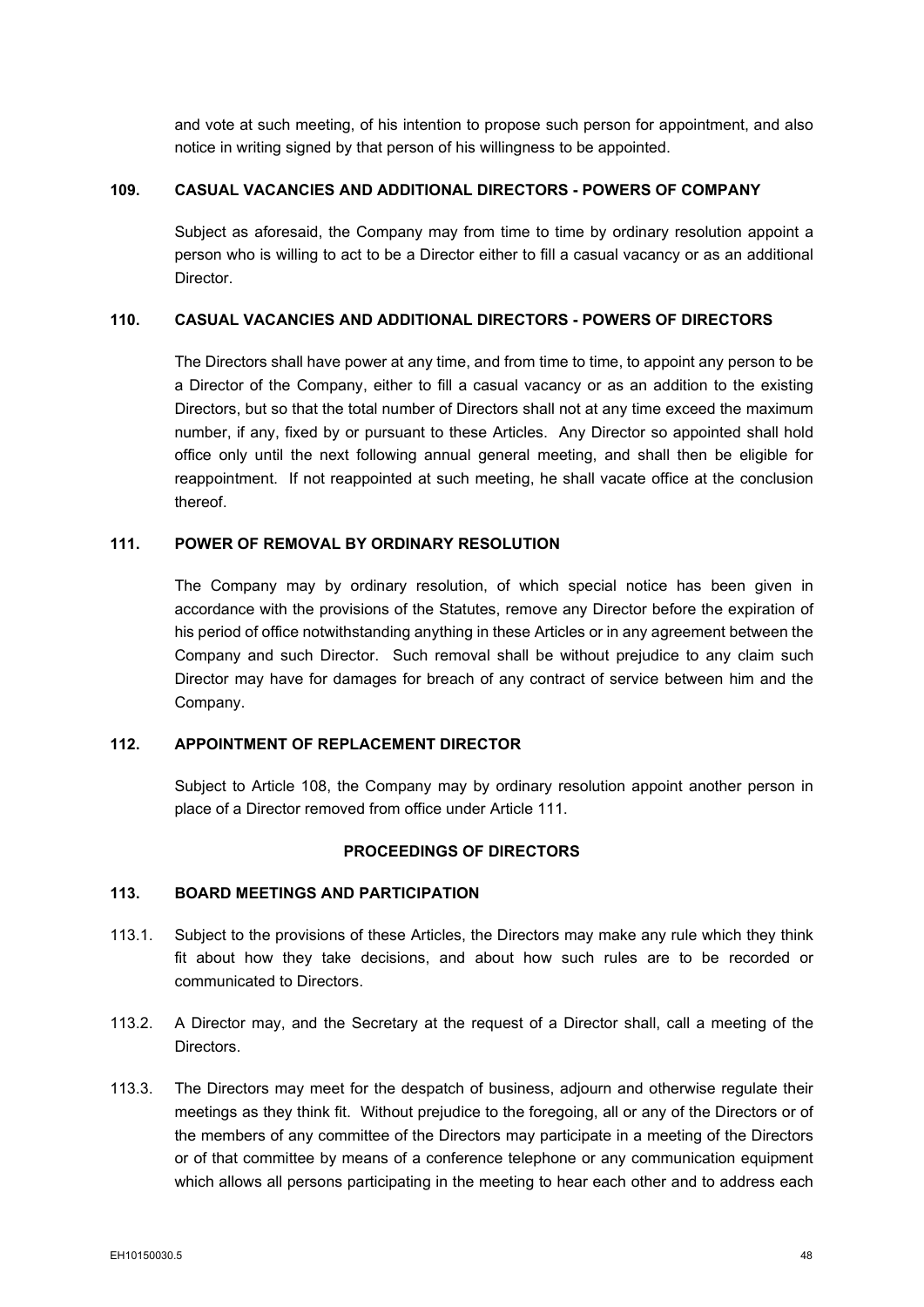other. A person so participating shall be deemed to be present in person at the meeting and shall be entitled to vote and be counted in the quorum accordingly. Such a meeting shall be deemed to take place where the largest group of those participating is assembled, or, if there is no such group, where the chairman of the meeting is then present. The word "meeting" in these Articles shall be construed accordingly.

# **114. QUORUM AT BOARD MEETINGS**

114.1. No business shall be transacted at any meeting of the Directors unless a quorum is present. The quorum may be fixed by the Directors. If the quorum is not fixed by the Directors, the quorum shall be two. A Director shall not be counted in the quorum present in relation to a matter or resolution on which he is not entitled to vote (or when his vote cannot be counted) but shall be counted in the quorum present in relation to all other matters or resolutions considered or voted on at the meeting. An alternate Director who is not himself a Director shall if his appointor is not present, be counted in the quorum. An alternate Director who is himself a Director shall only be counted once for the purpose of determining if a quorum is present. Subject to the provisions of these articles, any Director who ceases to be a Director at a board meeting may continue to be present and to act as a Director and be counted in the quorum until the termination of the board meeting if no other Director objects and if otherwise a quorum of Directors would not be present.

## **115. VOTING AT BOARD MEETINGS**

Questions arising at any meeting shall be decided by a majority of votes. In case of an equality of votes, the chairman of the meeting (unless he is not entitled to vote on the restriction in question) shall have a second or casting vote. A Director may, and the Secretary on the requisition of a Director shall, at any time summon a meeting of the Directors. Any Director may waive notice of any meeting and any such waiver may be retrospective.

## **116. NOTICE OF BOARD MEETINGS**

Notice of a meeting of the Directors shall be deemed to be duly given to a Director if it is given to him personally, or by word of mouth, or by telephone, or sent in writing to him at his last known address, or any other address given by him to the Company for this purpose or sent in electronic form to such address (if any) for the time being specified by him or on his behalf to the Company for that purpose. A Director absent or intending to be absent from the United Kingdom may request the Directors that notices of meetings of the Directors shall during his absence be sent in writing to him at his last known address or any other address given by him to the Company for this purpose, whether or not out of the United Kingdom, or be sent by electronic means to such address (if any) for the time being notified by him to the Company for that purpose. If no such request is made to the Directors, it shall not be necessary to send notice of a meeting of the Directors to any Director who is for the time being absent from the United Kingdom. Such notices to Directors outside of the United Kingdom need not be given earlier than notices given to Directors present in the United Kingdom. A Director may waive notice of any board meeting and any such waiver may be retrospective.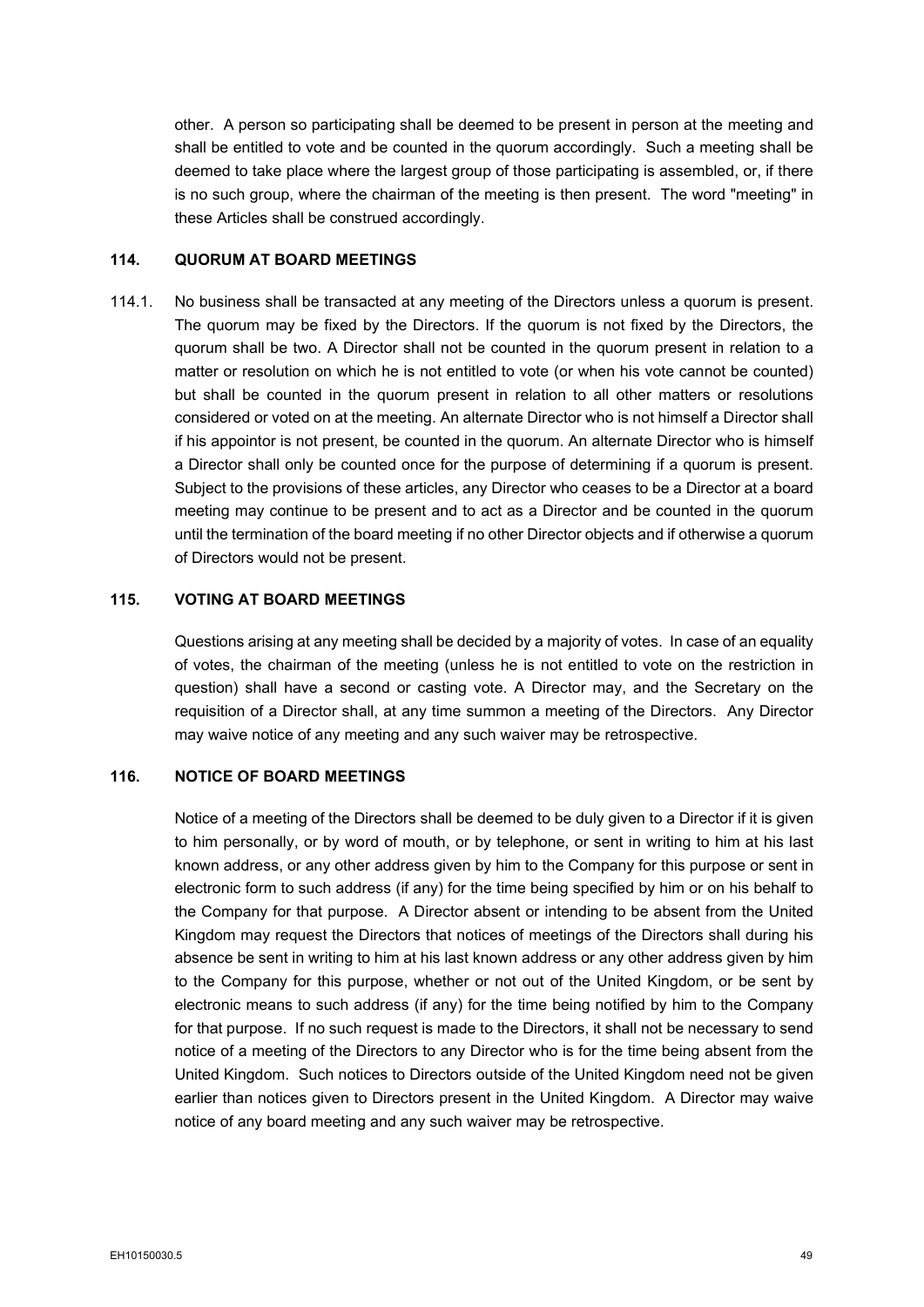# **117. DIRECTORS BELOW MINIMUM**

Without prejudice to Article [106,](#page-55-1) the continuing Directors or sole continuing Director may act notwithstanding any vacancy in their body, but, if and so long as their number is reduced below the number fixed by or pursuant to these Articles as the necessary quorum of Directors, the continuing Directors or Director may act for the purpose of increasing the number of Directors to that number, or of summoning a general meeting of the Company, but for no other purpose.

#### **118. APPOINTMENT OF CHAIRMAN AND DEPUTY CHAIRMAN OF MEETINGS**

The Directors may elect one of their number as a chairman of their meetings, and one of their number to be the deputy chairman of their meetings and may at any time remove either of them from such office; but if no such chairman or deputy chairman is elected, or if at any meeting neither the chairman nor the deputy chairman is present within five minutes after the time appointed for holding the meeting and willing to act, the Directors present shall choose one of their number to be chairman of such meeting.

## **119. DELEGATION OF DIRECTORS' POWERS TO COMMITTEES**

The Directors may delegate any of their powers or discretions (including without prejudice to the generality of the foregoing all powers and discretions whose exercise involves or may involve any payment to or the conferring of any other benefit on all or any of the Directors) to committees consisting of one or more members of their body and (if thought fit) one or more other persons co-opted as hereinafter provided. Insofar as any such power or discretion is delegated to a committee any reference in these Articles to the exercise by the Directors of such power or discretion shall be read and construed as if it were a reference to the exercise of such power or discretion by such committee. Any committee so formed shall in the exercise of the powers and discretions so delegated conform to any regulations that may from time to time be imposed by the Directors in default of which the meetings and proceedings of a committee consisting of more than one member shall be governed mutatis mutandis by the provisions of these Articles regulating the proceedings and meetings of the Directors. Any such regulations may provide for or authorise the co-option to the committee of persons other than Directors and for such co-opted members to have voting rights as members of the committee.

# **120. VALIDITY OF DIRECTORS' ACTS**

All acts done by any meeting of the Directors or of a committee of the Directors or by any person acting as a Director or as a member of a committee shall, notwithstanding that it be afterwards discovered that there was some defect in the appointment or continuance in office of any of the persons acting as aforesaid, or that any of such persons were disqualified from holding office or not entitled to vote on the matter in question, or had in any way vacated office, be as valid as if every such person had been duly appointed or had duly continued in office and was qualified and had continued to be a Director or member of the committee and was entitled to vote.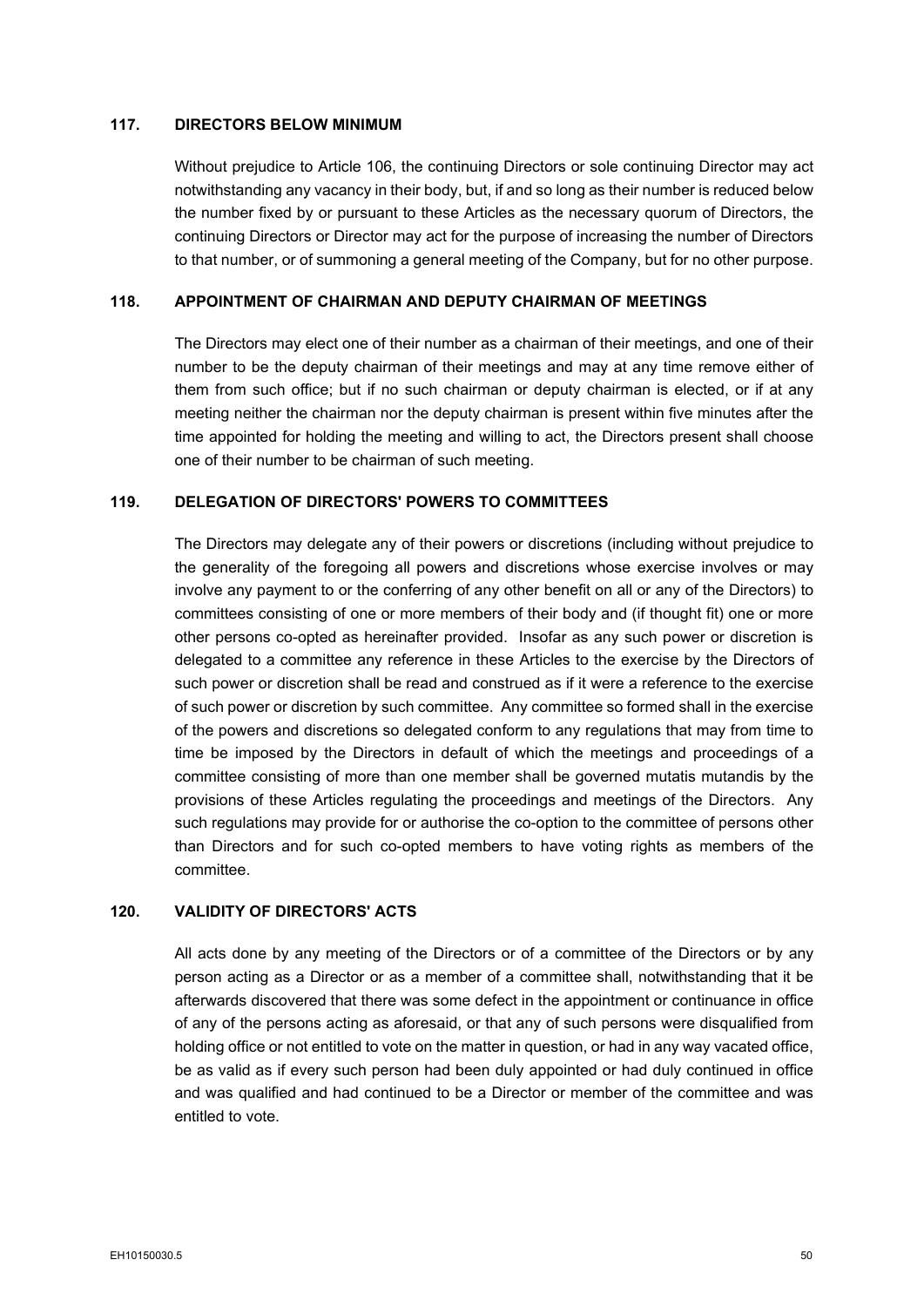# **121. WRITTEN RESOLUTION OF DIRECTORS**

121.1. A resolution in writing signed or confirmed electronically by all the Directors who are at the relevant time entitled to receive notice of a meeting of the board of Directors and who would be entitled to vote on the resolution at a meeting of the board of Directors (if that number is sufficient to constitute a quorum) (or by all the members of a committee of the Board who are at the relevant time entitled to receive notice of a meeting of such committee and who would be entitled to vote on the resolution at a meeting of such committee and not being less than a quorum of that committee) shall be as valid and effectual as a resolution passed at a meeting of the board of Directors (or committee, as the case may be) properly called and constituted. Such a resolution may be contained in one document or electronic communication or several documents or electronic communications in like form each signed or confirmed electronically by one or more of the Directors or members of the relevant committee concerned.

# **MANAGING AND EXECUTIVE DIRECTORS**

# **122. APPOINTMENT OF EXECUTIVE DIRECTORS**

Subject to the provisions of the Statutes, the Directors may from time to time appoint one or more of their body to the office of Managing Director or to hold such other executive office in relation to the management of the business of the Company as they may decide, for such period and on such terms as they think fit, and, subject to the terms of any service contract entered into in any particular case and without prejudice to any claim for damages such Director may have for breach of any such service contract, may revoke such appointment. Without prejudice to any claim for damages such Director may have for breach of any service contract between him and the Company, his appointment shall be automatically determined if he ceases from any cause to be a Director.

#### **123. REMUNERATION OF EXECUTIVE DIRECTORS**

The salary or remuneration of any Managing Director or such executive Director of the Company shall, subject as provided in any contract, be such as the Directors may from time to time determine, and may either be a fixed sum of money, or may altogether or in part be governed by the business done or profits made, and may include the making of provisions for the payment to him, his widow or other dependants, of a pension on retirement from the office or employment to which he is appointed and for the participation in pension and life assurance and other benefits, or may be upon such other terms as the Directors determine.

#### **124. POWERS OF EXECUTIVE DIRECTORS**

The Directors may entrust to and confer upon a Managing Director or such executive Director any of the powers and discretions exercisable by them upon such terms and conditions and with such restrictions as they may think fit, and either collaterally with or to the exclusion of their own powers and discretions and may from time to time revoke, withdraw, alter or vary all or any of such powers or discretions.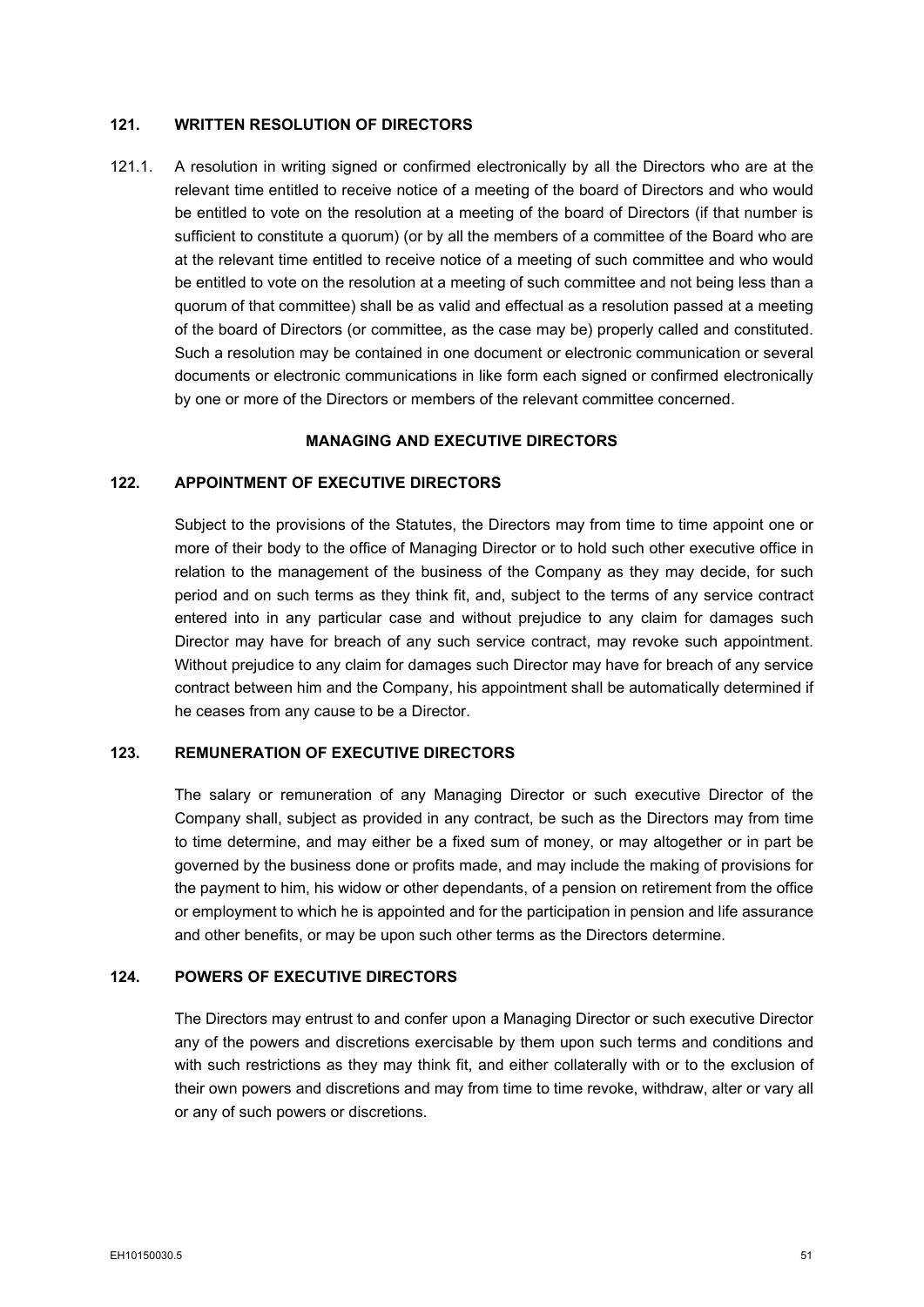#### **SECRETARY**

#### **125. APPOINTMENT AND REMOVAL OF SECRETARY**

Subject to the provisions of the Statutes, the Secretary shall be appointed by the Directors for such term, at such remuneration and upon such conditions as they think fit and any Secretary may be removed by them.

# **THE SEAL**

## **126. USE OF SEAL**

- 126.1. The Directors shall provide for the safe custody of the Seal and the Seal shall not be used without the authority of the Directors or of a committee of the Directors authorised by the Directors in that behalf. Every instrument to which either shall be affixed shall be signed autographically by one Director and the Secretary or by two Directors, save that as regards any certificates for shares or debentures or other securities of the Company the Directors may by resolution determine that such signatures or either of them shall be dispensed with or affixed by some mechanical or electronic method or system.
- 126.2. Where the Statutes so permit, any instrument signed by one Director and the Secretary or by two Directors or by a Director in the presence of a witness who attests the signature, and expressed, in whatever words, to be executed by the Company shall have the same effect as if executed under the Seal, provided that no instrument shall be so signed which makes it clear on its face that it is intended by the person or persons making it to be a deed without the authority of the Directors or of a committee authorised by the Directors in that behalf. The Directors may by resolution determine that such signatures or either of them shall be affixed by some mechanical or electronic method or system.

#### **RESERVE**

# <span id="page-60-0"></span>**127. SUMS CARRIED TO RESERVE**

127.1. The Directors may from time to time set aside out of the profits of the Company such sums as they think proper as a reserve or reserves which shall, at the discretion of the Directors, be applicable for any purpose to which the profits of the Company may be properly applied, and pending such application may, at the like discretion, either be employed in the business of the Company or be invested in such investments as the Directors think fit. The Directors may divide the reserve into such special funds as they think fit, and may consolidate into one fund any special funds or any parts of any special funds into which the reserve may have been divided as they think fit. The Directors may also without placing the same to reserve carry forward any profits which they may think prudent not to distribute. In carrying sums to reserves and in applying the same the Directors shall comply with the provisions of the Act.

#### **128. CAPITAL RESERVE**

128.1. The Directors shall establish a reserve to be called the "**capital reserve**" and shall either carry to the credit of such reserve from time to time all capital profits or appreciations arising on the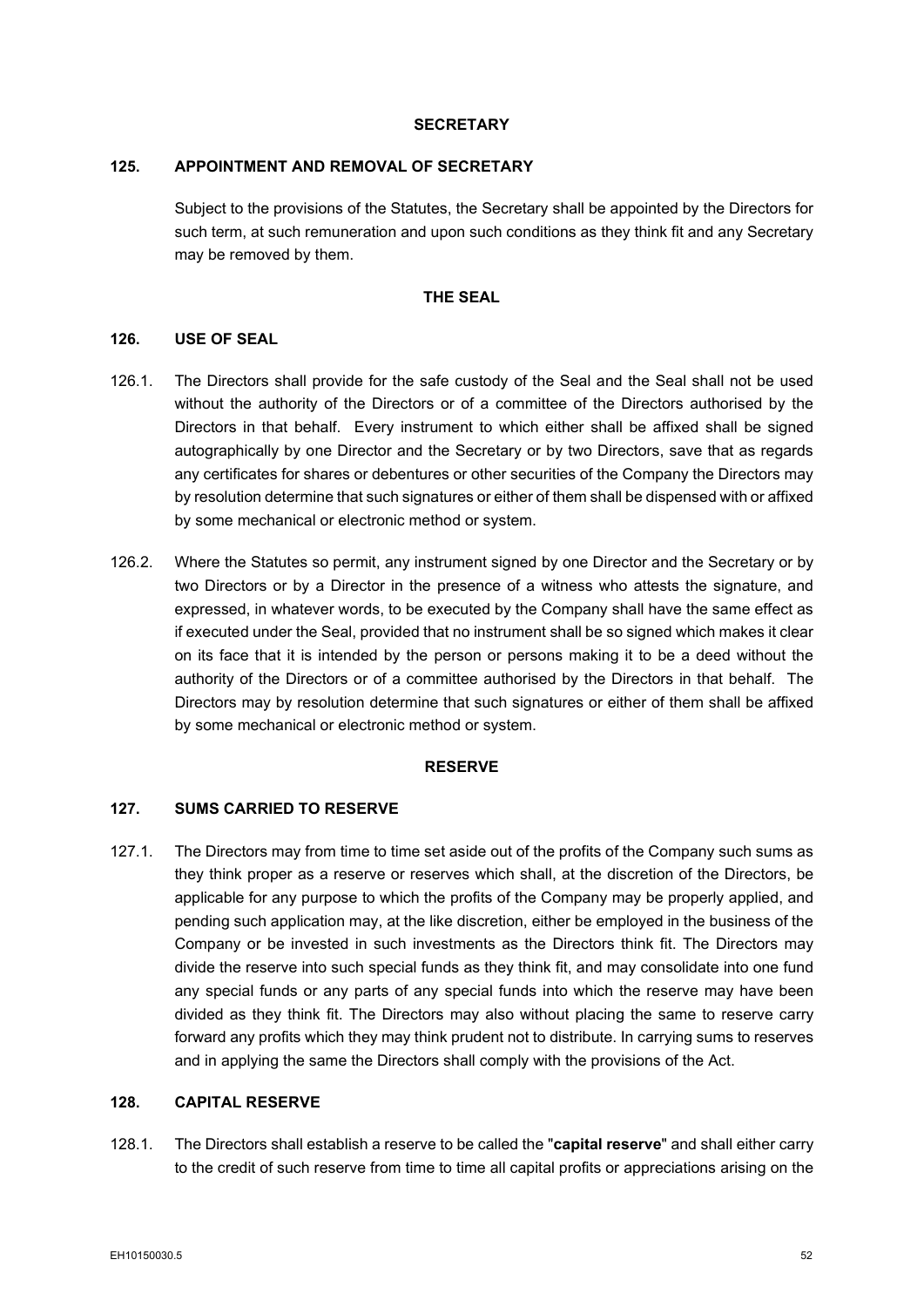sale, transposition, payment off or revaluation of any investment or other capital asset of the Company in excess of the book value thereof or apply the same in providing for depreciation or contingencies. Any losses realised on the sale, transposition, payment off or revaluation of any investment or other capital asset and any other expenses, loss or liability (or provision thereof) considered by the Directors to be of a capital nature shall be carried to the debit of the capital reserve, except insofar as the Directors may in their discretion decide to make good the same out of, or debit the same to, other funds or reserves of the Company.

- 128.2. Subject to the Act and without prejudice to the foregoing generality, the Directors may determine whether any amount received by the Company is to be dealt with as income or capital or partly one and partly the other. The Directors may determine whether any cost, liability or expenses (including, without limitation, any cost incurred or sums expended in connection with the management of the assets of the Company or finance costs (including, without limitation, any interest payable by the Company in respect of any borrowings of the Company)) is to be treated as a cost, liability or expense chargeable to capital or to revenues or partly one and partly the other, having regard, *inter alia*, to the investment objectives of the Company, and to the extent the Directors determine that any such cost, liability or expense should reasonably and fairly be charged or apportioned to capital the Directors may debit or change the same to the capital reserve.
- 128.3. Subject to the Act, all sums carried and standing to the credit of the capital reserve may be applied for any purpose to which sums standing to any reserve referred to in Article [127](#page-60-0) may be applied, including without limitation by way of payment of dividends or the redemption or purchase by the Company of its own shares.

#### **DIVIDENDS**

### **129. DECLARATIONS OF DIVIDENDS BY COMPANY**

The Company in general meeting may declare dividends, but no dividend shall exceed the amount recommended by the Directors.

## **130. PAYMENT OF INTERIM AND FIXED DIVIDENDS BY DIRECTORS**

- 130.1. Subject to the provisions of the Statutes, the Directors:
	- 130.1.1. may from time to time pay such interim dividends as they think are justified by the profits of the Company available for distribution; and
	- 130.1.2. may also pay the fixed dividends payable on any shares of the Company half-yearly or otherwise on fixed dates whenever the financial position of the Company, in the opinion of the Directors, justifies its payment.
- 130.2. If the Directors act in good faith, they shall not incur any liability to the holders of shares conferring preferred rights for any loss they may suffer in consequence of the payment of an interim dividend on any shares having non-preferred or deferred rights.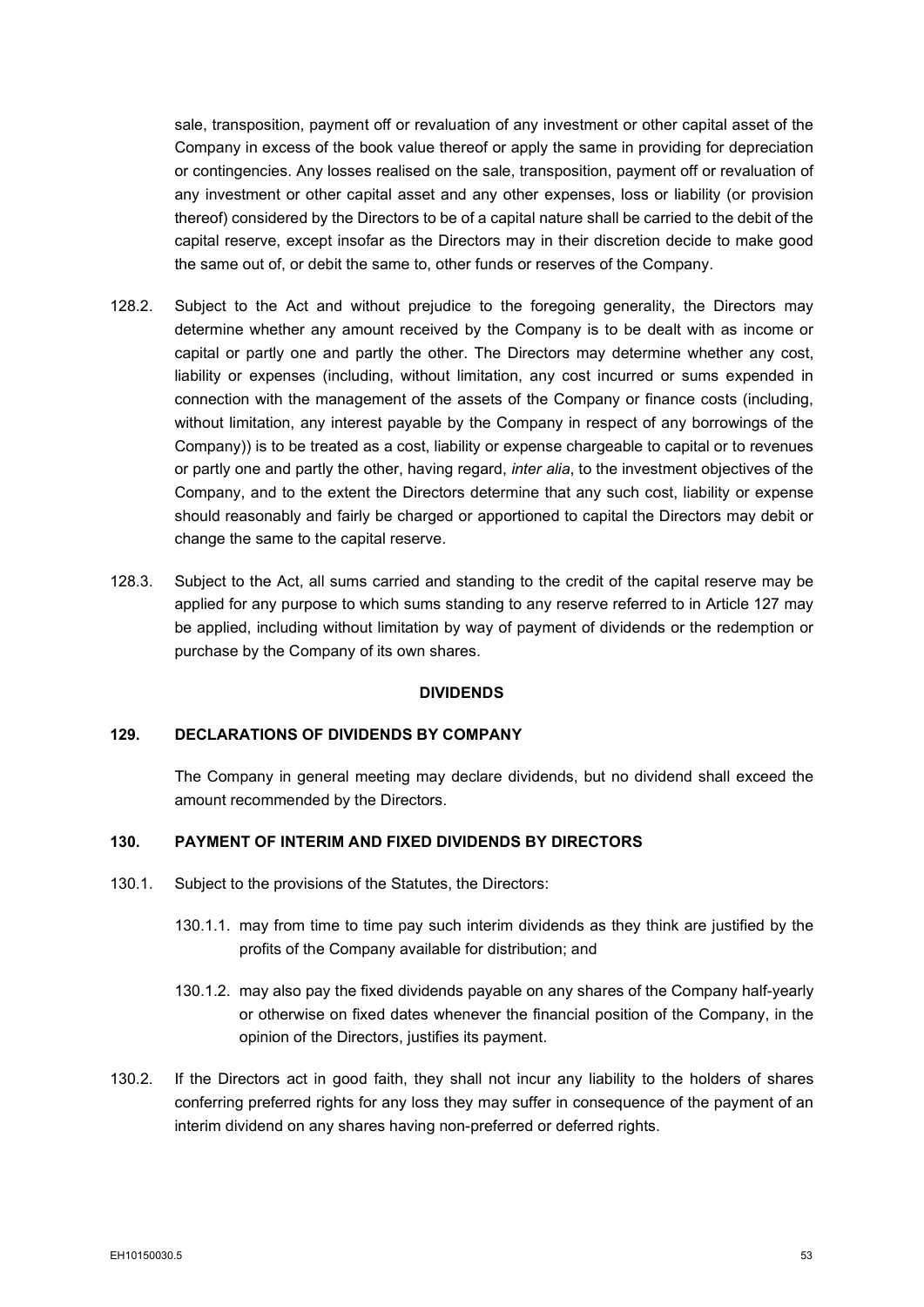# **131. RESTRICTIONS ON DIVIDENDS**

No dividend or interim dividend shall be paid otherwise than in accordance with the provisions of the Statutes.

## <span id="page-62-0"></span>**132. CALCULATION OF DIVIDENDS**

Subject to the Statutes, and to the rights of persons, if any, entitled to shares with any priority, preference or special rights as to dividend, all dividends shall be declared and paid according to the amounts paid up on the shares in respect whereof the dividend is paid, but no amount paid up on a share in advance of calls shall be treated for the purpose of this Article [132](#page-62-0) as paid up on the share. All dividends shall be apportioned and paid proportionately to the amounts paid up on the shares during any portion or portions of the period in respect of which the dividend is paid; but if any share is issued on terms providing that it shall rank for dividend as if paid up in full or in part from a particular date, whether past or future, such share shall rank for dividend accordingly.

#### **133. DEDUCTIONS OF AMOUNTS DUE ON SHARES AND WAIVER OF DIVIDENDS**

- 133.1. The Directors may deduct from any dividend or other monies payable to any Member on or in respect of a share all sums of money (if any) presently payable by him to the Company on account of calls or otherwise in relation to shares of the Company.
- 133.2. The waiver in whole or in part of any dividend on any share by any document (whether or not under seal) shall be effective only if such document is signed by the shareholder (or the person entitled to the share in consequence of the death or bankruptcy of the holder or otherwise by operation of law) and delivered to the Company and if or to the extent that the same is accepted as such or acted upon by the Company.

#### <span id="page-62-1"></span>**134. RECORD DATES**

- 134.1. Notwithstanding any other provision of these Articles, but without prejudice to the rights attached to any shares and subject always to the Regulations, the Company or the Directors may by resolution specify any date (the **"record date"**) as the date at the close of business (or such other time as the Directors may determine) on which persons registered as the holders of shares or other securities shall be entitled to receipt of any dividend, distribution, interest, allotment, issue, notice, information, document or circular and such record date may be on or at any time before the date on which the same is paid, made, given or served or (in the case of any dividend, distribution, interest, allotment or issue) at any time after the same is recommended, resolved, declared or announced but without prejudice to the rights of transferors and transferees of any such shares or other securities in respect of the same. No change in the register of such holders after the record date shall invalidate the same.
- 134.2. For the purposes of determining which persons are entitled to attend or vote at a general meeting and how many votes such person may cast, the Company shall specify in the notice convening the meeting a time, being not more than 48 hours before the time fixed for the meeting, by which a person must be entered on the register in order to have the right to attend or vote at the meeting.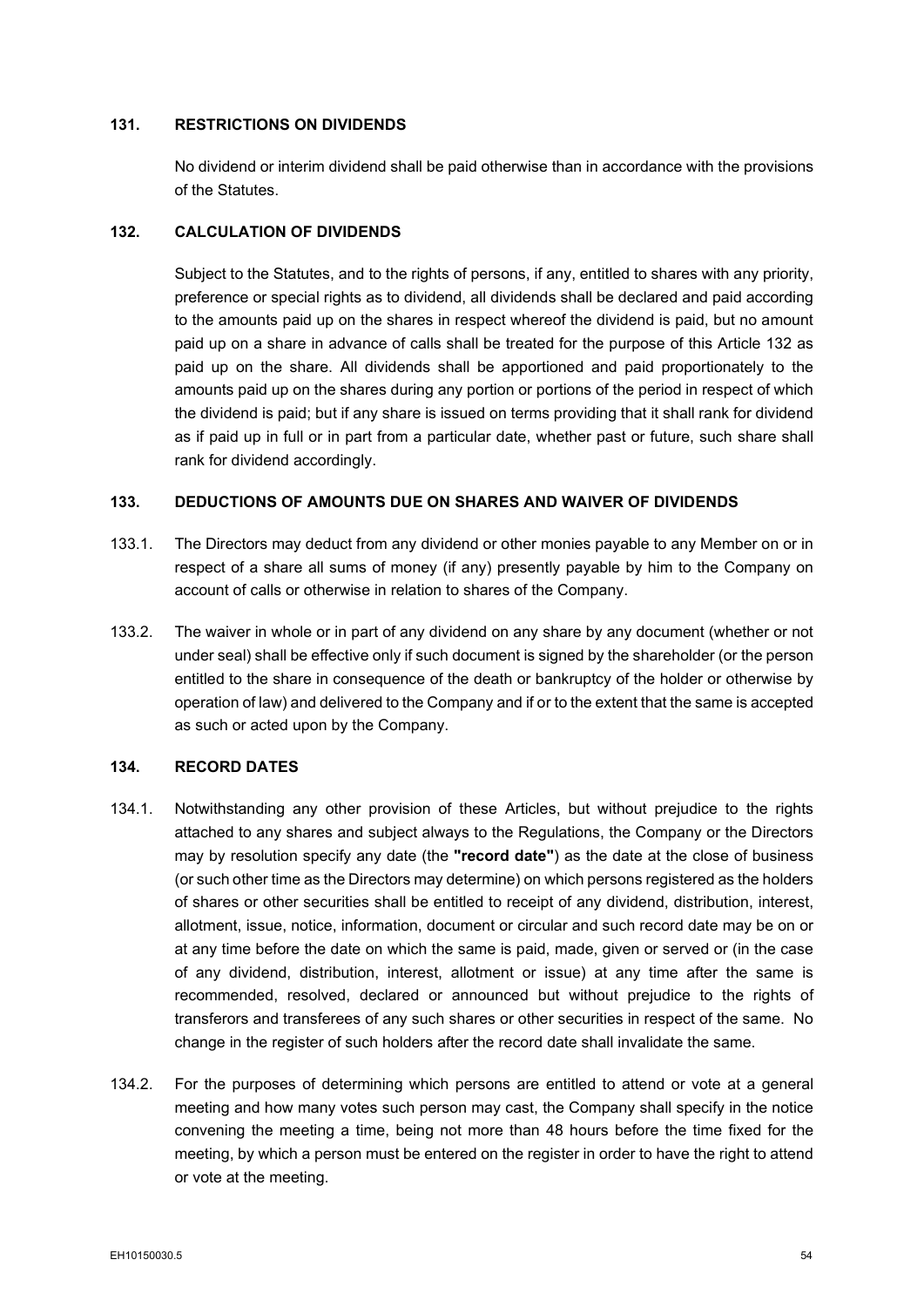134.3. When calculating the 48 hour period mentioned in this Article [134,](#page-62-1) no account shall be taken of any part of a day that is not a working day.

# **135. DIVIDENDS OTHER THAN IN CASH**

Any general meeting declaring a dividend may, upon the recommendation of the Directors, direct payment of such dividend wholly or in part by the distribution of specific assets and in particular of paid up shares or debentures of any other body corporate, and the Directors shall give effect to such direction. Where any difficulty arises in regard to such distribution, the Directors may settle the same as they think expedient, and in particular may issue fractional certificates and fix the value for distribution of such specific assets or any part thereof and may determine that cash payments shall be made to any Members upon the footing of the value so fixed in order to adjust the rights of all parties, and may vest any such specific assets in trustees as may seem expedient to the Directors.

# **136. PAYMENT PROCEDURE**

The Company may pay any dividend or other monies payable in cash in respect of shares by direct debit, bank or other funds transfer system (subject always, in respect of shares in uncertificated form, to the facilities and requirements of the relevant system concerned, where payment is to be made by means of such system), or by cheque, dividend warrant or money order and may remit the same by post directed to the registered address of the holder or person entitled thereto (or, in the case of joint holders or of two or more persons entitled thereto, to the registered address of the person whose name stands first in the Register), or to such person and to such address as the holder or joint holders or person or persons may in writing direct, and the Company shall not be responsible for any loss of any such cheque, warrant or order nor for any loss in the course of any such transfer or where it has acted on any such directions. Every such cheque, warrant or order shall be made payable to, or to the order of, the person to whom it is sent, or to, or to the order of, such person as the holder or joint holders or person or persons entitled may in writing direct, and the payment of such cheque, warrant or order or the collection of funds from or transfer of funds by a bank in accordance with such direct debit or bank or other funds transfer or, in respect of shares in uncertificated form, the making of payment by means of the relevant system concerned, shall be a good discharge to the Company. Any one of two or more joint holders of any share, or any one of two or more persons entitled jointly to a share in consequence of the death or bankruptcy of the holder or otherwise by operation of law, may give effectual receipts for any dividends or other monies payable or property distributable on or in respect of the share.

## **137. INTEREST**

Subject to the rights attaching to, or the terms of issue of, any shares, no dividend or other monies payable on or in respect of a share shall bear interest against the Company.

#### **138. FORFEITURE OF DIVIDENDS**

All dividends or other sums payable on or in respect of any share which remain unclaimed may be invested or otherwise made use of by the Directors for the benefit of the Company until claimed. All dividends unclaimed for a period of 12 years or more after becoming due for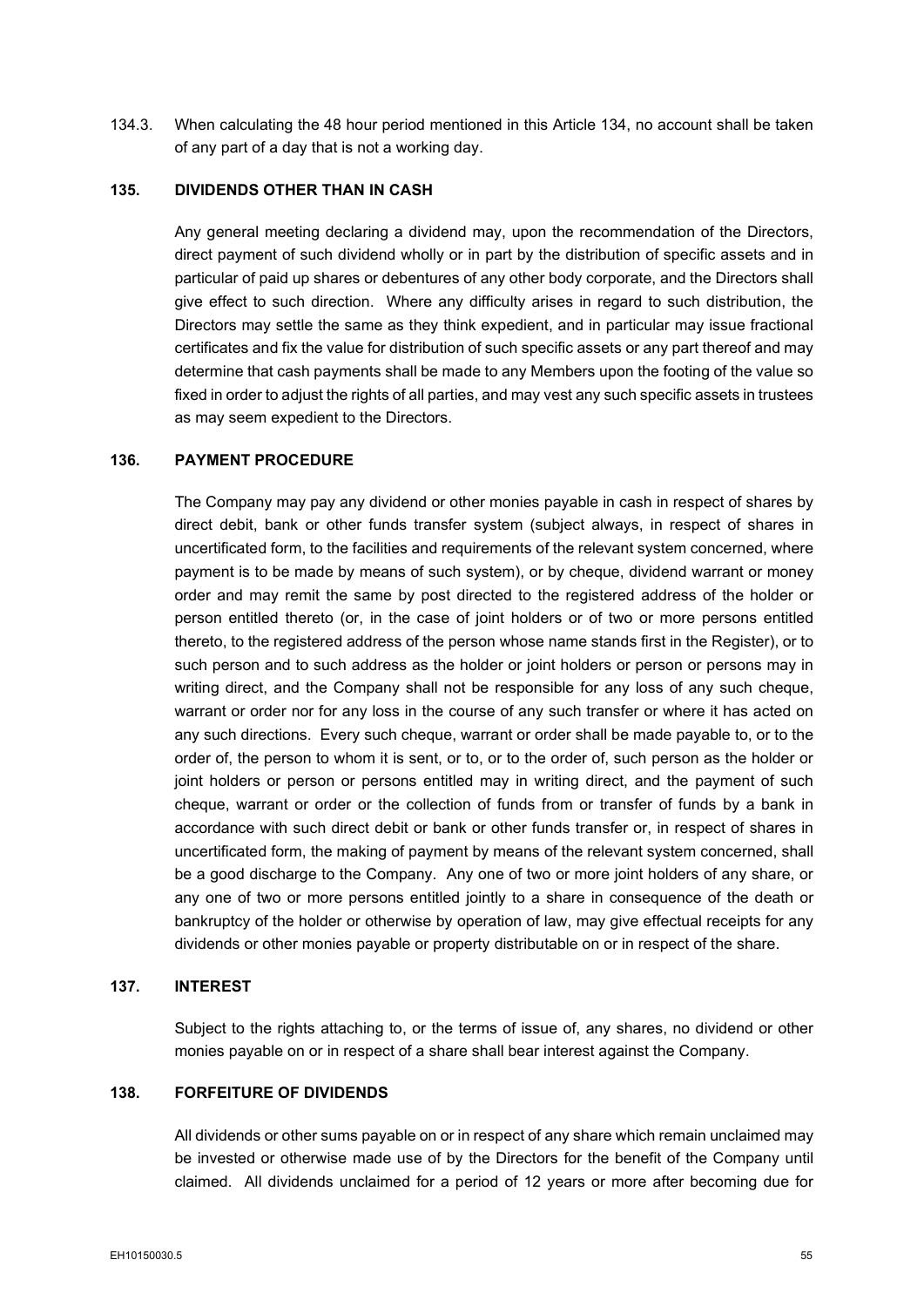payment shall be forfeited and shall revert to the Company. The payment of any unclaimed dividend or other sum payable by the Company on or in respect of any share into a separate account shall not constitute the Company a trustee thereof.

## **CAPITALISATION OF PROFITS AND SCRIP DIVIDENDS**

#### **139. POWER TO CAPITALISE**

- <span id="page-64-1"></span>139.1. Subject to the provisions of Article [140,](#page-64-0) the Directors may capitalise any part of the amount for the time being standing to the credit of any of the Company's reserve accounts (including any share premium account and capital redemption reserve) or to the credit of the profit and loss account (in each case, whether or not such amounts are available for distribution), and appropriate the sum resolved to be capitalised either:
	- 139.1.1. to the holders of Ordinary Shares (on the Register at such time and on such date as may be specified in, or determined as provided in, the resolution of the general meeting granting authority for such capitalisation) who would have been entitled thereto if distributed by way of dividend and in the same proportions (including, for this purpose, any shares in the Company held as treasury shares, as if the restriction on payment of dividends in the Statutes did not apply); and the Directors shall apply such sum on their behalf either in or towards paying up any amounts, if any, for the time being unpaid on any shares held by such holders of Ordinary Shares respectively or in paying up in full at par shares or debentures of the Company to be allotted credited as fully paid up to such holders of Ordinary Shares in the proportions aforesaid, or partly in the one way and partly in the other; or
	- 139.1.2. to such holders of Ordinary Shares who may, in relation to any dividend or dividends, validly accept an offer or offers on such terms and conditions as the Directors may determine (and subject to such exclusions or other arrangements as the Directors may consider necessary or expedient to deal with legal or practical problems in respect of overseas shareholders or in respect of shares represented by depository receipts) to receive new Ordinary Shares, credited as fully paid up, in lieu of the whole or any part of any such dividend or dividends (any such offer being called a **"Scrip Dividend Offer"**); and the Directors shall apply such sum on their behalf in paying up in full at par shares (in accordance with the terms, conditions and exclusions or other arrangements of the Scrip Dividend Offer) to be allotted credited as fully paid up to such holders respectively.

# <span id="page-64-0"></span>**140. AUTHORITY REQUIRED**

- 140.1. The authority of the Company in general meeting shall be required before the Directors implement any Scrip Dividend Offer (which authority may extend to one or more offers).
- 140.2. The authority of the Company in general meeting shall be required for any capitalisation pursuant to Article [139.1.1.](#page-64-1)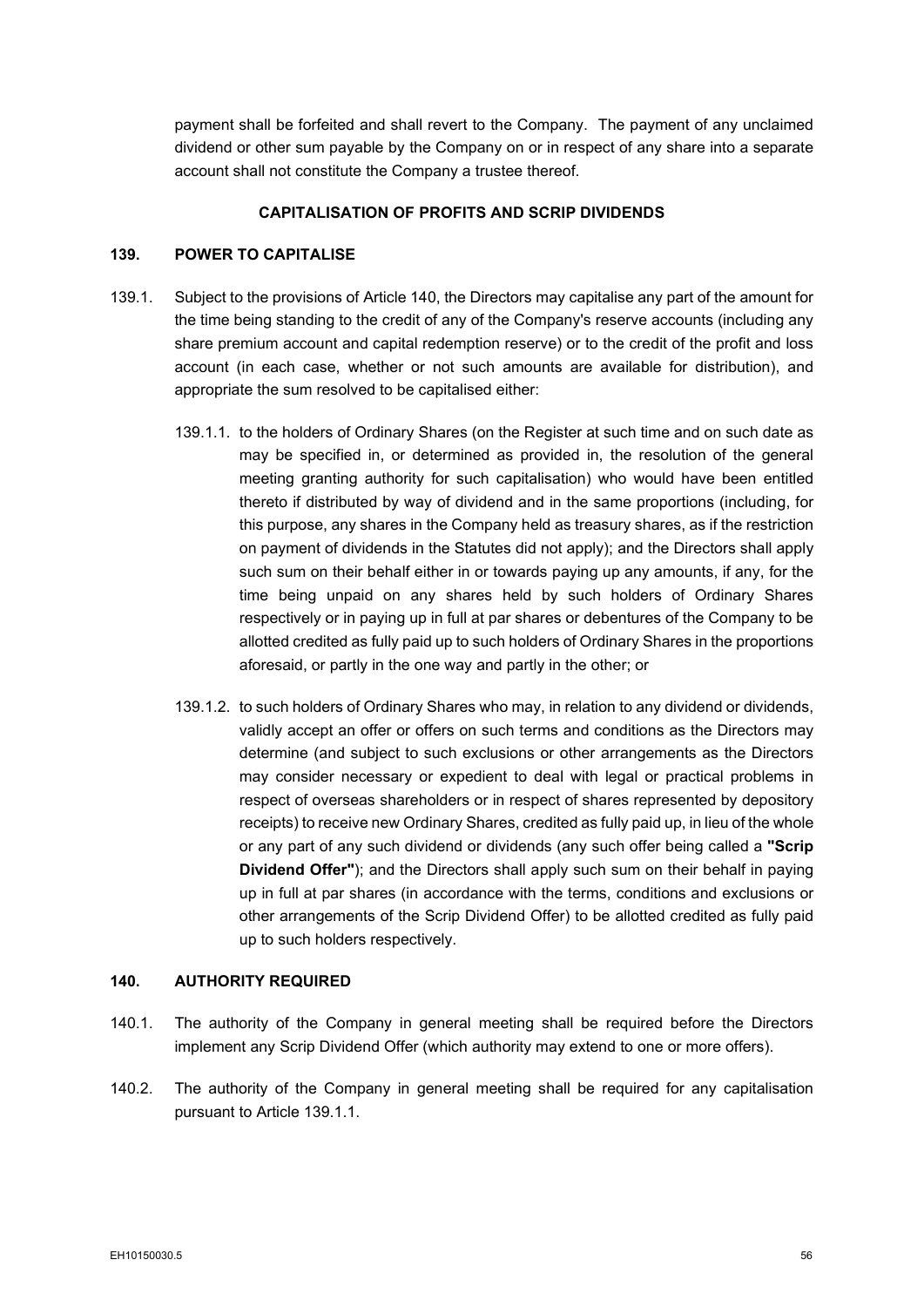140.3. A share premium account and a capital redemption reserve and any other amounts which are not available for distribution may only be applied in the paying up of shares to be allotted to holders of Ordinary Shares of the Company credited as fully paid up.

# 141. **Provision for fractions etc.**

Whenever a capitalisation requires to be effected, the Directors may do all acts and things which they may consider necessary or expedient to give effect thereto, with full power to the Directors to make such provision as they think fit for the case of shares or debentures becoming distributable in fractions (including provisions whereby fractional entitlements are disregarded or the benefit thereof accrues to the Company rather than to the Members concerned) and also to authorise any person to enter on behalf of all Members concerned into an agreement with the Company providing for any such capitalisation and matters incidental thereto and any agreement made under such authority shall be effective and binding on all concerned.

## **ACCOUNTING RECORDS**

## **142. ACCOUNTING RECORDS TO BE KEPT**

The Directors shall cause accounting records to be kept in accordance with the provisions of the Statutes.

# **143. LOCATION OF ACCOUNTING RECORDS**

The accounting records shall be kept at the Office or, subject to the provisions of the Statutes, at such other place or places as the Directors think fit.

# **144. INSPECTION OF ACCOUNTING RECORDS**

The accounting records shall always be open to the inspection of the officers of the Company.

# **145. POWER TO EXTEND INSPECTION TO MEMBERS**

The Directors shall from time to time determine whether and to what extent and at what times and places and under what conditions or regulations the accounting records of the Company or any of them shall be open to the inspection of Members not being Directors.

## **146. LIMIT ON MEMBERS' RIGHT TO INSPECT**

No Member (not being a Director) shall have any right of inspecting any account or book or document or information of the Company except as conferred by statute or authorised by the Directors or by the Company in general meeting.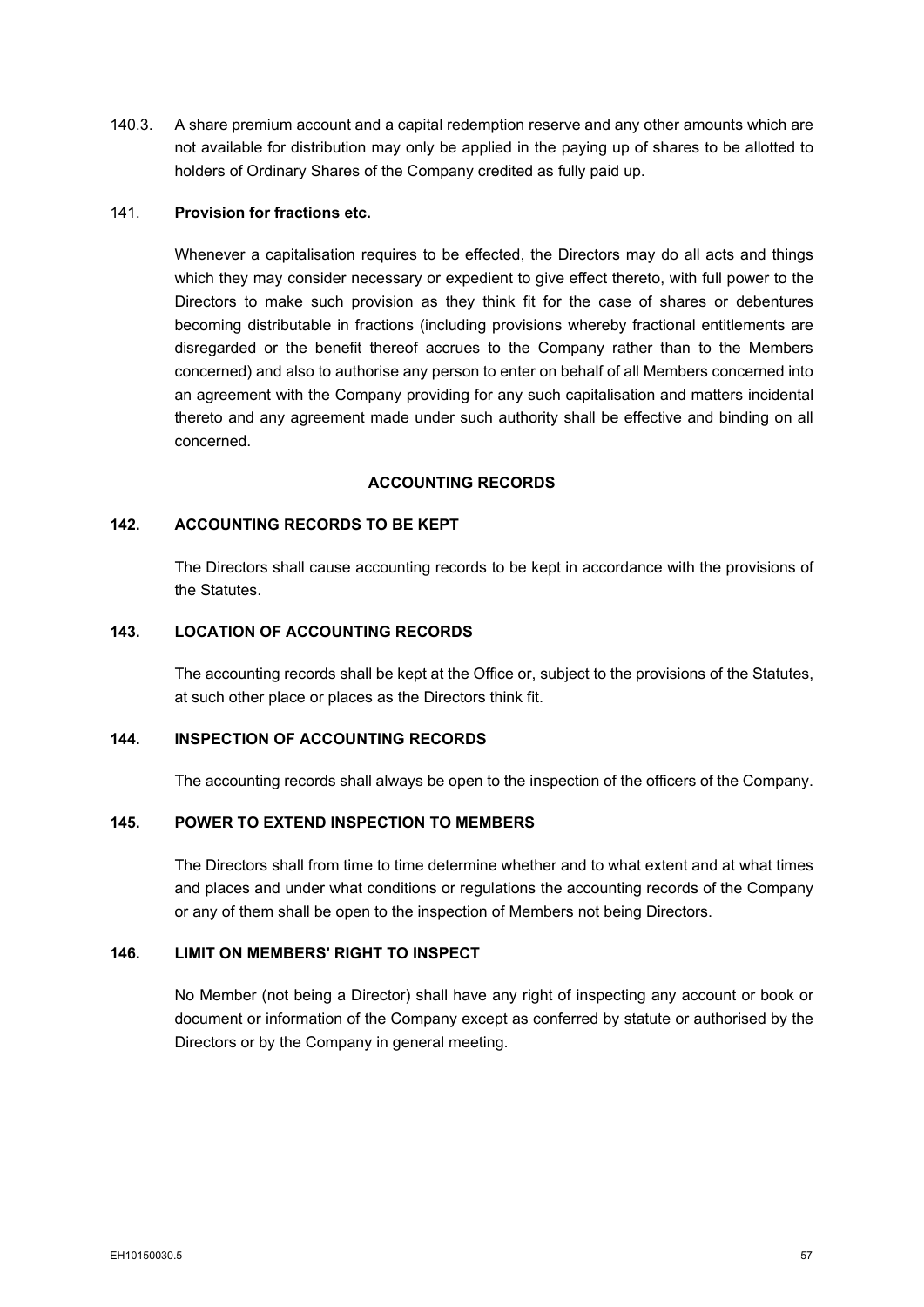# **AUDIT**

#### **147. APPOINTMENT OF AUDITORS**

Auditors shall be appointed and their duties regulated in accordance with the provisions of the Statutes.

# **NOTICES**

# <span id="page-66-1"></span>**148. SERVICE OF NOTICE AND CURTAILMENT OF POSTAL SERVICE**

- 148.1. A notice or other document (including a share certificate) or information may be given, sent, supplied, delivered or provided by the Company to any Member in accordance with the Act, subject to these Articles.
- 148.2. Where, by reason of any suspension or curtailment of postal services, the Company is unable effectively to give notice of a general meeting, the Directors may decide that the only persons to whom notice of the affected general meeting must be sent are: the Directors; the Company's auditors; those Members to whom notice to convene the general meeting can validly be sent by electronic means and those Members to whom notification as to the availability of the notice of meeting on a website can validly be sent by electronic means. In any such case the Company shall also:
	- 148.2.1. advertise the general meeting in at least two national daily newspapers published in the United Kingdom; and
	- 148.2.2. send or supply a confirmatory copy of the notice to Members in the same manner as it sends or supplies notices under Article [149](#page-66-0) if at least seven clear days before the meeting the posting of notices again becomes practicable.
- 148.3. Any notice, document or information to be sent or supplied by the Company to the Members or any of them, not being a notice of a general meeting, shall be sufficiently sent or supplied if sent or supplied by advertisement in at least one national daily newspaper published in the United Kingdom.

# <span id="page-66-0"></span>**149. METHODS OF SENDING OR SUPPLYING**

- 149.1. Any notice, document or information may (without prejudice to Article [148\)](#page-66-1) be sent or supplied by the Company to any Member either:
	- 149.1.1. personally; or
	- 149.1.2. by sending it by post in a prepaid envelope addressed to the Member at his registered address or postal address given pursuant to Article [150](#page-67-0) or by leaving it at that address; or
	- 149.1.3. by sending it in electronic form to a person who has agreed (generally or specifically) that the notice, document or information may be sent or supplied in that form (and has not revoked that agreement); or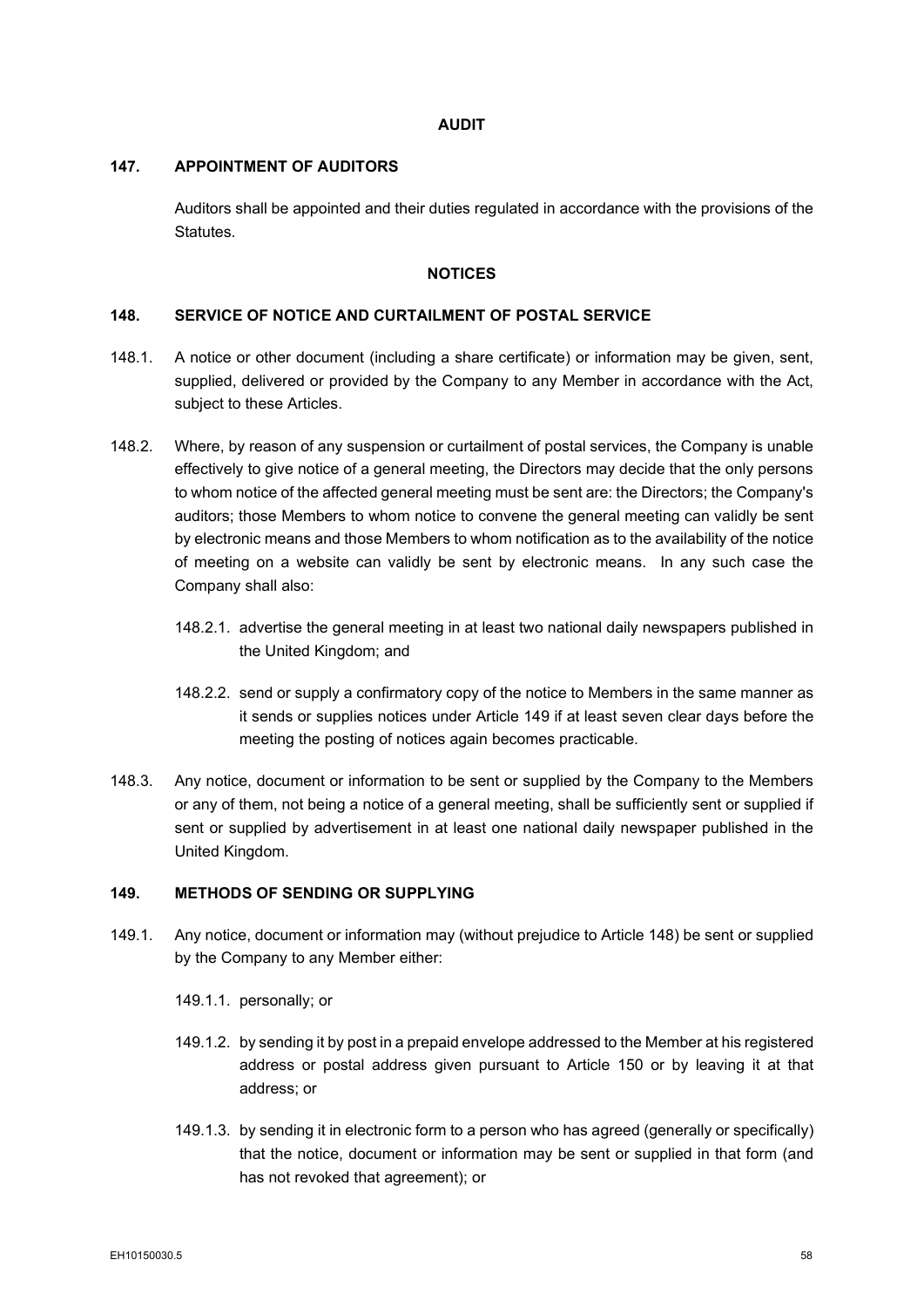- <span id="page-67-2"></span>149.1.4. by making it available on a website, provided that the requirements in Article [149.2](#page-67-1) and the provisions of the Statutes are satisfied.
- <span id="page-67-1"></span>149.2. The requirements referred to in Article [149.1.4](#page-67-2) are that:

the Member has agreed (generally or specifically) that the notice, document or information may be sent or supplied to him by being made available on a website (and has not revoked that agreement), or the Member has been asked by the Company to agree that the Company may send or supply notices, documents and information generally, or the notice, document or information in question, to him by making it available on a website and the Company has not received a response within the period of 28 days beginning on the date on which the Company's request was sent and the Member is therefore taken to have so agreed (and has not revoked that agreement);

the Member is sent a notification of the presence of the notice, document or information on a website, the address of that website, the place on that website where it may be accessed, and how it may be accessed ("**notification of availability**");

in the case of a notice of meeting, the notification of availability states that it concerns a notice of a company meeting, specifies the place, time and date of the meeting, and states where it will be an annual general meeting; and

the notice, document or information continues to be published on that website, in the case of a notice of meeting, throughout the period beginning with the date of the notification of availability and ending with the conclusion of the meeting and in all other cases throughout the period specified by any applicable provision of the Statutes, or, if no such period is specified, throughout the period of 28 days beginning with the date on which the notification of availability is sent to the Member, save that if the notice, document or information is made available for party only of that period then failure to make it available throughout that period shall be disregarded where such failure is wholly attributable to circumstances which it would not be reasonable to have expected the Company to prevent or avoid.

149.3. Any notification that may be given to the Company pursuant to sections 146-150 of the Act shall be in a form prescribed by or approved by the Directors.

# <span id="page-67-0"></span>**150. MEMBERS RESIDENT ABROAD**

A Member who has no registered address within the United Kingdom, and has not supplied to the Company an address within the United Kingdom at which notices or other documents or information may be given to him, shall not be entitled to receive any notice or other documents or information from the Company. Notwithstanding the foregoing, such a Member shall not be entitled to receive any notice or other documents or information from the Company even if he has supplied an address for the purpose of receiving notices or other documents or information in electronic form.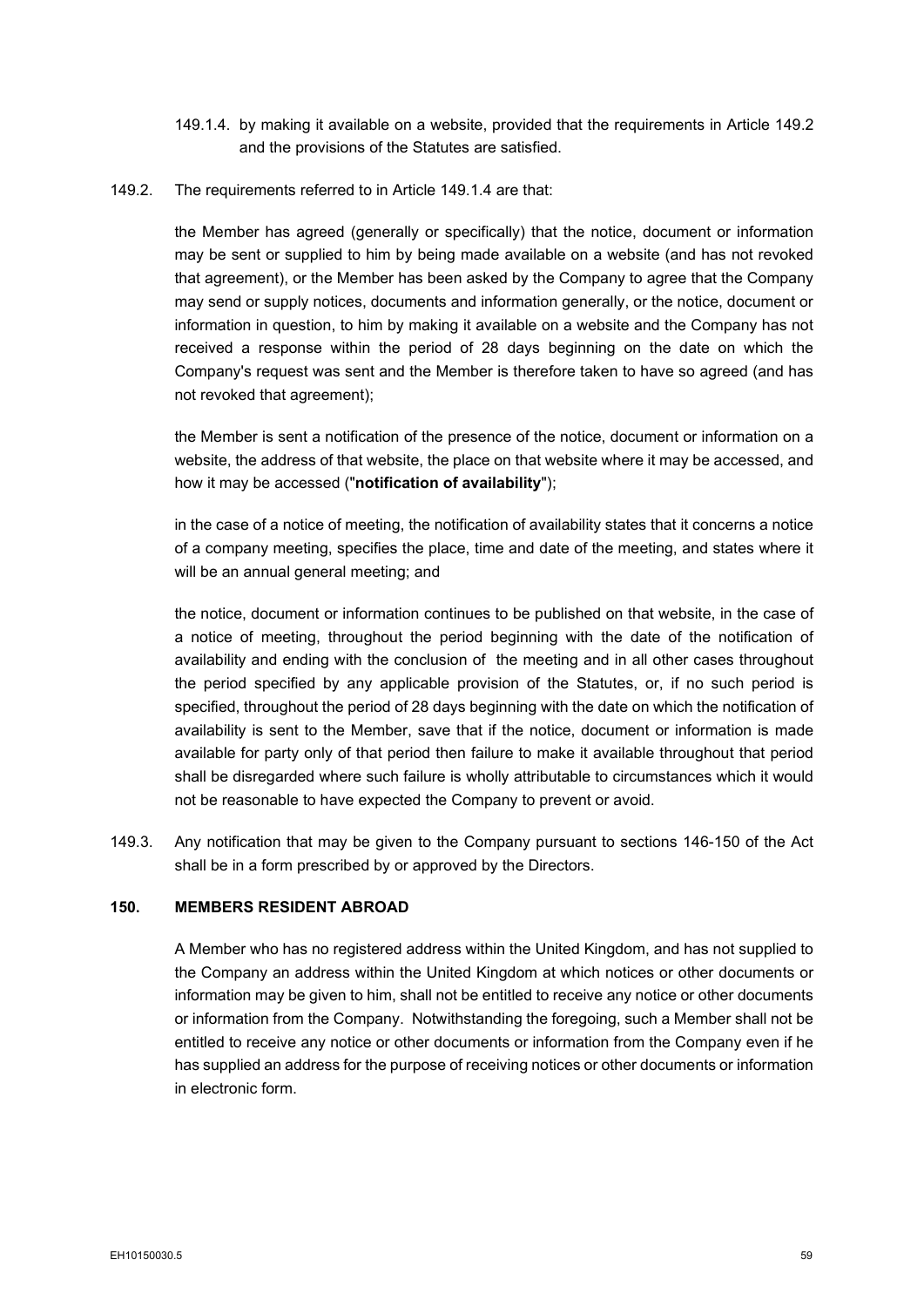#### <span id="page-68-0"></span>**151. NOTICE DEEMED SERVED**

- 151.1. Where a notice or other document or information is given, sent, supplied, delivered or provided by the Company by post, service of the notice or other document or information shall be deemed to be effected by properly addressing, prepaying, and posting a letter containing the notice or other document or information, and to have been effected at the latest at the expiration of 24 hours if prepaid as first-class and at the latest at the expiration of 72 hours if prepaid as second-class after the letter containing the same is posted. In proving such service it shall be sufficient to prove that the letter containing the same was properly addressed and stamped and put in the post.
- 151.2. Where a notice or other document or information is given, sent, supplied, delivered or provided by the Company by electronic means, service of the notice or other document or information shall be deemed to be effected by sending it by electronic means to an address for the time being notified to the person giving the notice or other document or information or as otherwise permitted by the Statutes for that purpose, and to have been effected at the latest at the expiration of 24 hours from when it was sent. In proving such service it shall be sufficient to prove that the notice or other document or information was properly addressed subject to the provisions of section 1147(4) of the Act as to deemed delivery of documents or information by means of a website.
- 151.3. Where the notice of document is made:
	- 151.3.1. available on a website, it shall be deemed to have been received on the date on which notification of availability on the website is deemed to have been received in accordance with this Article [151](#page-68-0) or, if later, the date on which it is first made available on the website;
	- 151.3.2. by means of a relevant system it shall be deemed to have been received 24 hours after the Company or any sponsoring system-participant acting on the Company's behalf, sends the issuer-instruction relating to the notice, document or information;
	- 151.3.3. available by advertisement, it shall be deemed to have been received on the day on which the advertisement appears.

# **152. NOTICE TO JOINT HOLDERS**

A notice or other document or information may be given, sent, supplied, delivered or provided by the Company to the joint holders of a share by giving, sending, supplying, delivering or providing the notice or other document or information to the joint holder first named in the Register in respect of the share.

Anything to be agreed or specified by joint holders of a share may be agreed or specified by any of the joint holders (and any such agreement or specification shall be deemed for all purposes to be agreed or specified by all the joint holders) unless the Directors require it to be agreed or specified by all the joint holders or by the joint holder first named in the Register in respect of the share.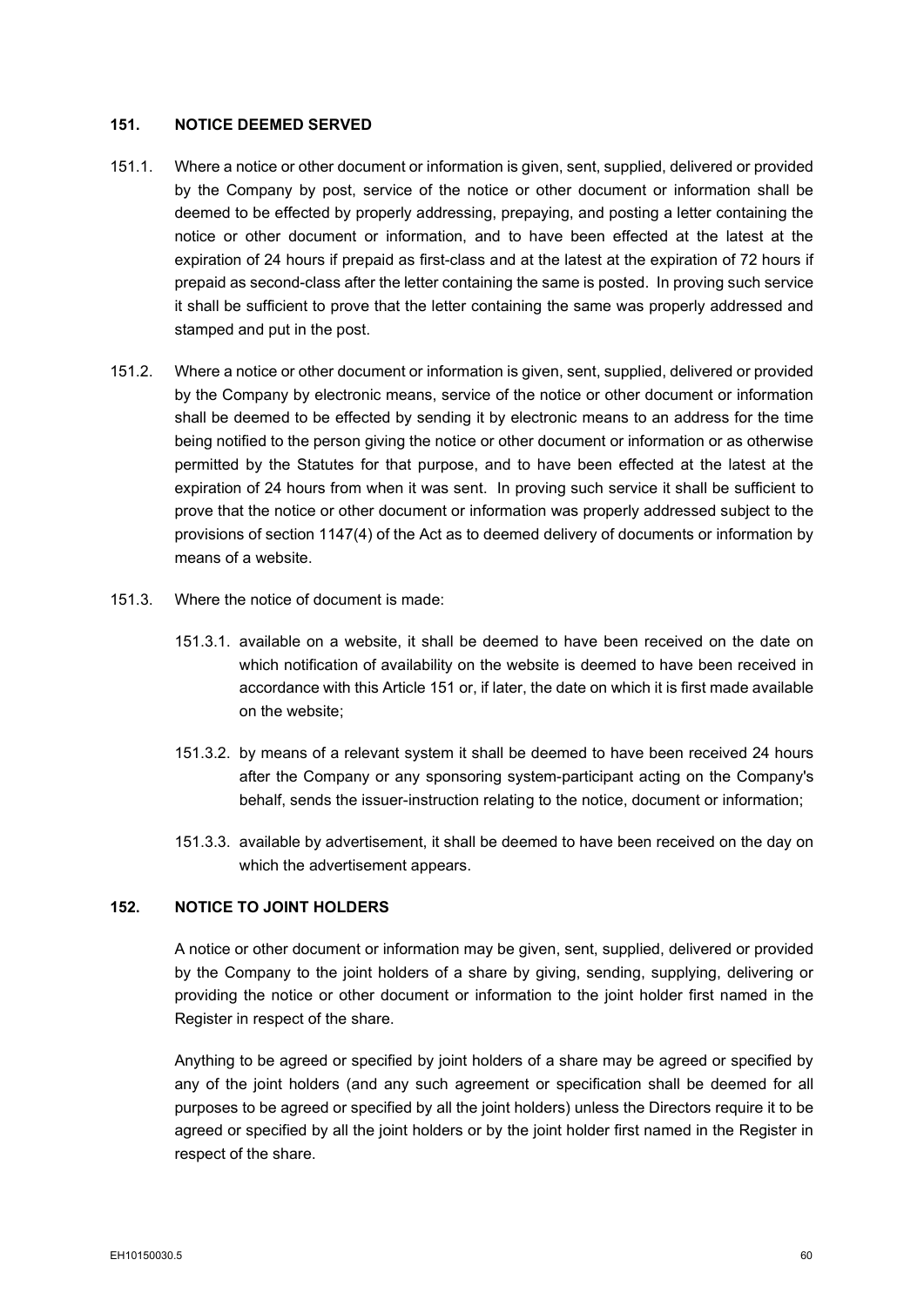# **153. SERVICE OF NOTICE ON PERSONS ENTITLED BY TRANSMISSION**

A notice or other document or information may be given, sent, supplied, delivered or provided by the Company to the persons entitled to a share in consequence of the death or bankruptcy of a Member or otherwise by operation of law by giving, sending, supplying, delivering or providing it addressed to them by name, or by the title of representatives of the deceased, or trustee of the bankrupt, or by any like description, to the address, if any, within the United Kingdom supplied for the purpose by the persons claiming to be so entitled or (until such an address has been so supplied) by giving, sending, supplying, delivering or providing the notice or other document or information in any manner in which the same might have been given, sent, supplied, delivered or provided if the death or bankruptcy or other event had not occurred.

### **ELECTRONIC COMMUNICATION**

# <span id="page-69-0"></span>**154. ELECTRONIC COMMUNICATION**

Notwithstanding anything in these Articles to the contrary:

154.1. Any document or information to be given, sent, supplied, delivered or provided to any person by the Company, whether pursuant to these Articles, the Statutes or otherwise, is also to be treated as given, sent, supplied, delivered or provided where it is made available on a website, or is sent in electronic form, in the manner provided by the Act for the purposes of, inter alia, the Act (subject to the provisions of these Articles).

For the purposes of paragraph 10(2)(b) of schedule 5 to the Act, the Company may give, send, supply, deliver or provide documents or information to Members by making them available on a website.

For the purposes of paragraph 6.1.8R(1) of the Disclosure and Transparency Rules, the Company may use electronic means (as defined therein) to convey information or documents to Members.

154.2. The Directors may from time to time make such arrangements or regulations (if any) as they may from time to time in their absolute discretion think fit in relation to the giving of notices or other documents or information by electronic means by or to the Company and otherwise for the purpose of implementing and/or supplementing the provisions of these Articles and the Statutes in relation to electronic means; and such arrangements and regulations (as the case may be) shall have the same effect as if set out in this Article [154.](#page-69-0)

#### **155. VALIDATION OF DOCUMENTS IN ELECTRONIC FORM**

Where a document is required under these Articles to be signed by a Member or any other person, if the document is in electronic form, then in order to be valid the document must either:

155.1. incorporate the electronic signature, or personal identification details (which may be details previously allocated by the Company), of that Member or other person, in such form as the Directors may approve; or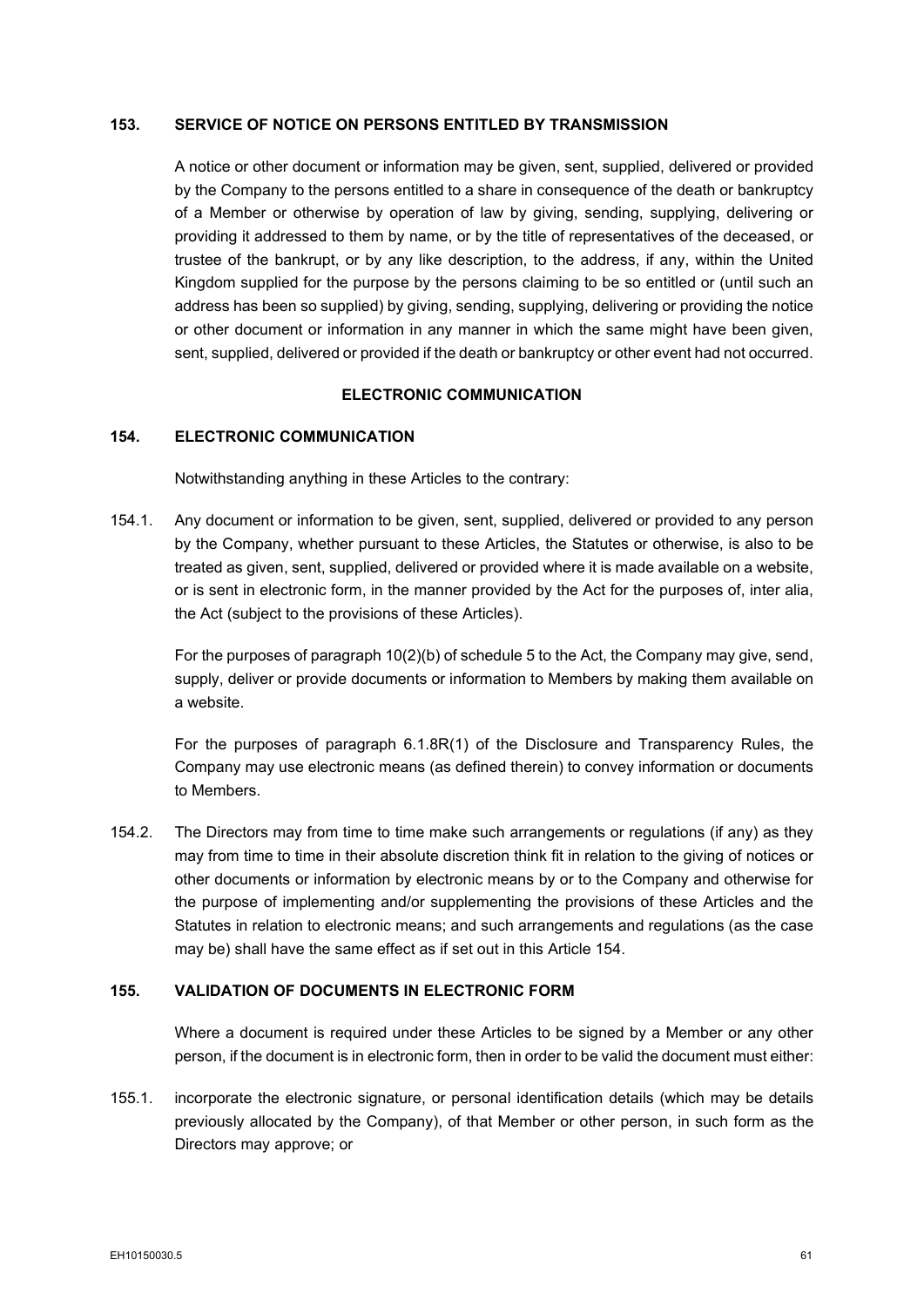155.2. be accompanied by such other evidence as the Directors may require in order to be satisfied that the document is genuine.

The Company may designate mechanisms for validating any such document and a document not validated by the use of any such mechanisms shall be deemed as having not been received by the Company. In the case of any document or information relating to a meeting, an instrument of proxy or invitation to appoint a proxy, any validation requirements shall be specified in the relevant notice of meeting in accordance with Articles [58](#page-27-0) and [81.](#page-40-3)

# **PROVISION FOR EMPLOYEES**

## **156. PROVISION FOR EMPLOYEES**

The power conferred upon the Company by section 247 of the Act to make provision for the benefit of persons employed or formerly employed by the Company or any of its subsidiaries, in connection with the cessation or the transfer to any person of the whole or part of the undertaking of the Company or any subsidiary shall only be exercised by the Company with the prior sanction of a special resolution. If at any time the capital of the Company is divided into different classes of shares, the exercise of such power as aforesaid shall be deemed to be a variation of the rights attached to each class of shares in issue and shall accordingly require either (i) the prior consent in writing of the holders of at least three-quarters of the nominal value of the issued shares or (ii) the prior sanction of a special resolution passed at a separate general meeting of the holders of the shares of each class, in accordance with the provisions of Article [17.](#page-16-0)

#### **WINDING UP**

# **157. DISTRIBUTION OF ASSETS**

If the Company shall be wound up the liquidator may, subject to the Statutes, with the sanction of a special resolution of the Company and any other sanction required by the Statutes, divide amongst the Members in specie or in kind the whole or any part of the assets of the Company (whether they shall consist of property of the same kind or not) and may, for such purpose, set such value as he deems fair upon any property to be divided as aforesaid and may determine how such division shall be carried out as between the Members or different classes of Members. The liquidator may, with the like sanction, vest the whole or any part of such assets in trustees upon such trusts for the benefit of the contributories as the liquidator, with the like sanction, shall think fit, but so that no Member shall be compelled to accept any shares or other securities or other assets whereon there is any liability.

### **INDEMNITY**

# <span id="page-70-0"></span>**158. INDEMNITY OF OFFICERS**

Subject to the provisions of the Statutes (but so that this Article [158](#page-70-0) does not extend to any matter insofar as it would cause this Article [158](#page-70-0) or any part of it to be prohibited or void under the Statutes) but without prejudice to any indemnity to which the person concerned may otherwise be entitled, every person who is or was at any time a director or other officer of the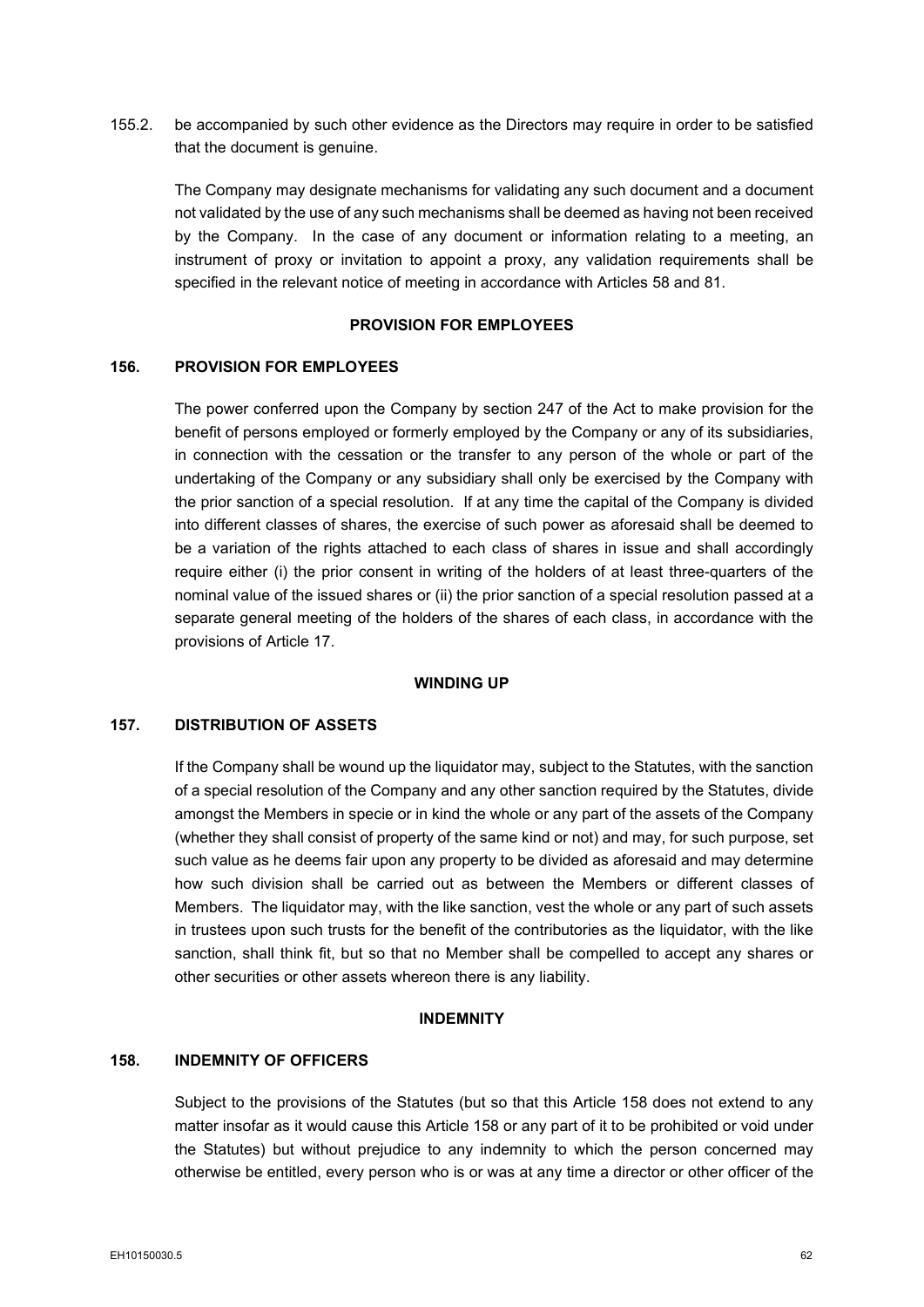Company or any Group Company (as defined in Article [95.2\)](#page-47-1) (excluding the Auditors and any auditors of any Group Company) may be indemnified out of the assets of the Company against all costs, charges, expenses, losses or liabilities (together "**Liabilities**") which he may sustain or incur in or about the actual or purported execution and/or discharge of his duties (including those duties, powers and discretions in relation to any Group Company (as defined in Article [95.2\)](#page-47-1) or any company that is a trustee of an occupational pension scheme (as defined in section 235(6) of the Act)) and/or the actual or purported exercise of his powers or discretions and/or otherwise in relation thereto or in connection therewith, including (without prejudice to the generality of the foregoing) any Liability suffered or incurred by him in disputing, defending, investigating or providing evidence in connection with any actual or threatened or alleged claims, demands, investigations, or proceedings, whether civil, criminal, or regulatory or in connection with any application under section 661(3) or (4) or section 1157 of the Act.

# **159. FUNDING OF EXPENDITURE IN DEFENDING PROCEEDINGS**

The Company may also provide funds to any director or other officer of the Company or of any Group Company (as defined in Article [95.2\)](#page-47-1) (excluding the Auditors and any auditors of any Group Company) to meet, or do anything to enable a director or other officer of the Company or any Group Company (as defined in Article [95.2\)](#page-47-1) to avoid incurring expenditure of the nature described in sections 205(1) or 206 of the Act.

# **160. CHANGE OF NAME**

The Company may change its name by resolution of the Directors.

# **VALUATION OF THE COMPANY'S ASSETS**

# **161. VALUATION OF THE COMPANY'S ASSETS**

- 161.1. Without prejudice to any other provision of these Articles, valuation of the Company's assets shall be performed in accordance with prevailing accounting standards, the AIFM Rules, or such other accounting standards, bases, policies and procedures as the Directors may determine from time to time.
- 161.2. The net asset value per share of the Company shall be calculated at least annually and disclosed to members from time to time in such manner as may be determined by the Directors.
- 161.3. Valuations of net asset value per share of the Company may be suspended if the underlying data necessary to value the investments of the Company cannot readily or without undue expenditure be obtained or for regulatory reasons and any such suspension shall be announced through a Regulatory Information Service (as defined in the FCA Handbook).

# **INVESTOR DISCLOSURES**

# <span id="page-71-0"></span>**162. INVESTOR DISCLOSURES**

162.1. Notwithstanding anything to the contrary in Article [149](#page-66-0) which shall not apply to this Article [162,](#page-71-0) Investor Disclosures shall be made available to Members and prospective Members in such manner as may be determined by the Directors from time to time (including, without limitation,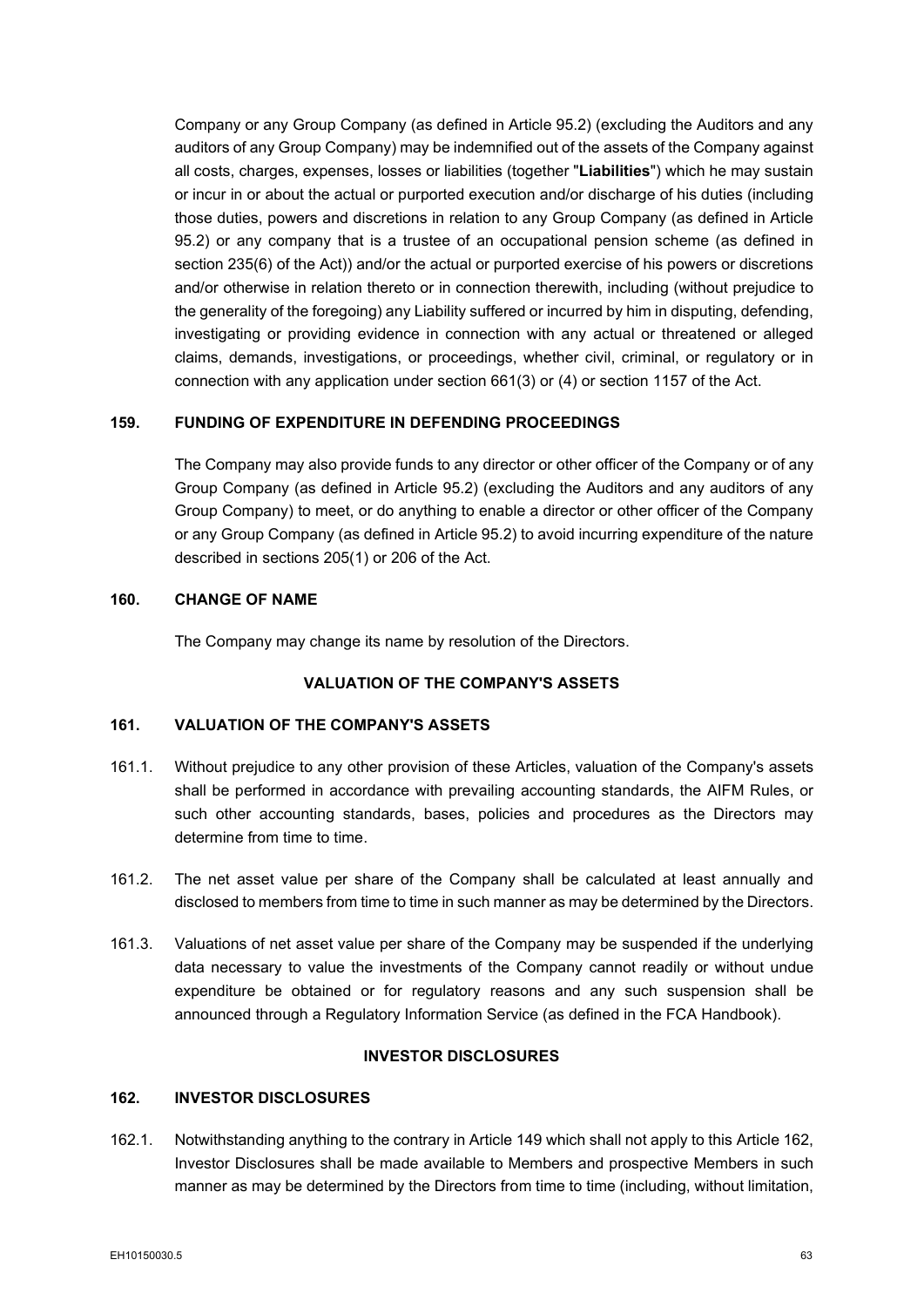and where so determined, by posting some or all of the Investor Disclosures on the Company's website or by notice by electronic means).

162.2. For the purposes of this Article [162,](#page-71-0) the term "**Investor Disclosures**" means the information required to be made available to Members and prospective Members of the Company pursuant to FUND 3.2.2R of the Investment Funds Sourcebook of the FCA Handbook, as amended or replaced from time to time.

## **OBLIGATION TO PROVIDE INFORMATION TO THE COMPANY**

## <span id="page-72-1"></span>**163. OBLIGATION TO PROVIDE INFORMATION TO THE COMPANY 1234**

- <span id="page-72-0"></span>163.1. In addition to the right of the Directors to serve a notice on any person pursuant to section 793 of the Act and Article [76,](#page-37-0) the Directors may at any time serve written notice on any Member requiring that Member to promptly provide the Company or its agents with any information, representations, declarations, certificates, waivers, forms or other documentation ("**Information**") relating to such Member (and to such Member's direct or indirect owners or account holders or the persons beneficially interested, directly or indirectly, in the shares held by such Member) that the Directors determine from time to time is necessary or appropriate for the Company to have in order to:
	- 163.1.1. allow the Company to consider any relevant issues arising under, and to ensure that the Company is able to comply with its reporting, disclosure or other obligations under, (i) legislation, regulations, rules, codes, directives and guidance implementing the United Kingdom's obligations under inter-governmental agreements relating to the exchange or disclosure of information to improve international tax compliance (including, without limitation, under or in relation to FATCA, the Common Reporting Standard and the European Union's Directive on Administrative Cooperation) or (ii) the requirements of any similar laws, regulations, rules, codes or directives of any jurisdiction or territory to which the Company may be subject from time to time ("**Similar Laws**") ("**Tax Reporting Requirements**"); or
	- 163.1.2. establish the status of such Member, owners, account holders or beneficial owners under or in relation to FATCA, the Common Reporting Standard, Similar Laws or Tax Reporting Requirements; or
	- 163.1.3. ensure that the Company is able to comply with its account or payee identification or other diligence requirements; or
	- 163.1.4. avoid, prevent or reduce any tax (including withholding or backup withholding) otherwise imposed by FATCA, the Common Reporting Standard or Similar Laws (including any withholding upon any payments received or receivable by the Company, or on any dividends or other distributions or payments payable, paid or made to such Member by the Company); or
	- 163.1.5. permit the Company to enter into, comply with, or prevent a default under or termination of, an agreement of the type described in or required under FATCA, the Common Reporting Standard, the US Tax Code or Similar Laws.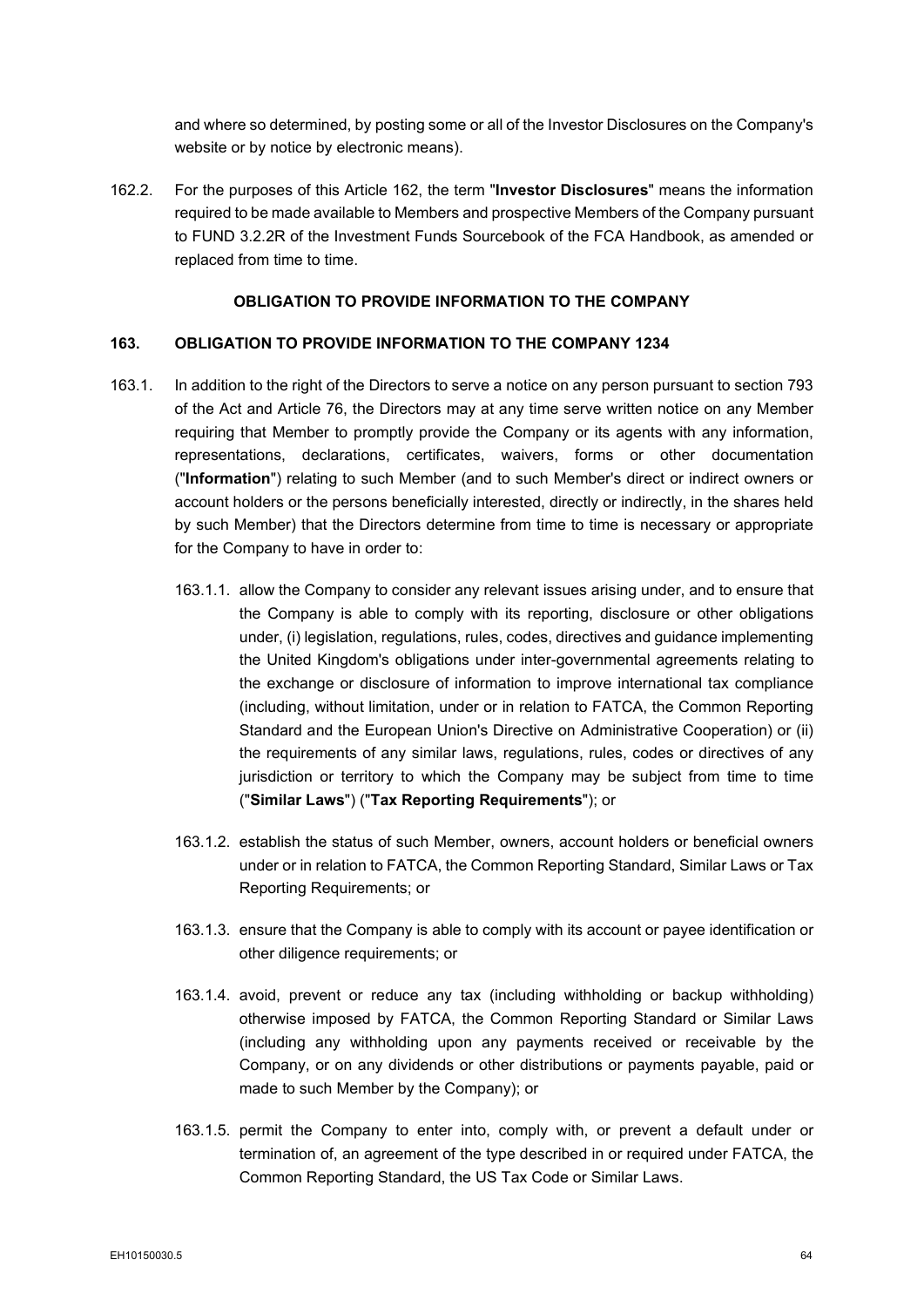- <span id="page-73-0"></span>163.2. Without prejudice to Article [163.1](#page-72-0) above, each Member:
	- 163.2.1. must notify the Company of any material changes which affect the status of the Member (or the status of the Member's direct or indirect owners or account holders or the persons beneficially interested, directly or indirectly, in the shares held by the Member) under Tax Reporting Requirements or which result in any Information previously provided to the Company or its agents (pursuant to this Article) becoming inaccurate or incomplete within the earlier of 90 days of becoming aware of such changes and any other period provided under relevant Tax Reporting Requirements for such an event; and
	- 163.2.2. must, to the extent there have been material changes as described in Article [163.2.1](#page-73-0) above, promptly provide the Company with updated or replacement Information.
- 163.3. The Company and its agents shall be entitled to hold and process the Information, and to disclose any Information (including information about a Member's or beneficial owner's interests in the Company) to any government division or department, including any taxation authority, of any jurisdiction (including, without limitation, HM Revenue & Customs) or to the Member's authorised representative or intermediary or to any person or entity from which the Company receives or is required to make any payment, for the purposes of carrying out the business of the Company and the administration and protection of its interests and assets, including without limitation for the purposes referred to in Article [163.1](#page-72-0) above, and where the Member is not the beneficial owner of the relevant shares the Member shall procure that the beneficial owner shall give its consent and authorisation to the Company in respect of the holding, processing and disclosure of any Information relating to the beneficial owner.
- <span id="page-73-1"></span>163.4. If any Member fails to supply all or any Information to the Company or its agents within the period set out in the notice referred to in Article [163.1](#page-72-0) (which period shall not be less than ten days after the service of the notice), the Directors may give written notice to such Member requiring them either:
	- 163.4.1. to provide the Company or its agents within 21 days of service of such notice with Information to the satisfaction of the Directors (in their discretion); or
	- 163.4.2. to sell or transfer the Member's shares within 21 days of service of such notice and within such 21 days to provide the Directors with satisfactory evidence of such sale or transfer, and pending such sale or transfer the Directors may suspend the exercise of any voting or consent rights and rights to receive notice of or to attend any meeting of the Company and any rights to receive dividends or other distributions or payments with respect to such Member's shares.
- <span id="page-73-2"></span>163.5. Where the relevant requirement set out in Article [163.4.1](#page-73-1) or [163.4.2](#page-73-2) above is not satisfied within 21 days of service of the relevant notice (or such longer period as the Directors may determine), the Member will be deemed, upon the expiration of such 21 days, to have forfeited their shares. If the Directors in their absolute discretion so determine, the Company may dispose of the relevant shares at the best price reasonably obtainable and pay the net proceeds of such disposal to the former Member. The provisions of Article [76](#page-37-0) shall apply *mutatis mutandis* to any such disposal.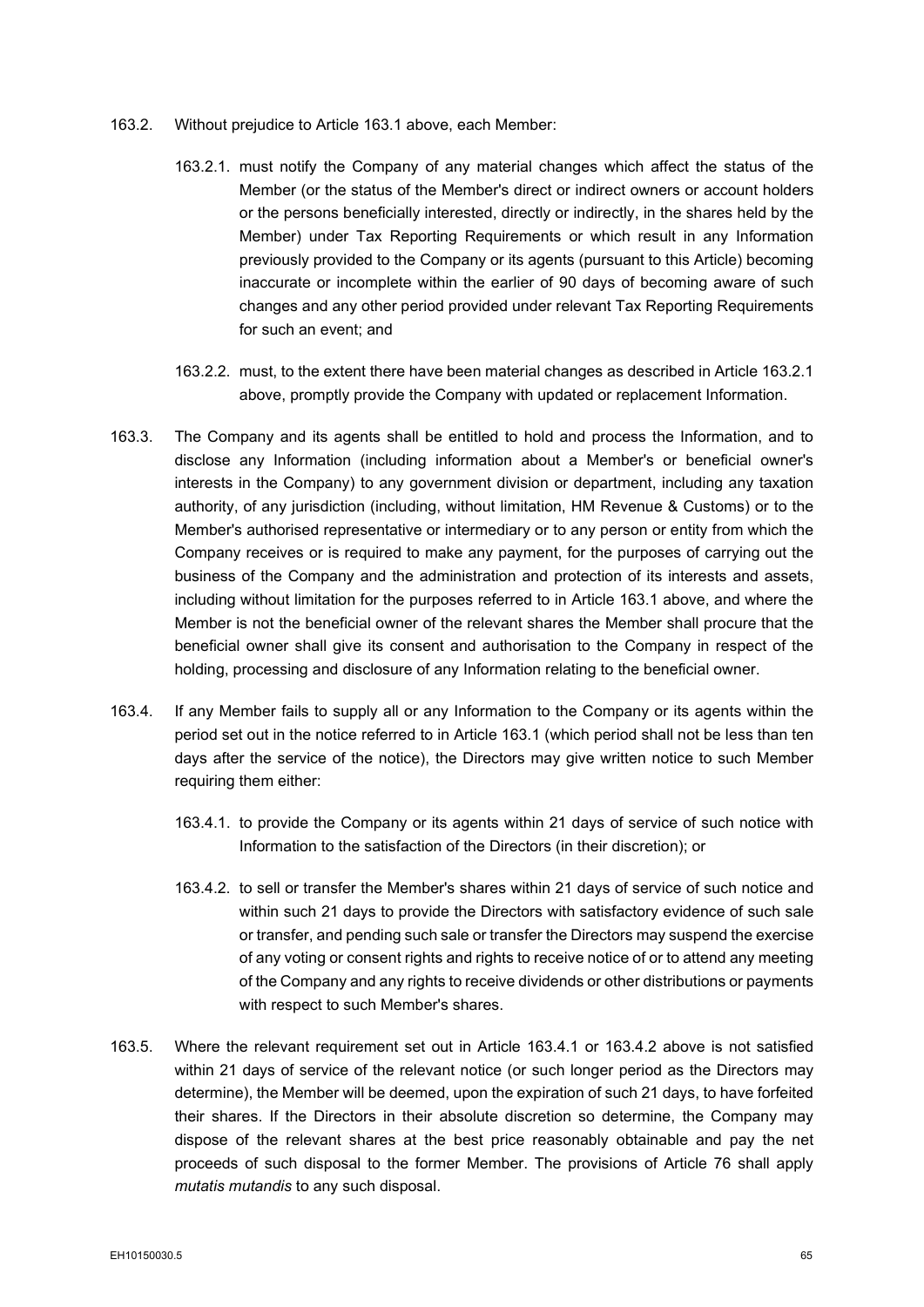- 163.6. If at any time the holding or beneficial ownership of any shares in the Company by any person (whether on its own or taken with other shares), in the opinion of the Directors, would or might cause the Company to become subject to any withholding tax or reporting obligation under FATCA, the Common Reporting Standard or Similar Laws or to be unable to avoid or reduce any such tax or to be unable to comply with any such reporting obligation (each an **"Onerous Obligation"**) (including by reason of the failure of the person concerned or its associates or nominee holder(s) to provide to the Company any Information pursuant to this Article [163\)](#page-72-1), the Directors may at any time give written notice to the Holder or Joint Holders of the relevant shares requiring them to sell or transfer the relevant shares within 21 days of service of such notice to such person or persons as shall ensure that the Company shall no longer be subject to the relevant Onerous Obligation and within such 21 days to provide the Directors with satisfactory evidence of such sale or transfer, and pending such sale or transfer the Directors may suspend the exercise of any voting or consent rights and rights to receive notice of or to attend any meeting of the Company and any rights to receive dividends or other distributions or payments with respect to the relevant shares. Where such sale or transfer is not completed within 21 days of service of such notice (or such longer period as the Directors may determine), the Holder or Joint Holders of the relevant shares will be deemed, upon the expiration of such 21 days, to have forfeited their shares. If the Directors in their absolute discretion so determine, the Company may dispose of the relevant shares at the best price reasonably obtainable and pay the net proceeds of such disposal to the former Holder or Joint Holders. The provisions of Article [76](#page-37-0) shall apply mutatis mutandis to any such disposal.
- 163.7. If requested by the Company, a Member shall execute any and all documents, opinions, instruments, certificates, declarations, representations, waivers or forms as the Directors may reasonably request to give effect to or to enforce the Company's rights and entitlements under this Article [163.](#page-72-1)
- 163.8. Nothing in these Articles (including, without limitation, this Article [163\)](#page-72-1) shall prevent, limit or restrict the Company from withholding or deducting any taxes or other sums required to be withheld or deducted by the Company pursuant to FATCA, the Common Reporting Standard, any Similar Laws or any other applicable legislation, regulations, rules or agreements.
- 163.9. To the extent that monies received by the Company become subject to a deduction or withholding under or relating to FATCA, the Common Reporting Standard, any Similar Laws or any Tax Reporting Requirements:
	- 163.9.1. the Company shall not be required to compensate, indemnify or in any way make good the Members in respect of such deduction or withholding and, therefore, without limitation:
		- (a) the Company shall not be required to increase any dividend or other distribution or payment to the Members in order to reflect any amount deducted or withheld; and
		- (b) any monies paid or distributed to the Members by the Company shall be paid net of the amount deducted or withheld; and